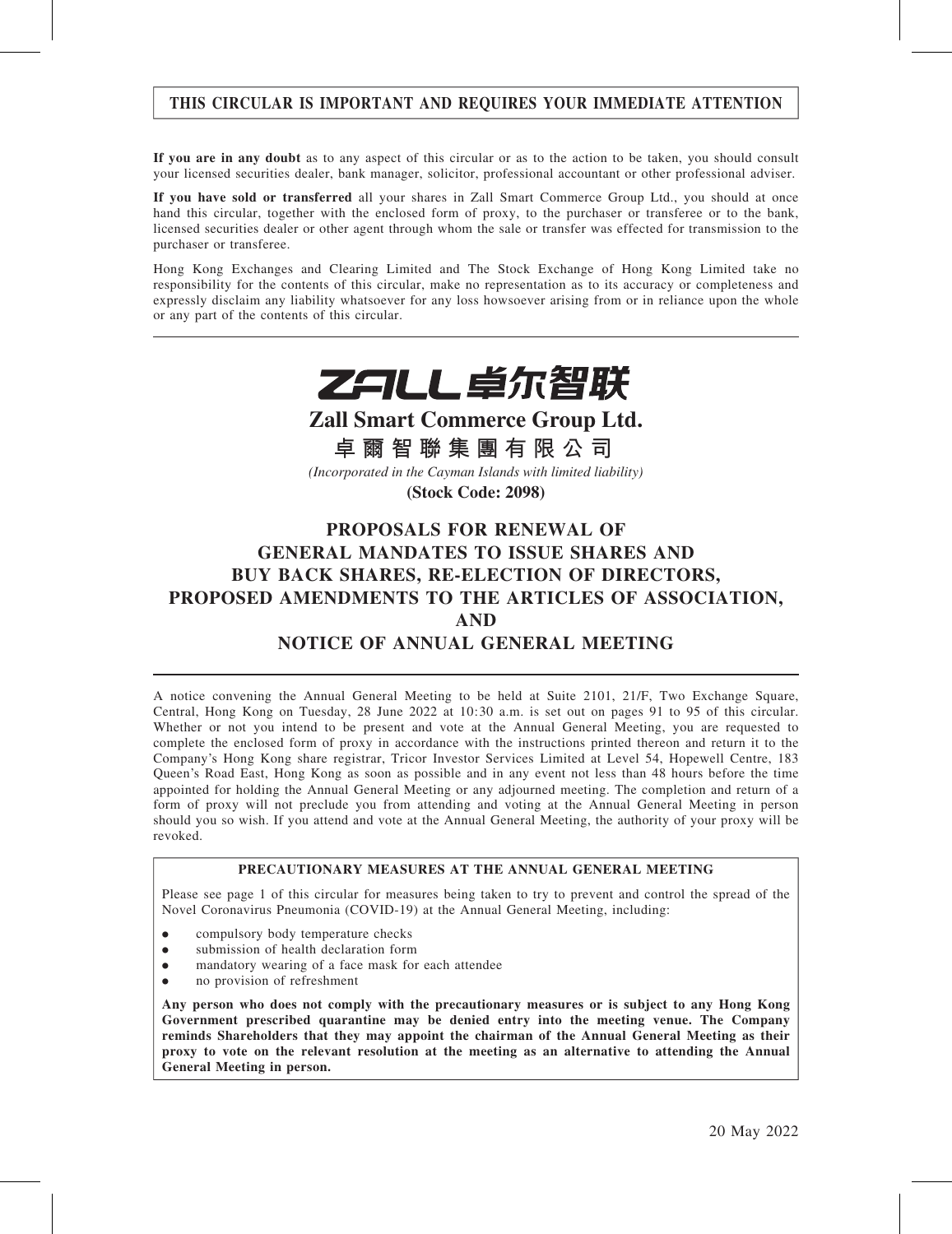# **CONTENTS**

### Page

|    | <b>Precautionary Measures for the Annual General Meeting manufacturers</b> | -1             |
|----|----------------------------------------------------------------------------|----------------|
|    |                                                                            | 2              |
|    | Letter from the Board                                                      |                |
| 1. |                                                                            | $\overline{4}$ |
| 2. | Renewal of General Mandates to Issue and Buy Back Shares                   | 5              |
| 3. |                                                                            | 6              |
| 4. | Proposed Adoption of the Amended and Restated Articles of Association      | 6              |
| 5. |                                                                            | $\tau$         |
|    | Appendix I — Explanatory Statement on the Share Buy-back Mandate           | 9              |
|    | Appendix II — Details of the Directors to be re-elected                    | 12             |
|    | Appendix III — Proposed Amendments to the Articles of Association          | 18             |
|    |                                                                            | 91             |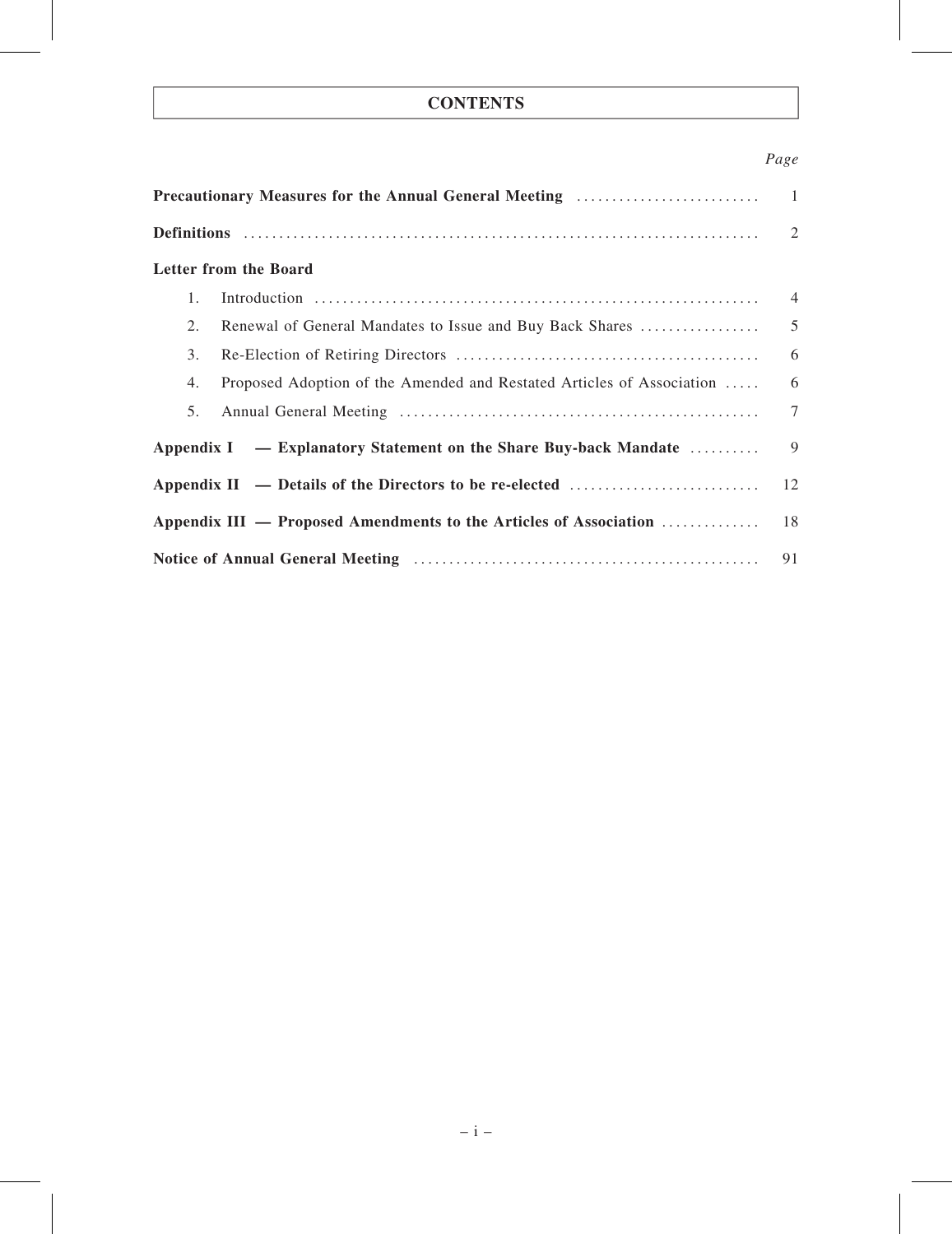#### PRECAUTIONARY MEASURES FOR THE ANNUAL GENERAL MEETING

In view of the present COVID-19 pandemic and recent requirements (if any) for prevention and control of its spreading, to safeguard the health and safety of Shareholders who might be attending the Annual General Meeting in person, the Company will implement the following precautionary measures at the Annual General Meeting:

- (a) Seating at the venue of the Annual General Meeting (''AGM Venue'') will be arranged so as to allow for appropriate social distancing. As a result, there will be limited capacity for Shareholders to attend the Annual General Meeting. The Company may limit the number of attendees at the Annual General Meeting as may be necessary to avoid over-crowding;
- (b) At the entrance of the AGM Venue, a compulsory body temperature check will be conducted on every person attending the Annual General Meeting. Any person with a body temperature of over 37.3 degrees Celsius, or any individual who has any flulike symptoms or is otherwise unwell will not be admitted to the AGM Venue;
- (c) Submission of health declaration forms by all attendees at the entrance of the AGM Venue;
- (d) Every Shareholder or proxy is required to wear face mask at the AGM Venue; and
- (e) No food or beverages will be provided at the AGM Venue.

To the extent permitted under law, the Company reserves the right to deny entry into the AGM Venue or require any person to leave the AGM Venue in order to ensure the safety of the attendees at the Annual General Meeting.

Subject to the development of the COVID-19 situation, the Company may implement additional precautionary measures as and when appropriate.

In the interest of all stakeholders' health and safety and consistent with recent COVID-19 guidelines for prevention and control, the Company reminds all Shareholders that physical attendance at the Annual General Meeting is not necessary for the purpose of exercising voting rights. As an alternative to attending the Annual General Meeting in person, Shareholders are encouraged to consider appointing the chairman of the Annual General Meeting as their proxy to vote on the relevant resolution at the Annual General Meeting by submitting the form of proxy with voting instructions inserted.

The form of proxy for the Annual General Meeting is enclosed with this circular. Alternatively, the form of proxy can be downloaded from the Company's website at www.zallcn.com and the HKEXnews website at www.hkexnews.hk.

If you are not a registered Shareholder (i.e. if your Shares are held via banks, brokers, custodians or the Hong Kong Securities Clearing Company Limited), you should consult directly with your banks, brokers or custodians (as the case may be) to assist you in the appointment of proxy.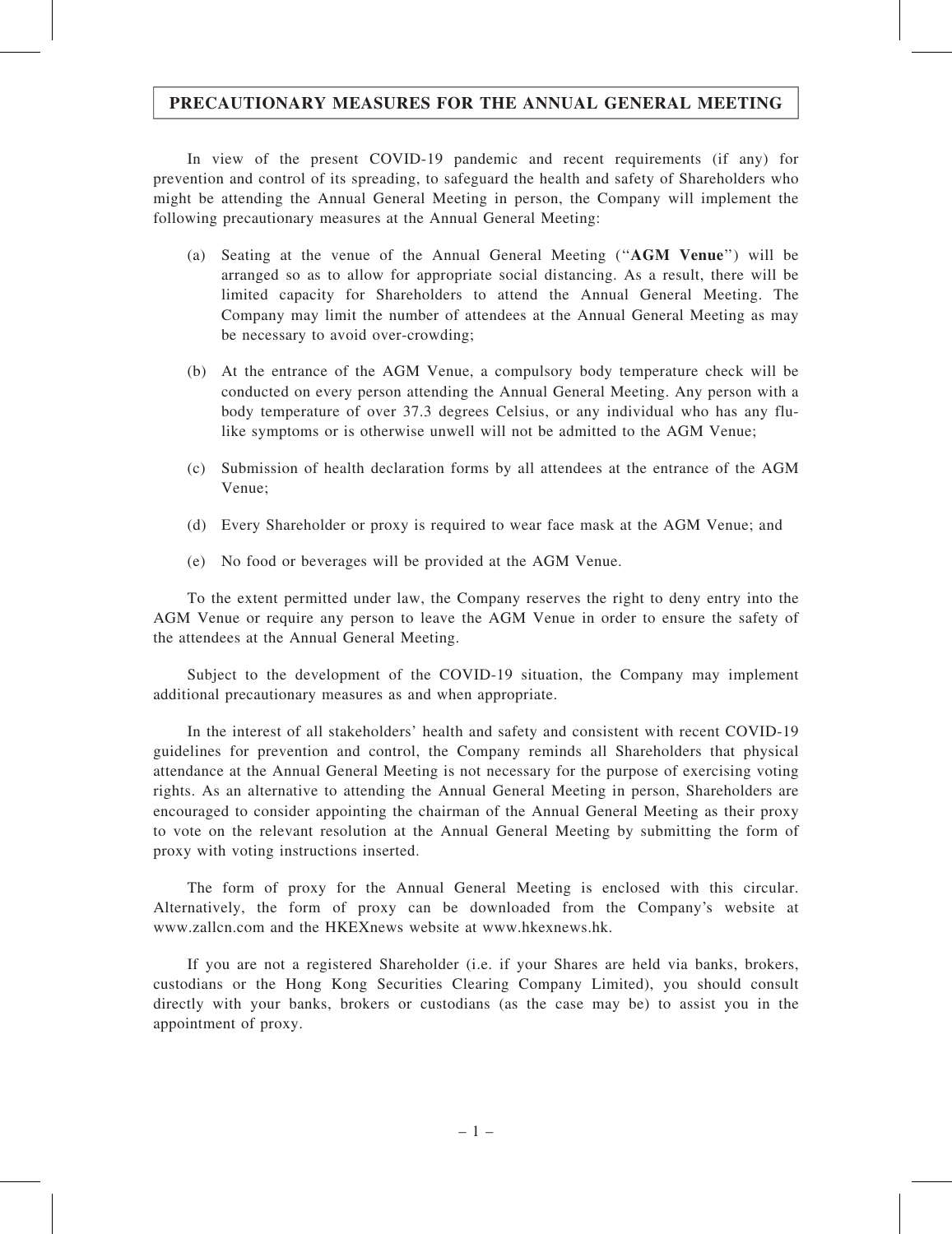#### DEFINITIONS

In this circular, unless the context otherwise requires, the following expressions shall have the following meanings:

| "Annual General Meeting"     | the annual general meeting of the Company to be held at<br>Suite 2101, 21/F, Two Exchange Square, Central, Hong<br>Kong on Tuesday, 28 June 2022 at 10:30 a.m. or any<br>adjournment thereof, for the purpose of considering and, if<br>thought fit, approving the proposed resolutions contained in<br>the notice of the meeting which is set out on pages 91 to 95<br>of this circular |
|------------------------------|------------------------------------------------------------------------------------------------------------------------------------------------------------------------------------------------------------------------------------------------------------------------------------------------------------------------------------------------------------------------------------------|
| "Articles of Association"    | the articles of association of the Company as amended,<br>modified or otherwise supplemented from time to time                                                                                                                                                                                                                                                                           |
| "associate"                  | shall have the meaning ascribed to it under the Listing<br>Rules                                                                                                                                                                                                                                                                                                                         |
| "Auditor"                    | the auditor of the Company for the time being                                                                                                                                                                                                                                                                                                                                            |
| "Board"                      | the board of Directors                                                                                                                                                                                                                                                                                                                                                                   |
| "Business Day"               | means a day on which the Stock Exchange is open for the<br>business of dealing in securities                                                                                                                                                                                                                                                                                             |
| "Companies Act"              | the Companies Act, Chapter 22 of the Cayman Islands, as<br>amended from time to time                                                                                                                                                                                                                                                                                                     |
| "Company"                    | Zall Smart Commerce Group Ltd. (卓爾智聯集團有限公<br>$\overline{\overline{r}}$ ), a company incorporated in the Cayman Islands with<br>limited liability, the Shares of which are listed on the Main<br>Board of the Stock Exchange                                                                                                                                                              |
| "connected person(s)"        | has the meaning ascribed to it under the Listing Rules                                                                                                                                                                                                                                                                                                                                   |
| "controlling shareholder(s)" | has the meaning ascribed to it under the Listing Rules                                                                                                                                                                                                                                                                                                                                   |
| "Director(s)"                | the director(s) of the Company                                                                                                                                                                                                                                                                                                                                                           |
| "Group"                      | the Company and its subsidiaries                                                                                                                                                                                                                                                                                                                                                         |
| "HK\$"                       | Hong Kong dollars, the lawful currency of Hong Kong                                                                                                                                                                                                                                                                                                                                      |
| "Hong Kong"                  | the Hong Kong Special Administrative Region of the PRC                                                                                                                                                                                                                                                                                                                                   |
| "Issue Mandate"              | a general and unconditional mandate to be granted to the<br>Directors at the Annual General Meeting to allot, issue or<br>otherwise deal with new Shares with a total number not<br>exceeding 20% of the total number of Shares in issue as at<br>the date of passing of the relevant resolution                                                                                         |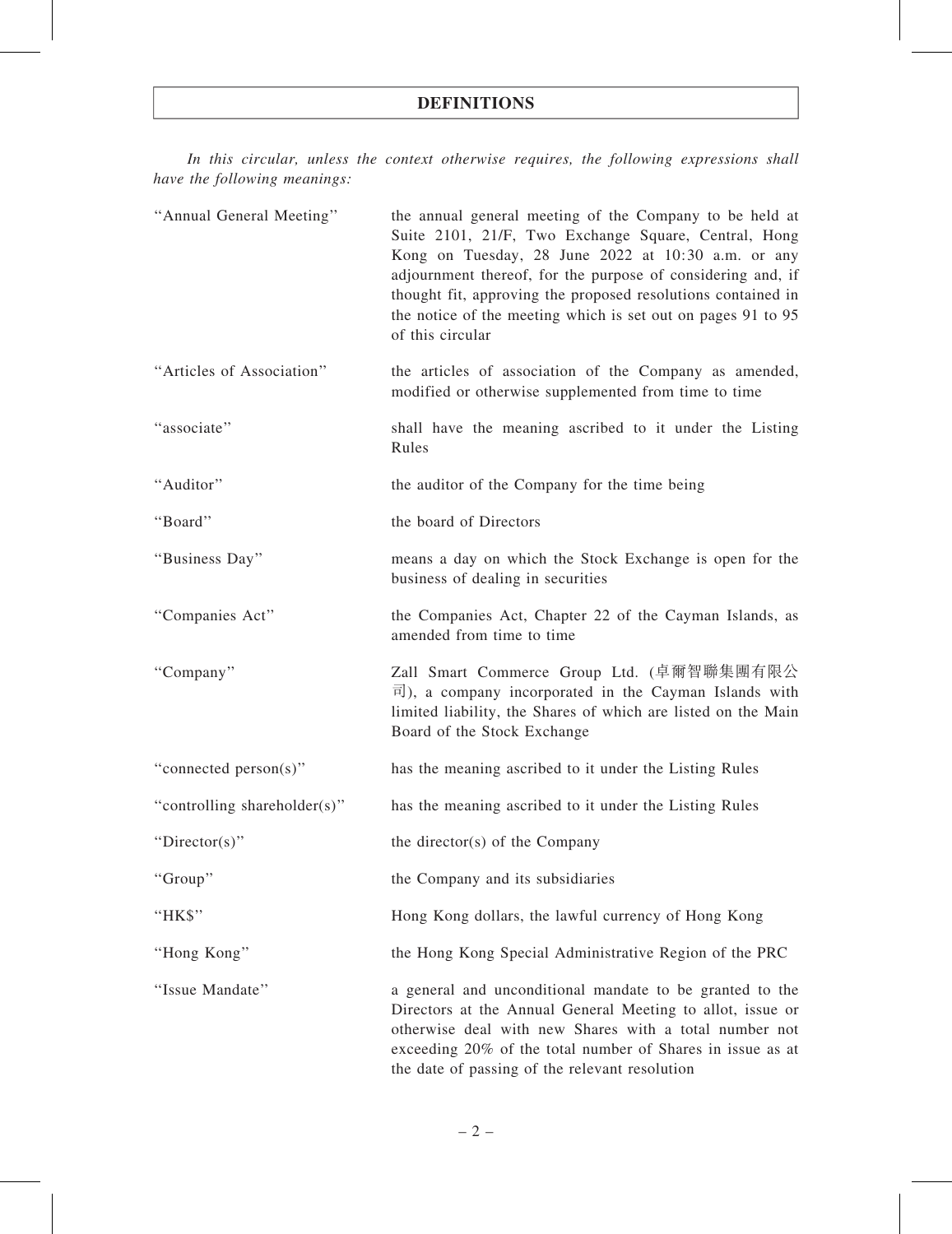# DEFINITIONS

| "Latest Practicable Date"    | 17 May 2022, being the latest practicable date prior to the<br>printing of this circular for ascertaining certain information<br>in this circular                                                                                                                                    |
|------------------------------|--------------------------------------------------------------------------------------------------------------------------------------------------------------------------------------------------------------------------------------------------------------------------------------|
| "Listing Rules"              | the Rules Governing the Listing of Securities on the Stock<br>Exchange                                                                                                                                                                                                               |
| "PRC"                        | the People's Republic of China, which shall not include<br>Hong Kong, the Macau Special Administrative Region of<br>the PRC and Taiwan, for the purpose of this circular                                                                                                             |
| "RMB"                        | Renminbi, the lawful currency of the PRC                                                                                                                                                                                                                                             |
| "SFO"                        | the Securities and Futures Ordinance (Chapter 571 of the<br>Laws of Hong Kong) as amended, supplemented or<br>otherwise modified from time to time                                                                                                                                   |
| "Share $(s)$ "               | ordinary share(s) of $HK$0.00333$ each in the capital of the<br>Company                                                                                                                                                                                                              |
| "Share Buy-back Mandate"     | a general and unconditional mandate to be granted to the<br>Directors at the Annual General Meeting to exercise the<br>power of the Company to buy back Shares up to a<br>maximum of 10% of the total number of Shares in issue as<br>at the date of passing the relevant resolution |
| "Shareholder(s)"             | $holder(s)$ of the Share(s)                                                                                                                                                                                                                                                          |
| "Stock Exchange"             | The Stock Exchange of Hong Kong Limited                                                                                                                                                                                                                                              |
| "substantial shareholder(s)" | has the same meaning ascribed to it under the Listing Rules                                                                                                                                                                                                                          |
| "Takeovers Code"             | the Code on Takeovers and Mergers issued by the<br>Securities and Futures Commission of Hong Kong, as<br>amended, supplemented or otherwise modified from time to<br>time                                                                                                            |
| $\lq\lq q_0$ "               | per cent.                                                                                                                                                                                                                                                                            |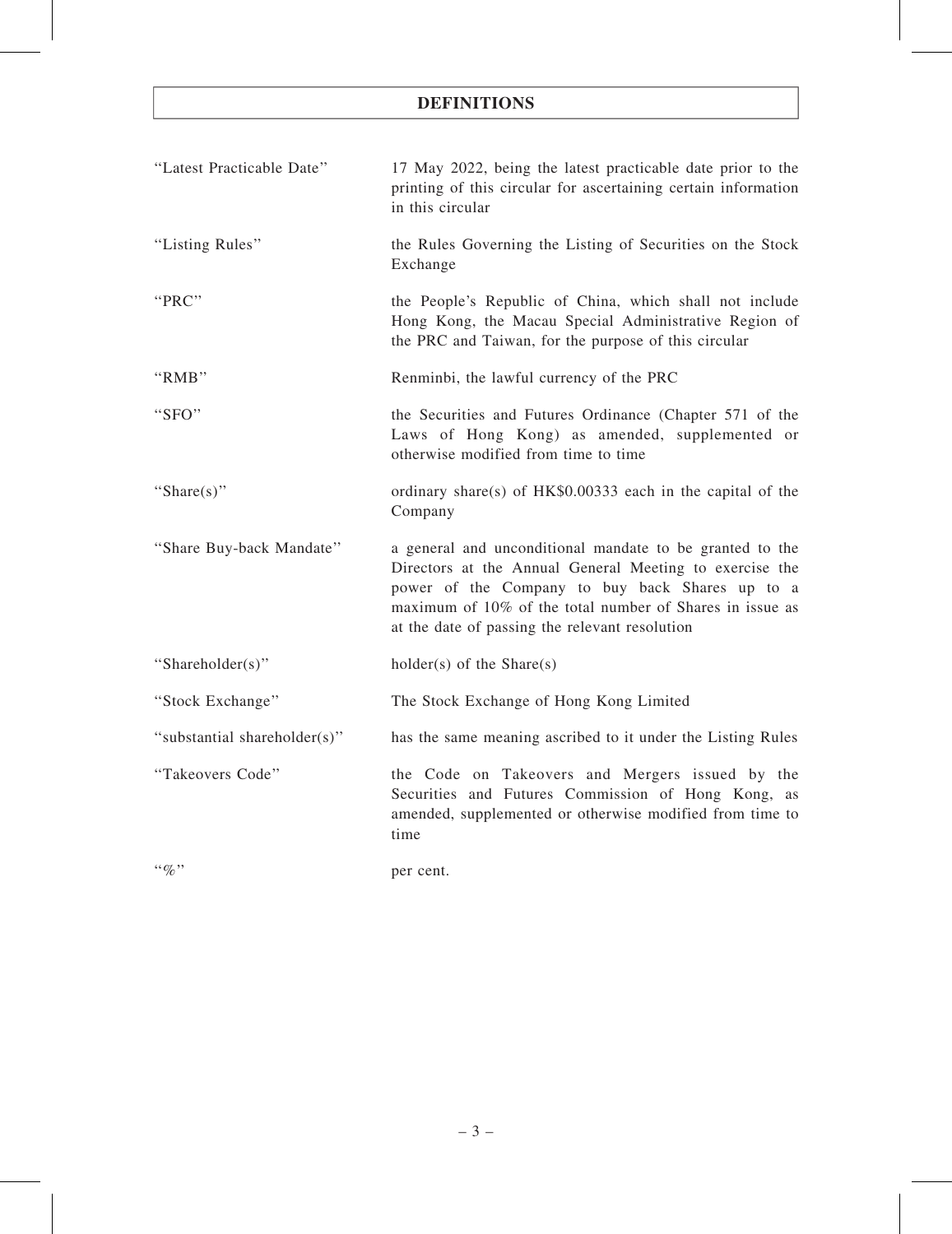

# **Zall Smart Commerce Group Ltd.**

**卓爾智聯集團有限公司**

*(Incorporated in the Cayman Islands with limited liability)*

**(Stock Code: 2098)**

Executive Directors: Mr. Yan Zhi (Co-chairman and Co-chief Executive Officer) Dr. Gang Yu (Co-chairman) Mr. Wei Zhe, David Mr. Qi Zhiping (Co-chief Executive Officer) Mr. Yu Wei Mr. Xia Lifeng

Independent Non-executive Directors: Mr. Cheung Ka Fai Mr. Wu Ying Mr. Zhu Zhengfu

Registered Office: Cricket Square Hutchins Drive P.O. Box 2681 Grand Cayman KY1-1111 Cayman Islands

Principal Place of Business in Hong Kong: Suite 2101, 21st Floor Two Exchange Square Central Hong Kong

20 May 2022

To the Shareholders

Dear Sir/Madam,

# PROPOSALS FOR RENEWAL OF GENERAL MANDATES TO ISSUE SHARES AND BUY BACK SHARES, RE-ELECTION OF DIRECTORS, PROPOSED AMENDMENTS TO THE ARTICLES OF ASSOCIATION, AND NOTICE OF ANNUAL GENERAL MEETING

#### INTRODUCTION

The purpose of this circular is to provide you with the notice of the Annual General Meeting and information regarding the ordinary resolutions to be proposed at the Annual General Meeting to enable the Shareholders to make an informed decision on whether to vote for or against the resolutions. The resolutions to be proposed at the Annual General Meeting include, inter alia, (i) the renewal of the Issue Mandate and the Share Buy-back Mandate; (ii) the extension of the Issue Mandate to include Shares bought back pursuant to the Share Buyback Mandate; (iii) the re-election of retiring Directors; and (iv) the proposed adoption of the amended and restated Articles of Association.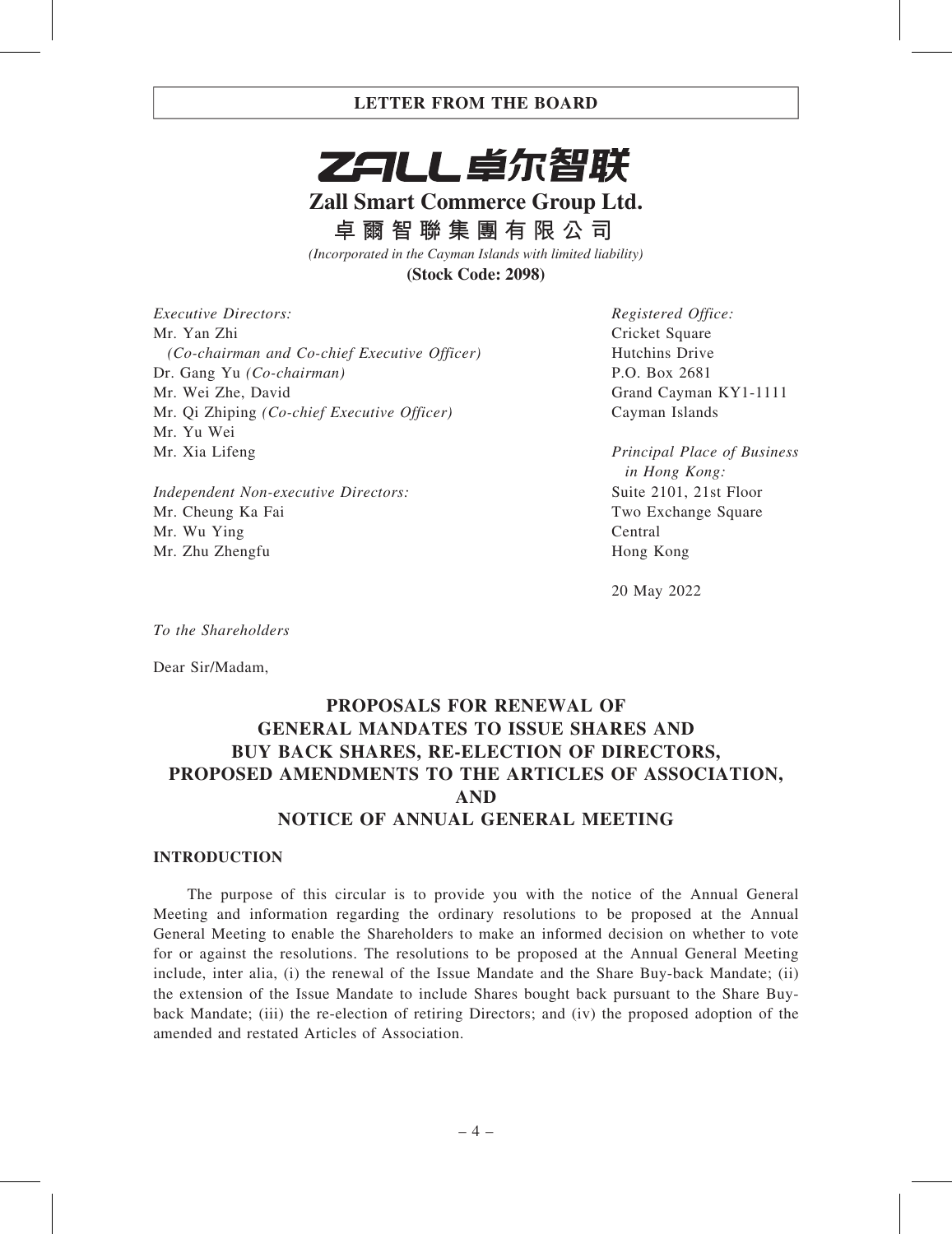#### RENEWAL OF GENERAL MANDATES TO ISSUE AND BUY BACK SHARES

At the annual general meeting of the Company held on 28 May 2021, resolutions were passed granting general mandates to the Directors (i) to allot, issue and deal with Shares with a total number not exceeding 20% of the total number of Shares in issue as at the date of passing of the relevant resolution and (ii) to buy back Shares with a total number not exceeding 10% of the total number of Shares in issue as at the date of passing of the relevant resolution. Such general mandates will expire at the conclusion of the forthcoming Annual General Meeting.

At the Annual General Meeting, separate ordinary resolutions will be proposed:

- (a) to grant the Issue Mandate to the Directors to exercise the powers of the Company to allot, issue or otherwise deal with Shares not exceeding 20% of the total number of Shares in issue as at the date of passing of the resolution. The Issue Mandate will end on the earliest of (i) the date of the next annual general meeting, (ii) the date by which the next annual general meeting of the Company is required to be held by the Articles of Association or any applicable laws, or (iii) the date upon which such authority is revoked or varied by an ordinary resolution of the Shareholders at a general meeting of the Company. Based on 12,382,825,800 Shares in issue as at the Latest Practicable Date and assuming no further Shares are issued or bought back prior to the date of the Annual General Meeting, the Directors will be authorised to issue up to 2,476,565,160 Shares under the Issue Mandate;
- (b) to grant the Share Buy-back Mandate to the Directors to exercise all powers of the Company to buy back issued Shares subject to the criteria set out in this circular. Under such Share Buy-back Mandate, the maximum number of Shares that the Company may buy back shall not exceed 10% of the total number of Shares in issue as at the date of passing the relevant resolution. As at the Latest Practicable Date, the number of Shares in issue was 12,382,825,800 Shares. Subject to the passing of the proposed ordinary resolution approving the granting of the Share Buy-back Mandate and assuming no further Shares are issued or bought back prior to the Annual General Meeting, the Company would be allowed under the Share Buy-back Mandate to buy back a maximum of 1,238,282,580 Shares. The Share Buy-back Mandate will end on the earliest of (i) the date of the next annual general meeting, (ii) the date by which the next annual general meeting of the Company is required to be held by the Articles of Association or any applicable laws, or (iii) the date upon which such authority is revoked or varied by an ordinary resolution of the Shareholders at a general meeting of the Company; and
- (c) subject to the passing of the aforesaid ordinary resolutions of the Issue Mandate and the Share Buy-back Mandate, to extend the number of Shares to be issued and allotted under the Issue Mandate by an additional number representing such number of Shares bought back under the Share Buy-back Mandate.

In accordance with the Listing Rules, an explanatory statement is set out in Appendix I to this circular to provide you with requisite information reasonably necessary to enable you to make an informed decision on whether to vote for or against the proposed resolution to renew the grant of the Share Buy-back Mandate at the Annual General Meeting.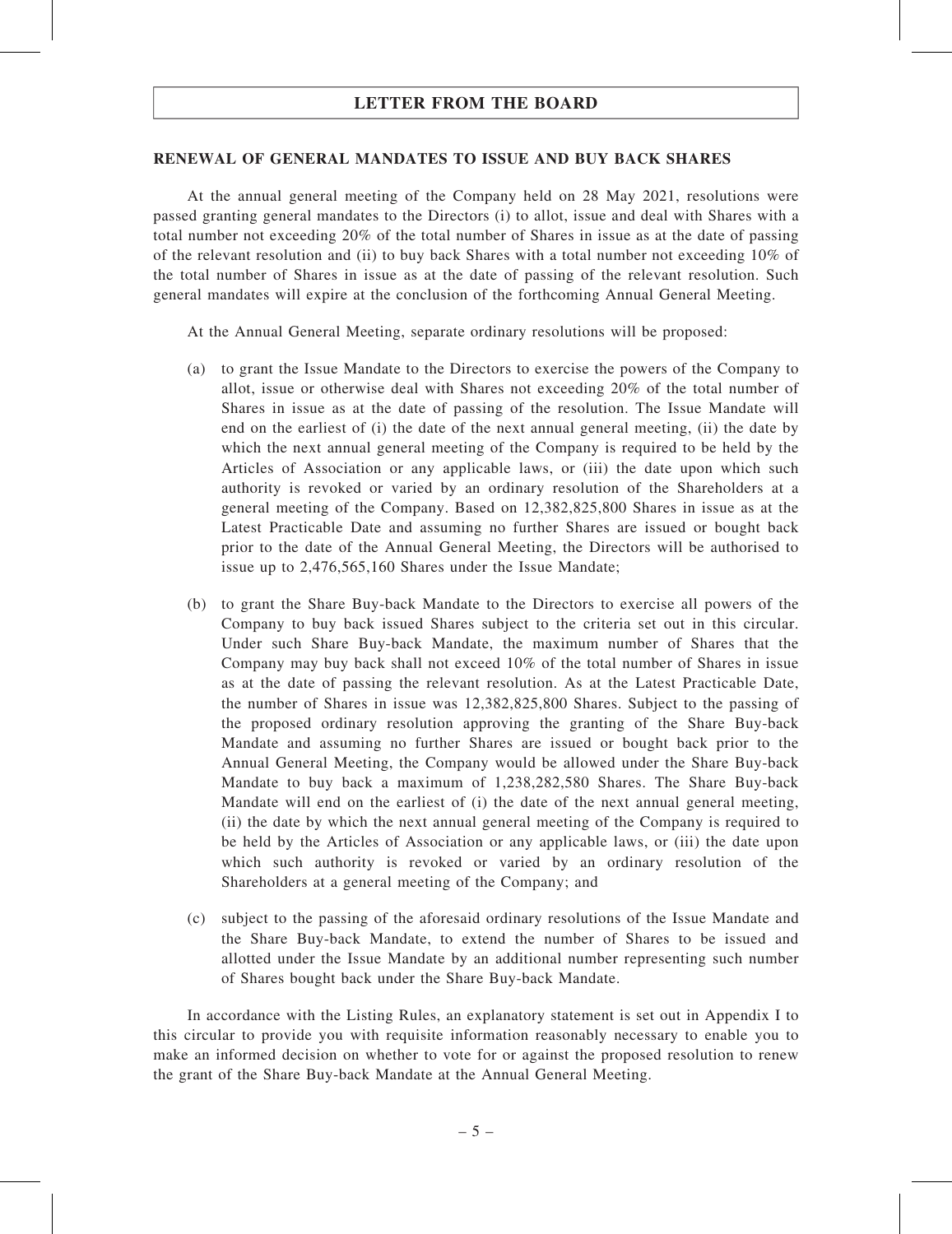#### RE-ELECTION OF RETIRING DIRECTORS

In accordance with Article 84(1) of the Articles of Association, at each annual general meeting, one-third of the Directors for the time being shall retire from office by rotation. Accordingly, Dr. Gang Yu, Mr. Wei Zhe, David and Mr. Qi Zhiping will retire at the Annual General Meeting and, being eligible, will offer themselves for re-election as Directors at the Annual General Meeting. In accordance with article 83(3) of the Articles of Association, Mr. Yu Wei and Mr. Xia Lifeng, appointed by the Board as an addition to the existing Board, will retire from the office of Director and, being eligible, offer themselves for re-election at the Annual General Meeting.

The Company has in place a nomination policy which sets out, inter alia, the selection criteria and the evaluation procedures in nominating candidates to be appointed or re-appointed as Directors. In the context of re-appointment of any existing member(s) of the Board, the nomination committee makes recommendation to the Board for its consideration and recommendation, for the proposed candidates to stand for re-election at a general meeting.

In accordance with the terms of reference of the nomination committee and the nomination policy of the Company, the nomination committee has reviewed the annual independence confirmation submitted by each independent non-executive Director and assessed the independence of each of them.

The Board, having considered the recommendation of the nomination committee, is of the view that each of the retiring Directors has contributed positively to the Company with their extensive knowledge and experience in various fields, thus providing invaluable contribution and diversity of the Board. In particular, the Directors proposed for re-election were identified by the nomination committee after having taken into account the skills and experience of the candidates. The Board is of the view that by holding directorship in not more than seven listed companies, each of Dr. Gang Yu, Mr. Wei Zhe, David, Mr. Qi Zhiping, Mr. Yu Wei and Mr. Xia Lifeng is able to devote sufficient time and attention to perform his duties as executive Director.

Accordingly, the Board has proposed that all the retiring Directors stand for re-election at the Annual General Meeting.

The biographical details of the retiring Directors proposed to be re-elected at the Annual General Meeting are set out in Appendix II to this circular.

#### PROPOSED ADOPTION OF THE AMENDED AND RESTATED ARTICLES OF ASSOCIATION

The Company also proposes to amend its existing Articles of Association by way of adoption of the amended and restated Articles of Association (a) to bring the Articles of Association in line with the amendments made to the Listing Rules and the applicable laws of the Cayman Islands; and (b) to allow (but not require) general meetings to be held as an electronic meeting and/or a hybrid meeting where Shareholders may attend by electronic means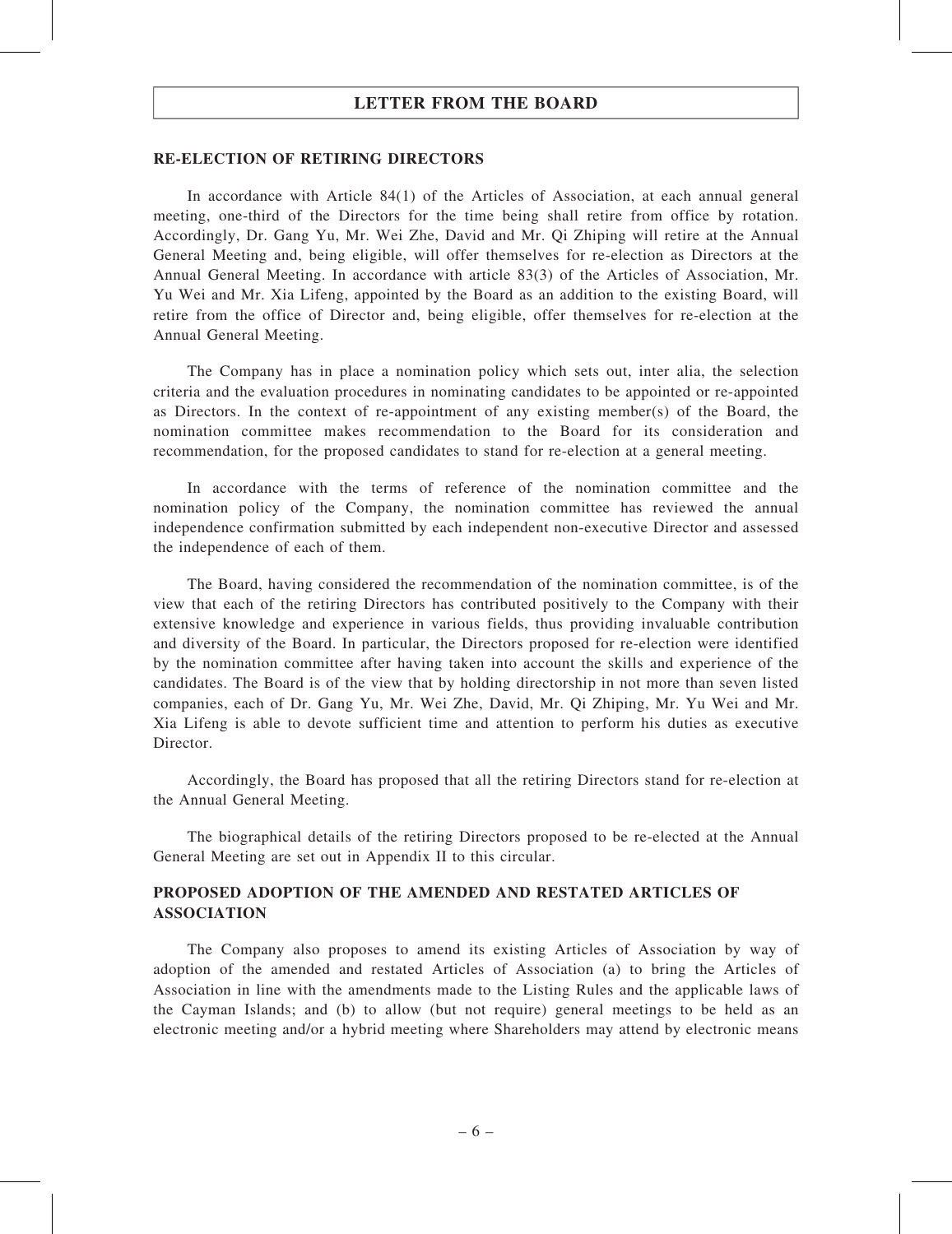in addition to or in lieu of a physical meeting where Shareholders attend in person. Other minor amendments to the existing Articles of Association are also proposed to be made to introduce the corresponding and house-keeping changes.

The proposed adoption of the amended and restated Articles of Association is subject to the approval of the Shareholders by way of a special resolution at the Annual General Meeting and shall take effect upon the close of the Annual General Meeting if so approved. Full particulars of the proposed amendments to the existing Articles of Association brought about by the adoption of the amended and restated Articles of Association (marked-up against the existing Articles of Association) are set out in Appendix III to this circular.

The amended and restated Articles of Association is written in English. There is no official Chinese translation in respect thereof. Therefore, the Chinese version of the new Articles of Association is purely a translation only. Should there be any discrepancy, the English version shall prevail.

The legal advisers to the Company as to Hong Kong laws have confirmed that the proposed amendments to the Articles of Association conform with the requirements of the Listing Rules, where applicable, and the legal advisers to the Company as to the laws of the Cayman Islands have confirmed that the proposed amendments to the Articles of Association do not violate the applicable laws of the Cayman Islands. The Company also confirms that there is nothing unusual about the proposed amendments to the Articles of Association for a company listed on the Stock Exchange.

#### ANNUAL GENERAL MEETING

The Company will convene the Annual General Meeting at Suite 2101, 21/F, Two Exchange Square, Central, Hong Kong on Tuesday, 28 June 2022 at 10:30 a.m. at which resolutions will be proposed for the purpose of considering and if thought fit, approving the resolutions set out in the notice of the Annual General Meeting as set out on pages 91 to 95 of this circular.

A form of proxy for use in connection with the Annual General Meeting is enclosed with this circular. Whether or not you intend to be present and vote at the Annual General Meeting, you are requested to complete the enclosed form of proxy in accordance with the instructions printed thereon and return it to the Company's Hong Kong branch share registrar, Tricor Investor Services Limited, at Level 54, Hopewell Centre, 183 Queen's Road East, Hong Kong as soon as possible and in any event not less than 48 hours before the time appointed for the holding of the Annual General Meeting or any adjournment thereof. The completion and return of a form of proxy will not preclude you from attending and voting at the Annual General Meeting in person should you so wish. If you attend and vote at the Annual General Meeting, the authority of your proxy will be revoked.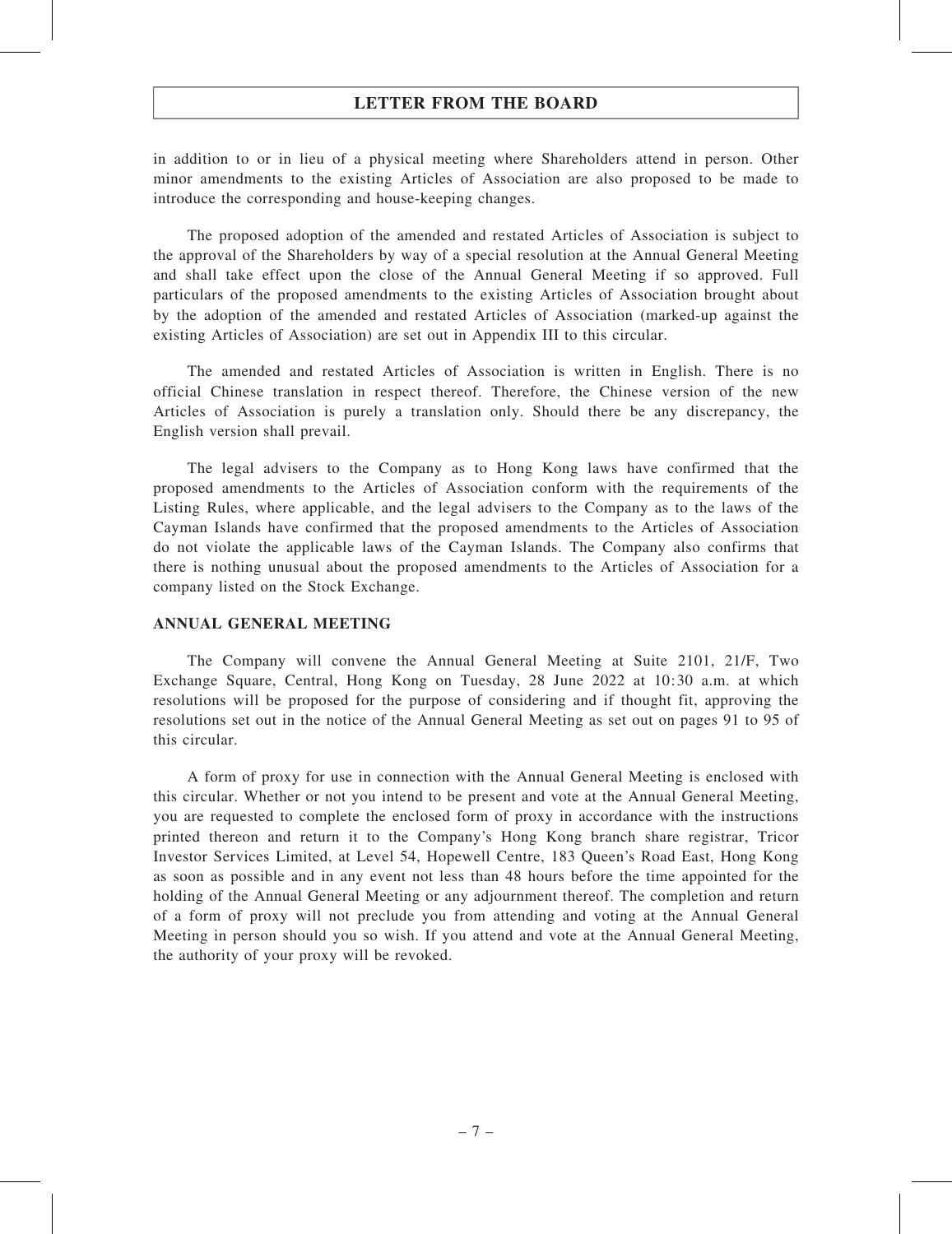#### VOTING BY WAY OF POLL

All the resolutions set out in the notice of the Annual General Meeting would be decided by poll in accordance with the Listing Rules and the Articles of Association. The poll results will be published on the Company's website at www.zallcn.com and the Stock Exchange's website at www.hkexnews.hk after the conclusion of the Annual General Meeting.

#### RESPONSIBILITY STATEMENT

This circular, for which the Directors collectively and individually accept full responsibility, includes particulars given in compliance with the Listing Rules for the purpose of giving information with regard to the Company. The Directors, having made all reasonable enquires, confirm that to the best of their knowledge and belief, the information contained in this circular is accurate and complete in all material respects and not misleading or deceptive, and there are no other matters the omission of which would make any statement herein or this circular misleading.

#### RECOMMENDATION

The Directors consider that the resolutions, including but without limitation to, (i) the renewal of the Issue Mandate and the Share Buy-back Mandate; (ii) the extension of the Issue Mandate to include Shares bought back pursuant to the Share Buy-back Mandate; (iii) the reelection of retiring Directors; and (iv) the proposed adoption of the amended and restated Articles of Association are in the best interests of the Company as well as its Shareholders as a whole. Accordingly, the Directors recommend the Shareholders to vote in favour of all the resolutions to be proposed at the Annual General Meeting.

#### GENERAL INFORMATION

Your attention is drawn to the additional information set out in the appendices to this circular.

> Yours faithfully By Order of the Board Zall Smart Commerce Group Ltd. Yan Zhi Co-chairman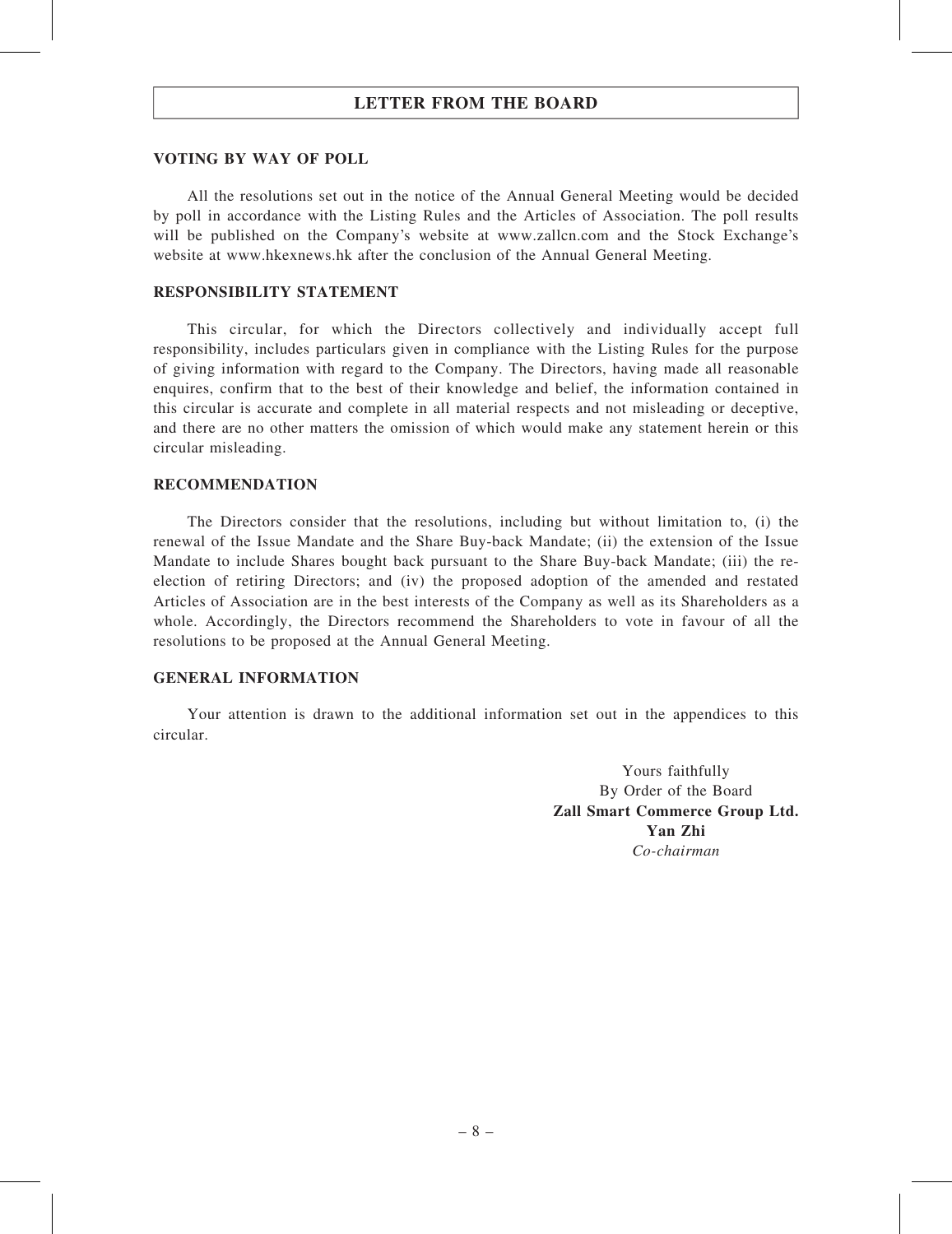#### APPENDIX I EXPLANATORY STATEMENT ON THE SHARE BUY-BACK MANDATE

This is an explanatory statement given to all Shareholders relating to a resolution to be proposed at the Annual General Meeting for approving the Share Buy-back Mandate. This explanatory statement contains all the information required pursuant to Rule  $10.06(1)(b)$  and other relevant provisions of the Listing Rules which is set out as follows:

#### 1. SHARES IN ISSUE

As at the Latest Practicable Date, there was a total of 12,382,825,800 Shares in issue. Subject to the passing of the ordinary resolution granting the Share Buy-back Mandate and on the basis that no further Shares are issued or bought back during the period from the Latest Practicable Date to the date of the Annual General Meeting, the Company will be allowed under the Share Buy-back Mandate to buy back a maximum of 1,238,282,580 Shares, being 10% of the total number of Shares in issue as at the date of the passing of the relevant resolution at the Annual General Meeting.

#### 2. REASONS FOR SHARE BUY-BACK

The Directors have no present intention to buy back any Shares but consider that the ability to do so would give the Company additional flexibility that would be beneficial to the Company and the Shareholders as a whole as such buy-back may, depending on market conditions and funding arrangements at the time, lead to an enhancement of the net assets value of the Company and/or its earnings per Share and will only be made when the Directors believe that such a buy-back will benefit the Company and the Shareholders as a whole.

#### 3. IMPACT OF SHARE BUY-BACK

As compared with the financial position of the Company as at 31 December 2021 (as disclosed in its latest audited financial statements for the year ended 31 December 2021), the Directors consider that there would not be any material adverse impact on the working capital and on the gearing position of the Company in the event that the proposed buy-back were to be carried out in full during the proposed buy-back period. In the circumstances, the Directors do not propose to exercise the Share Buy-back Mandate to such an extent as would have a material adverse impact on the working capital or gearing ratio of the Company.

#### 4. FUNDING OF BUY-BACK

The Company is empowered by its Articles of Association to buy back its Shares. In buying back Shares, the Company will only apply funds legally available for such purpose in accordance with the Articles of Association, the Listing Rules, the Companies Act, the laws of the Cayman Islands and any other applicable laws. Under the laws of the Cayman Islands, payment for a share buy-back by the Company may only be made out of profits, the share premium account or the proceeds of a new issue of Shares made for such purpose. The amount of premium payable on a buy-back of Shares may only be paid out of either or both of the profits or out of the share premium of the Company. Subject to the statutory solvency test prescribed by the Companies Act being satisfied, payment for a share buy-back may also be made out of capital of the Company.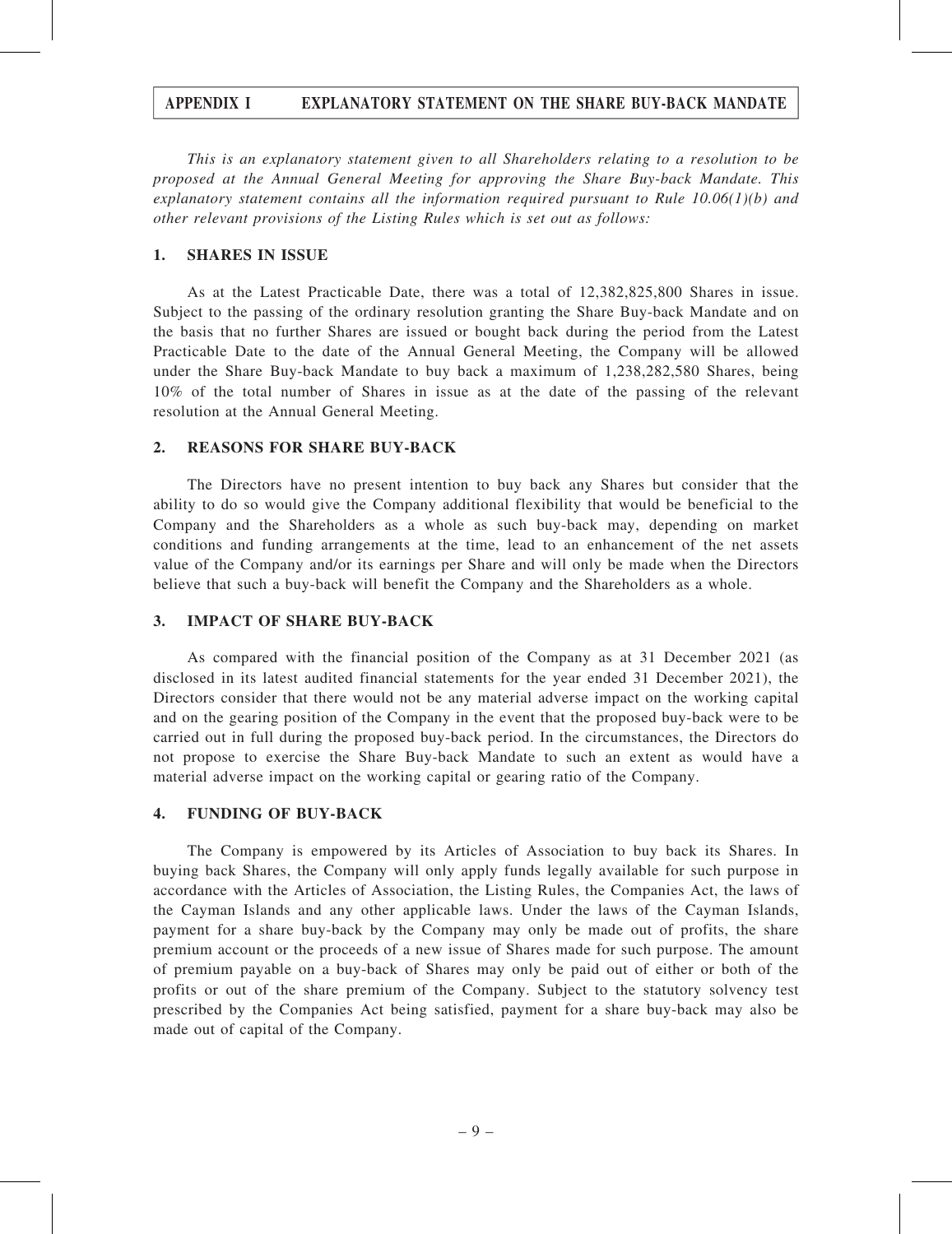### APPENDIX I EXPLANATORY STATEMENT ON THE SHARE BUY-BACK MANDATE

In addition, under the laws of the Cayman Islands, payment out of capital by a company for the purchase by a company of its own shares is unlawful unless immediately following the date on which the payment is proposed to be made, the company shall be able to pay its debts as they fall due in the ordinary course of business. In accordance with the laws of the Cayman Islands, the shares so bought back would be treated as cancelled but the aggregate amount of authorised share capital would not be reduced.

#### 5. DISCLOSURE OF INTEREST

To the best of their knowledge and belief after having made all reasonable enquiries, none of the Directors or any of their close associates (as defined in the Listing Rules), have any present intention to sell any Shares to the Company in the event that the Share Buy-back Mandate is granted by the Shareholders.

No core connected person of the Company (as defined in the Listing Rules) has notified the Company that he/she/it has a present intention to sell any Shares to the Company nor has he/she/it undertaken not to sell any of the Shares held by him/her/it to the Company in the event that the Share Buy-back Mandate is granted by the Shareholders.

#### 6. UNDERTAKING OF THE DIRECTORS

The Directors have undertaken to the Stock Exchange that they will only exercise the powers of the Company to make buy backs pursuant to the Share Buy-back Mandate and in accordance with the Listing Rules, the Articles of Association and the laws of the Cayman Islands.

#### 7. EFFECT OF TAKEOVERS CODE

A buy-back of Shares by the Company may result in an increase in the proportionate interest of a substantial shareholder of the Company in the voting rights of the Company, which could give rise to an obligation to make a mandatory offer in accordance with Rule 26 of the Takeovers Code.

As at the Latest Practicable Date, to the best of the knowledge and belief of the Company, Mr. Yan Zhi was beneficially interested in 7,992,255,868 Shares, representing approximately 64.54% of the total number of Shares in issue. In the event that the Directors exercise in full the power to buy back the Shares which is proposed to be granted pursuant to the Share Buyback Mandate, the shareholding of Mr. Yan Zhi would be increased to approximately 71.71% of the total number of Shares in issue. In the opinion of the Directors, such increase would not give rise to an obligation to make a mandatory general offer under Rule 26 of the Takeovers Code, and accordingly, the Directors are not aware of any other consequences which would arise under the Takeovers Code as a result of any purchase of its Shares by the Company. The Company has no intention to exercise the Share Buy-back Mandate to such extent that it would result in the number of Shares held by the public being reduced to less than 15% of the issued share capital of the Company.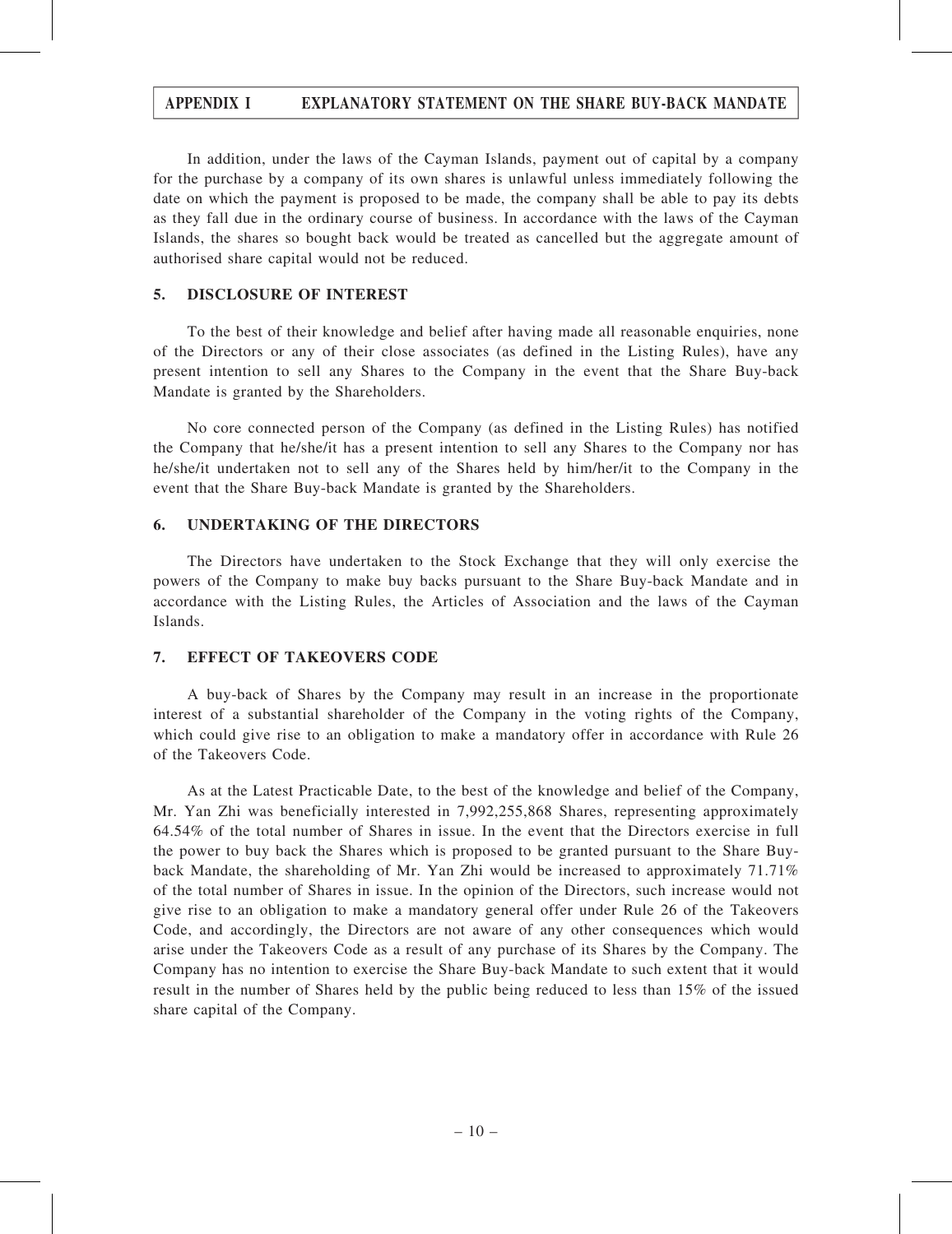#### APPENDIX I EXPLANATORY STATEMENT ON THE SHARE BUY-BACK MANDATE

#### 8. SHARE BOUGHT BACK BY THE COMPANY

The Company had not bought back any Shares (whether on the Stock Exchange or otherwise) in the six months preceding the Latest Practicable Date.

#### 9. SHARE PRICES

During each of the previous 12 months up to the Latest Practicable Date, the highest and lowest traded prices for the Shares on the Stock Exchange were as follows:

|                                         | <b>Price per Share</b> |        |
|-----------------------------------------|------------------------|--------|
|                                         | <b>Highest</b>         | Lowest |
|                                         | HK\$                   | HK\$   |
| 2021                                    |                        |        |
| April                                   | 0.60                   | 0.55   |
| May                                     | 0.60                   | 0.54   |
| June                                    | 0.60                   | 0.51   |
| July                                    | 0.57                   | 0.51   |
| August                                  | 0.62                   | 0.51   |
| September                               | 0.54                   | 0.47   |
| October                                 | 0.54                   | 0.47   |
| November                                | 0.51                   | 0.41   |
| December                                | 0.56                   | 0.42   |
| 2022                                    |                        |        |
| January                                 | 0.50                   | 0.42   |
| February                                | 0.49                   | 0.41   |
| March                                   | 0.51                   | 0.46   |
| April                                   | 0.50                   | 0.45   |
| May (up to the Latest Practicable Date) | 0.47                   | 0.45   |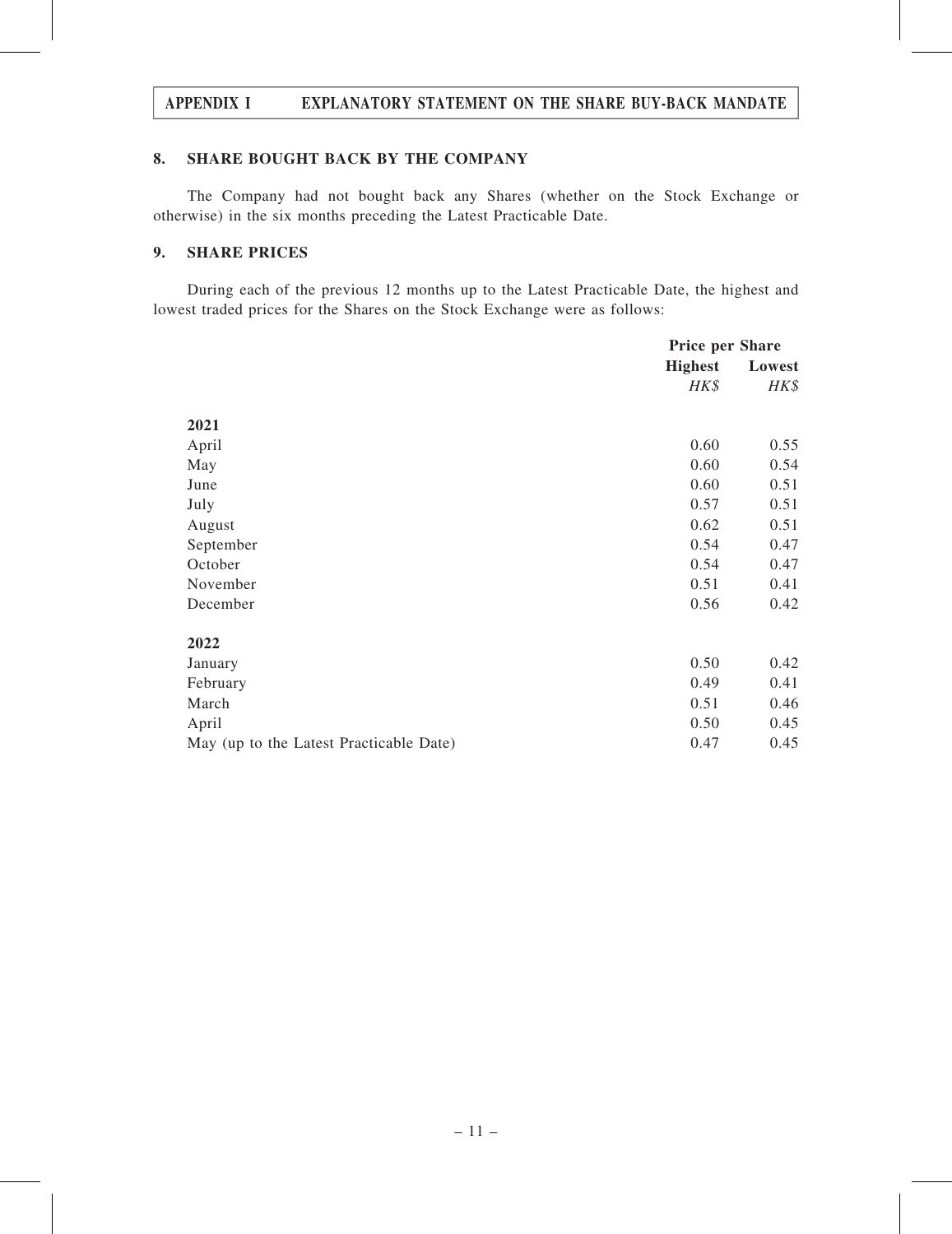The biographical details of the Directors proposed to be re-elected at the Annual General Meeting are set out as follows:

#### EXECUTIVE DIRECTORS

Dr. Gang Yu (于剛), aged 62, was appointed as an executive Director and co-chairman of the Board on 17 August 2015. Dr. Yu is currently a co-founder and executive chairman of the 111 Inc., a well-known pharmaceutical e-commerce platform listed on NASDAQ, and was a co-founder and chairman emeritus of Yihaodian, a leading e-commerce company in China. Dr. Yu has extensive experience in E-commerce and operation and logistics management. Prior to founding Yihaodian, he was Vice President, Worldwide Procurement at Dell Inc. Dr. Yu also served as Vice President, Worldwide Supply Chain Operations at Amazon. com. Prior to joining Amazon, Dr. Yu served as the Jack G. Taylor Chair Professor in Business in the Department of Management Science and Information Systems at the McCombs School of Business, the University of Texas at Austin, Director of the Center for Management of Operations and Logistics, and co-Director of the Center for Decision Making under Uncertainty. Dr. Yu is also the founder, former chairman and chief executive officer of CALEB Technologies Corporation. CALEB Technologies was acquired by Accenture in a merger and acquisition in 2002. Dr. Yu obtained his bachelor's degree in science from Wuhan University in 1982 and his master's degree in science from Cornell University in 1985. Dr. Yu received his PhD from the Wharton School of Business, University of Pennsylvania in 1990. Dr. Yu was awarded Franz Edelman Award for Management Science Achievement by INFORMS, an international association in 2002. He was also awarded Excellence in Research Award (優秀研究獎) and Best Thesis Award (最佳論文獎) by International Industrial Engineer Institute (國際工業工程師協會) twice in 2002 and 2003. He was awarded Martin Starr Excellence in Production and Operations Management Practice Award (Martin Starr生產與運 營管理卓越實踐獎) by POMS, an international association in 2012. Dr. Yu published over 80 articles on international professional magazines along with 6 books and 3 American patents. Dr. Yu has been appointed as a director of LightInTheBox, a company listed on the New York Stock Exchange since 30 March 2016. Also, Dr. Yu has been appointed as director of Midea Group Co., Ltd (美的集團股份有限公司), which is listed on the Shenzhen Stock Exchange, since September 2018. Dr. Yu was an independent director of Baozun Inc., which is listed on Nasdaq Stock Market, from April 2018 to August 2020 and has been appointed as an independent director of Chinadata Group Holdings Limited, which is listed on Nasdaq Stock Market since September 2020.

Dr. Yu is not connected with any director, senior management, substantial shareholders or controlling shareholders of the Company.

As at the Latest Practicable Date, Dr. Yu is interested in 112,890,840 Shares, representing approximately 0.91% of the issued share capital of the Company. Save as disclosed, Dr. Yu did not have any other interests in the securities of the Company within the meaning of Part XV of the SFO. Save as disclosed above, Dr. Yu did not hold any directorship in any other public companies the securities of which are listed on any securities market in Hong Kong or overseas in the past three years.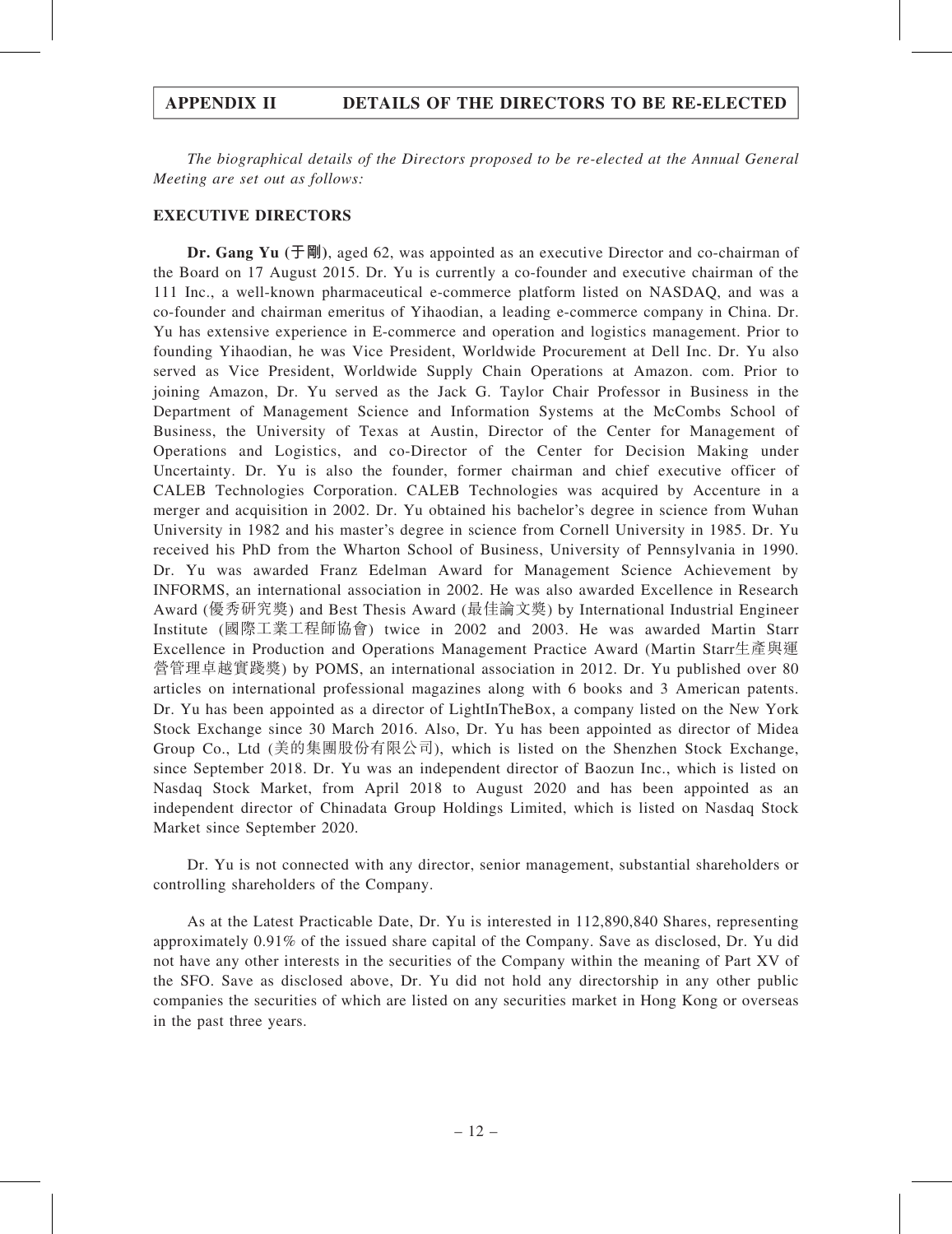Dr. Yu has entered into a service contract with the Company for a term of three years. Dr. Yu is entitled to receive salaries of RMB1,200,000 per annum which is determined by the Board with reference to his experience, duties and responsibilities, and to prevailing market conditions. Dr. Yu shall also be entitled to discretionary bonus and share options under the share option scheme of the Company and other incentives as determined by the remuneration committee of the Company from time to time with reference to the remuneration policy of the Company. The total amount of director's remuneration of Dr. Yu for the year ended 31 December 2021 was approximately RMB1,200,000. He is subject to retirement and re-election at the annual general meeting of the Company in accordance with the Articles of Association.

Save as disclosed above, there is no other information to be disclosed pursuant to any of the requirements set out in Rule  $13.51(2)(h)$  to (v) of the Listing Rules in respect of Dr. Yu and there are no other matters that need to be brought to the attention of the Shareholders in relation to his re-election.

Mr. Wei Zhe, David (衛哲), aged 51, was appointed as an independent non-executive Director on 11 April 2016 and has been re-designated as executive Director and appointed as chief strategy officer of the Company since 28 June 2017. Mr. Wei has over 19 years of experience in both investment and operational management in the PRC. Prior to launching Vision Knight Capital (China) Fund I, L.P., a private equity investment fund in 2011, Mr. Wei was an executive director and chief executive officer of Alibaba.com Limited, a leading worldwide B2B e-commerce company, for about six years, where he successfully led the company through its initial public offering and listing on the Hong Kong Stock Exchange in 2007. Alibaba.com Limited was delisted in June 2012. Prior to joining Alibaba.com Limited, Mr. Wei was the president, from 2002 to 2006, and chief financial officer, from 2000 to 2002, of B&Q China, the then subsidiary of Kingfisher plc, a leading home improvement retailer in Europe and Asia. Under Mr. Wei's leadership, B&Q China grew to become China's largest home improvement retailer. From 2003 to 2006, Mr. Wei was also the chief representative for Kingfisher's China sourcing office, Kingfisher Asia Limited. Prior to that, Mr. Wei served as the head of investment banking at Orient Securities Limited Liability Company (now Orient Securities Company Limited) from 1998 to 2000, and as corporate finance manager at Coopers & Lybrand (now part of PricewaterhouseCoopers) from 1995 to 1998. Mr. Wei was a nonexecutive director of HSBC Bank (China) Company Limited and The Hongkong and Shanghai Banking Corporation Limited and an independent director of 500.com Limited, and was also the vice chairman of China Chain Store & Franchise Association. He was voted as one of ''China's Best CEOs'' by ''FinanceAsia'' magazine in 2010. Mr. Wei is also a non-executive director of PCCW Limited and JNBY Design Limited, which are listed on the Hong Kong Stock Exchange. Mr. Wei served as an independent director of Leju Holdings Limited, which is listed on the New York Stock Exchange from April 2014 to March 2021. Mr. Wei served as an independent director of OneSmart International Education Group Limited, which is listed on the New York Stock Exchange, from March 2018 to April 2021. Mr. Wei served as an independent director of Shanghai M&G Stationery Inc., which is listed on the Shanghai Stock Exchange, from June 2014 to May 2017. Mr. Wei also served as an independent non-executive director of Informa PLC, which is listed on the London Stock Exchange, from June 2018 to May 2019. And he was a non-executive director of Zhong Ao Home Group Limited, which is listed on the Hong Kong Stock Exchange, from April 2015 to June 2020, a director of Hitevision Co., Ltd., which is listed on the Shenzhen Stock Exchange, from September 2017 to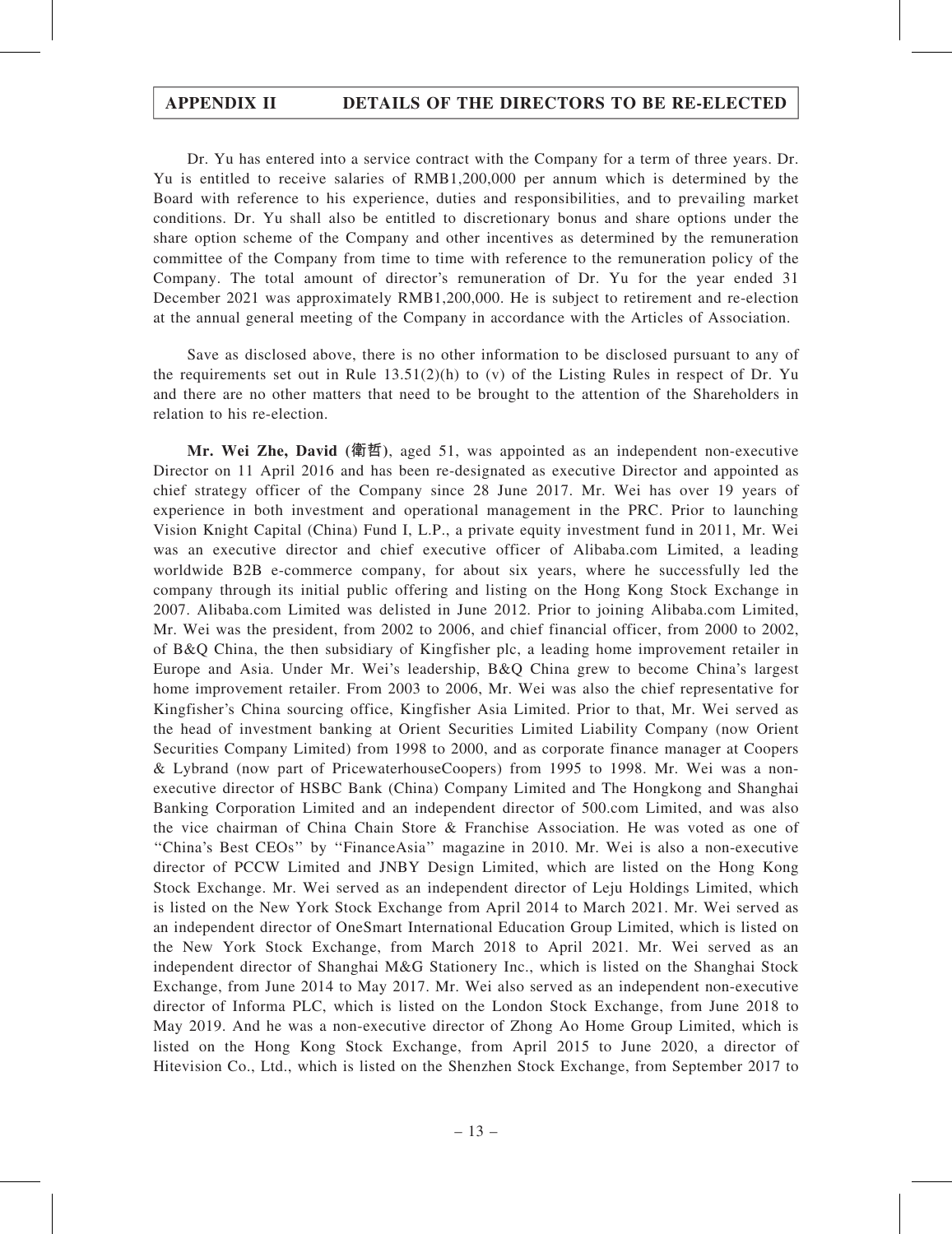September 2020, and an independent director of Fangdd Network Group Ltd., which is listed on the Nasdaq Stock Market from June 2014 to November 2020. He holds a bachelor's degree in international business management from Shanghai International Studies University and has completed a corporate finance program at London Business School.

Mr. Wei is not connected with any director, senior management, substantial shareholders or controlling shareholders of the Company.

As at the Latest Practicable Date, Mr. Wei is interested in 10,745,400 Shares, representing approximately 0.09% of the issued share capital of the Company. Save as disclosed, Mr. Wei did not have any other interests in the securities of the Company within the meaning of Part XV of the SFO. Save as disclosed above, Mr. Wei did not hold any directorship in any other public companies the securities of which are listed on any securities market in Hong Kong or overseas in the past three years.

Mr. Wei has entered into a service agreement with the Company with a term of three years. Mr. Wei is entitled to receive salaries of RMB1,200,000 per annum, which is determined by the Board with reference to his experience, duties and responsibilities, and to prevailing market conditions. Mr. Wei shall also be entitled to discretionary bonus and share options under the share option scheme of the Company and other incentives as determined by the remuneration committee of the Company from time to time with reference to the remuneration policy of the Company. The total amount of director's remuneration of Mr. Wei for the year ended 31 December 2021 was approximately RMB1,200,000. He is subject to retirement and re-election at the annual general meeting of the Company in accordance with the Articles of Association.

Save as disclosed above, there is no other information to be disclosed pursuant to any of the requirements set out in Rule  $13.51(2)(h)$  to (v) of the Listing Rules in respect of Mr. Wei and there are no other matters that need to be brought to the attention of the Shareholders in relation to his re-election.

**Mr. Qi Zhiping** (齊志平), aged 49, joined the Group at the acquisition of 50.6% equity interest in Shenzhen Sinoagri by the Group in June 2017 and was appointed as an executive Director in July 2018. Mr. Qi was then the vice chairman of Shenzhen Sinoagri and holds the position after the above acquisition. Mr. Qi is also the Co-Chief Executive Officer of the Group and a member of the remuneration committee. Mr. Qi is primarily responsible for the integrated management of the online platform of the Group and the collaboration of various platforms, and the overall strategic planning and management capacity enhancement of Shenzhen Sinoagri, the planning for investment and development strategy of the Group, designing commercial models, engaging in investment projects decision and management of the Group. Mr. Qi was one of the founding members of Shenzhen Sinoagri. He has extensive experience on operation and management of retail chain, securities investment and Ecommerce and experienced in corporate governance, strategic planning and global deployment. Mr. Qi obtained his bachelor degree in corporate management from Shenzhen University in 1994. He is currently studying the Executive Master of Business Administration (EMBA) programme of China Europe International Business School. Mr. Qi has been appointed as a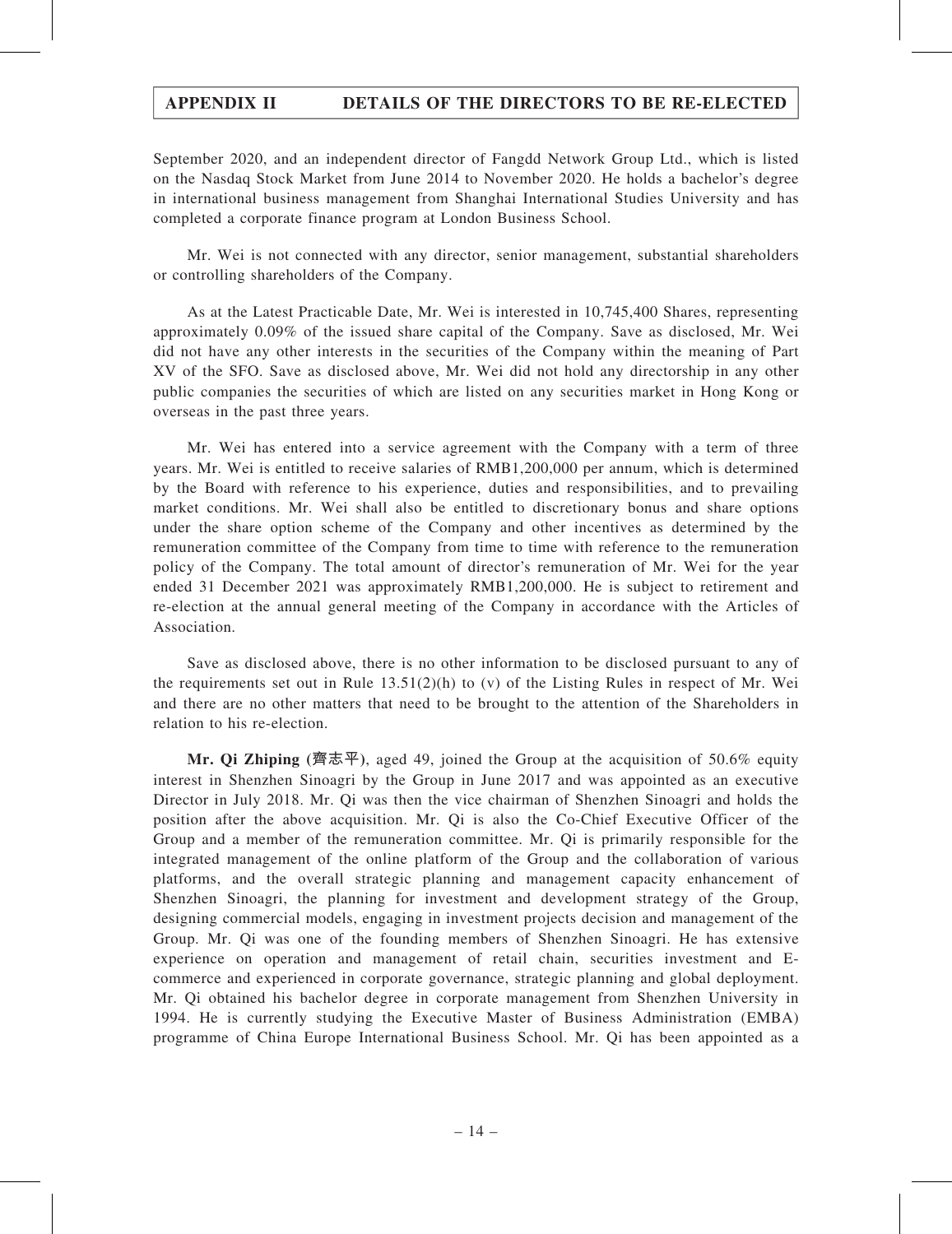director of LightInTheBox, a company listed on the New York Stock Exchange since 17 August 2018 and has been appointed as the vice chairman of its board since 16 November 2018.

Mr. Qi is not connected with any director, senior management, substantial shareholders or controlling shareholders of the Company. As at the Latest Practicable Date, Mr. Qi was interested, or deemed to be interested, in, 9,966,097 Shares, and share options of the Company with a right to subscribe for a total of 43,384,552 Shares, in aggregate representing approximately 0.43% of the issued Shares. Save as disclosed, Mr. Qi does not have any other interests in the securities of the Company within the meaning of Part XV of the SFO.

Save as disclosed above, Mr. Qi has not held any directorship in any other public companies the securities of which are listed on any securities market in Hong Kong or overseas in the past three years.

Mr. Qi has entered into a service contract with the Company for a term of three years, and is subject to retirement by rotation at the Annual General Meeting of the Company in accordance with the Articles of Association. Pursuant to the service contract, Mr. Qi is entitled to receive Director's fee of RMB600,000 per annum, co-chief executive officer's emolument of RMB1,000,000 per annum, which are determined with reference to his experience, duties and responsibilities in the Company, as well as the prevailing market rate. Mr. Qi shall also be entitled to discretionary bonus, share options under the share option scheme of the Company and other incentives as determined by the remuneration committee of the Company from time to time with reference to the remuneration policy of the Company. In addition, as the vice chairman of Shenzhen Sinoagri, Mr. Qi is entitled to receive annual emolument of RMB1,030,000 and discretionary bonus. The total amount of director's emoluments of Mr. Qi for the year ended 31 December 2021 is set out in note 7 to the consolidated financial statements in the Company's annual report 2021.

Save as disclosed above, there is no other information to be disclosed pursuant to any of the requirements set out in Rule  $13.51(2)(h)$  to (v) of the Listing Rules in respect of Mr. Qi and there are no other matters that need to be brought to the attention of the Shareholders in relation to his re-election.

Mr. Yu Wei (余偉), aged 39, is the vice president of the Group. He was appointed as an executive Director on 15 June 2021. Mr. Yu joined the Group in October 2015 and is primarily responsible for the operation and day-to-day management of Zall International Trade Group Co., Ltd.\* (卓爾國際貿易集團有限公司) (the Group's international trade segment), Commodities Intelligence Centre Pte. Ltd. (CIC), and the Group's logistics and storage business. Prior to joining the Group, Mr. Yu was engaged in sectors such as automobile, financing, travelling, internet logistics and international bulk commodities trading for over 10 years, and successfully founded the first generation of local car travelling brand in Wuhan.

Mr. Yu obtained his graduate diploma in business administration from Wuhan Polytechnic University in 2006 and obtained a master degree in Executive Master of Business Administration (EMBA) from China Europe International Business School in 2013.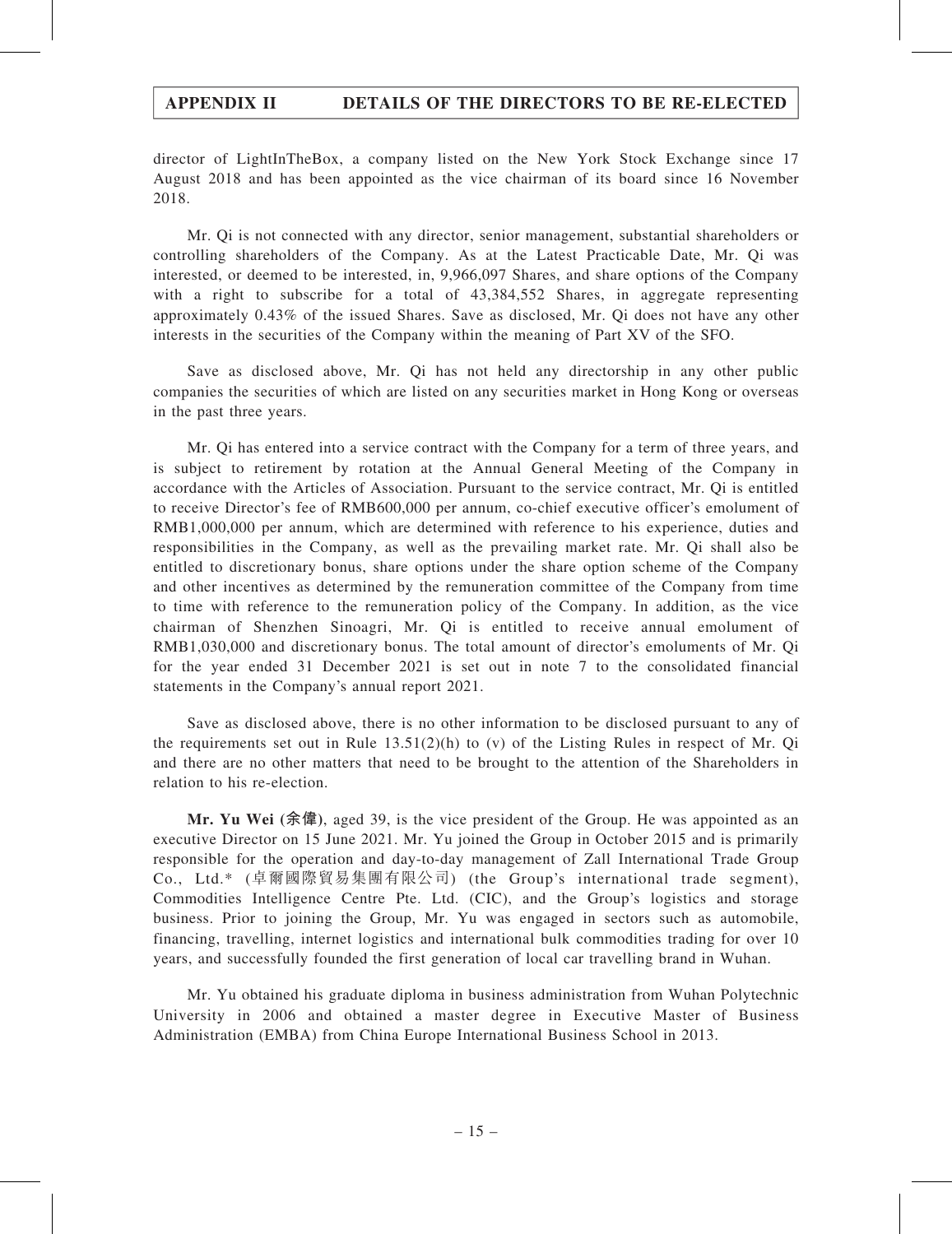Mr. Yu is not connected with any director, senior management, substantial shareholders or controlling shareholders of the Company. Save as disclosed, Mr. Yu does not have any other interests in the securities of the Company within the meaning of Part XV of the SFO.

Save as disclosed above, Mr. Yu has not held any directorship in any other public companies the securities of which are listed on any securities market in Hong Kong or overseas in the past three years.

Mr. Yu has entered into a service contract with the Company for a term of three years commencing from 15 June 2021, and is subject to retirement by rotation at the annual general meetings of the Company in accordance with the Articles of Association. Pursuant to the service contract, Mr. Yu is entitled to receive Director's fee of HK\$240,000 per annum and such other fringe benefit and bonus, which are determined with reference to his experience, duties and responsibilities in the Company, as well as the prevailing market rate as determined by the remuneration committee of the Company from time to time with reference to the remuneration policy of the Company.

Save as disclosed above, there is no other information to be disclosed pursuant to any of the requirements set out in Rule  $13.51(2)(h)$  to (v) of the Listing Rules in respect of Mr. Yu and there are no other matters that need to be brought to the attention of the Shareholders in relation to his re-election.

Mr. Xia Lifeng (夏里峰), aged 39, is the vice president of the Group and the CEO of Zallgo, a subsidiary of the Group. He was appointed as an executive Director on 15 June 2021. Mr. Xia joined the Group in September 2020, and is mainly responsible for the business model innovation and daily operation and management of Zallgo. He has over ten years of experience in the operation, management and investment in the e-commerce and internet fields and several years of experience in industrial internet innovation practice. Mr. Xia also has the strategic planning, management and organizational capabilities of large-scale internet enterprises. He obtained a bachelor's degree in Communication Engineering from Huazhong University of Science and Technology in 2006. He worked at Huawei in his early years and participated in the establishment of PPLIVE (PPTV). Prior to joining the Group, he established Wuhan Qimi Network Technology Co., Ltd. (www.juanpi.com) and served as a director and the president.

As at the date of this announcement, within the meaning of Part XV of the SFO, Mr. Xia is interested, or deemed to be interested in, 348,000 shares of the Company.

Mr. Xia is not connected with any director, senior management, substantial shareholders or controlling shareholders of the Company. Save as disclosed, Mr. Xia does not have any other interests in the securities of the Company within the meaning of Part XV of the SFO.

Save as disclosed above, Mr. Xia has not held any directorship in any other public companies the securities of which are listed on any securities market in Hong Kong or overseas in the past three years.

Mr. Xia has entered into a service contract with the Company for a term of three years commencing from 15 June 2021, and is subject to retirement by rotation at the annual general meetings of the Company in accordance with the Articles of Association. Pursuant to the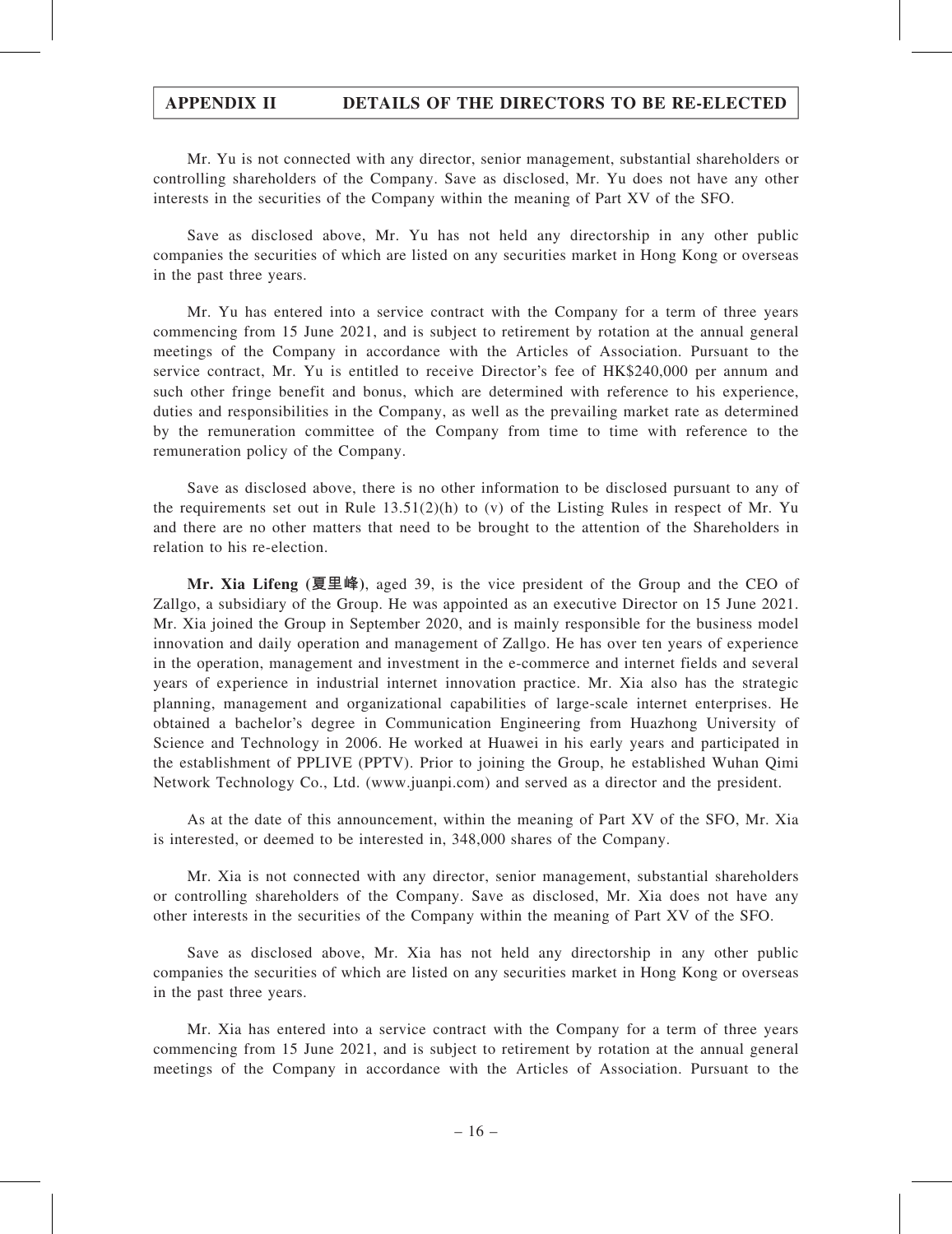service contract, Mr. Xia is entitled to receive Director's fee of HK\$240,000 per annum and such other fringe benefit and bonus, which are determined with reference to his experience, duties and responsibilities in the Company, as well as the prevailing market rate as determined by the remuneration committee of the Company from time to time with reference to the remuneration policy of the Company.

Save as disclosed above, there is no other information to be disclosed pursuant to any of the requirements set out in Rule  $13.51(2)(h)$  to (v) of the Listing Rules in respect of Mr. Xia and there are no other matters that need to be brought to the attention of the Shareholders in relation to his re-election.

\* for identification purposes only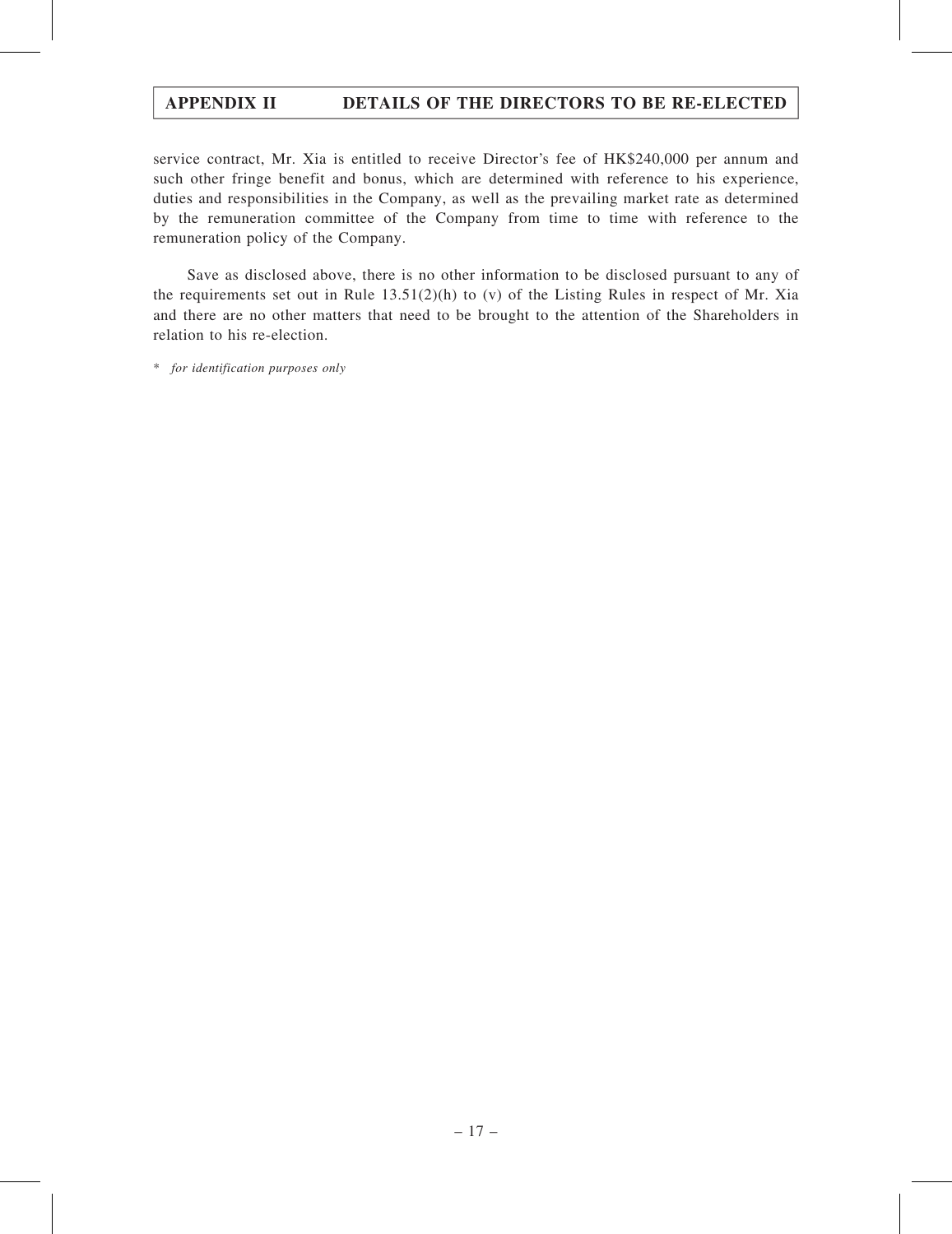*The following are the proposed amendments to the existing Articles of Association brought about by the adoption of the amended and restated Articles of Association. Unless otherwise specified, clauses, paragraphs and article numbers referred to herein are clauses, paragraphs and article numbers of the existing Articles of Association.*

> The Companies LawAct (As Revised) Company Limited by Shares

### **AMENDED AND RESTATED ARTICLES OF ASSOCIATION**

**OF**

#### **Zall Development (Cayman) Holding Co.,Smart Commerce Group Ltd.** 卓爾<del>發展(開曼)控股<u>智</u>聯集團</del>有限公司

(Adopted pursuant to written resolutions passed on 20 June 2011 with effect from the date of, and conditional upon, the listing of shares of the Company on the main board of The Stock Exchange of Hong Kong Limited and amended by special resolution passed on 9 March 2017)(Adopted by a special resolution passed on [•] 2022)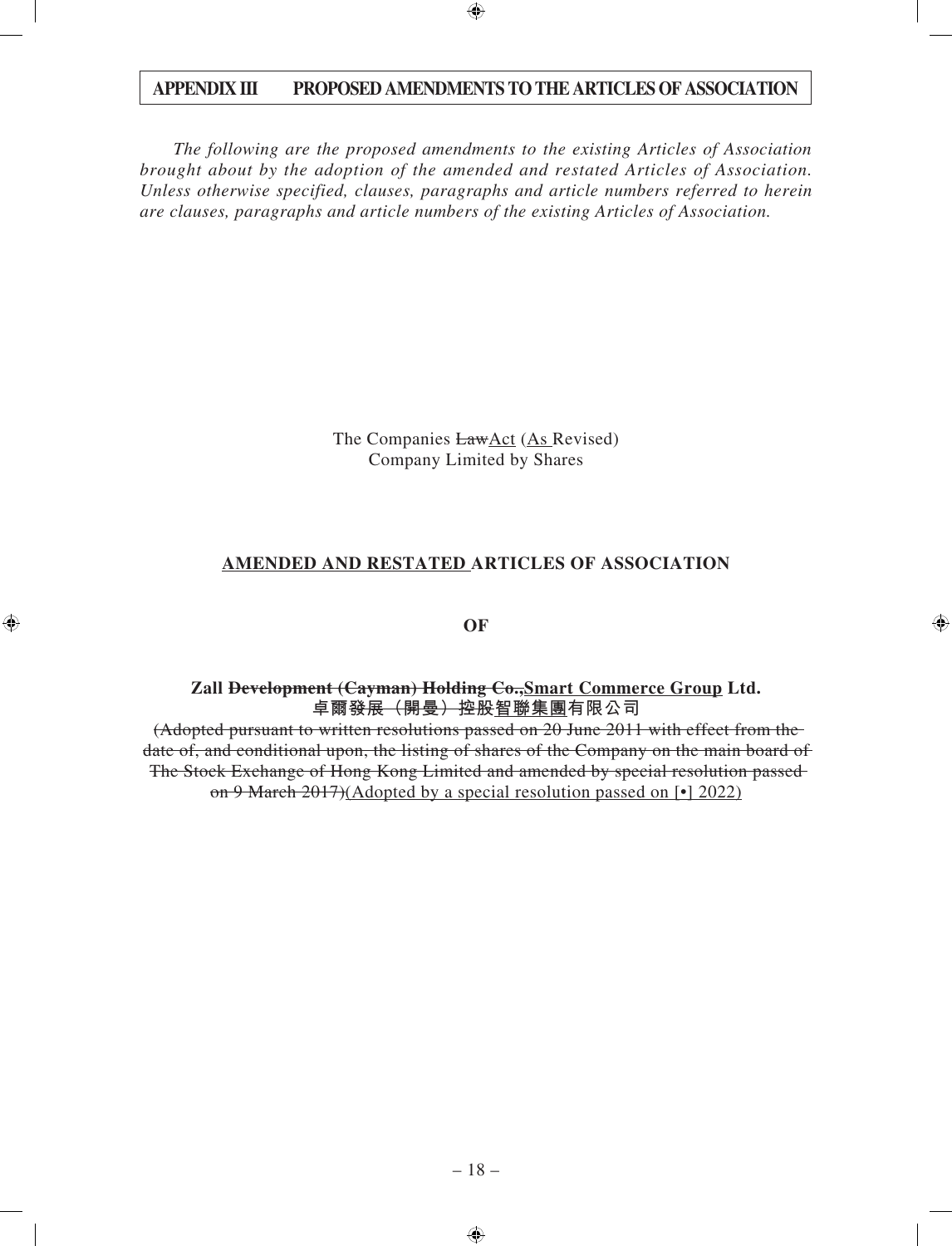# **INDEX**

| <b>SUBJECT</b>                                      | <b>Article No.</b>     |
|-----------------------------------------------------|------------------------|
| Table A                                             | 1                      |
| Interpretation                                      | $\frac{2}{3}$          |
| Share Capital                                       |                        |
| <b>Alteration Of Capital</b>                        | $4 - 7$                |
| <b>Share Rights</b>                                 | $8 - 9$                |
| Variation Of Rights                                 | $10 - 11$              |
| <b>Shares</b>                                       | $12 - 15$              |
| <b>Share Certificates</b>                           | $16 - 21$              |
| Lien                                                | $22 - 24$              |
| Calls On Shares                                     | $25 - 33$              |
| Forfeiture Of Shares                                | $34 - 42$<br>$43 - 44$ |
| <b>Register Of Members</b><br><b>Record Dates</b>   | 45                     |
| <b>Transfer Of Shares</b>                           | $46 - 51$              |
| <b>Transmission Of Shares</b>                       | $52 - 54$              |
| <b>Untraceable Members</b>                          | 55                     |
| <b>General Meetings</b>                             | $56 - 58$              |
| Notice Of General Meetings                          | $59 - 60$              |
| Proceedings At General Meetings                     | $61 - 65$              |
| Voting                                              | $66 - 74$              |
| Proxies                                             | $75 - 80$              |
| Corporations Acting By Representatives              | 81                     |
| <b>Written Resolutions Of Members</b>               | 82                     |
| <b>Board Of Directors</b>                           | 83                     |
| <b>Retirement Of Directors</b>                      | $84 - 85$              |
| Disqualification Of Directors                       | 86                     |
| <b>Executive Directors</b>                          | $87 - 88$              |
| <b>Alternate Directors</b>                          | $89 - 92$              |
| Directors' Fees And Expenses                        | $93 - 96$              |
| Directors' Interests                                | $97 - 100$             |
| General Powers Of The Directors                     | $101 - 106$            |
| <b>Borrowing Powers</b>                             | $107 - 110$            |
| Proceedings Of The Directors                        | $111 - 120$            |
| Managers                                            | $121 - 123$            |
| Officers                                            | $124 - 127$            |
| Register of Directors and Officers                  | 128                    |
| Minutes                                             | 129                    |
| Seal<br><b>Authentication Of Documents</b>          | 130<br>131             |
| <b>Destruction Of Documents</b>                     | 132                    |
| Dividends And Other Payments                        | $133 - 142$            |
| Reserves                                            | 143                    |
| Capitalisation                                      | $144 - 145$            |
| <b>Subscription Rights Reserve</b>                  | 146                    |
| <b>Accounting Records</b>                           | $147 - 151$            |
| Audit                                               | $152 - 157$            |
| <b>Notices</b>                                      | $158 - 160$            |
| Signatures                                          | 161                    |
| Winding Up                                          | $162 - 163$            |
| Indemnity                                           | 164                    |
| <b>Financial Year</b>                               | <u>165</u>             |
| Amendment To Memorandum and Articles of Association |                        |
| And Name of Company                                 | 1656                   |
| Information                                         | 1667                   |
| $1 \Omega$                                          |                        |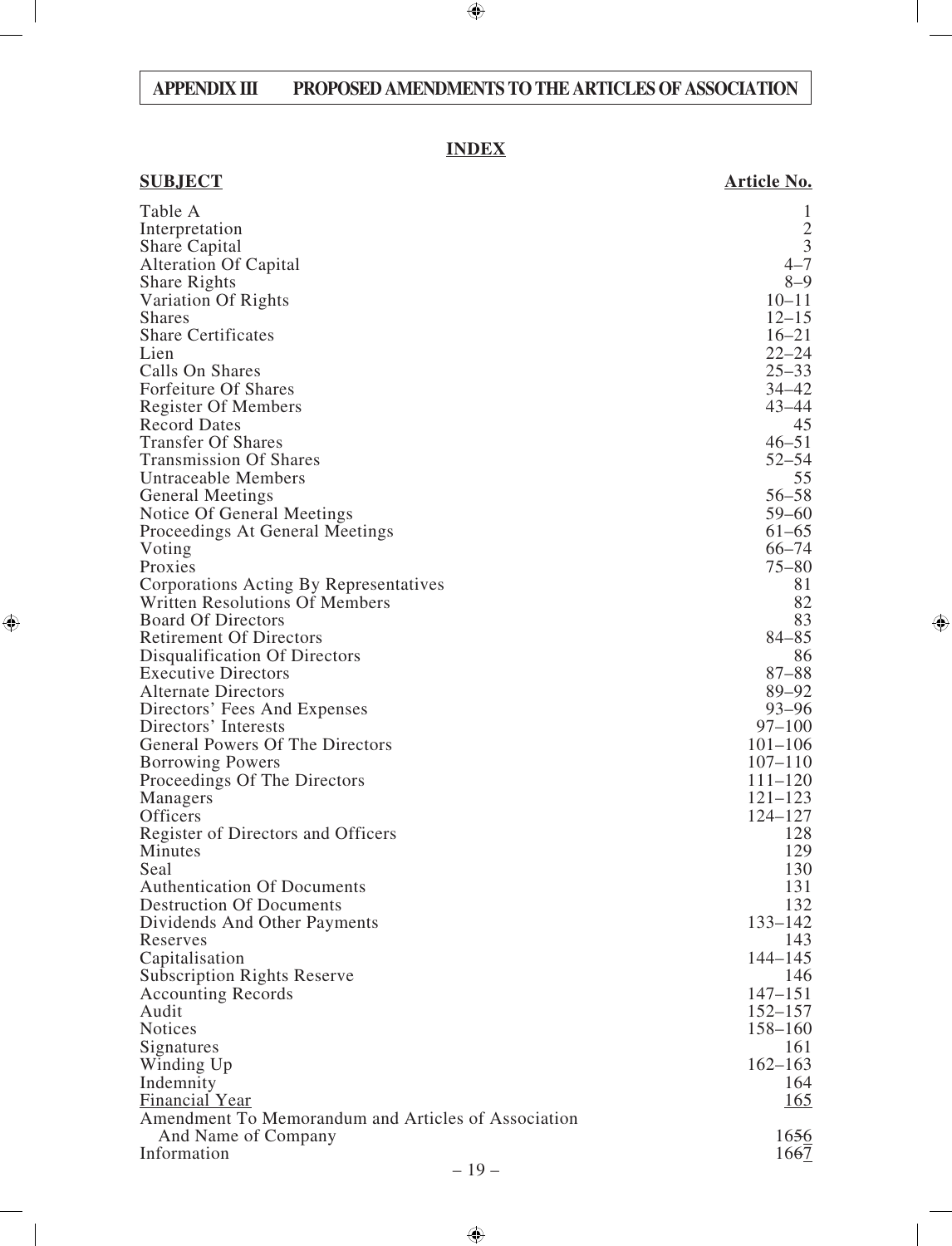### **TABLE A**

1. The regulations in Table A in the Schedule to the Companies  $Law \triangle ct$  (As Revised) do not apply to the Company.

### **INTERPRETATION**

2. (1) In these Articles, unless the context otherwise requires, the words standing  $\frac{App.13B}{1}$ in the first column of the following table shall bear the meaning set opposite  $\frac{1}{3}$ them respectively in the second column.  $3(1)$ 

| <b>WORD</b>            | <b>MEANING</b>                                                                                                                                                                                                                                                                                                                                                                                                                                                                                         |  |
|------------------------|--------------------------------------------------------------------------------------------------------------------------------------------------------------------------------------------------------------------------------------------------------------------------------------------------------------------------------------------------------------------------------------------------------------------------------------------------------------------------------------------------------|--|
| "Act"                  | the Companies Act, Cap. 22 (Act 3 of 1961, as<br>consolidated and revised) of the Cayman Islands.                                                                                                                                                                                                                                                                                                                                                                                                      |  |
| "announcement"         | an official publication of a Notice or document of<br>the Company, including a publication, subject to<br>and to such extent permitted by the Listing Rules,<br>by electronic communication or by advertisement<br>published in the newspapers or in such manner or<br>means ascribed and permitted by the Listing Rules<br>and applicable laws.                                                                                                                                                       |  |
| "Articles"             | these Articles in their present form or as<br>supplemented or amended or substituted from time<br>to time.                                                                                                                                                                                                                                                                                                                                                                                             |  |
| "associate"            | has the meaning attributed to it in the rules of the App. 3<br><b>Designated Stock Exchange.</b>                                                                                                                                                                                                                                                                                                                                                                                                       |  |
| "Auditor"              | the auditor of the Company for the time being and<br>may include any individual or partnership.                                                                                                                                                                                                                                                                                                                                                                                                        |  |
| "Board" or "Directors" | the board of directors of the Company or the<br>directors present at a meeting of directors of the<br>Company at which a quorum is present.                                                                                                                                                                                                                                                                                                                                                            |  |
| "business day"         | shall mean a day on which the Designated Stock<br>Exchange generally is open for the business of<br>dealing in securities in Hong Kong. For the<br>avoidance of doubt, where the Designated Stock<br>Exchange is closed for the business of dealing in<br>securities in Hong Kong on a business day for the<br>reason of a Number 8 or higher Typhoon Signal,<br>Black Rainstorm Warning or other similar event,<br>such day shall for the purposes of these Articles be<br>counted as a business day. |  |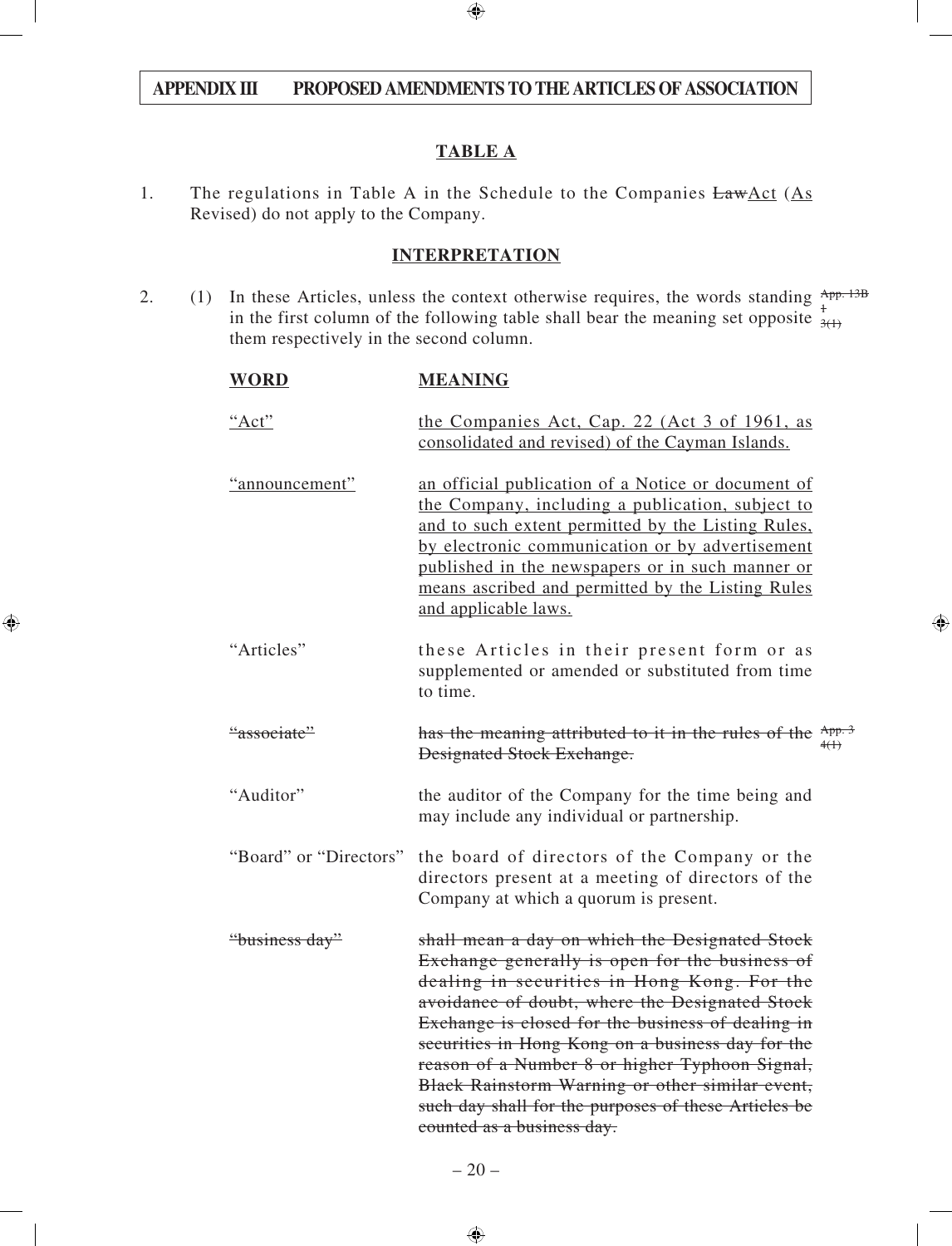| "capital"                             | the share capital of the Company from time to time.                                                                                                                                                                                                                                                                                                                                                            |
|---------------------------------------|----------------------------------------------------------------------------------------------------------------------------------------------------------------------------------------------------------------------------------------------------------------------------------------------------------------------------------------------------------------------------------------------------------------|
| "clear days"                          | in relation to the period of a notice that period<br>excluding the day when the notice is given or<br>deemed to be given and the day for which it is given<br>or on which it is to take effect.                                                                                                                                                                                                                |
| "clearing house"                      | a clearing house recognised by the laws of the<br>jurisdiction in which the shares of the Company are<br>listed or quoted on a stock exchange in such<br>jurisdiction., including Hong Kong Securities<br><b>Clearing Company Limited.</b>                                                                                                                                                                     |
| "close associate"                     | in relation to any Director, shall have the same<br>meaning as defined in the Listing Rules as modified<br>from time to time, except that for purposes of<br>Article 100 where the transaction or arrangement to<br>be approved by the Board is a connected transaction<br>referred to in the Listing Rules, it shall have the<br>same meaning as that ascribed to "associate" in the<br><b>Listing Rules.</b> |
|                                       | "Companies Ordinance" the Companies Ordinance (Chapter 622 of the laws<br>of Hong Kong).                                                                                                                                                                                                                                                                                                                       |
| "Company"                             | Zall <del>Development (Cayman) Holding Co., Smart</del><br>Commerce Group Ltd. 卓爾發展 (開曼) 控股智聯<br><u>集團</u> 有限公司.                                                                                                                                                                                                                                                                                               |
| "competent regulatory<br>authority"   | a competent regulatory authority in the territory<br>where the shares of the Company are listed or<br>quoted on a stock exchange in such territory.                                                                                                                                                                                                                                                            |
| "debenture" and<br>"debenture holder" | include debenture stock and debenture stockholder<br>respectively.                                                                                                                                                                                                                                                                                                                                             |
| "Designated Stock<br>Exchange"        | a stock exchange in respect of which the shares of<br>the Company are listed or quoted and where such<br>stock exchange deems such listing or quotation to<br>be the primary listing or quotation of the shares of<br>the Company.                                                                                                                                                                             |
| "dollars" and "\$"                    | dollars, the legal currency of Hong Kong.                                                                                                                                                                                                                                                                                                                                                                      |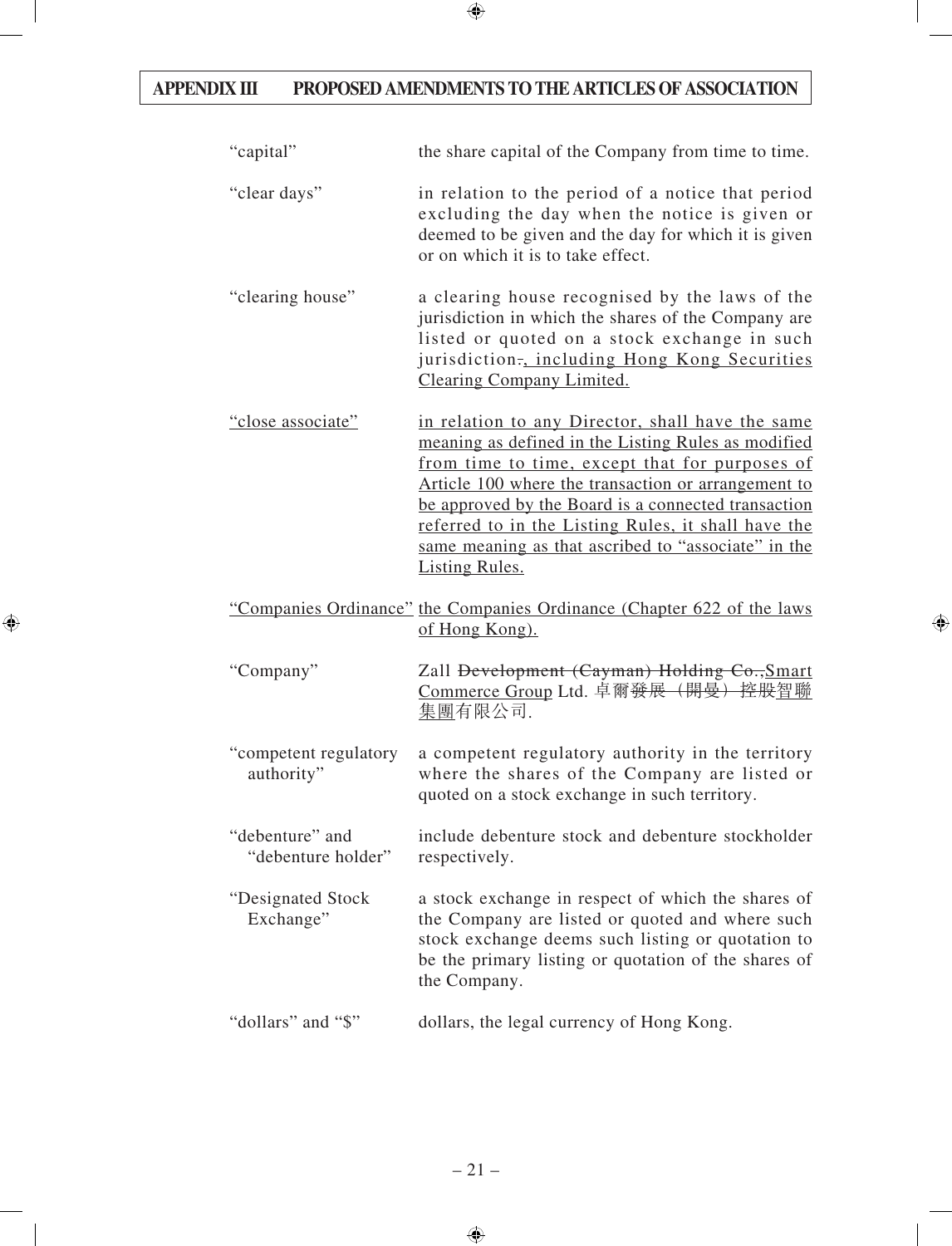| "electronic<br>communication" | a communication sent, transmitted, conveyed and<br>received by wire, by radio, by optical means or by<br>other electron magnetic means in any form through<br>any medium.                                                                                                                                                                                                                                         |
|-------------------------------|-------------------------------------------------------------------------------------------------------------------------------------------------------------------------------------------------------------------------------------------------------------------------------------------------------------------------------------------------------------------------------------------------------------------|
| "electronic meeting"          | a general meeting held and conducted wholly and<br>exclusively by virtual attendance and participation<br>by Members and/or proxies by means of electronic<br>facilities.                                                                                                                                                                                                                                         |
| "head office"                 | such office of the Company as the Directors may<br>from time to time determine to be the principal<br>office of the Company.                                                                                                                                                                                                                                                                                      |
| "hybrid meeting"              | a general meeting convened for the (i) physical<br>attendance by Members and/or proxies at the<br>Principal Meeting Place and where applicable, one<br>or more Meeting Locations and (ii) virtual<br>attendance and participation by Members and/or<br>proxies by means of electronic facilities.                                                                                                                 |
| "Law"                         | The Companies Law, Cap. 22 (Law 3 of 1961, as<br>consolidated and revised) of the Cayman Islands.                                                                                                                                                                                                                                                                                                                 |
| "Listing Rules"               | rules of the Designated Stock Exchange.                                                                                                                                                                                                                                                                                                                                                                           |
| "Meeting Location"            | has the meaning given to it in Article 64A.                                                                                                                                                                                                                                                                                                                                                                       |
| "Member"                      | a duly registered holder from time to time of the<br>shares in the capital of the Company.                                                                                                                                                                                                                                                                                                                        |
| "month"                       | a calendar month.                                                                                                                                                                                                                                                                                                                                                                                                 |
| "Notice"                      | written notice unless otherwise specifically stated<br>and as further defined in these Articles.                                                                                                                                                                                                                                                                                                                  |
| "Office"                      | the registered office of the Company for the time<br>being.                                                                                                                                                                                                                                                                                                                                                       |
| "ordinary resolution"         | a resolution shall be an ordinary resolution when it<br>has been passed by a simple majority of votes cast<br>by such Members as, being entitled so to do, vote in<br>person or, in the case of any Member being a<br>corporation, by its duly authorised representative<br>or, where proxies are allowed, by proxy at a general<br>meeting of which Notice has been duly given in<br>accordance with Article 59. |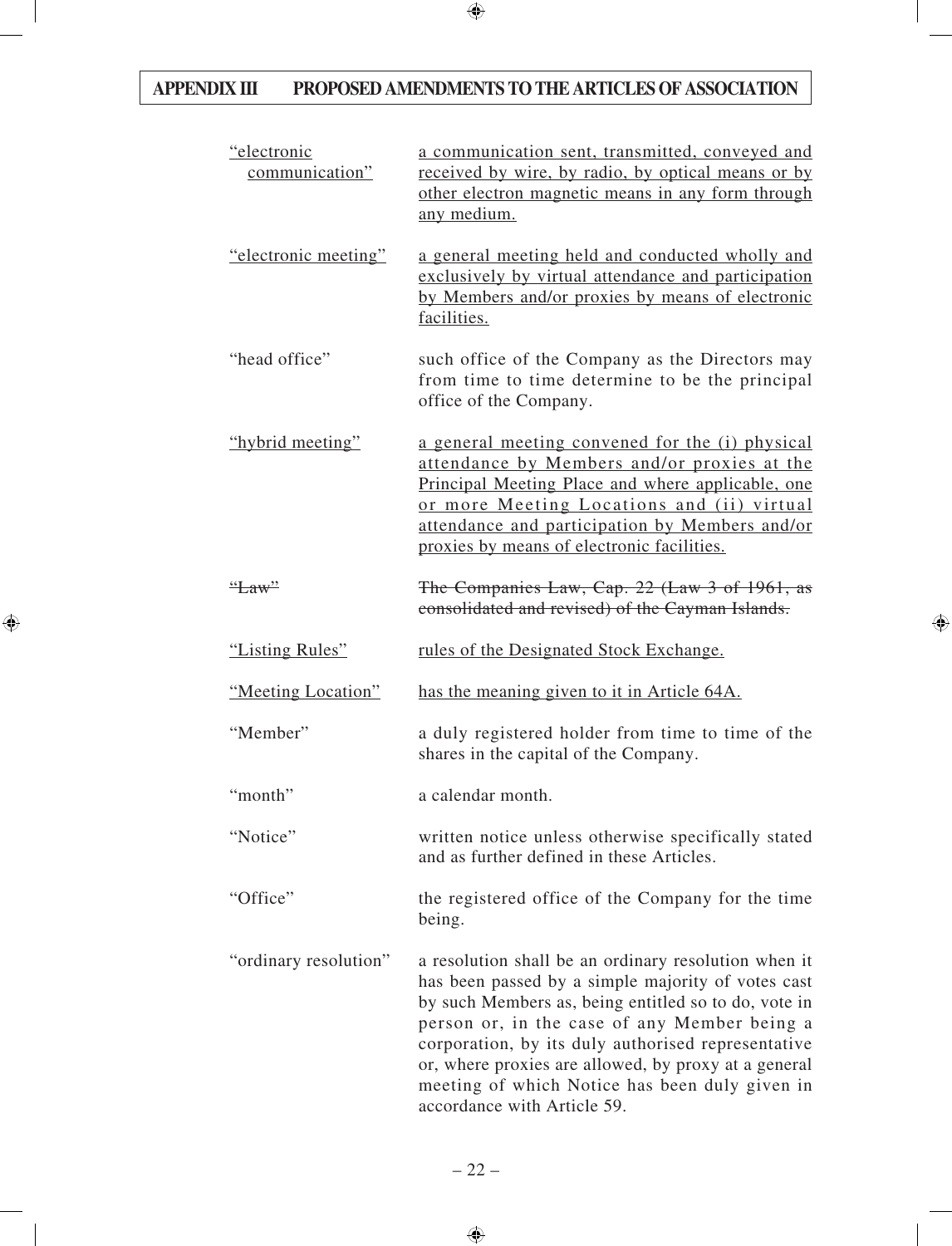| "paid up"                           | paid up or credited as paid up.                                                                                                                                                                                                                                                                                                                                                                                                                           |
|-------------------------------------|-----------------------------------------------------------------------------------------------------------------------------------------------------------------------------------------------------------------------------------------------------------------------------------------------------------------------------------------------------------------------------------------------------------------------------------------------------------|
| "physical meeting"                  | a general meeting held and conducted by physical<br>attendance and participation by Members and/or<br>proxies at the Principal Meeting Place and/or where<br>applicable, one or more Meeting Locations.                                                                                                                                                                                                                                                   |
| <u>"Principal Meeting</u><br>Place" | shall have the meaning given to it in Article $59(2)$ .                                                                                                                                                                                                                                                                                                                                                                                                   |
| "Register"                          | the principal register and where applicable, any<br>branch register of Members to be maintained at<br>such place within or outside the Cayman Islands as<br>the Board shall determine from time to time.                                                                                                                                                                                                                                                  |
| "Registration Office"               | in respect of any class of share capital such place as<br>the Board may from time to time determine to keep<br>a branch register of Members in respect of that class<br>of share capital and where (except in cases where<br>the Board otherwise directs) the transfers or other<br>documents of title for such class of share capital are<br>to be lodged for registration and are to be<br>registered.                                                  |
| "Seal"                              | common seal or any one or more duplicate seals of<br>the Company (including a securities seal) for use in<br>the Cayman Islands or in any place outside the<br>Cayman Islands.                                                                                                                                                                                                                                                                            |
| "Secretary"                         | any person, firm or corporation appointed by the<br>Board to perform any of the duties of secretary of<br>the Company and includes any assistant, deputy,<br>temporary or acting secretary.                                                                                                                                                                                                                                                               |
| "special resolution"                | a resolution shall be a special resolution when it has<br>been passed by a majority of not less than three<br>fourths of votes cast by such Members as, being<br>entitled so to do, vote in person or, in the case of<br>such Members as are corporations, by their<br>respective duly authorised representative or, where<br>proxies are allowed, by proxy at a general meeting<br>of which Notice has been duly given in accordance<br>with Article 59. |
|                                     | a special resolution shall be effective for any<br>purpose for which an ordinary resolution is<br>expressed to be required under any provision of<br>these Articles or the Statutes.                                                                                                                                                                                                                                                                      |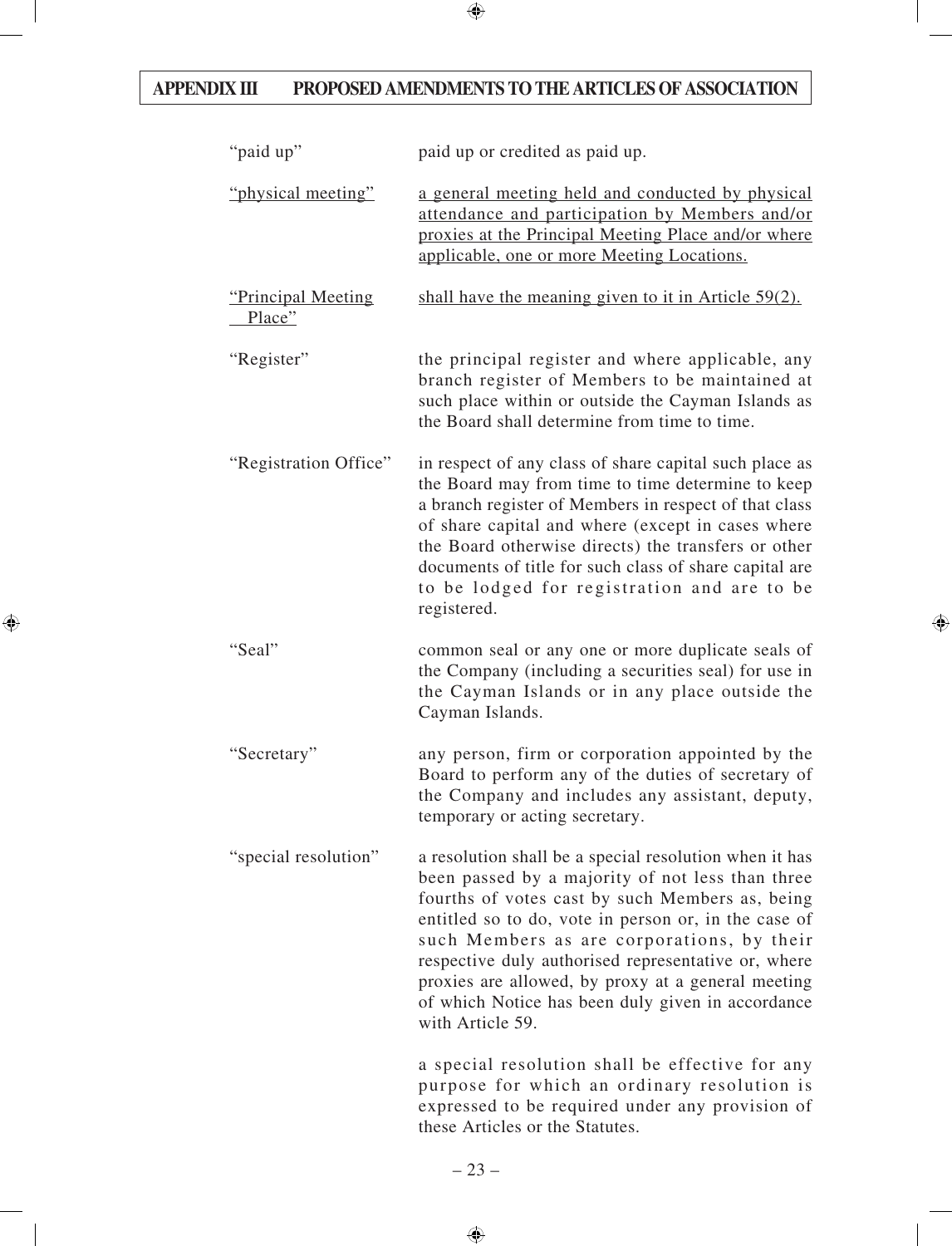| "Statutes"                          | the LawAct and every other law of the Legislature<br>of the Cayman Islands for the time being in force<br>applying to or affecting the Company, its<br>memorandum of association and/or these Articles.                                        |
|-------------------------------------|------------------------------------------------------------------------------------------------------------------------------------------------------------------------------------------------------------------------------------------------|
| "Subsidiary and<br>Holding Company" | has the meanings attributed to them in the rules of<br>the Designated Stock Exchange.                                                                                                                                                          |
| "substantial<br>shareholder"        | a person who is entitled to exercise, or to control<br>the exercise of, 10% or more (or such other<br>percentage as may be prescribed by the Listing<br>Rules from time to time) of the voting power at any<br>general meeting of the Company. |
| "year"                              | a calendar year.                                                                                                                                                                                                                               |

- (2) In these Articles, unless there be something within the subject or context inconsistent with such construction:
	- (a) words importing the singular include the plural and vice versa;
	- (b) words importing a gender include both gender and the neuter;
	- (c) words importing persons include companies, associations and bodies of persons whether corporate or not;
	- (d) the words:
		- (i) "may" shall be construed as permissive;
		- (ii) "shall" or "will" shall be construed as imperative;
	- (e) expressions referring to writing shall, unless the contrary intention appears, be construed as including printing, lithography, photography and other modes of representing or reproducing words or figures in a legible and non-transitory form or, to the extent permitted by and in accordance with the Statutes and other applicable laws, rules and regulations, any visible substitute for writing (including an electronic communication), or modes of representing or reproducing words partly in one visible form and partly in another visible form, and including where the representation takes the form of electronic display, provided that both the mode of service of the relevant document or notice and the Member's election comply with all applicable Statutes, rules and regulations;
	- (f) references to any law, ordinance, statute or statutory provision shall be interpreted as relating to any statutory modification or re enactment thereof for the time being in force;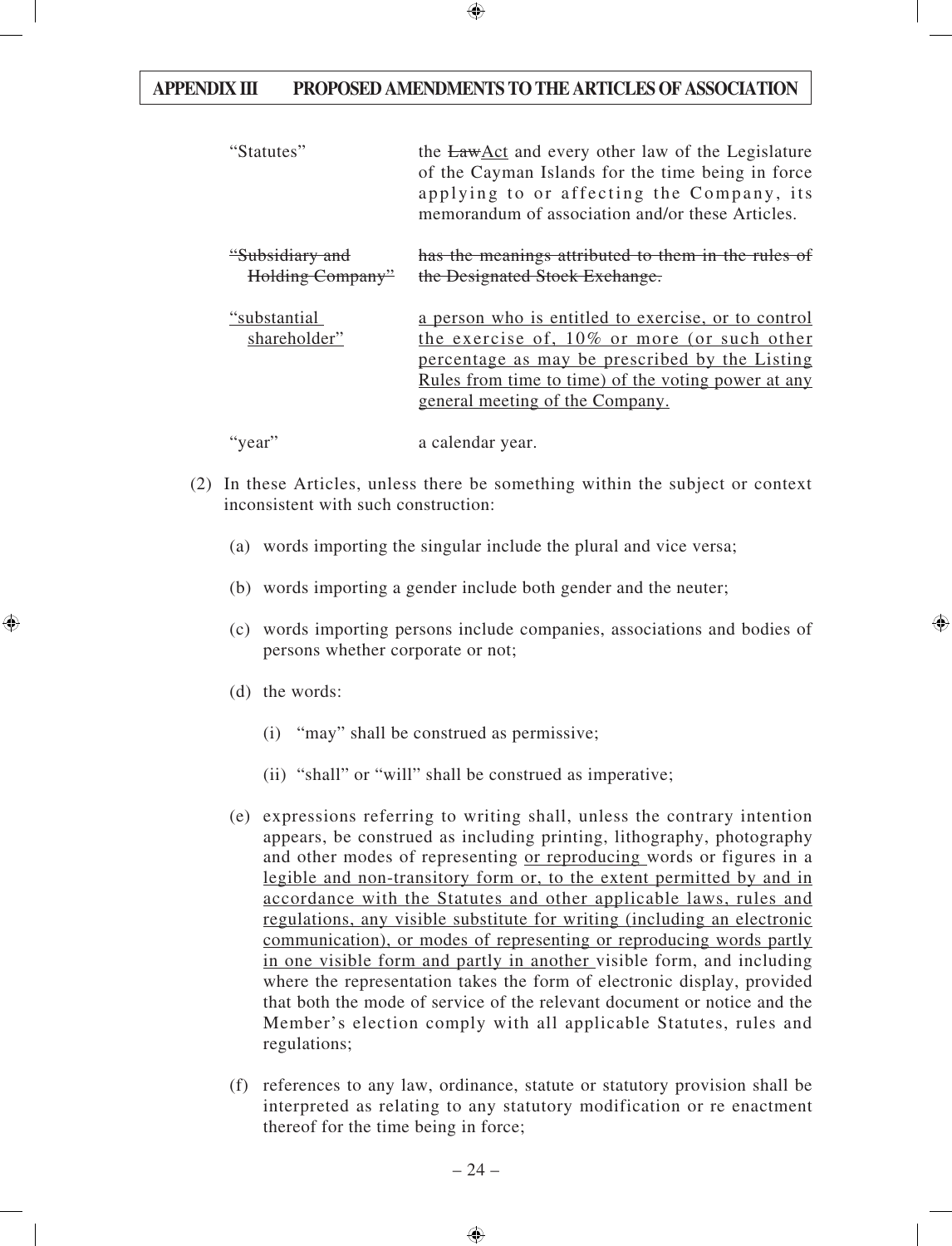- (g) save as aforesaid words and expressions defined in the Statutes shall bear the same meanings in these Articles if not inconsistent with the subject in the context;
- (h) references to a document (including, but without limitation, a resolution in writing) being signed or executed include references to it being signed or executed under hand or under seal or by electronic signature or by electronic communication or by any other method and references to a nNotice or document include a nNotice or document recorded or stored in any digital, electronic, electrical, magnetic or other retrievable form or medium and information in visible form whether having physical substance or not;
- (i) Section 8 and Section 19 of the Electronic Transactions LawAct (2003) of the Cayman Islands, as amended from time to time, shall not apply to these Articles to the extent it imposes obligations or requirements in addition to those set out in these Articles.;
- (j) a reference to a meeting: shall mean a meeting convened and held in any manner permitted by these Articles and any Member or Director attending and participating at a meeting by means of electronic facilities shall be deemed to be present at that meeting for all purposes of the Statutes and these Articles, and attend, participate, attending, participating, attendance and participation shall be construed accordingly;
- (k) references to a person's participation in the business of a general meeting include without limitation and as relevant the right (including, in the case of a corporation, through a duly authorised representative) to speak or communicate, vote, be represented by a proxy and have access in hard copy or electronic form to all documents which are required by the Statutes or these Articles to be made available at the meeting, and participate and participating in the business of a general meeting shall be construed accordingly;
- (l) references to the right of a Member to speak at an electronic meeting or a hybrid meeting shall include the right to raise questions or make statements to the chairman of the meeting, verbally or in written form, by means of electronic facilities. Such a right shall be deemed to have been duly exercised if the questions or statements may be heard or seen by all or only some of the persons present at the meeting (or only by the chairman of the meeting) in which event the chairman of the meeting shall relay the questions raised or the statements made verbatim to all persons present at the meeting, either orally or in writing using electronic facilities;
- (m) references to electronic facilities include, without limitation, website addresses, webinars, webcast, video or any form of conference call systems (telephone, video, web or otherwise); and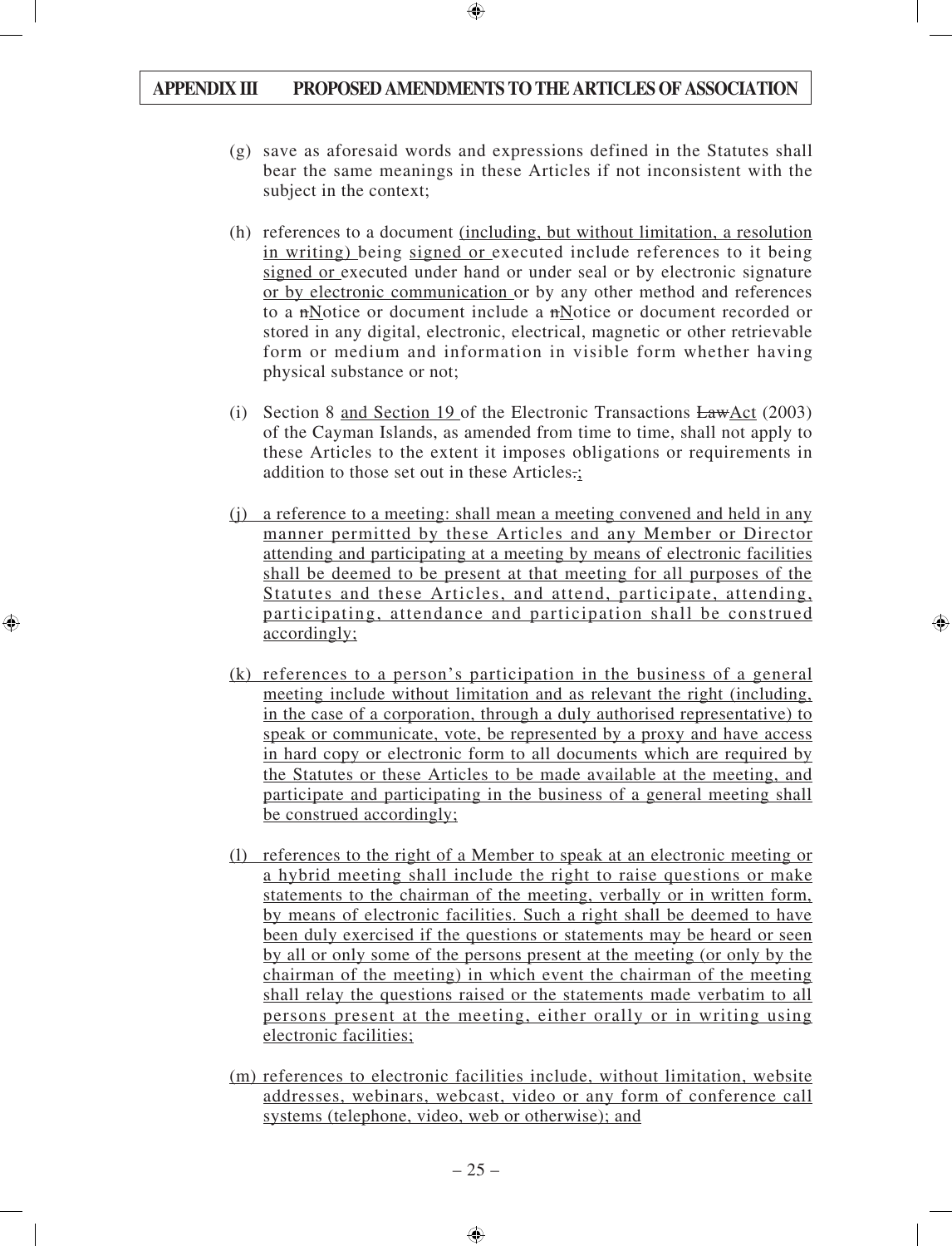(n) where a Member is a corporation, any reference in these Articles to a Member shall, where the context requires, refer to a duly authorised representative of such Member.

#### **SHARE CAPITAL**

- 3. (1) The share capital of the Company at the date on which these Articles come  $\frac{App.3}{p}$ into effect shall be divided into shares of a par value of \$0.01 each. 9
	- (2) Subject to the LawAct, the Company's Memorandum and Articles of Association and, where applicable, the rules of any Designated Stock Exchange and/or any competent regulatory authority, the Company shall have the power to purchase or otherwise acquire its own shares and such power shall be exercisable by the Board in such manner, upon such terms and subject to such conditions as it in its absolute discretion thinks fit and any determination by the Board of the manner of purchase shall be deemed authorised by these Articles for purposes of the LawAct. The Company is hereby authorised to make payments in respect of the purchase of its shares out of capital or out of any other account or fund which can be authorised for this purpose in accordance with the LawAct.
	- (3) Subject to compliance with the rules and regulations of the Designated Stock Exchange and any other relevant regulatory authority, the Company may give financial assistance for the purpose of or in connection with a purchase made or to be made by any person of any shares in the Company.
	- (4) The Board may accept the surrender for no consideration of any fully paid share.
	- (54) No share shall be issued to bearer.

### **ALTERATION OF CAPITAL**

- 4. The Company may from time to time by ordinary resolution in accordance with the LawAct alter the conditions of its Memorandum of Association to:
	- (a) increase its capital by such sum, to be divided into shares of such amounts, as the resolution shall prescribe;
	- (b) consolidate and divide all or any of its capital into shares of larger amount than its existing shares;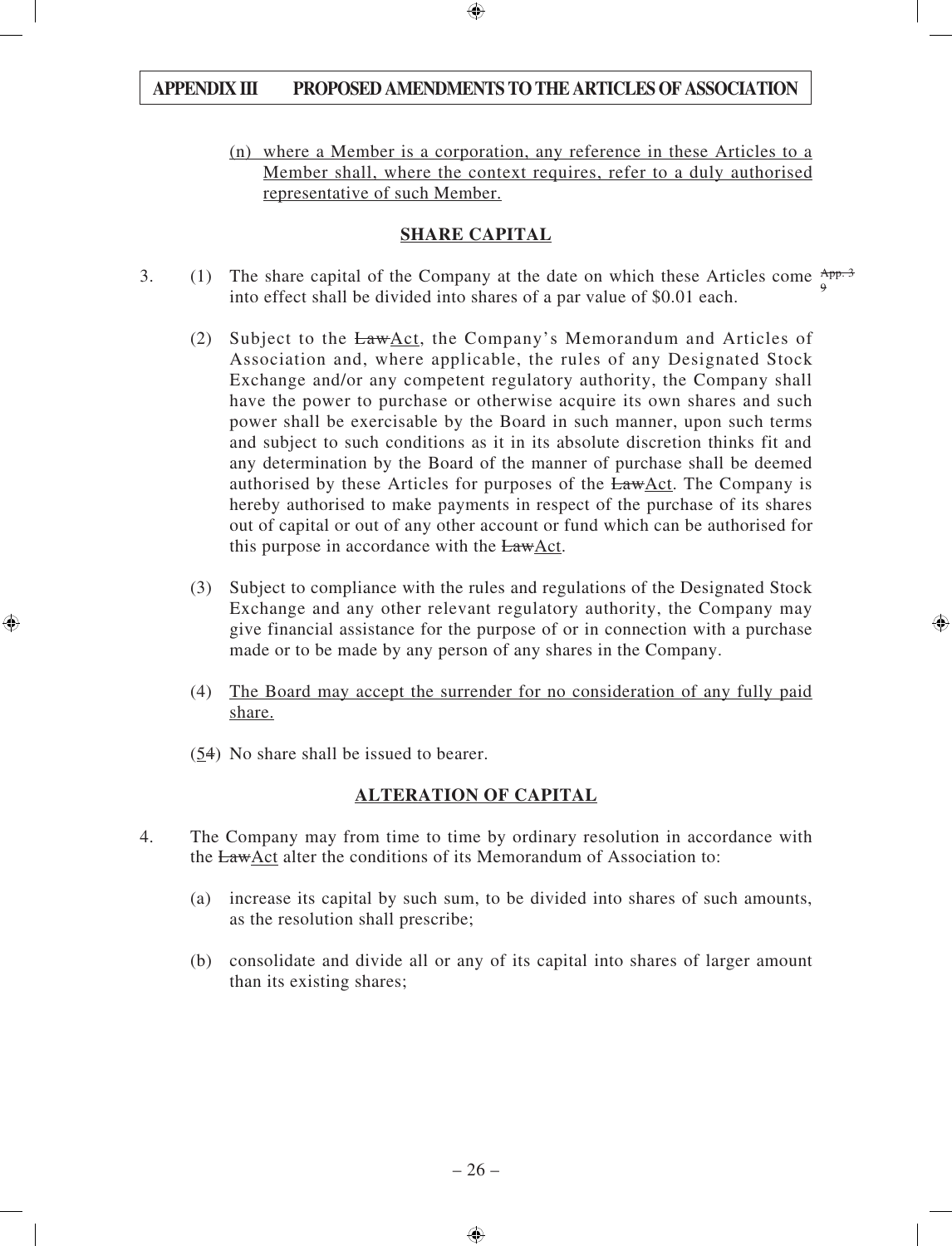- (c) divide its shares into several classes and without prejudice to any special  $\frac{App.3}{app.3}$ rights previously conferred on the holders of existing shares attach thereto  $\frac{10(1)}{10(2)}$ respectively any preferential, deferred, qualified or special rights, privileges, conditions or such restrictions which in the absence of any such determination by the Company in general meeting, as the Directors may determine provided always that where the Company issues shares which do not carry voting rights, the words "non voting" shall appear in the designation of such shares and where the equity capital includes shares with different voting rights, the designation of each class of shares, other than those with the most favourable voting rights, must include the words "restricted voting" or "limited voting";  $10(2)$
- (d) sub divide its shares, or any of them, into shares of smaller amount than is fixed by the Company's Memorandum of Association (subject, nevertheless, to the  $LawAct$ ), and may by such resolution determine that, as between the holders of the shares resulting from such sub division, one or more of the shares may have any such preferred, deferred or other rights or be subject to any such restrictions as compared with the other or others as the Company has power to attach to unissued or new shares;
- (e) cancel any shares which, at the date of the passing of the resolution, have not been taken, or agreed to be taken, by any person, and diminish the amount of its capital by the amount of the shares so cancelled or, in the case of shares, without par value, diminish the number of shares into which its capital is divided.
- 5. The Board may settle as it considers expedient any difficulty which arises in relation to any consolidation and division under the last preceding Article and in particular but without prejudice to the generality of the foregoing may issue certificates in respect of fractions of shares or arrange for the sale of the shares representing fractions and the distribution of the net proceeds of sale (after deduction of the expenses of such sale) in due proportion amongst the Members who would have been entitled to the fractions, and for this purpose the Board may authorise some person to transfer the shares representing fractions to their purchaser or resolve that such net proceeds be paid to the Company for the Company's benefit. Such purchaser will not be bound to see to the application of the purchase money nor will his title to the shares be affected by any irregularity or invalidity in the proceedings relating to the sale.
- 6. The Company may from time to time by special resolution, subject to any confirmation or consent required by the LawAct, reduce its share capital or any capital redemption reserve or other undistributable reserve in any manner permitted by law.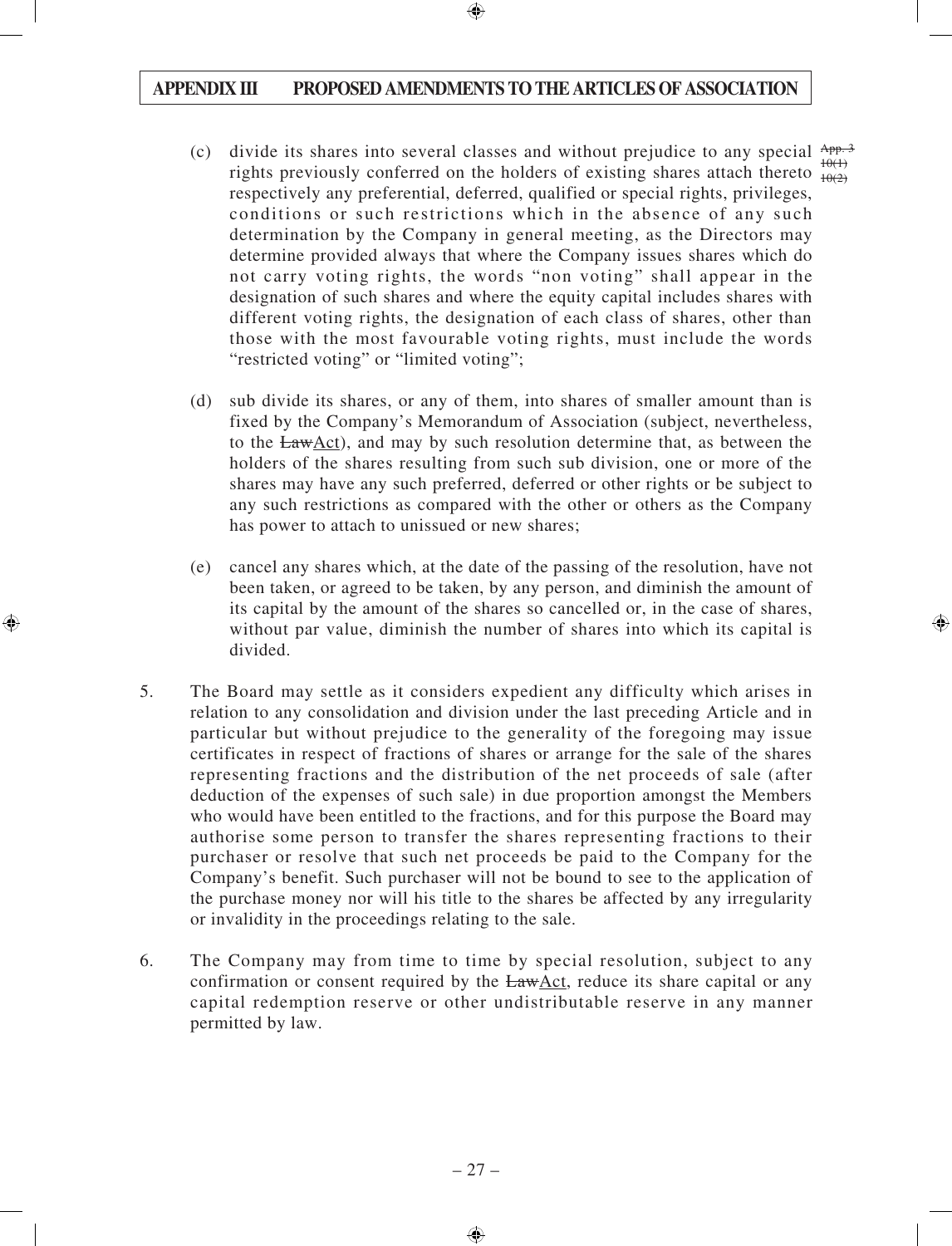7. Except so far as otherwise provided by the conditions of issue, or by these Articles, any capital raised by the creation of new shares shall be treated as if it formed part of the original capital of the Company, and such shares shall be subject to the provisions contained in these Articles with reference to the payment of calls and instalments, transfer and transmission, forfeiture, lien, cancellation, surrender, voting and otherwise.

#### **SHARE RIGHTS**

- 8.  $\left(\frac{1}{2}\right)$  Subject to the provisions of the Law <u>Act</u> and the Company's Memorandum and  $\frac{App.3}{2}$ Articles of Association and to any special rights conferred on the holders of any  $\frac{6(1)}{2}$ shares or class of shares, any share in the Company (whether forming part of the present capital or not) may be issued with or have attached thereto such rights or restrictions whether in regard to dividend, voting, return of capital or otherwise as the Board may determine.
- $(2)9$ . Subject to the provisions of the LawAct, the Listing rRules of any Designated Stock Exchange and the Memorandum and Articles of Association of the Company, and to any special rights conferred on the holders of any shares or attaching to any class of shares, shares may be issued on the terms that they may be, or at the option of the Company or the holder are, liable to be redeemed on such terms and in such manner, including out of capital, as the Board may deem fit.
- 9. Where the Company purchases for redemption a redeemable share, purchases not App. 3 made through the market or by tender shall be limited to a maximum price as may  $\frac{8(1)}{8(2)}$ from time to time be determined by the Company in general meeting, either generally or with regard to specific purchases. If purchases are by tender, tenders shall be available to all Members alike. 8(2)

#### **VARIATION OF RIGHTS**

10. Subject to the  $Law \triangle ct$  and without prejudice to Article 8, all or any of the special  $App.3$ rights for the time being attached to the shares or any class of shares may, unless otherwise provided by the terms of issue of the shares of that class, from time to App. 13B time (whether or not the Company is being wound up) be varied, modified or  $2(1)$ abrogated either with the consent in writing of the holders of not less than at least three-fourths in nominal valueof the voting rights of the issued shares of that class or with the approval sanction of a special resolution passed by at least threefourths of the voting rights of the holders of the shares of that class present and voting in person or by proxy at a separate general meeting of such the holders of the shares of that class. To every such separate general meeting all the provisions of these Articles relating to general meetings of the Company shall, *mutatis mutandis*, apply, but so that:  $6(1)$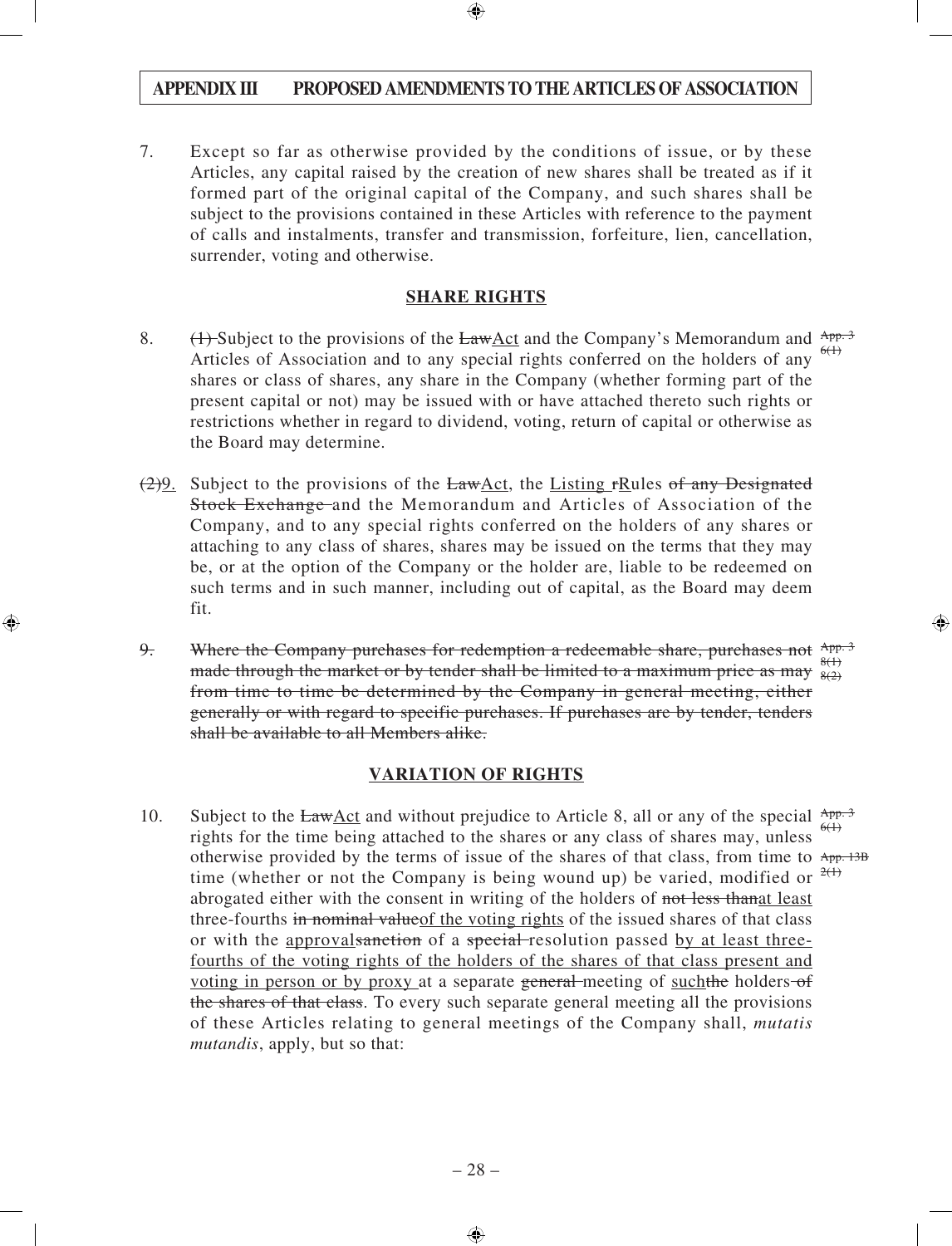- (a) the necessary quorum (other than at an adjourned meeting) shall be two  $\frac{App.3}{app.3}$ persons (or in the case of a Member being a corporation, its duly authorizsed representative) holding or representing by proxy not less thanged least onethird in nominal value of the issued shares of that class and at any adjourned meeting of such holders, two holders present in person or (in the case of a Member being a corporation) its duly authorizsed representative or by proxy (whatever the number of shares held by them) shall be a quorum; and  $6(2)$
- (b) every holder of shares of the class shall be entitled to one vote for every such share held by him.
- 11. The special rights conferred upon the holders of any shares or class of shares shall not, unless otherwise expressly provided in the rights attaching to or the terms of issue of such shares, be deemed to be varied, modified or abrogated by the creation or issue of further shares ranking pari passu therewith.

#### **SHARES**

- 12. (1) Subject to the LawAct, these Articles, any direction that may be given by the Company in general meeting and, where applicable, the rules of any Designated Stock Exchange and without prejudice to any special rights or restrictions for the time being attached to any shares or any class of shares, the unissued shares of the Company (whether forming part of the original or any increased capital) shall be at the disposal of the Board, which may offer, allot, grant options over or otherwise dispose of them to such persons, at such times and for such consideration and upon such terms and conditions as the Board may in its absolute discretion determine but so that no shares shall be issued at a discount to their nominal value. Neither the Company nor the Board shall be obliged, when making or granting any allotment of, offer of, option over or disposal of shares, to make, or make available, any such allotment, offer, option or shares to Members or others with registered addresses in any particular territory or territories being a territory or territories where, in the absence of a registration statement or other special formalities, this would or might, in the opinion of the Board, be unlawful or impracticable. Members affected as a result of the foregoing sentence shall not be, or be deemed to be, a separate class of members for any purpose whatsoever.
	- (2) The Board may issue warrants or convertible securities or securities of similar nature conferring the right upon the holders thereof to subscribe for any class of shares or securities in the capital of the Company on such terms as it may from time to time determine.
- 13. The Company may in connection with the issue of any shares exercise all powers of paying commission and brokerage conferred or permitted by the LawAct. Subject to the  $EawAct$ , the commission may be satisfied by the payment of cash or by the allotment of fully or partly paid shares or partly in one and partly in the other.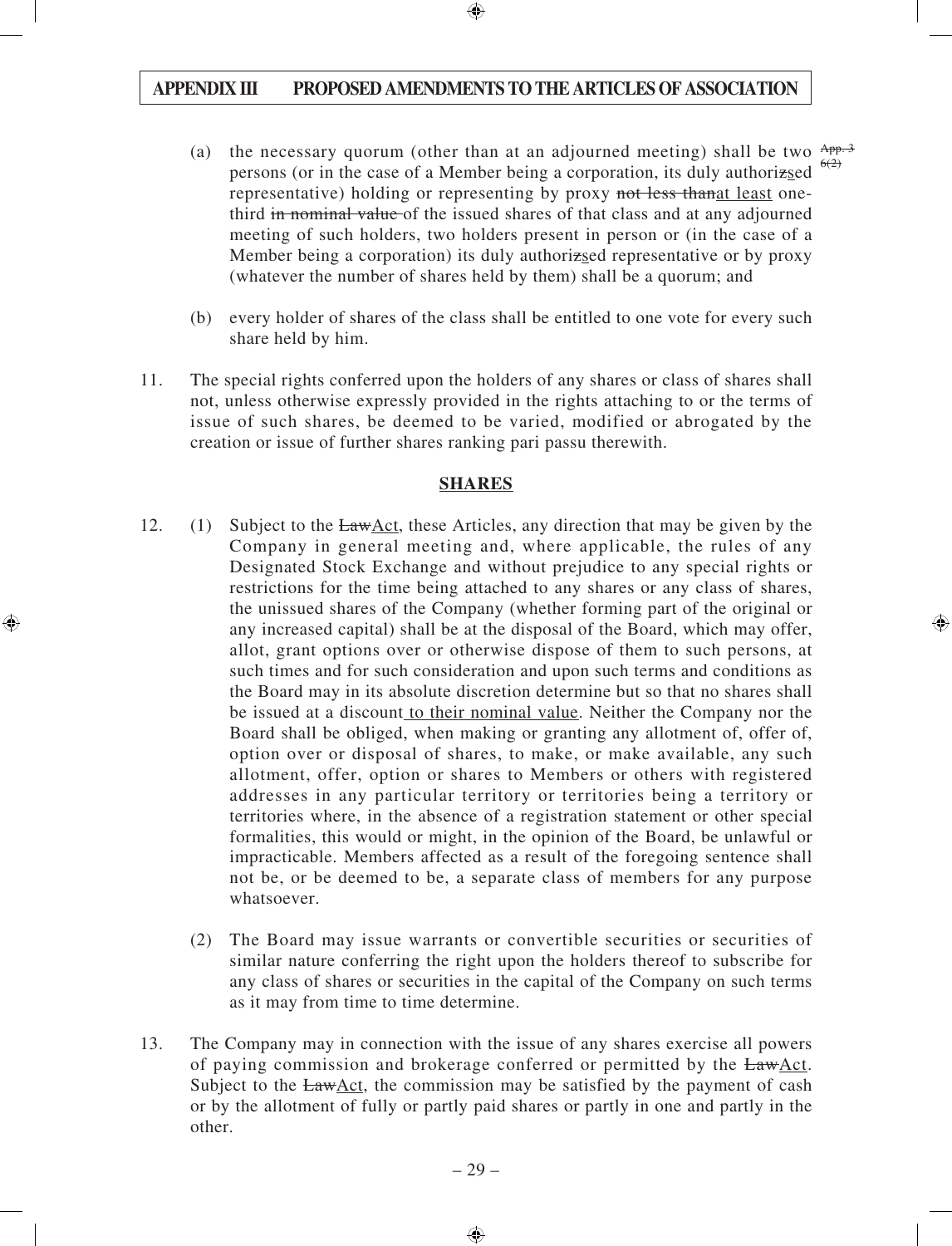- 14. Except as required by law, no person shall be recognised by the Company as holding any share upon any trust and the Company shall not be bound by or required in any way to recognise (even when having notice thereof) any equitable, contingent, future or partial interest in any share or any fractional part of a share or (except only as otherwise provided by these Articles or by law) any other rights in respect of any share except an absolute right to the entirety thereof in the registered holder.
- 15. Subject to the LawAct and these Articles, the Board may at any time after the allotment of shares but before any person has been entered in the Register as the holder, recognise a renunciation thereof by the allottee in favour of some other person and may accord to any allottee of a share a right to effect such renunciation upon and subject to such terms and conditions as the Board considers fit to impose.

#### **SHARE CERTIFICATES**

- 16. Every share certificate shall be issued under the Seal or a facsimile thereof or with  $\frac{App.3}{2}$ the Seal printed thereon and shall specify the number and class and distinguishing numbers (if any) of the shares to which it relates, and the amount paid up thereon and may otherwise be in such form as the Directors may from time to time determine. No certificate shall be issued representing shares of more than one class. The seal of the Company may only be affixed or imprinted to a share certificate with the authority of the Directors, or be executed under the signature of appropriate officials with statutory authority, unless otherwise determined by the Directors. The Board may by resolution determine, either generally or in any particular case or cases, that any signatures on any such certificates (or certificates in respect of other securities) need not be autographic but may be affixed to such certificates by some mechanical means or may be printed thereon.  $2(1)$
- 17. (1) In the case of a share held jointly by several persons, the Company shall not be bound to issue more than one certificate therefor and delivery of a certificate to one of several joint holders shall be sufficient delivery to all such holders.
	- (2) Where a share stands in the names of two or more persons, the person first named in the Register shall as regards service of notices and, subject to the provisions of these Articles, all or any other matters connected with the Company, except the transfer of the shares, be deemed the sole holder thereof.
- 18. Every person whose name is entered, upon an allotment of shares, as a Member in the Register shall be entitled, without payment, to receive one certificate for all such shares of any one class or several certificates each for one or more of such shares of such class upon payment for every certificate after the first of such reasonable out of pocket expenses as the Board from time to time determines.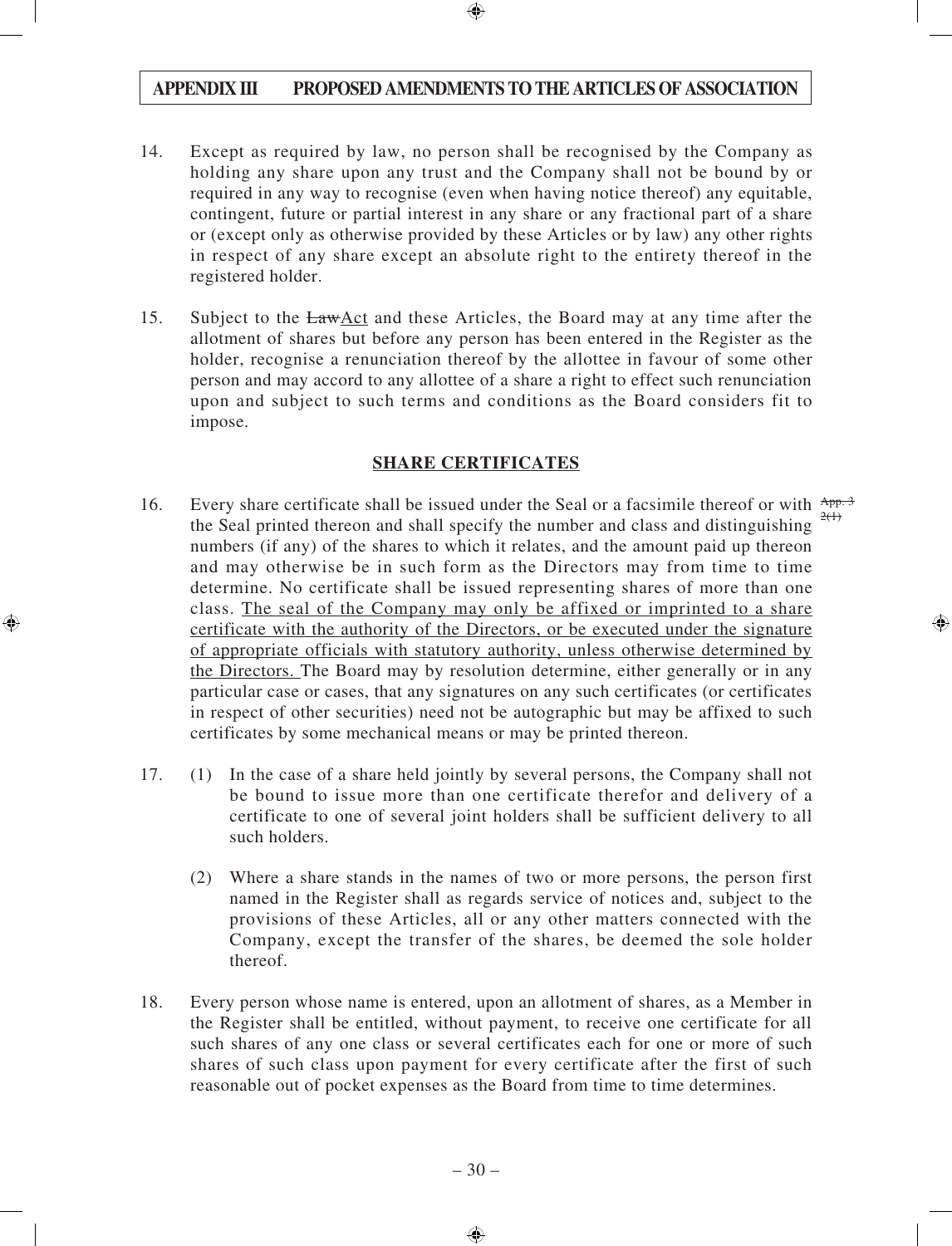- 19. Share certificates shall be issued within the relevant time limit as prescribed by the LawAct or as the Designated Stock Exchange may from time to time determine, whichever is the shorter, after allotment or, except in the case of a transfer which the Company is for the time being entitled to refuse to register and does not register, after lodgment of a transfer with the Company.
- 20. (1) Upon every transfer of shares the certificate held by the transferor shall be given up to be cancelled, and shall forthwith be cancelled accordingly, and a new certificate shall be issued to the transferee in respect of the shares transferred to him at such fee as is provided in paragraph (2) of this Article. If any of the shares included in the certificate so given up shall be retained by the transferor a new certificate for the balance shall be issued to him at the aforesaid fee payable by the transferor to the Company in respect thereof.
	- (2) The fee referred to in paragraph (1) above shall be an amount not exceeding the relevant maximum amount as the Designated Stock Exchange may from time to time determine provided that the Board may at any time determine a lower amount for such fee.
- 21. If a share certificate shall be damaged or defaced or alleged to have been lost,  $\frac{App.3}{200}$ stolen or destroyed a new certificate representing the same shares may be issued to the relevant Member upon request and on payment of such fee as the Designated Stock Exchange may determine to be the maximum fee payable or such lesser sum as the Board may determine and, subject to compliance with such terms (if any) as to evidence and indemnity and to payment of the costs and reasonable out of pocket expenses of the Company in investigating such evidence and preparing such indemnity as the Board may think fit and, in case of damage or defacement, on delivery of the old certificate to the Company provided always that where share warrants have been issued, no new share warrant shall be issued to replace one that has been lost unless the Directors are satisfied beyond reasonable doubt that the original has been destroyed.  $2(2)$

### **LIEN**

22. The Company shall have a first and paramount lien on every share (not being a  $\frac{App.3}{app.3}$ fully paid share) for all moneys (whether presently payable or not) called or payable at a fixed time in respect of that share. The Company shall also have a first and paramount lien on every share (not being a fully paid share) registered in the name of a Member (whether or not jointly with other Members) for all amounts of money presently payable by such Member or his estate to the Company whether the same shall have been incurred before or after notice to the Company of any equitable or other interest of any person other than such member, and whether the period for the payment or discharge of the same shall have actually arrived or not, and notwithstanding that the same are joint debts or liabilities of such Member or his estate and any other person, whether a Member or not. The Company's lien on a share shall extend to all dividends or other moneys payable thereon or in respect thereof. The Board may at any time, generally or in any particular case, waive any lien that has arisen or declare any share exempt in whole or in part, from the provisions of this Article.  $+(2)$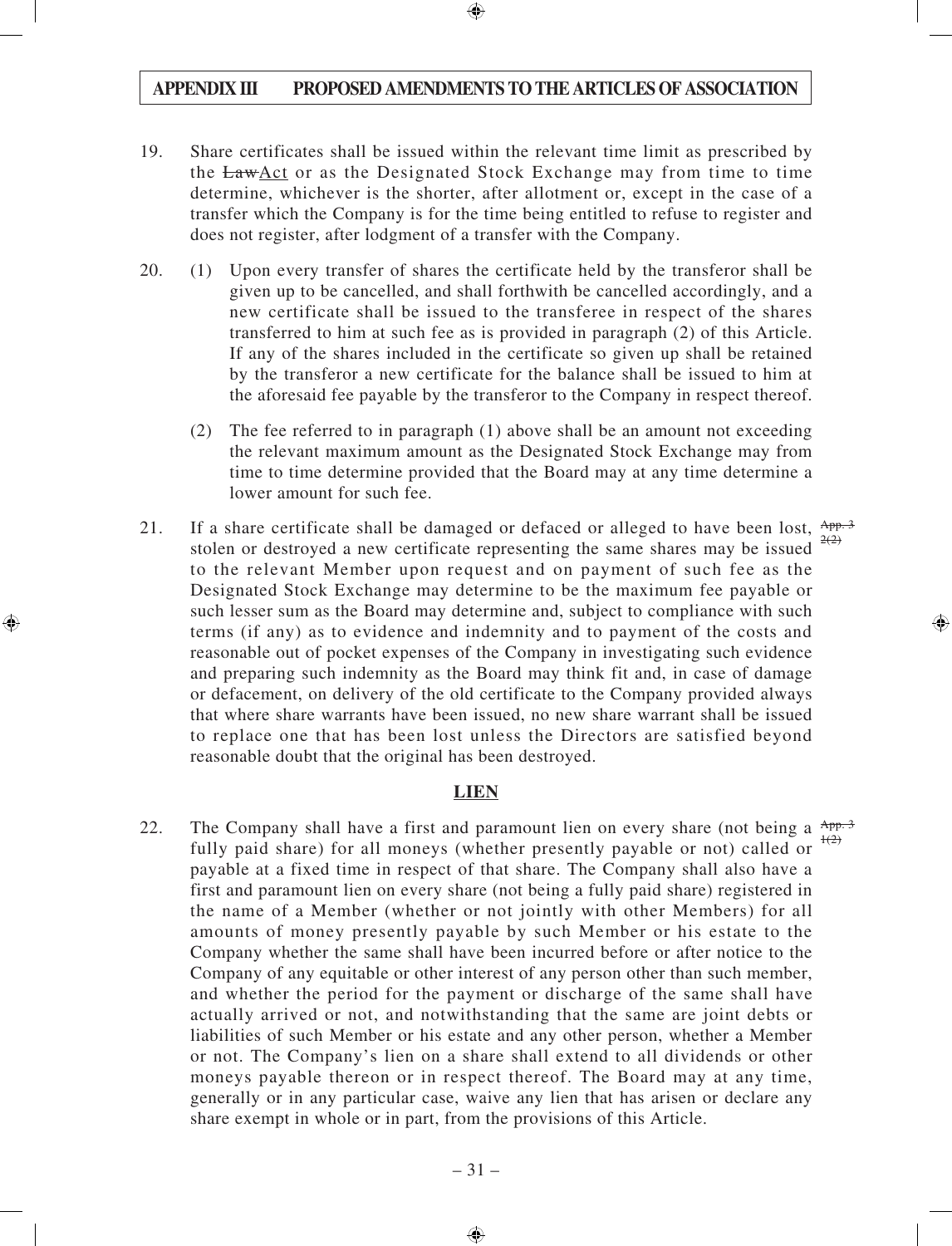- 23. Subject to these Articles, the Company may sell in such manner as the Board determines any share on which the Company has a lien, but no sale shall be made unless some sum in respect of which the lien exists is presently payable, or the liability or engagement in respect of which such lien exists is liable to be presently fulfilled or discharged nor until the expiration of fourteen (14) clear days after a notice in writing, stating and demanding payment of the sum presently payable, or specifying the liability or engagement and demanding fulfilment or discharge thereof and giving notice of the intention to sell in default, has been served on the registered holder for the time being of the share or the person entitled thereto by reason of his death or bankruptcy.
- 24. The net proceeds of the sale shall be received by the Company and applied in or towards payment or discharge of the debt or liability in respect of which the lien exists, so far as the same is presently payable, and any residue shall (subject to a like lien for debts or liabilities not presently payable as existed upon the share prior to the sale) be paid to the person entitled to the share at the time of the sale. To give effect to any such sale the Board may authorise some person to transfer the shares sold to the purchaser thereof. The purchaser shall be registered as the holder of the shares so transferred and he shall not be bound to see to the application of the purchase money, nor shall his title to the shares be affected by any irregularity or invalidity in the proceedings relating to the sale.

### **CALLS ON SHARES**

- 25. Subject to these Articles and to the terms of allotment, the Board may from time to time make calls upon the Members in respect of any moneys unpaid on their shares (whether on account of the nominal value of the shares or by way of premium), and each Member shall (subject to being given at least fourteen (14) clear days' Notice specifying the time and place of payment) pay to the Company as required by such notice the amount called on his shares. A call may be extended, postponed or revoked in whole or in part as the Board determines but no Member shall be entitled to any such extension, postponement or revocation except as a matter of grace and favour.
- 26. A call shall be deemed to have been made at the time when the resolution of the Board authorising the call was passed and may be made payable either in one lump sum or by instalments.
- 27. A person upon whom a call is made shall remain liable for calls made upon him notwithstanding the subsequent transfer of the shares in respect of which the call was made. The joint holders of a share shall be jointly and severally liable to pay all calls and instalments due in respect thereof or other moneys due in respect thereof.
- 28. If a sum called in respect of a share is not paid before or on the day appointed for payment thereof, the person from whom the sum is due shall pay interest on the amount unpaid from the day appointed for payment thereof to the time of actual payment at such rate (not exceeding twenty per cent. (20%) per annum) as the Board may determine, but the Board may in its absolute discretion waive payment of such interest wholly or in part.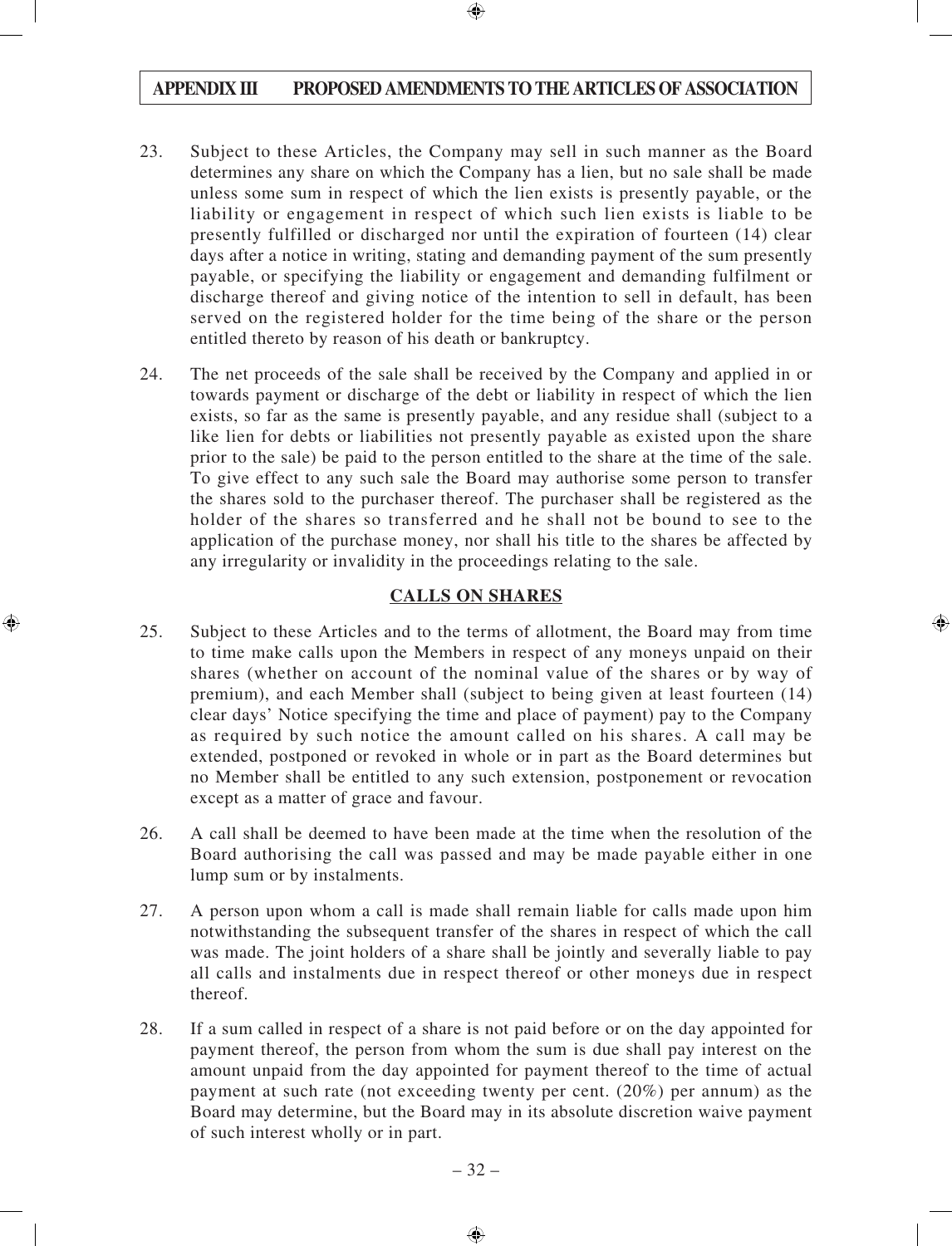- 29. No Member shall be entitled to receive any dividend or bonus or to be present and vote (save as proxy for another Member) at any general meeting either personally or by proxy, or be reckoned in a quorum, or exercise any other privilege as a Member until all calls or instalments due by him to the Company, whether alone or jointly with any other person, together with interest and expenses (if any) shall have been paid.
- 30. On the trial or hearing of any action or other proceedings for the recovery of any money due for any call, it shall be sufficient to prove that the name of the Member sued is entered in the Register as the holder, or one of the holders, of the shares in respect of which such debt accrued, that the resolution making the call is duly recorded in the minute book, and that notice of such call was duly given to the Member sued, in pursuance of these Articles; and it shall not be necessary to prove the appointment of the Directors who made such call, nor any other matters whatsoever, but the proof of the matters aforesaid shall be conclusive evidence of the debt.
- 31. Any amount payable in respect of a share upon allotment or at any fixed date, whether in respect of nominal value or premium or as an instalment of a call, shall be deemed to be a call duly made and payable on the date fixed for payment and if it is not paid the provisions of these Articles shall apply as if that amount had become due and payable by virtue of a call duly made and notified.
- 32. On the issue of shares the Board may differentiate between the allottees or holders as to the amount of calls to be paid and the times of payment.
- 33. The Board may, if it thinks fit, receive from any Member willing to advance the  $\frac{App.3}{p}$ same, and either in money or money's worth, all or any part of the moneys uncalled and unpaid or instalments payable upon any shares held by him and upon all or any of the moneys so advanced (until the same would, but for such advance, become presently payable) pay interest at such rate (if any) as the Board may decide. The Board may at any time repay the amount so advanced upon giving to such Member not less than one (1) month's Notice of its intention in that behalf, unless before the expiration of such notice the amount so advanced shall have been called up on the shares in respect of which it was advanced. Such payment in advance shall not entitle the holder of such share or shares to participate in respect thereof in a dividend subsequently declared.  $3(1)$

### **FORFEITURE OF SHARES**

- 34. (1) If a call remains unpaid after it has become due and payable the Board may give to the person from whom it is due not less than fourteen (14) clear days' Notice:
	- (a) requiring payment of the amount unpaid together with any interest which may have accrued and which may still accrue up to the date of actual payment; and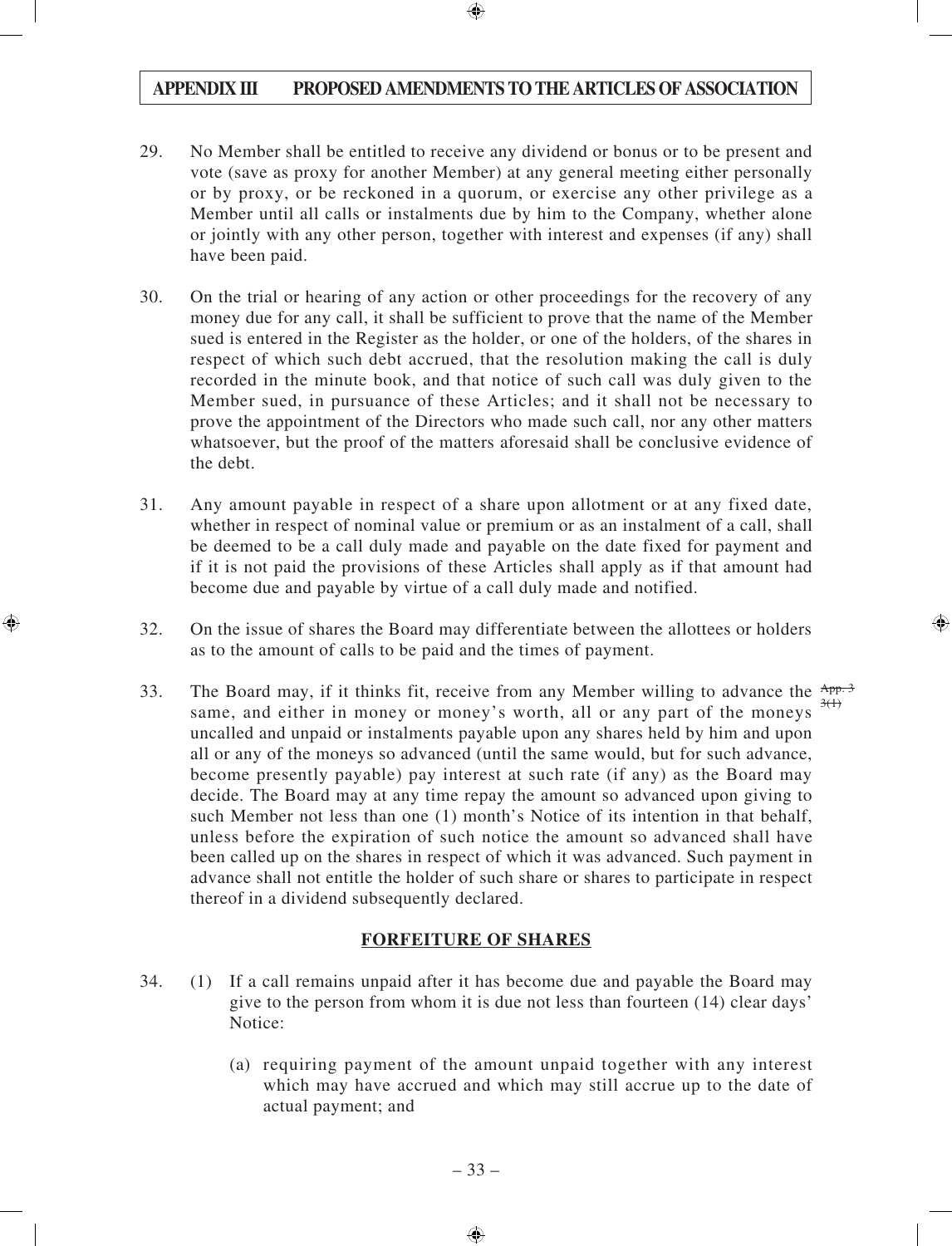- (b) stating that if the Notice is not complied with the shares on which the call was made will be liable to be forfeited.
- (2) If the requirements of any such Notice are not complied with, any share in respect of which such Notice has been given may at any time thereafter, before payment of all calls and interest due in respect thereof has been made, be forfeited by a resolution of the Board to that effect, and such forfeiture shall include all dividends and bonuses declared in respect of the forfeited share but not actually paid before the forfeiture.
- 35. When any share has been forfeited, notice of the forfeiture shall be served upon the person who was before forfeiture the holder of the share. No forfeiture shall be invalidated by any omission or neglect to give such Notice.
- 36. The Board may accept the surrender of any share liable to be forfeited hereunder and, in such case, references in these Articles to forfeiture will include surrender.
- 37. Any share so forfeited shall be deemed the property of the Company and may be sold, re allotted or otherwise disposed of to such person, upon such terms and in such manner as the Board determines, and at any time before a sale, re allotment or disposition the forfeiture may be annulled by the Board on such terms as the Board determines.
- 38. A person whose shares have been forfeited shall cease to be a Member in respect of the forfeited shares but nevertheless shall remain liable to pay the Company all moneys which at the date of forfeiture were presently payable by him to the Company in respect of the shares, with (if the Directors shall in their discretion so require) interest thereon from the date of forfeiture until payment at such rate (not exceeding twenty per cent. (20%) per annum) as the Board determines. The Board may enforce payment thereof if it thinks fit, and without any deduction or allowance for the value of the forfeited shares, at the date of forfeiture, but his liability shall cease if and when the Company shall have received payment in full of all such moneys in respect of the shares. For the purposes of this Article any sum which, by the terms of issue of a share, is payable thereon at a fixed time which is subsequent to the date of forfeiture, whether on account of the nominal value of the share or by way of premium, shall notwithstanding that time has not yet arrived be deemed to be payable at the date of forfeiture, and the same shall become due and payable immediately upon the forfeiture, but interest thereon shall only be payable in respect of any period between the said fixed time and the date of actual payment.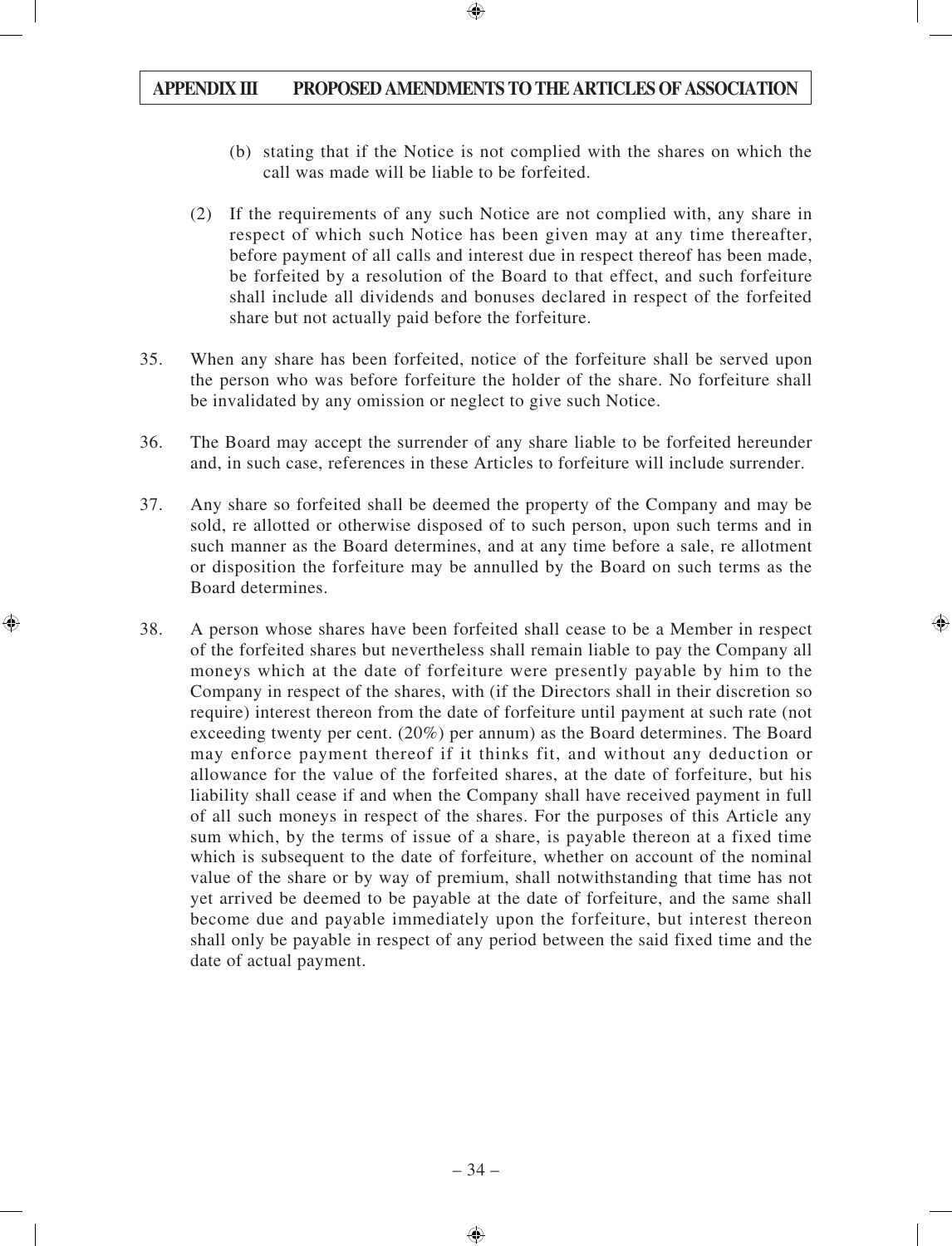- 39. A declaration by a Director or the Secretary that a share has been forfeited on a specified date shall be conclusive evidence of the facts therein stated as against all persons claiming to be entitled to the share, and such declaration shall (subject to the execution of an instrument of transfer by the Company if necessary) constitute a good title to the share, and the person to whom the share is disposed of shall be registered as the holder of the share and shall not be bound to see to the application of the consideration (if any), nor shall his title to the share be affected by any irregularity in or invalidity of the proceedings in reference to the forfeiture, sale or disposal of the share. When any share shall have been forfeited, notice of the declaration shall be given to the Member in whose name it stood immediately prior to the forfeiture, and an entry of the forfeiture, with the date thereof, shall forthwith be made in the register, but no forfeiture shall be in any manner invalidated by any omission or neglect to give such notice or make any such entry.
- 40. Notwithstanding any such forfeiture as aforesaid the Board may at any time, before any shares so forfeited shall have been sold, re allotted or otherwise disposed of, permit the shares forfeited to be bought back upon the terms of payment of all calls and interest due upon and expenses incurred in respect of the share, and upon such further terms (if any) as it thinks fit.
- 41. The forfeiture of a share shall not prejudice the right of the Company to any call already made or instalment payable thereon.
- 42. The provisions of these Articles as to forfeiture shall apply in the case of non payment of any sum which, by the terms of issue of a share, becomes payable at a fixed time, whether on account of the nominal value of the share or by way of premium, as if the same had been payable by virtue of a call duly made and notified.

#### **REGISTER OF MEMBERS**

- 43. (1) The Company shall keep in one or more books a Register of its Members and shall enter therein the following particulars, that is to say:
	- (a) the name and address of each Member, the number and class of shares held by him and the amount paid or agreed to be considered as paid on such shares;
	- (b) the date on which each person was entered in the Register; and
	- (c) the date on which any person ceased to be a Member.
	- (2) The Company may keep an overseas or local or other branch register of Members resident in any place, and the Board may make and vary such regulations as it determines in respect of the keeping of any such register and maintaining a Registration Office in connection therewith.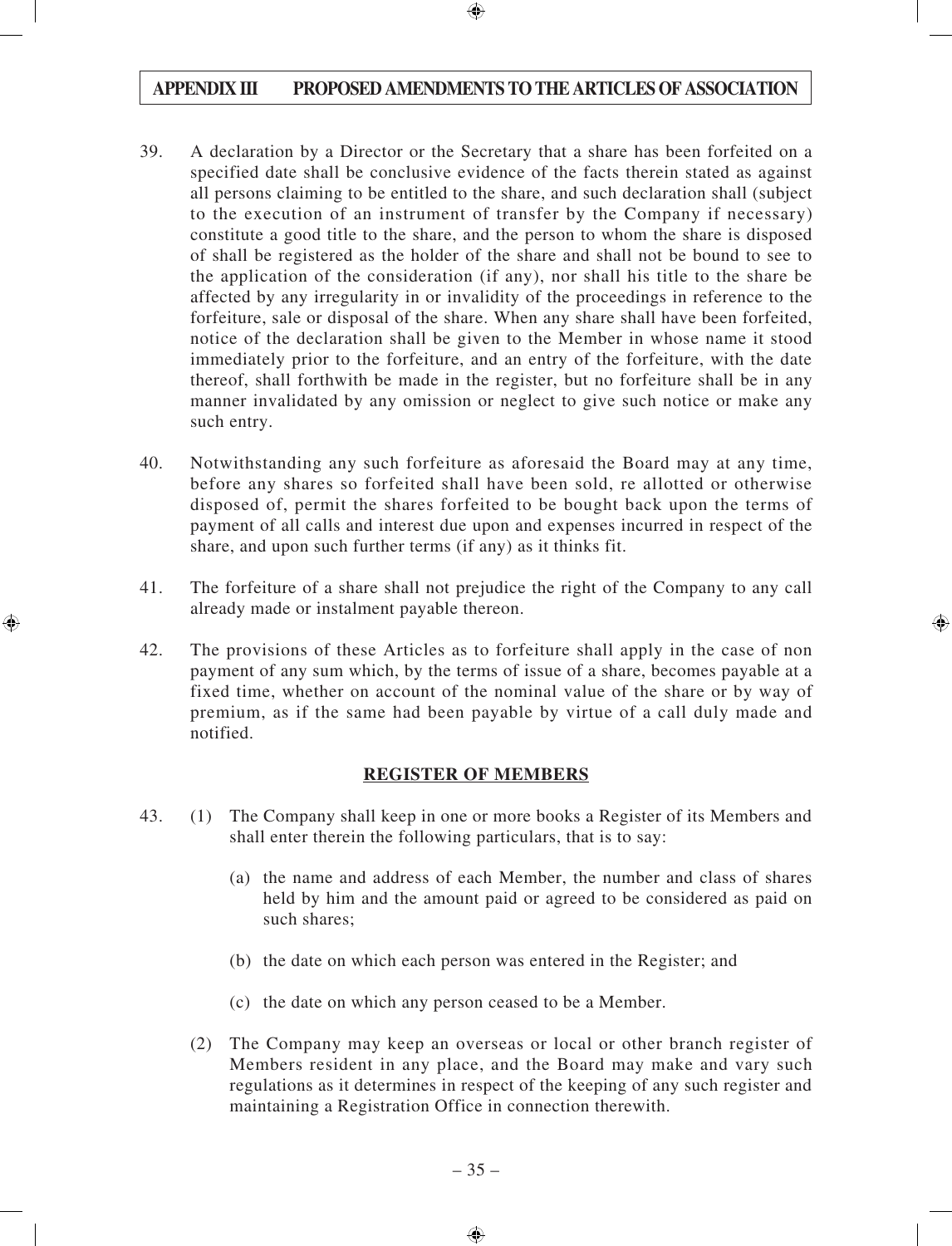44. The Register and branch register of Members in Hong Kong, as the case may be,  $\frac{App. 13B}{200}$ shall be open tofor inspection for at least two (2) hours on every business day by Members without charge or by any other person, upon a maximum payment of \$2.50 or such lesser sum specified by the Board, at the Office or such other place at which the Register is kept in accordance with the LawAct or, if appropriate, upon a maximum payment of \$1.00 or such lesser sum specified by the Board at the Registration Office. The Register including any overseas or local or other branch register of Members may, after notice has been given by advertisement in any appointed newspaper or any other newspapers in accordance with the requirements of any Designated Stock Exchange or by any electronic means in such manner as may be accepted by the Designated Stock Exchange to that effect, be closed at such times or for such periods in accordance with the terms equivalent to section 632 of the Companies Ordinance and in any event not exceeding in the whole thirty (30) days in each year as the Board may determine and either generally or in respect of any class of shares.  $3(2)$ 

#### **RECORD DATES**

- 45. Subject to the Listing Rules, Nnotwithstanding any other provision of these Articles the Company or the Directors may fix any date as the record date for:
	- (a) determining the Members entitled to receive any dividend, distribution, allotment or issue and such record date may be on, or at any time not more than thirty (30) days before or after, any date on which such dividend, distribution, allotment or issue is declared, paid or made;
	- (b) determining the Members entitled to receive notice of and to vote at any general meeting of the Company.

## **TRANSFER OF SHARES**

- 46. (1) Subject to these Articles, any Member may transfer all or any of his shares by an instrument of transfer in the usual or common form or in a form prescribed by the Designated Stock Exchange or in any other form approved by the Board and may be under hand or, if the transferor or transferee is a clearing house or its nominee(s), by hand or by machine imprinted signature or by such other manner of execution as the Board may approve from time to time.
	- (2) Notwithstanding the provisions of subparagraph (1) above, for so long as any shares are listed on the Designated Stock Exchange, titles to such listed shares may be evidenced and transferred in accordance with the laws applicable to and the Listing Rules that are or shall be applicable to such listed shares. The register of members of the Company in respect of its listed shares (whether the Register or a branch register) may be kept by recording the particulars required by Section 40 of the Act in a form otherwise than legible if such recording otherwise complies with the laws applicable to and the Listing Rules that are or shall be applicable to such listed shares.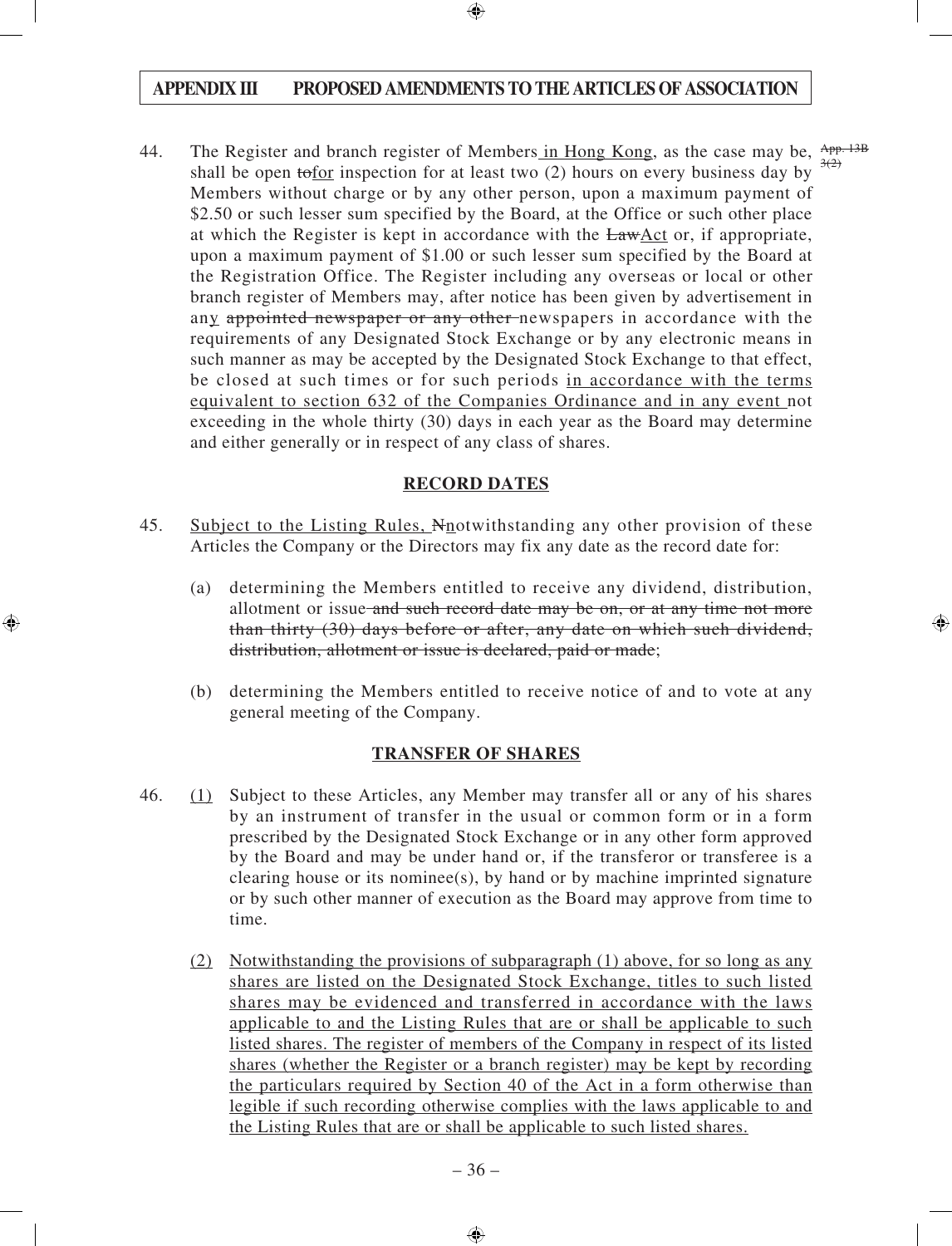- 47. The instrument of transfer shall be executed by or on behalf of the transferor and the transferee provided that the Board may dispense with the execution of the instrument of transfer by the transferee in any case which it thinks fit in its discretion to do so. Without prejudice to the last preceding Article, the Board may also resolve, either generally or in any particular case, upon request by either the transferor or transferee, to accept mechanically executed transfers. The transferor shall be deemed to remain the holder of the share until the name of the transferee is entered in the Register in respect thereof. Nothing in these Articles shall preclude the Board from recognising a renunciation of the allotment or provisional allotment of any share by the allottee in favour of some other person.
- 48. (1) The Board may, in its absolute discretion, and without giving any reason  $\frac{App.3}{app.3}$ therefor, refuse to register a transfer of any share (not being a fully paid up  $\frac{1(2)}{1(3)}$ share) to a person of whom it does not approve, or any share issued under any share incentive scheme for employees upon which a restriction on transfer imposed thereby still subsists, and it may also, without prejudice to the foregoing generality, refuse to register a transfer of any share to more than four (4) joint holders or a transfer of any share (not being a fully paid up share) on which the Company has a lien.  $+(3)$ 
	- (2) No transfer shall be made to an infant or to a person of unsound mind or under other legal disability.
	- (3) The Board in so far as permitted by any applicable law may, in its absolute discretion, at any time and from time to time transfer any share upon the Register to any branch register or any share on any branch register to the Register or any other branch register. In the event of any such transfer, the shareholder requesting such transfer shall bear the cost of effecting the transfer unless the Board otherwise determines.
	- (4) Unless the Board otherwise agrees (which agreement may be on such terms  $\frac{App.3}{App.3}$ and subject to such conditions as the Board in its absolute discretion may from time to time determine, and which agreement the Board shall, without giving any reason therefor, be entitled in its absolute discretion to give or withhold), no shares upon the Register shall be transferred to any branch register nor shall shares on any branch register be transferred to the Register or any other branch register and all transfers and other documents of title shall be lodged for registration, and registered, in the case of any shares on a branch register, at the relevant Registration Office, and, in the case of any shares on the Register, at the Office or such other place at which the Register is kept in accordance with the LawAct.  $f(1)$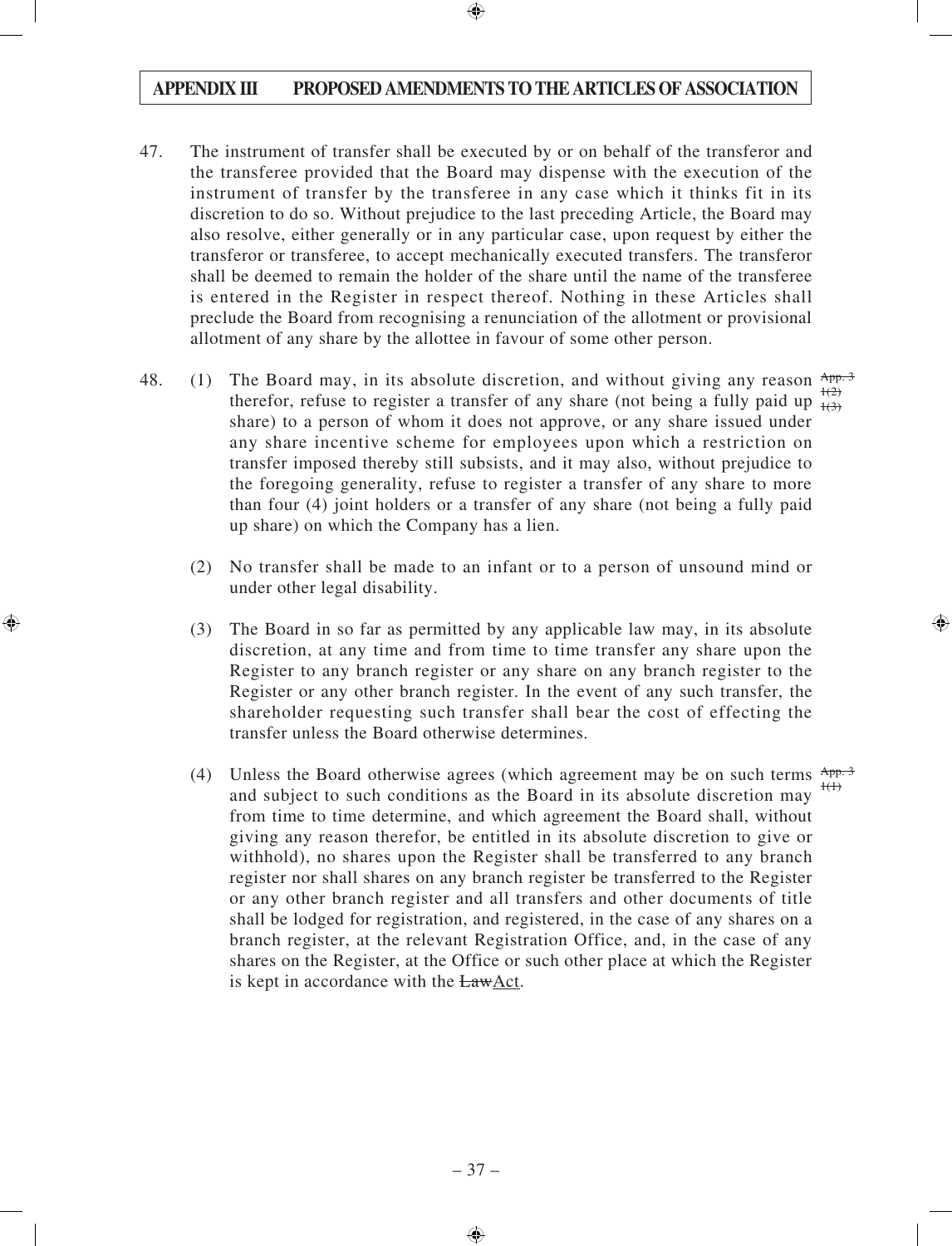- 49. Without limiting the generality of the last preceding Article, the Board may decline to recognise any instrument of transfer unless:
	- (a) a fee of such maximum sum as the Designated Stock Exchange may  $App.3$ determine to be payable or such lesser sum as the Board may from time to time require is paid to the Company in respect thereof;  $1(1)$
	- (b) the instrument of transfer is in respect of only one class of share;
	- (c) the instrument of transfer is lodged at the Office or such other place at which the Register is kept in accordance with the LawAct or the Registration Office (as the case may be) accompanied by the relevant share certificate(s) and such other evidence as the Board may reasonably require to show the right of the transferor to make the transfer (and, if the instrument of transfer is executed by some other person on his behalf, the authority of that person so to do); and
	- (d) if applicable, the instrument of transfer is duly and properly stamped.
- 50. If the Board refuses to register a transfer of any share, it shall, within two (2) months after the date on which the transfer was lodged with the Company, send to each of the transferor and transferee notice of the refusal.
- 51. The registration of transfers of shares or of any class of shares may, after notice has been given by announcement or by electronic communication or by advertisement in any newspapers or by any other means in accordance with the requirements of any Designated Stock Exchange to that effect be suspended at such times and for such periods (not exceeding in the whole thirty (30) days in any year) as the Board may determine. The period of thirty (30) days may be extended in respect of any year if approved by the Members by ordinary resolution.

## **TRANSMISSION OF SHARES**

52. If a Member dies, the survivor or survivors where the deceased was a joint holder, and his legal personal representatives where he was a sole or only surviving holder, will be the only persons recognised by the Company as having any title to his interest in the shares; but nothing in this Article will release the estate of a deceased Member (whether sole or joint) from any liability in respect of any share which had been solely or jointly held by him.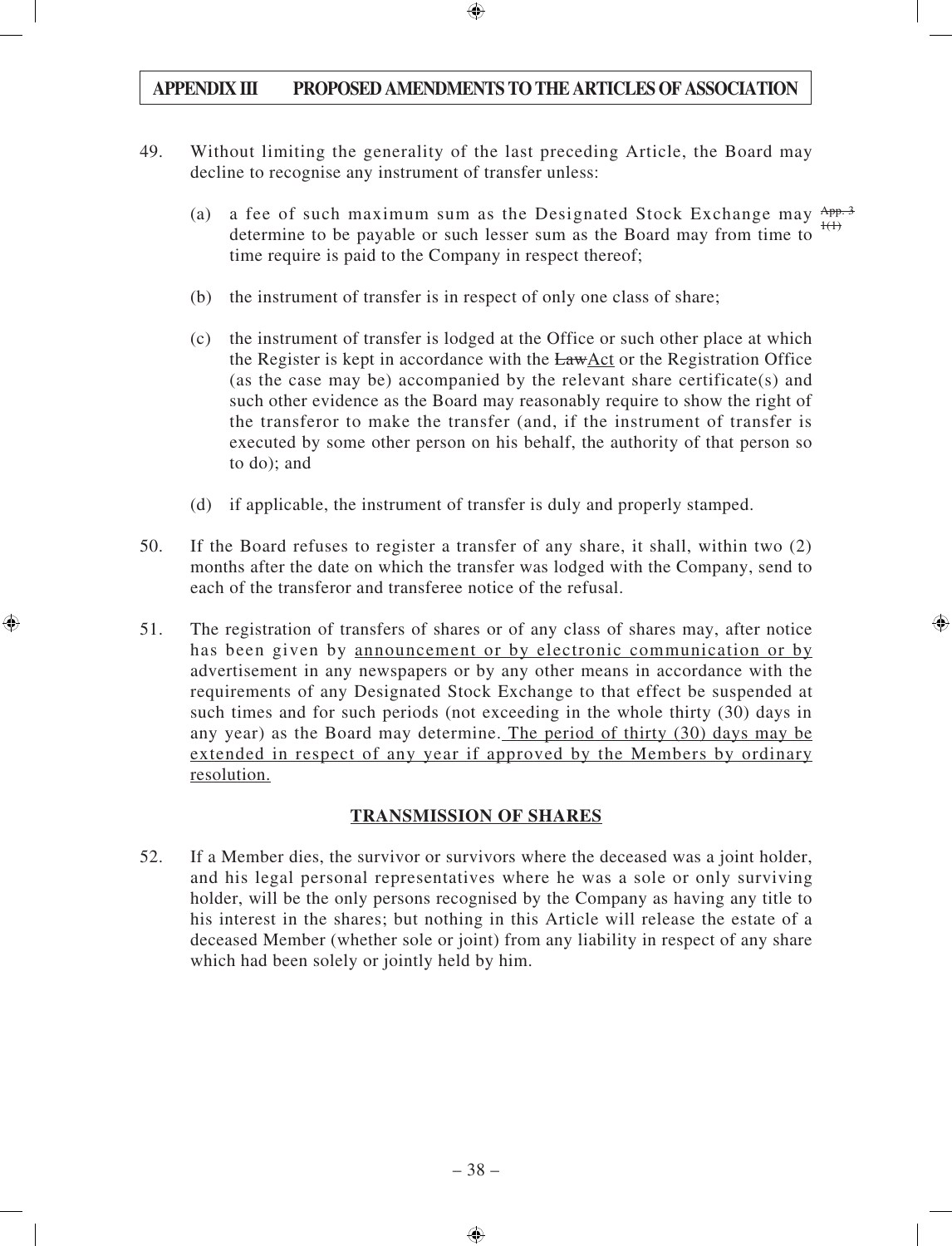- 53. Any person becoming entitled to a share in consequence of the death or bankruptcy or winding up of a Member may, upon such evidence as to his title being produced as may be required by the Board, elect either to become the holder of the share or to have some person nominated by him registered as the transferee thereof. If he elects to become the holder he shall notify the Company in writing either at the Registration Office or Office, as the case may be, to that effect. If he elects to have another person registered he shall execute a transfer of the share in favour of that person. The provisions of these Articles relating to the transfer and registration of transfers of shares shall apply to such notice or transfer as aforesaid as if the death or bankruptcy of the Member had not occurred and the notice or transfer were a transfer signed by such Member.
- 54. A person becoming entitled to a share by reason of the death or bankruptcy or winding up of a Member shall be entitled to the same dividends and other advantages to which he would be entitled if he were the registered holder of the share. However, the Board may, if it thinks fit, withhold the payment of any dividend payable or other advantages in respect of such share until such person shall become the registered holder of the share or shall have effectually transferred such share, but, subject to the requirements of Article 72(2) being met, such a person may vote at meetings.

#### **UNTRACEABLE MEMBERS**

- 55. (1) Without prejudice to the rights of the Company under paragraph (2) of this  $\frac{App.3}{app.3}$ Article, the Company may cease sending cheques for dividend entitlements or dividend warrants by post if such cheques or warrants have been left uncashed on two consecutive occasions. However, the Company may exercise the power to cease sending cheques for dividend entitlements or dividend warrants after the first occasion on which such a cheque or warrant is returned undelivered.  $13(1)$ 
	- (2) The Company shall have the power to sell, in such manner as the Board  $\frac{App.3}{1200}$ thinks fit, any shares of a Member who is untraceable, but no such sale shall  $\frac{13(2)(a)}{13(2)(b)}$ be made unless:  $13(2)(b)$ 
		- (a) all cheques or warrants in respect of dividends of the shares in question, being not less than three in total number, for any sum payable in cash to the holder of such shares in respect of them sent during the relevant period in the manner authorised by the Articles have remained uncashed;
		- (b) so far as it is aware at the end of the relevant period, the Company has not at any time during the relevant period received any indication of the existence of the Member who is the holder of such shares or of a person entitled to such shares by death, bankruptcy or operation of law; and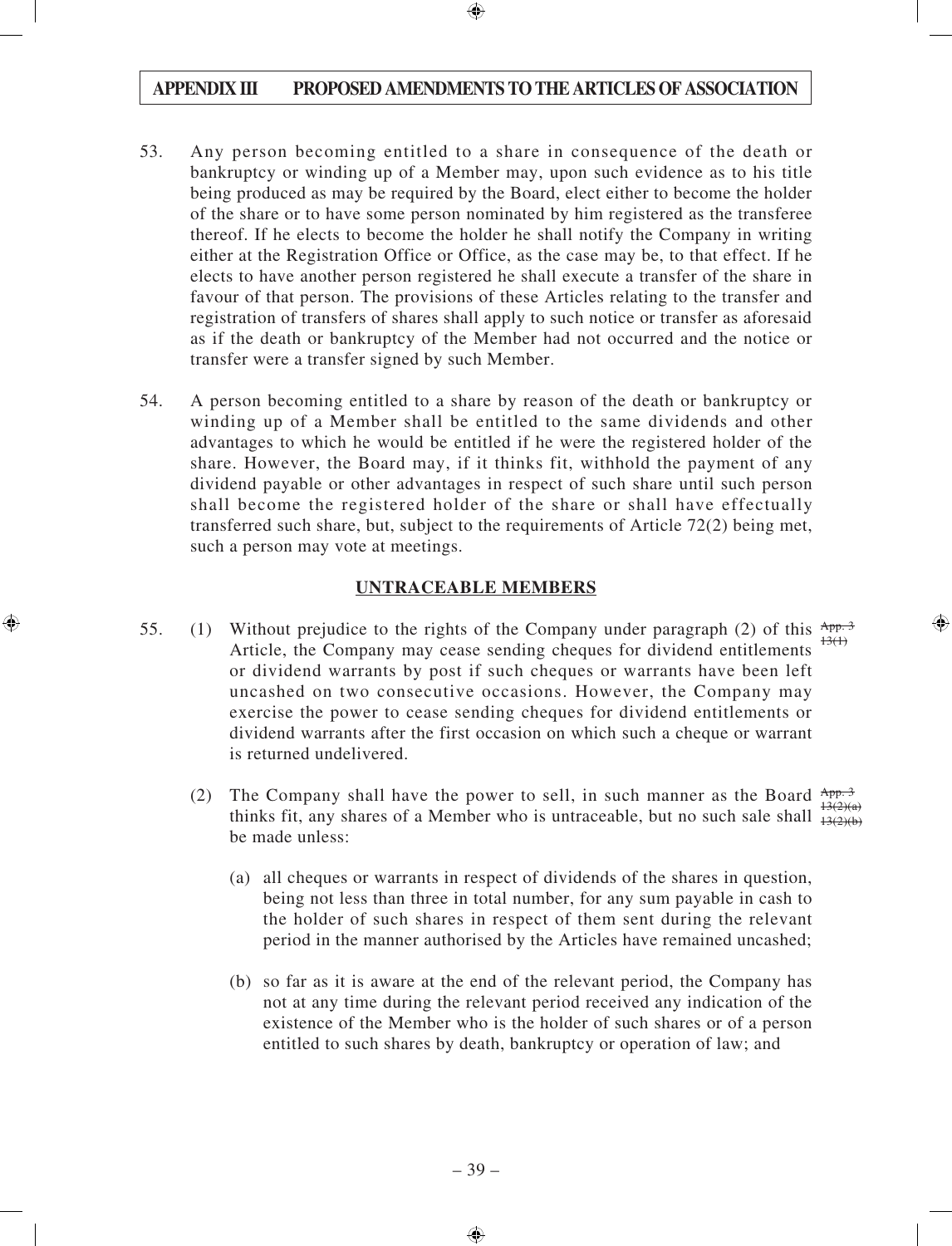(c) the Company, if so required by the rules governing the listing of shares on the Designated Stock Exchange, has given notice to, and caused advertisement in newspapers in accordance with the requirements of, the Designated Stock Exchange to be made of its intention to sell such shares in the manner required by the Designated Stock Exchange, and a period of three (3) months or such shorter period as may be allowed by the Designated Stock Exchange has elapsed since the date of such advertisement.

For the purpose of the foregoing, the "relevant period" means the period commencing twelve (12) years before the date of publication of the advertisement referred to in paragraph (c) of this Article and ending at the expiry of the period referred to in that paragraph.

(3) To give effect to any such sale the Board may authorise some person to transfer the said shares and an instrument of transfer signed or otherwise executed by or on behalf of such person shall be as effective as if it had been executed by the registered holder or the person entitled by transmission to such shares, and the purchaser shall not be bound to see to the application of the purchase money nor shall his title to the shares be affected by any irregularity or invalidity in the proceedings relating to the sale. The net proceeds of the sale will belong to the Company and upon receipt by the Company of such net proceeds it shall become indebted to the former Member for an amount equal to such net proceeds. No trust shall be created in respect of such debt and no interest shall be payable in respect of it and the Company shall not be required to account for any money earned from the net proceeds which may be employed in the business of the Company or as it thinks fit. Any sale under this Article shall be valid and effective notwithstanding that the Member holding the shares sold is dead, bankrupt or otherwise under any legal disability or incapacity.

## **GENERAL MEETINGS**

56. An annual general meeting of the Company shall be held in each financial year,  $\frac{App. 13B}{200}$ and shall specify the meeting as such in the notice calling it, other than the year of  $\frac{3(3)}{4(2)}$ the Company's adoption of these Articles (within a period of not more than fifteen (15) months after the holding of the last preceding annual general meeting or not more than eighteen (18) months after the date of adoption of these Articles, unless a longer period would not infringe the rules of the Designated Stock Exchange, if any) at such time and place as may be determined by the Board and such annual general meeting must be held within six (6) months after the end of the Company's financial year (unless a longer period would not infringe the Listing Rules, if any).  $4(2)$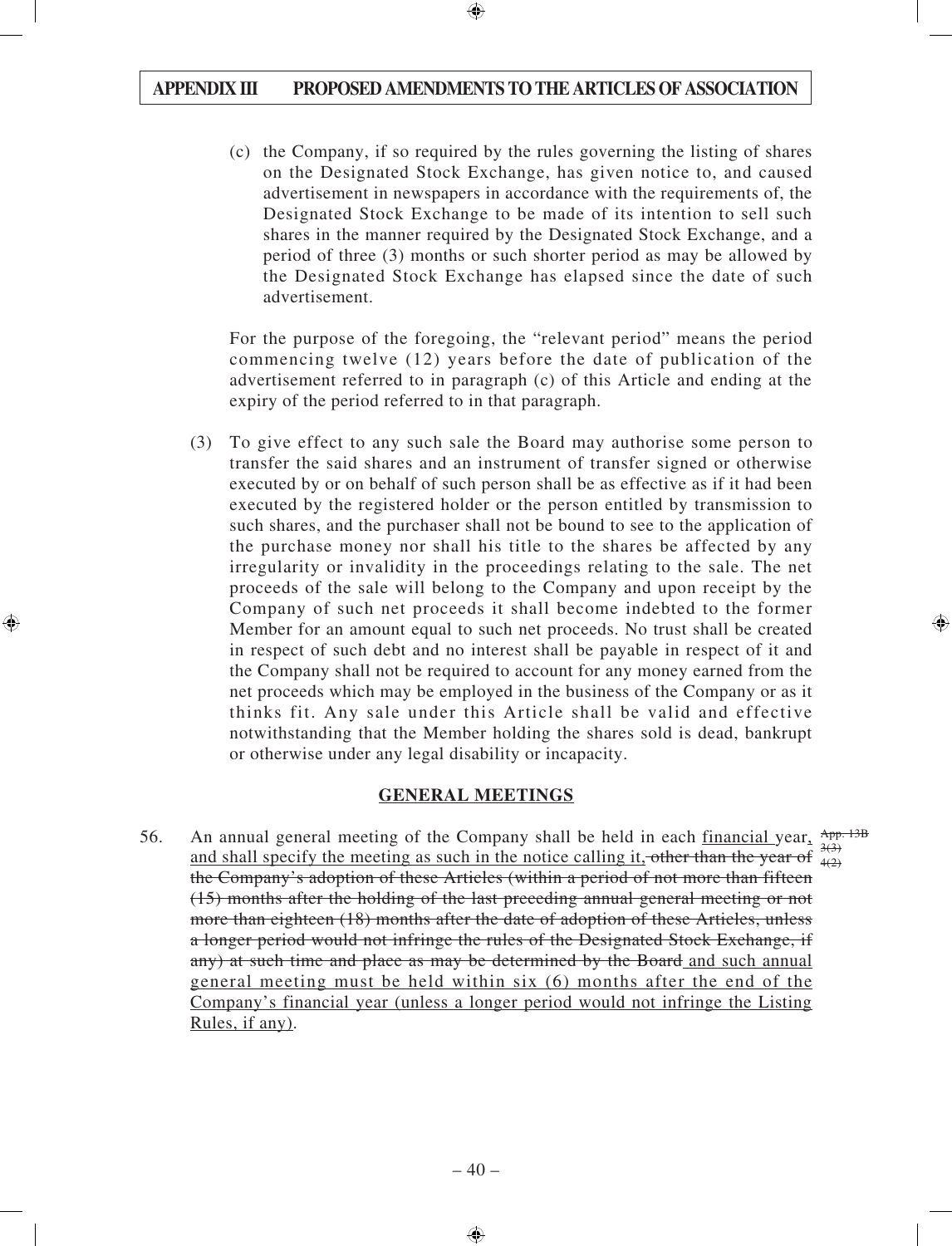- 57. Each general meeting, other than an annual general meeting, shall be called an extraordinary general meeting. General meetings may be held in any part of the world as may be determined by the Board. All general meetings (including an annual general meeting, any adjourned meeting or postponed meeting) may be held as a physical meeting in any part of the world and at one or more locations as provided in Article 64A, as a hybrid meeting or as an electronic meeting, as may be determined by the Board in its absolute discretion.
- 58. The Board may whenever it thinks fit call extraordinary general meetings. Any one or more Members holding at the date of deposit of the requisition in aggregate at leastnot less than one-tenth of the voting rights (on a one vote per share basis) in the sharepaid up capital of the Company carrying the right of voting at general meetings of the Company-shall at all times have the right, by written requisition to the Board or the Secretary of the Company, to require an extraordinary general meeting to be called by the Board for the transaction of any business specified in such requisition and/or add resolutions to the agenda of a meeting; and such meeting shall be held within two (2) months after the deposit of such requisition. If within twenty one (21) days of such deposit the Board fails to proceed to convene such meeting the requisitionist(s) himself (themselves) may  $\phi$  so in the same mannerconvene a physical meeting at only one location which will be the Principal Meeting Place, and all reasonable expenses incurred by the requisitionist(s) as a result of the failure of the Board shall be reimbursed to the requisitionist(s) by the Company.

## **NOTICE OF GENERAL MEETINGS**

- 59. (1) An annual general meeting shall be called by Notice of not less than twenty- $\frac{App. 13B}{200}$ one (21) clear days and not less than twenty (20) clear business days and  $\frac{3(1)}{2(1)}$ any. All other general meetings including an extraordinary general meeting mustat which the passing of a special resolution is to be considered shall be called by Notice of not less than twenty one (21) clear days and not less than ten (10) clear business days. All other extraordinary general meetings may be called by Notice of not less than fourteen (14) clear days and not less than ten  $(10)$  clear business days but if permitted by the Listing rRules of the Designated Stock Exchange, a general meeting may be called by shorter notice, subject to the LawAct, if it is so agreed:
	- (a) in the case of a meeting called as an annual general meeting, by all the Members entitled to attend and vote thereat; and
	- (b) in the case of any other meeting, by a majority in number of the Members having the right to attend and vote at the meeting, being a majority together holding not less than ninety five per cent. (95%) in nominal value of the issued shares giving that right.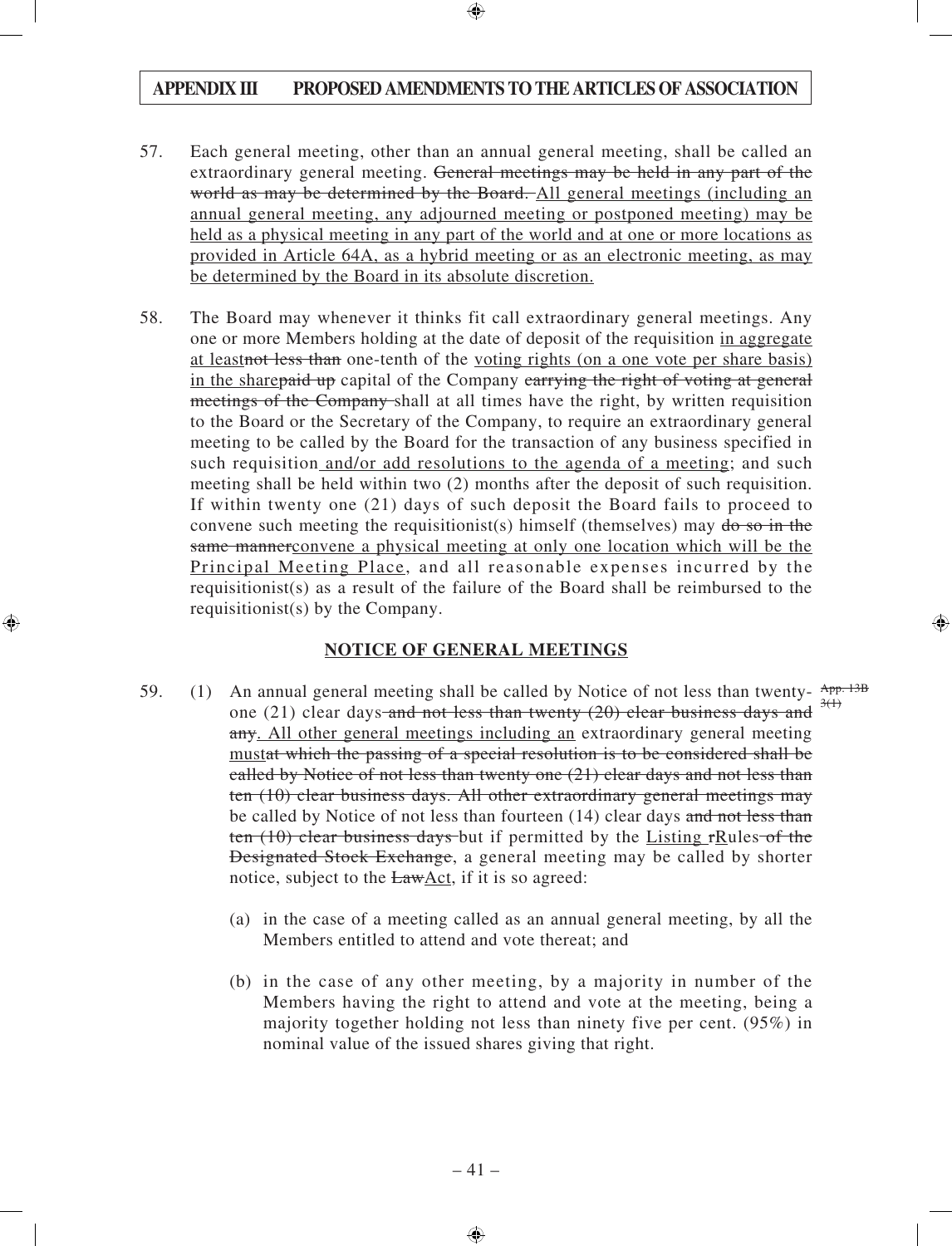- (2) The mNotice shall specify (a) the time and placedate of the meeting,  $\text{and}(b)$ save for an electronic meeting, the place of the meeting and if there is more than one meeting location as determined by the Board pursuant to Article 64A., the principal place of the meeting (the "Principal Meeting Place") and the other place(s) of the meeting, (c) if the general meeting is to be a hybrid meeting or an electronic meeting, the Notice shall include a statement to that effect and with details of the electronic facilities for attendance and participation by electronic means at the meeting or where such details will be made available by the Company prior to the meeting, and (d) particulars of resolutions to be considered at the meeting and, in case of special business, the general nature of the business. The nNotice convening an annual general meeting shall specify the meeting as such. Notice of every general meeting shall be given to all Members other than to such Members as, under the provisions of these Articles or the terms of issue of the shares they hold, are not entitled to receive such nNotices from the Company, to all persons entitled to a share in consequence of the death or bankruptcy or winding up of a Member and to each of the Directors and the Auditors.
- 60. The accidental omission to give Notice of a meeting or (in cases where instruments of proxy are sent out with the Notice) to send such instrument of proxy to, or the non receipt of such Notice or such instrument of proxy by, any person entitled to receive such Notice shall not invalidate any resolution passed or the proceedings at that meeting.

## **PROCEEDINGS AT GENERAL MEETINGS**

- 61. (1) All business shall be deemed special that is transacted at an extraordinary general meeting, and also all business that is transacted at an annual general meeting, with the exception of:
	- (a) the declaration and sanctioning of dividends;
	- (b) consideration and adoption of the accounts and balance sheet and the reports of the Directors and Auditors and other documents required to be annexed to the balance sheet;
	- (c) the election of Directors whether by rotation or otherwise in the place of those retiring;
	- (d) appointment of Auditors (where special notice of the intention for such appointment is not required by the LawAct) and other officers; and
	- (e) the fixing of the remuneration of the Auditors, and the voting of remuneration or extra remuneration to the Directors;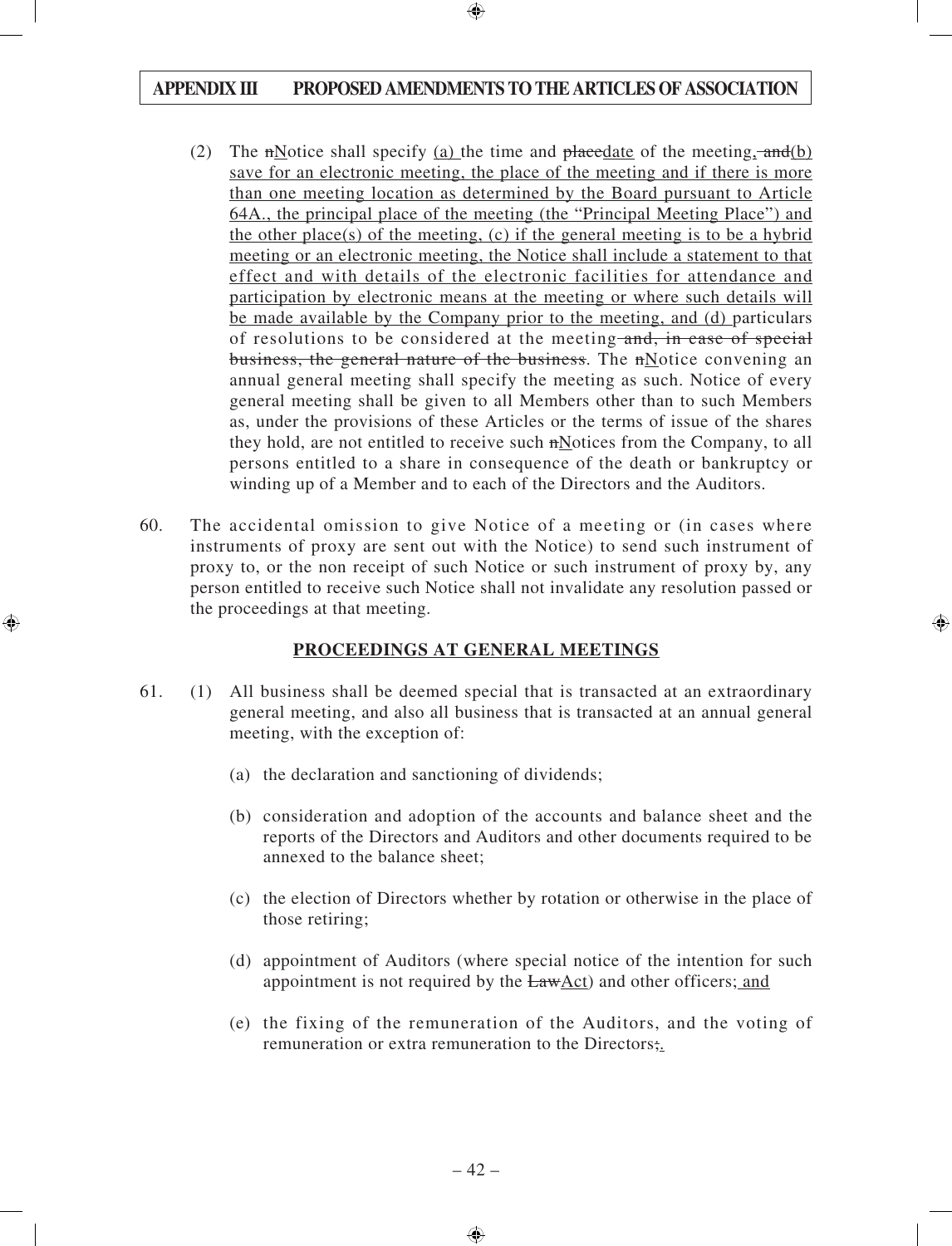- (f) the granting of any mandate or authority to the Directors to offer, allot, grant options over or otherwise dispose of the unissued shares in the capital of the Company representing not more than twenty per cent. (20%) in nominal value of its existing issued share capital; and
- $(g)$  the granting of any mandate or authority to the Directors to repurchase securities of the Company.
- (2) No business other than the appointment of a chairman of a meeting shall be transacted at any general meeting unless a quorum is present at the commencement of the business. Two (2) Members entitled to vote and present (including attendance by electronic means) in person or by proxy or (in the case of a Member being a corporation) by its duly, for quorum purposes only, two persons appointed by the clearing house as authorised representative or proxy shall form a quorum for all purposes.
- 62. If within thirty (30) minutes (or such longer time not exceeding one hour as the chairman of the meeting may determine to wait) after the time appointed for the meeting a quorum is not present, the meeting, if convened on the requisition of Members, shall be dissolved. In any other case it shall stand adjourned to the same day in the next week at the same time and (where applicable) same place(s) or to such time and (where applicable) such place(s) and in such form and manner referred to in Article 57 as the chairman of the meeting (or in default, as the Board) may absolutely determine. If at such adjourned meeting a quorum is not present within half an hour from the time appointed for holding the meeting, the meeting shall be dissolved.
- 63. (1) The chairman of the Company or if there is more than one chairman, any one of them as may be agreed amongst themselves or failing such agreement, any one of them elected by all the Directors present shall preside as chairman at a general meeting. If at any meeting no chairman is present within fifteen (15) minutes after the time appointed for holding the meeting, or is willing to act as chairman, the deputy chairman of the Company or if there is more than one deputy chairman, any one of them as may be agreed amongst themselves or failing such agreement, any one of them elected by all the Directors present shall preside as chairman. If no chairman or deputy chairman is present or is willing to act as chairman of the meeting, the Directors present shall choose one of their number to act, or if one Director only is present he shall preside as chairman if willing to act. If no Director is present, or if each of the Directors present declines to take the chair, or if the chairman chosen shall retire from the chair, the Members present in person or (in the case of a Member being a corporation) by its duly authorised representative or by proxy and entitled to vote shall elect one of their number to be chairman of the meeting.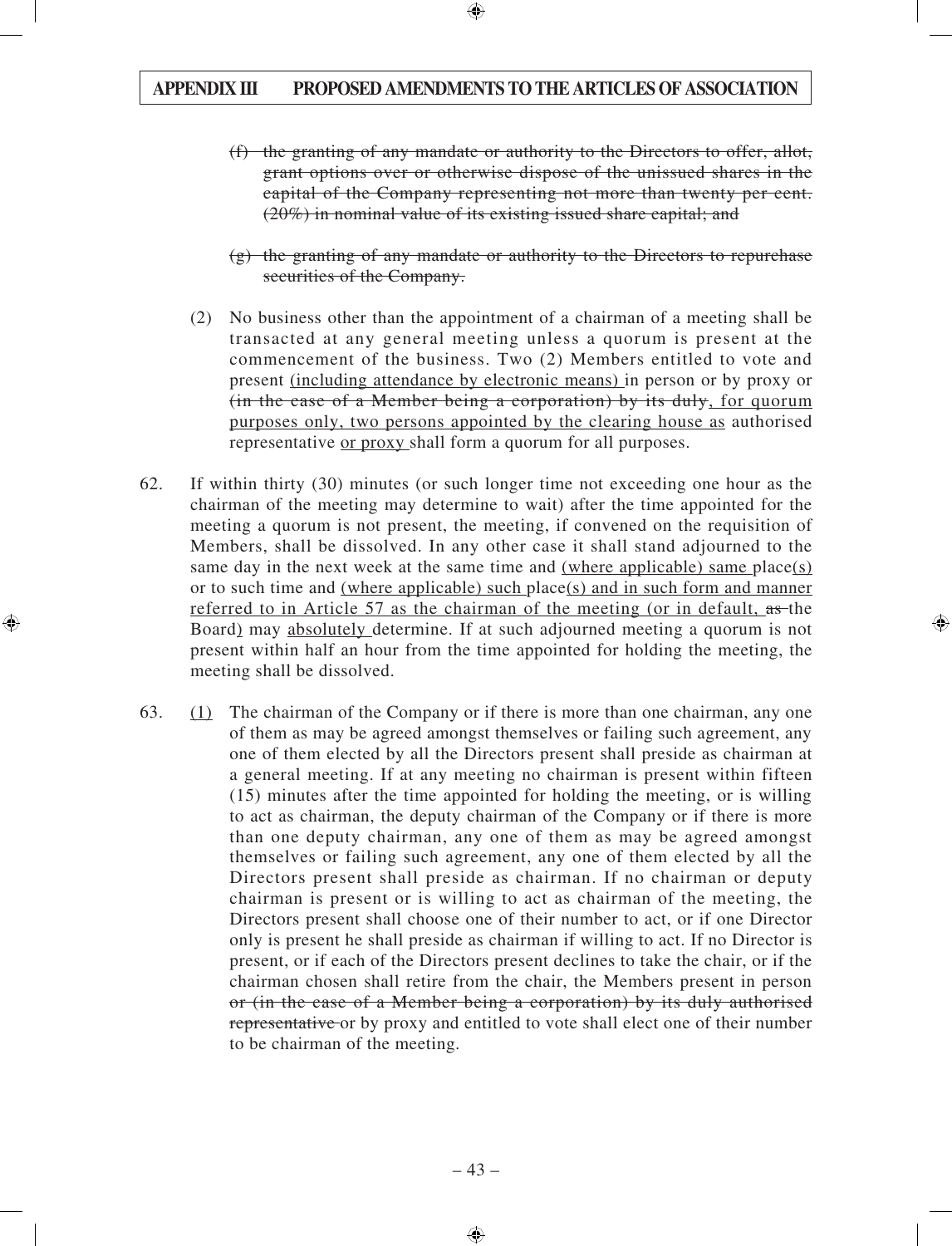- (2) If the chairman of a general meeting is participating in the general meeting using an electronic facility or facilities and becomes unable to participate in the general meeting using such electronic facility or facilities, another person (determined in accordance with Article 63(1) above) shall preside as chairman of the meeting unless and until the original chairman of the meeting is able to participate in the general meeting using the electronic facility or facilities.
- 64. Subject to Article 64C, Tthe chairman may, with the consent of any meeting at which a quorum is present (and shall if so directed by the meeting), adjourn the meeting from time to time (or indefinitely) and/or from place to place(s) and/or from one form to another (a physical meeting, a hybrid meeting or an electronic meeting) as the meeting shall determine, but no business shall be transacted at any adjourned meeting other than the business which might lawfully have been transacted at the meeting had the adjournment not taken place. When a meeting is adjourned for fourteen (14) days or more, at least seven (7) clear days' nNotice of the adjourned meeting shall be given specifying the time and place of the adjourned meetingdetails set out in Article 59(2) but it shall not be necessary to specify in such nNotice the nature of the business to be transacted at the adjourned meeting and the general nature of the business to be transacted. Save as aforesaid, it shall be unnecessary to give nNotice of an adjournment.
- 64A. (1) The Board may, at its absolute discretion, arrange for persons entitled to attend a general meeting to do so by simultaneous attendance and participation by means of electronic facilities at such location or locations ("**Meeting Location(s)**") determined by the Board at its absolute discretion. Any Member or any proxy attending and participating in such way or any Member or proxy attending and participating in an electronic meeting or a hybrid meeting by means of electronic facilities is deemed to be present at and shall be counted in the quorum of the meeting.
	- (2) All general meetings are subject to the following and, where appropriate, all references to a "Member" or "Members" in this sub-paragraph (2) shall include a proxy or proxies respectively:
		- (a) where a Member is attending a Meeting Location and/or in the case of a hybrid meeting, the meeting shall be treated as having commenced if it has commenced at the Principal Meeting Place;
		- (b) Members present in person or by proxy at a Meeting Location and/or Members attending and participating in an electronic meeting or a hybrid meeting by means of electronic facilities shall be counted in the quorum for and entitled to vote at the meeting in question, and that meeting shall be duly constituted and its proceedings valid provided that the chairman of the meeting is satisfied that adequate electronic facilities are available throughout the meeting to ensure that Members at all Meeting Locations and Members participating in an electronic meeting or a hybrid meeting by means of electronic facilities are able to participate in the business for which the meeting has been convened;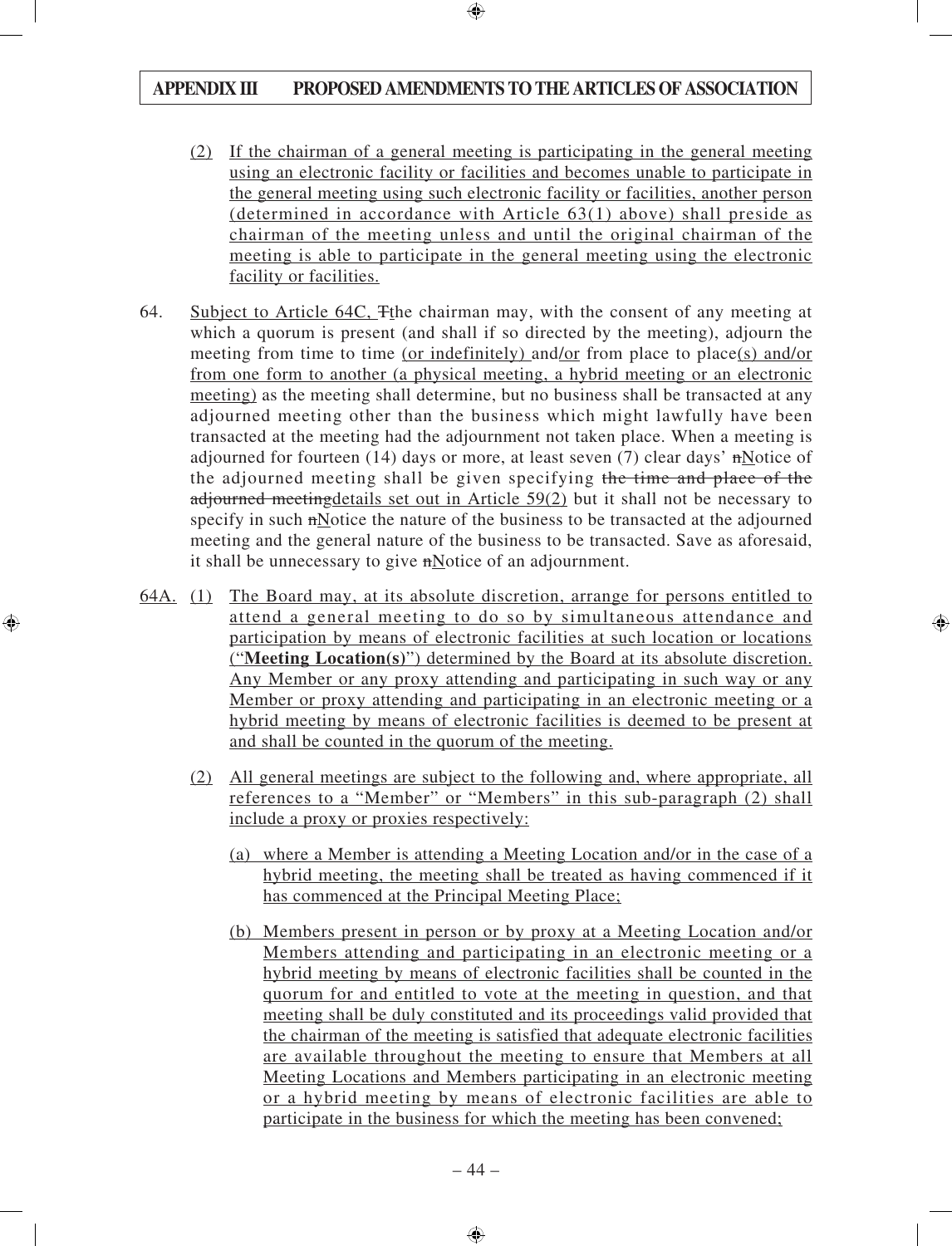- (c) where Members attend a meeting by being present at one of the Meeting Locations and/or where Members participating in an electronic meeting or a hybrid meeting by means of electronic facilities, a failure (for any reason) of the electronic facilities or communication equipment, or any other failure in the arrangements for enabling those in a Meeting Location other than the Principal Meeting Place to participate in the business for which the meeting has been convened or in the case of an electronic meeting or a hybrid meeting, the inability of one or more Members or proxies to access, or continue to access, the electronic facilities despite adequate electronic facilities having been made available by the Company, shall not affect the validity of the meeting or the resolutions passed, or any business conducted there or any action taken pursuant to such business provided that there is a quorum present throughout the meeting; and
- (d) if any of the Meeting Locations is not in the same jurisdiction as the Principal Meeting Place and/or in the case of a hybrid meeting, the provisions of these Articles concerning the service and giving of Notice for the meeting, and the time for lodging proxies, shall apply by reference to the Principal Meeting Place; and in the case of an electronic meeting, the time for lodging proxies shall be as stated in the Notice for the meeting.
- 64B. The Board and, at any general meeting, the chairman of the meeting may from time to time make arrangements for managing attendance and/or participation and/or voting at the Principal Meeting Place, any Meeting Location(s) and/or participation in an electronic meeting or a hybrid meeting by means of electronic facilities (whether involving the issue of tickets or some other means of identification, passcode, seat reservation, electronic voting or otherwise) as it shall in its absolute discretion consider appropriate, and may from time to time change any such arrangements, provided that a Member who, pursuant to such arrangements, is not entitled to attend, in person or by proxy, at any Meeting Location shall be entitled so to attend at one of the other Meeting Locations; and the entitlement of any Member so to attend the meeting or adjourned meeting or postponed meeting at such Meeting Location or Meeting Locations shall be subject to any such arrangement as may be for the time being in force and by the Notice of meeting or adjourned meeting or postponed meeting stated to apply to the meeting.
- 64C. If it appears to the chairman of the general meeting that:
	- (a) the electronic facilities at the Principal Meeting Place or at such other Meeting Location(s) at which the meeting may be attended have become inadequate for the purposes referred to in Article 64A(1) or are otherwise not sufficient to allow the meeting to be conducted substantially in accordance with the provisions set out in the Notice of the meeting; or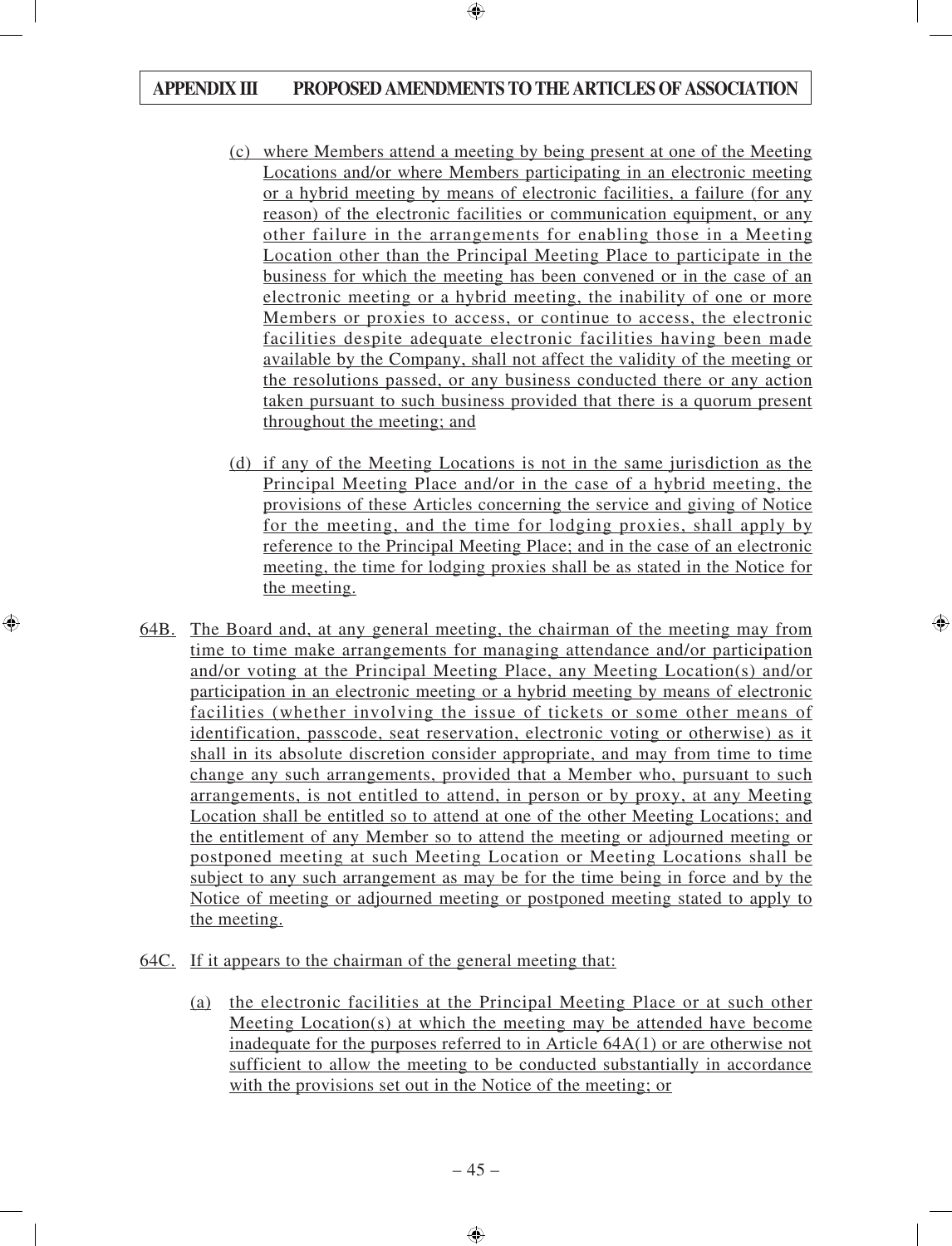- (b) in the case of an electronic meeting or a hybrid meeting, electronic facilities being made available by the Company have become inadequate; or
- (c) it is not possible to ascertain the view of those present or to give all persons entitled to do so a reasonable opportunity to communicate and/or vote at the meeting; or
- (d) there is violence or the threat of violence, unruly behaviour or other disruption occurring at the meeting or it is not possible to secure the proper and orderly conduct of the meeting;

then, without prejudice to any other power which the chairman of the meeting may have under these Articles or at common law, the chairman may, at his/her absolute discretion, without the consent of the meeting, and before or after the meeting has started and irrespective of whether a quorum is present, interrupt or adjourn the meeting (including adjournment for indefinite period). All business conducted at the meeting up to the time of such adjournment shall be valid.

64D. The Board and, at any general meeting, the chairman of the meeting may make any arrangement and impose any requirement or restriction the Board or the chairman of the meeting, as the case may be, considers appropriate to ensure the security and orderly conduct of a meeting (including, without limitation, requirements for evidence of identity to be produced by those attending the meeting, the searching of their personal property and the restriction of items that may be taken into the meeting place, determining the number and frequency of and the time allowed for questions that may be raised at a meeting). Members shall also comply with all requirements or restrictions imposed by the owner of the premises at which the meeting is held. Any decision made under this Article shall be final and conclusive and a person who refuses to comply with any such arrangements, requirements or restrictions may be refused entry to the meeting or ejected (physically or electronically) from the meeting.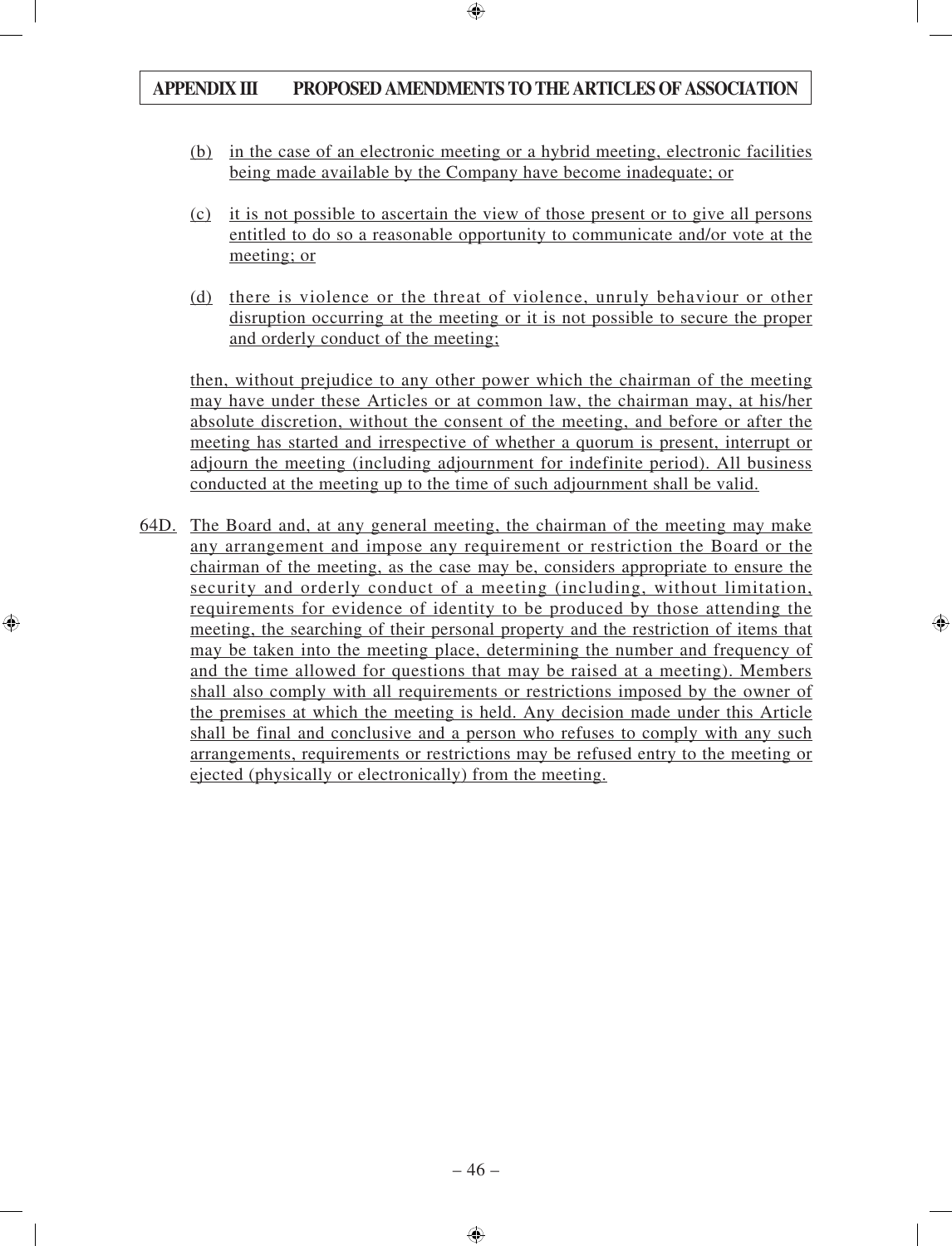- 64E. If, after the sending of Notice of a general meeting but before the meeting is held, or after the adjournment of a meeting but before the adjourned meeting is held (whether or not Notice of the adjourned meeting is required), the Directors, in their absolute discretion, consider that it is inappropriate, impracticable, unreasonable or undesirable for any reason to hold the general meeting on the date or at the time or place or by means of electronic facilities specified in the Notice calling the meeting, they may change or postpone the meeting to another date, time and/or place and/or change the electronic facilities and/or change the form of the meeting (a physical meeting, an electronic meeting or a hybrid meeting) without approval from the Members. Without prejudice to the generality of the foregoing, the Directors shall have the power to provide in every Notice calling a general meeting the circumstances in which a postponement of the relevant general meeting may occur automatically without further notice, including without limitation where a number 8 or higher typhoon signal, black rainstorm warning or other similar event is in force at any time on the day of the meeting. This Article shall be subject to the following:
	- (a) when a meeting is so postponed, the Company shall endeavour to post a Notice of such postponement on the Company's website as soon as practicable (provided that failure to post such a Notice shall not affect the automatic postponement of a meeting);
	- (b) when only the form of the meeting or electronic facilities specified in the Notice are changed, the Board shall notify the Members of details of such change in such manner as the Board may determine;
	- (c) when a meeting is postponed or changed in accordance with this Article, subject to and without prejudice to Article 64, unless already specified in the original Notice of the meeting, the Board shall fix the date, time, place (if applicable) and electronic facilities (if applicable) for the postponed or changed meeting and shall notify the Members of such details in such manner as the Board may determine; further all proxy forms shall be valid (unless revoked or replaced by a new proxy) if they are received as required by these Articles not less than 48 hours before the time of the postponed meeting; and
	- (d) Notice of the business to be transacted at the postponed or changed meeting shall not be required, nor shall any accompanying documents be required to be recirculated, provided that the business to be transacted at the postponed or changed meeting is the same as that set out in the original Notice of general meeting circulated to the Members.
- 64F. All persons seeking to attend and participate in an electronic meeting or a hybrid meeting shall be responsible for maintaining adequate facilities to enable them to do so. Subject to Article 64C, any inability of a person or persons to attend or participate in a general meeting by way of electronic facilities shall not invalidate the proceedings of and/or resolutions passed at that meeting.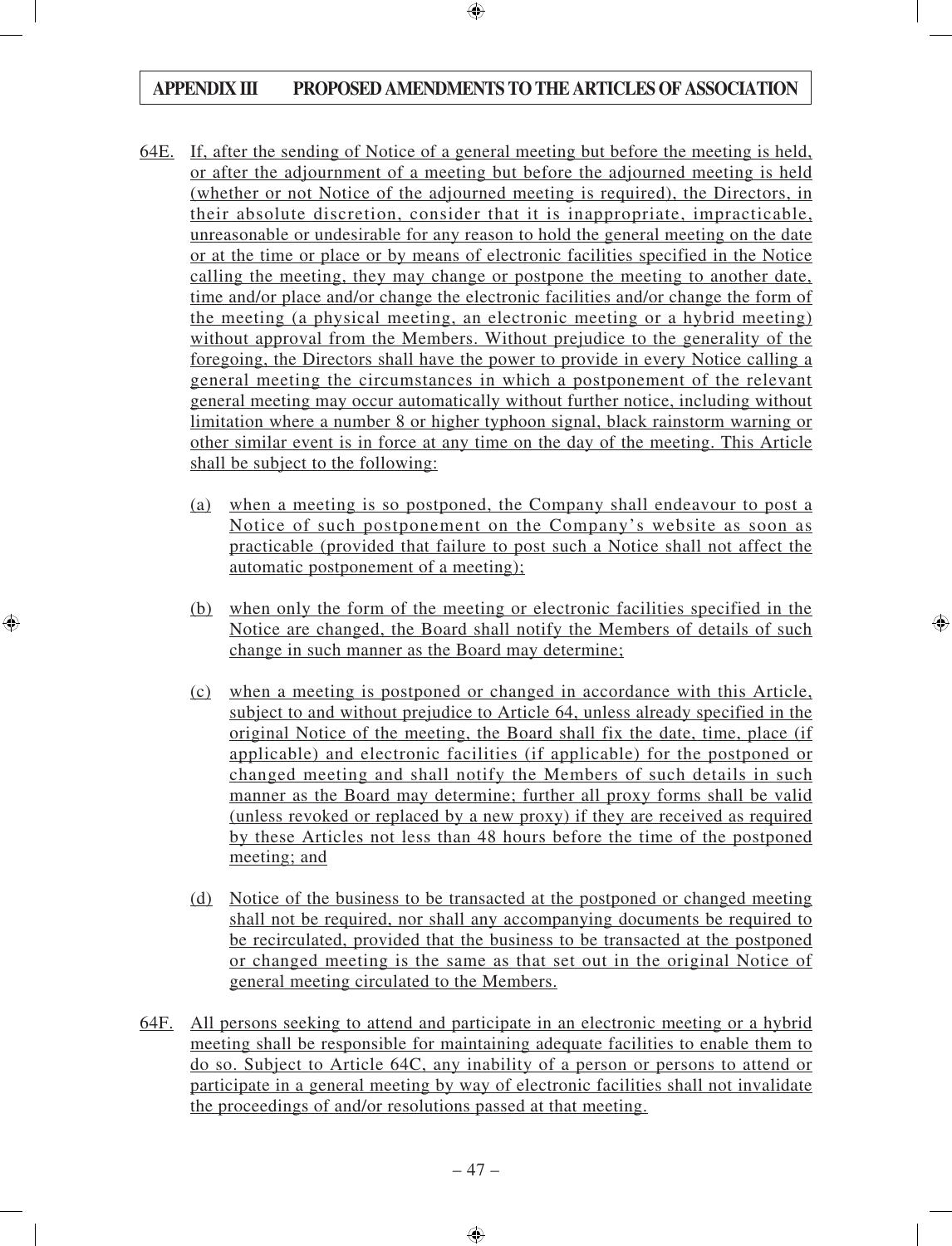- 64G. Without prejudice to other provisions in Article 64, a physical meeting may also be held by means of such telephone, electronic or other communication facilities as permit all persons participating in the meeting to communicate with each other simultaneously and instantaneously, and participation in such a meeting shall constitute presence in person at such meeting.
- 64H. Without prejudice to Articles 64A to 64G, and subject to the Act and the Listing Rules, the Board may resolve to enable persons entitled to attend an electronic meeting to do so by simultaneous attendance by electronic means with no Member necessarily in physical attendance at the electronic meeting. Each Member or (in the case of a Member being a corporation) its duly authorised representative or its proxy shall be counted in the quorum for, and entitled to vote at, the electronic meeting in question, and that general meeting shall be duly constituted and its proceedings valid if the chairman of the electronic meeting is satisfied that adequate facilities are available throughout the electronic meeting to ensure that Members attending the electronic meeting who are not present together at the same place may, by electronic means, attend and speak or communicate and vote at it.
- 65. If an amendment is proposed to any resolution under consideration but is in good faith ruled out of order by the chairman of the meeting, the proceedings on the substantive resolution shall not be invalidated by any error in such ruling. In the case of a resolution duly proposed as a special resolution, no amendment thereto (other than a mere clerical amendment to correct a patent error) may in any event be considered or voted upon.

## **VOTING**

66. Subject to any special rights or restrictions as to voting for the time being attached to any shares by or in accordance with these Articles, at any general meeting on a poll every Member present in person or by proxy or, in the case of a Member being a corporation, by its duly authorised representative shall have one vote for every fully paid share of which he is the holder but so that no amount paid up or credited as paid up on a share in advance of calls or instalments is treated for the foregoing purposes as paid up on the share. A resolution put to the vote of a meeting shall be decided by way of a poll save that the chairman of the meeting may in good faith, allow a resolution which relates purely to a procedural or administrative matter to be voted on by a show of hands in which case every Member present in person (or being a corporation, is present by a duly authorised representative), or by proxy(ies) shall have one vote provided that where more than one proxy is appointed by a Member which is a clearing house (or its nominee(s)), each such proxy shall have one vote on a show of hands. For the purposes of this Article, procedural and administrative matters are those that (i) are not on the agenda of the general meeting or in any supplementary circular that may be issued by the Company to its Members; and (ii) relate to the chairman's duties to maintain the orderly conduct of the meeting and/or allow the business of the meeting to be properly and effectively dealt with, whilst allowing all Members a reasonable opportunity to express their views. Votes (whether on a show of hands or by way of poll) may be cast by such means, electronic or otherwise, as the Directors or the chairman of the meeting may determine.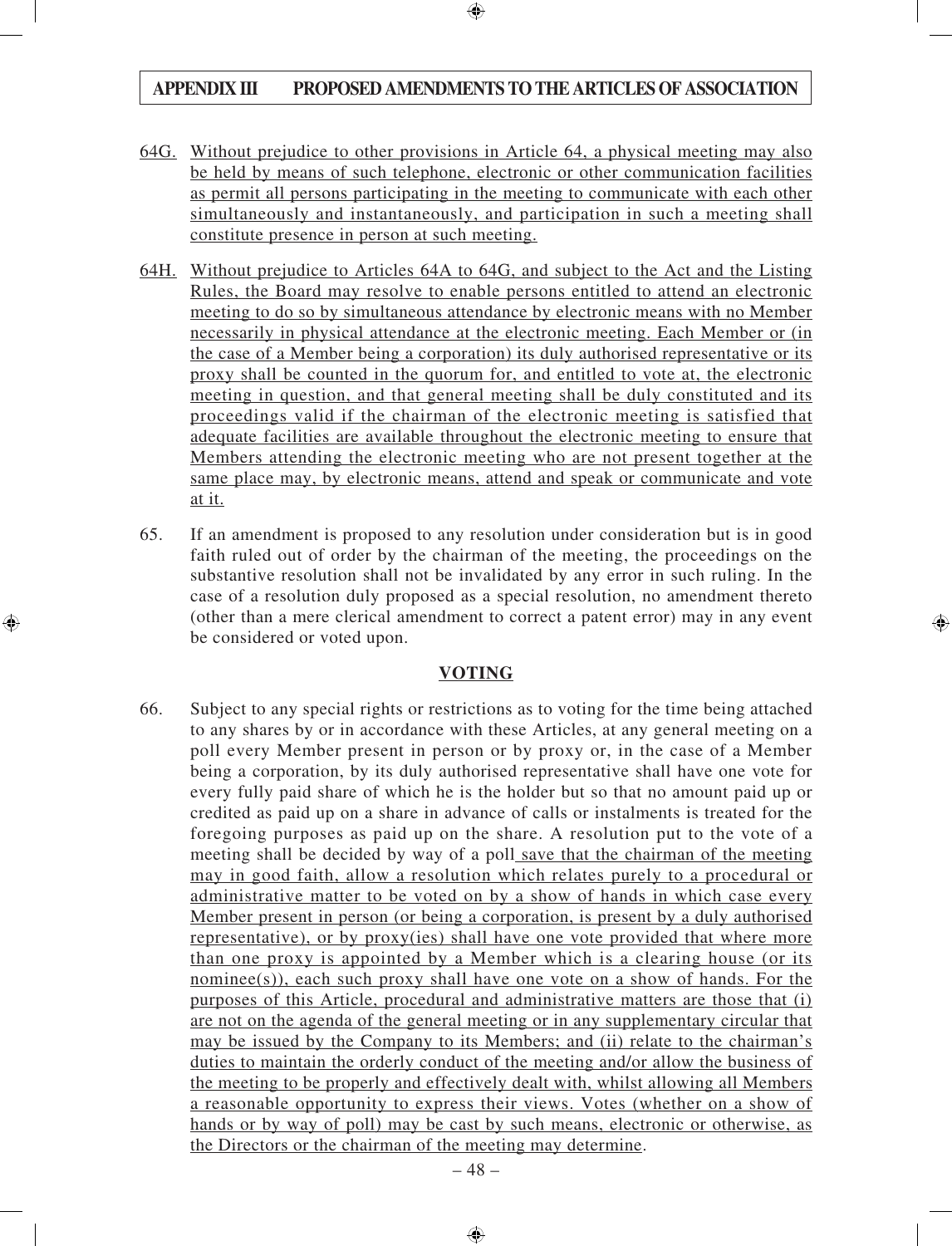- 67. Where a resolution is voted on by a show of hands, a declaration by the chairman that a resolution has been carried, or carried unanimously, or by a particular majority, or not carried by a particular majority, or lost, and an entry to that effect made in the minute book of the Company, shall be conclusive evidence of the facts without proof of the number or proportion of the votes recorded for or against the resolution. The result of the poll shall be deemed to be the resolution of the meeting. The Company shall only be required to disclose the voting figures on a poll if such disclosure is required by the Listing rRules of the Designated Stock Exchange.
- 68. On a poll votes may be given either personally or by proxy.
- 69. A person entitled to more than one vote on a poll need not use all his votes or cast all the votes he uses in the same way.
- 70. All questions submitted to a meeting shall be decided by a simple majority of votes except where a greater majority is required by these Articles or by the LawAct. In the case of an equality of votes, the chairman of such meeting shall be entitled to a second or casting vote in addition to any other vote he may have.
- 71. Where there are joint holders of any share any one of such joint holders may vote, either in person or by proxy, in respect of such share as if he were solely entitled thereto, but if more than one of such joint holders be present at any meeting the vote of the senior holder who tenders a vote, whether in person or by proxy, shall be accepted to the exclusion of the votes of the other joint holders, and for this purpose seniority shall be determined by the order in which the names stand in the Register in respect of the joint holding. Several executors or administrators of a deceased Member in whose name any share stands shall for the purposes of this Article be deemed joint holders thereof.
- 72. (1) A Member who is a patient for any purpose relating to mental health or in respect of whom an order has been made by any court having jurisdiction for the protection or management of the affairs of persons incapable of managing their own affairs may vote, by his receiver, committee, *curator bonis* or other person in the nature of a receiver, committee or *curator bonis* appointed by such court, and such receiver, committee, *curator bonis* or other person may vote on a poll by proxy, and may otherwise act and be treated as if he were the registered holder of such shares for the purposes of general meetings, provided that such evidence as the Board may require of the authority of the person claiming to vote shall have been deposited at the Office, head office or Registration Office, as appropriate, not less than forty eight (48) hours before the time appointed for holding the meeting, or adjourned meeting, or postponed meeting, as the case may be.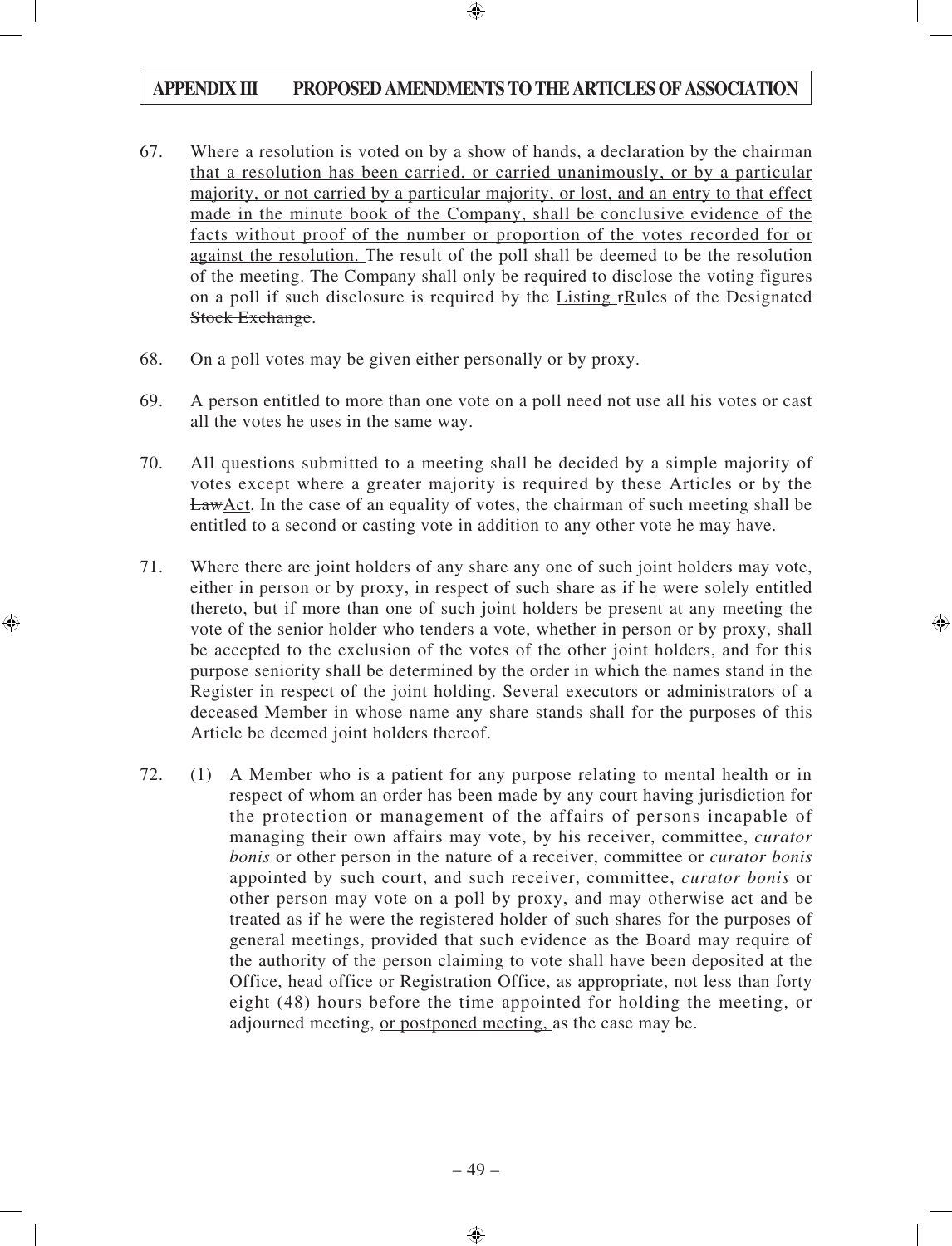- (2) Any person entitled under Article 53 to be registered as the holder of any shares may vote at any general meeting in respect thereof in the same manner as if he were the registered holder of such shares, provided that forty eight (48) hours at least before the time of the holding of the meeting or adjourned meeting or postponed meeting, as the case may be, at which he proposes to vote, he shall satisfy the Board of his entitlement to such shares, or the Board shall have previously admitted his right to vote at such meeting in respect thereof.
- 73. (1) No Member shall, unless the Board otherwise determines, be entitled to attend and vote and to be reckoned in a quorum at any general meeting unless he is duly registered and all calls or other sums presently payable by him in respect of shares in the Company have been paid.
	- (2) All Members (including a Member which is a clearing house (or its nominees(s))) shall have the right to (a) speak at a general meeting; and (b) vote at a general meeting except where a Member is required, by the Listing Rules, to abstain from voting to approve the matter under consideration.
	- $\left(\frac{2}{2}\right)$  Where the Company has knowledge that any Member is, under the Listing  $\frac{App.3}{11}$ Rulesrules of the Designated Stock Exchange, required to abstain from voting on any particular resolution of the Company or restricted to voting only for or only against any particular resolution of the Company, any votes cast by or on behalf of such Member in contravention of such requirement or restriction shall not be counted. 14
- 74. If:
	- (a) any objection shall be raised to the qualification of any voter; or
	- (b) any votes have been counted which ought not to have been counted or which might have been rejected; or
	- (c) any votes are not counted which ought to have been counted;

the objection or error shall not vitiate the decision of the meeting or adjourned meeting or postponed meeting on any resolution unless the same is raised or pointed out at the meeting or, as the case may be, the adjourned meeting or postponed meeting at which the vote objected to is given or tendered or at which the error occurs. Any objection or error shall be referred to the chairman of the meeting and shall only vitiate the decision of the meeting on any resolution if the chairman decides that the same may have affected the decision of the meeting. The decision of the chairman on such matters shall be final and conclusive.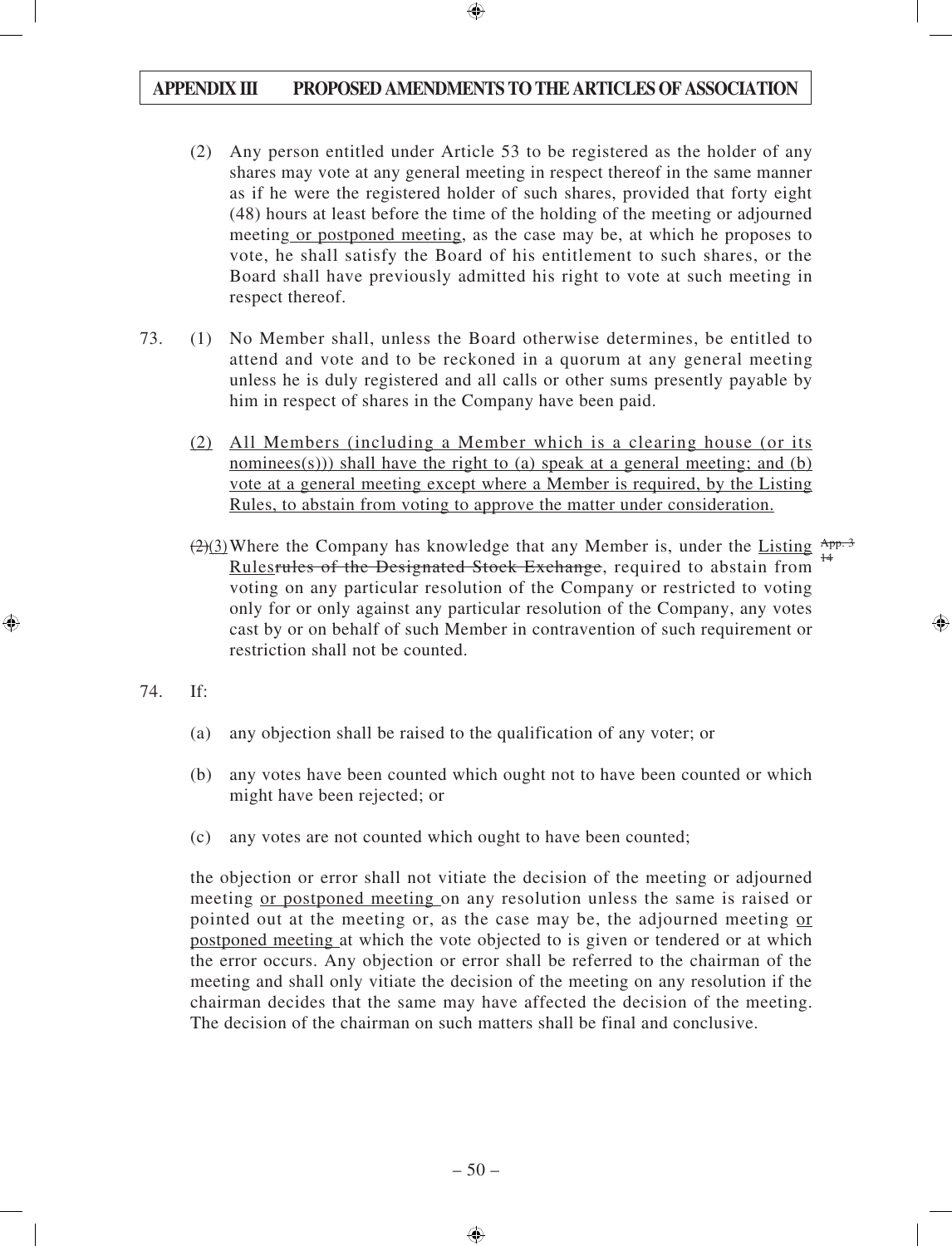#### **PROXIES**

- 75. Any Member <u>(including a clearing house)</u> entitled to attend and vote at a meeting  $\frac{App. 13B}{200}$ of the Company shall be entitled to appoint another person as his proxy or representative (if such Member is a corporation) to attend and vote instead of himsuch Member. A Member which is a corporation may execute a form of proxy under the hand of a duly authorised officer. A Member who is the holder of two or more shares may appoint more than one proxy or representative to represent him and vote on his behalf at a general meeting of the Company or at a class meeting. A proxy need not be a Member. In addition, a proxy/or-proxies or representative/representatives representing either a Member who is an individual or a Member which is a corporation shall be entitled to exercise the same powers on behalf of the Member which he or they represent as such Member could exercise as if it were an individual shareholder present in person at any general meeting.  $2(2)$
- 76. The instrument appointing a proxy shall be in writing under the hand of the  $\frac{App.3}{p}$ appointor or of his attorney duly authorised in writing or, if the appointor is a corporation, either under its seal or under the hand of an officer, attorney or other person authorised to sign the same. In the case of an instrument of proxy purporting to be signed on behalf of a corporation by an officer thereof it shall be assumed, unless the contrary appears, that such officer was duly authorised to sign such instrument of proxy on behalf of the corporation without further evidence of the facts.  $H(2)$
- 77. (1) The Company may, at its absolute discretion, provide an electronic address for the receipt of any document or information relating to proxies for a general meeting (including any instrument of proxy or invitation to appoint a proxy, any document necessary to show the validity of, or otherwise relating to, an appointment of proxy (whether or not required under these Articles) and notice of termination of the authority of a proxy). If such an electronic address is provided, the Company shall be deemed to have agreed that any such document or information (relating to proxies as aforesaid) may be sent by electronic means to that address, subject as hereafter provided and subject to any other limitations or conditions specified by the Company when providing the address. Without limitation, the Company may from time to time determine that any such electronic address may be used generally for such matters or specifically for particular meetings or purposes and, if so, the Company may provide different electronic addresses for different purposes. The Company may also impose any conditions on the transmission of and its receipt of such electronic communications including, for the avoidance of doubt, imposing any security or encryption arrangements as may be specified by the Company. If any document or information required to be sent to the Company under this Article is sent to the Company by electronic means, such document or information is not treated as validly delivered to or deposited with the Company if the same is not received by the Company at its designated electronic address provided in accordance with this Article or if no electronic address is so designated by the Company for the receipt of such document or information.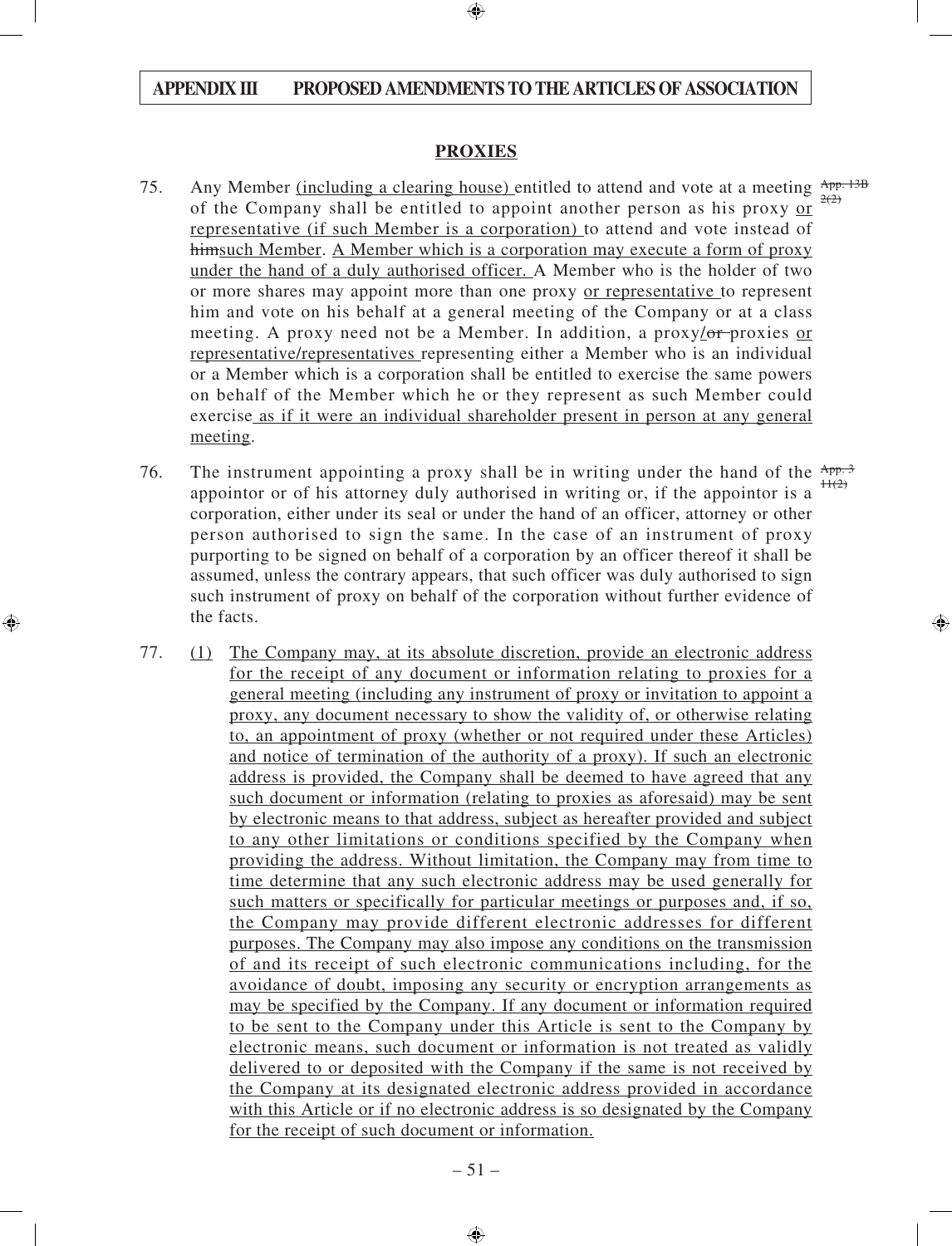- (2) The instrument appointing a proxy and (if required by the Board) the power of attorney or other authority (if any) under which it is signed, or a certified copy of such power or authority, shall be delivered to such place or one of such places (if any) as may be specified for that purpose in or by way of note to or in any document accompanying the  $n$ Notice convening the meeting (or, if no place is so specified at the Registration Office or the Office, as may be appropriate) , or if the Company has provided an electronic address in accordance with the preceding paragraph, shall be received at the electronic address specified, not less than forty eight (48) hours before the time appointed for holding the meeting or adjourned meeting or postponed meeting at which the person named in the instrument proposes to vote. No instrument appointing a proxy shall be valid after the expiration of twelve (12) months from the date named in it as the date of its execution, except at an adjourned meeting or postponed meeting in cases where the meeting was originally held within twelve (12) months from such date. Delivery of an instrument appointing a proxy shall not preclude a Member from attending and voting in person-at the meeting convened and in such event, the instrument appointing a proxy shall be deemed to be revoked.
- 78. Instruments of proxy shall be in any common form or in such other form as the  $\frac{App.3}{100}$ Board may approve (provided that this shall not preclude the use of the two way form) and the Board may, if it thinks fit, send out with the notice of any meeting forms of instrument of proxy for use at the meeting. The instrument of proxy shall be deemed to confer authority to vote on any amendment of a resolution put to the meeting for which it is given as the proxy thinks fit. The instrument of proxy shall, unless the contrary is stated therein, be valid as well for any adjournment or postponement of the meeting as for the meeting to which it relates. The Board may decide, either generally or in any particular case, to treat a proxy appointment as valid notwithstanding that the appointment or any of the information required under these Articles has not been received in accordance with the requirements of these Articles. Subject to aforesaid, if the proxy appointment and any of the information required under these Articles is not received in the manner set out in these Articles, the appointee shall not be entitled to vote in respect of the shares in question.  $H(H)$
- 79. A vote given in accordance with the terms of an instrument of proxy shall be valid notwithstanding the previous death or insanity of the principal, or revocation of the instrument of proxy or of the authority under which it was executed, provided that no intimation in writing of such death, insanity or revocation shall have been received by the Company at the Office or the Registration Office (or such other place as may be specified for the delivery of instruments of proxy in the nNotice convening the meeting or other document sent therewith) two (2) hours at least before the commencement of the meeting or adjourned meeting or postponed meeting, at which the instrument of proxy is used.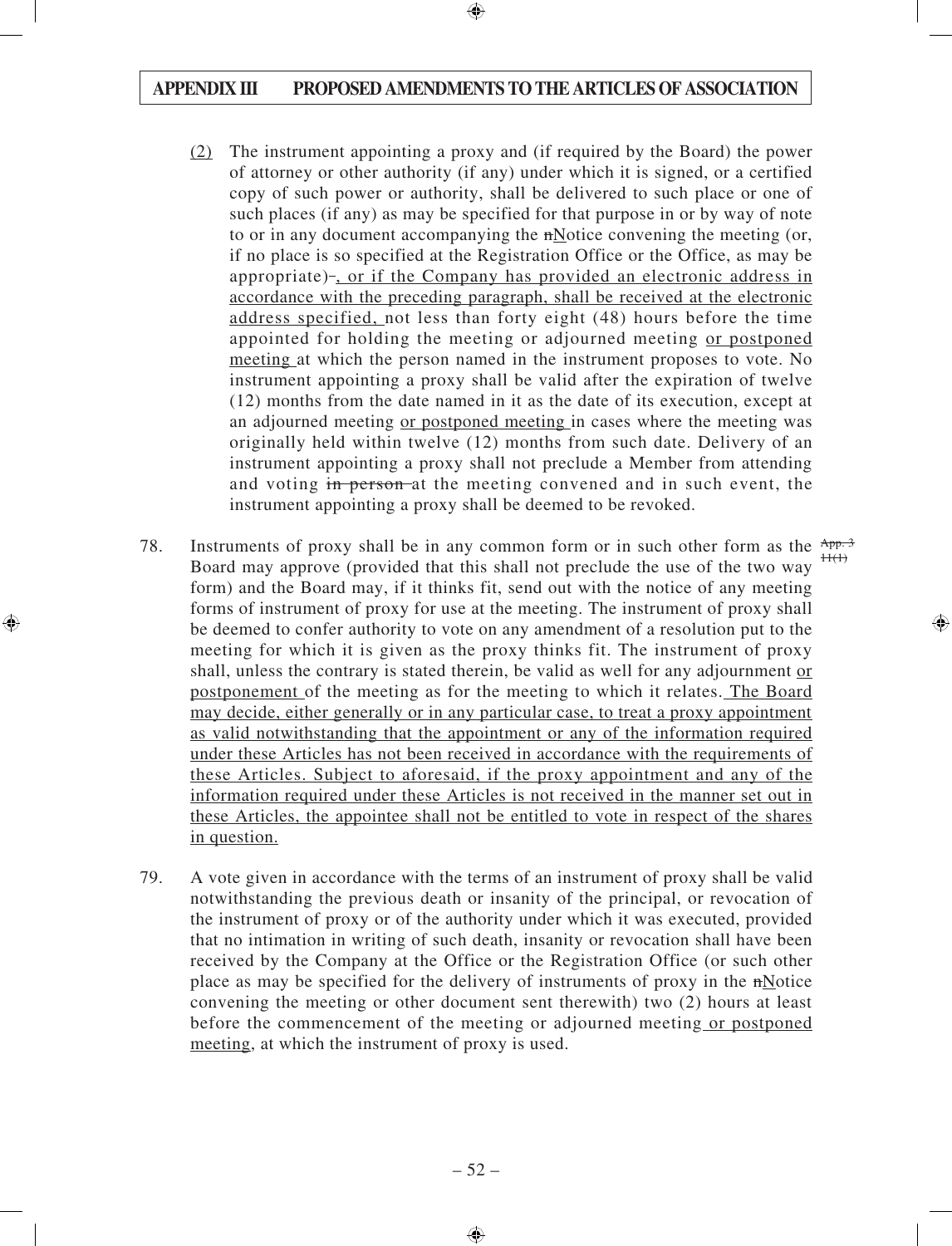80. Anything which under these Articles a Member may do by proxy he may likewise do by his duly appointed attorney and the provisions of these Articles relating to proxies and instruments appointing proxies shall apply *mutatis mutandis* in relation to any such attorney and the instrument under which such attorney is appointed.

#### **CORPORATIONS ACTING BY REPRESENTATIVES**

- 81. (1) Any corporation which is a Member may by resolution of its directors or  $\frac{\text{App. 13B}}{200}$ other governing body authorise such person as it thinks fit to act as its representative at any meeting of the Company or at any meeting of any class of Members. The person so authorised shall be entitled to exercise the same powers on behalf of such corporation as the corporation could exercise if it were an individual Member and such corporation shall for the purposes of these Articles be deemed to be present in person at any such meeting if a person so authorised is present thereat.  $2(2)$ 
	- (2) If a clearing house (or its nominee(s)), being a corporation, is a Member, it  $\frac{App.13B}{p}$ may appoint proxies or authorise such persons as it thinks fit to act as its corporate representatives who enjoy rights equivalent to the rights of other Members at any meeting of the Company or at any meeting of any class of Members provided that, if more than one person is so authorised, the authorisation shall specify the number and class of shares in respect of which each such representative is so authorised. Each person so authorised under the provisions of this Article shall be deemed to have been duly authorised without further evidence of the facts and be entitled to exercise the same rights and powers on behalf of the clearing house (or its nominee(s)) as if such person was the registered holder of the shares of the Company held by the clearing house (or its nominee(s)) including, the right to speak and to vote and, where a show of hands is allowed, the right to vote individually on a show of hands. 6
	- (3) Any reference in these Articles to a duly authorised representative of a Member being a corporation shall mean a representative authorised under the provisions of this Article.

#### **WRITTEN RESOLUTIONS OF MEMBERS**

82. A resolution in writing signed (in such manner as to indicate, expressly or impliedly, unconditional approval) by or on behalf of all persons for the time being entitled to receive notice of and to attend and vote at general meetings of the Company shall, for the purposes of these Articles, be treated as a resolution duly passed at a general meeting of the Company and, where relevant, as a special resolution so passed. Any such resolution shall be deemed to have been passed at a meeting held on the date on which it was signed by the last Member to sign, and where the resolution states a date as being the date of his signature thereof by any Member the statement shall be prima facie evidence that it was signed by him on that date. Such a resolution may consist of several documents in the like form, each signed by one or more relevant Members.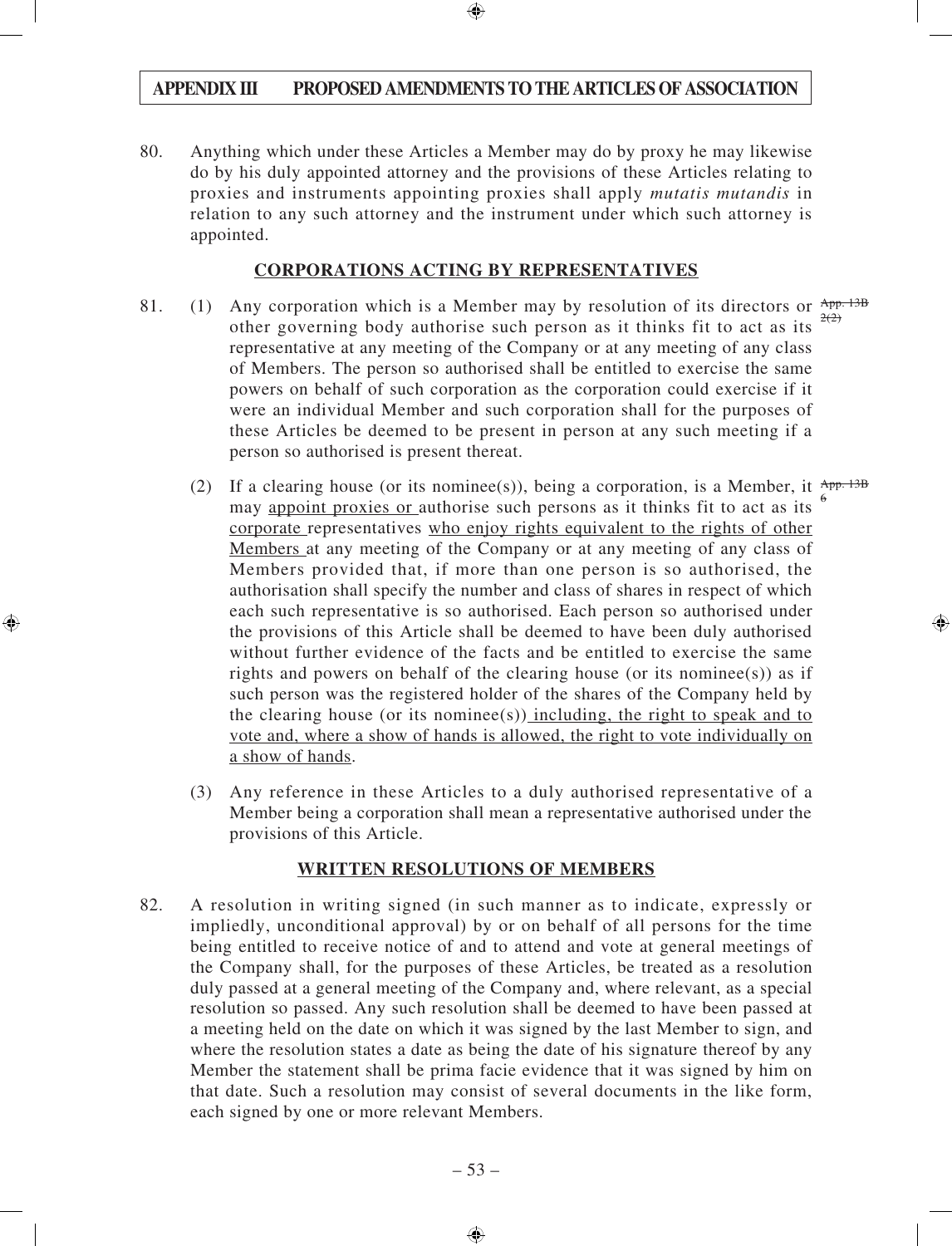#### **BOARD OF DIRECTORS**

- 83. (1) Unless otherwise determined by the Company in general meeting, the number of Directors shall not be less than two (2). There shall be no maximum number of Directors unless otherwise determined from time to time by the Members in general meeting. The Directors shall be elected or appointed in the first place by the subscribers to the Memorandum of Association or by a majority of them and thereafter in accordance with Article 84 called for such purpose and who shall hold office for such term as the Members may determine or, in the absence of such determination, in accordance with Article 84 or until their successors are elected or appointed or their office is otherwise vacated.
	- (2) Subject to the Articles and the LawAct, the Company may by ordinary resolution elect any person to be a Director either to fill a casual vacancy on the Board, or as an addition to the existing Board.
	- (3) The Directors shall have the power from time to time and at any time to  $\frac{App.3}{app.3}$ appoint any person as a Director either to fill a casual vacancy on the Board  $\frac{4(2)}{2}$ or as an addition to the existing Board. Any Director so appointed by the Board to fill a casual vacancy shall hold office until the first general meeting of Members after his appointment and be subject to re-election at such meeting and any Director appointed by the Board as an addition to the existing Board shall hold office only until the next following first annual general meeting of the Company after his appointment, and shall then be eligible for re-election.
	- (4) Neither a Director nor an alternate Director shall be required to hold any shares of the Company by way of qualification and a Director or alternate Director (as the case may be) who is not a Member shall be entitled to receive notice of and to attend and speak at any general meeting of the Company and of all classes of shares of the Company.
	- (5) The Members may, at any general meeting convened and held in accordance  $\frac{App.3}{app.3}$ with these Articles, by ordinary resolution remove a Director (including a managing director or other executive director) at any time before the App. 13B expiration of his termperiod of office notwithstanding anything to the  $\frac{5(1)}{2}$ contrary in these Articles or in any agreement between the Company and such Director (but without prejudice to any claim for damages under any such agreement).  $4(3)$
	- (6) A vacancy on the Board created by the removal of a Director under the provisions of subparagraph (5) above may be filled by the election or appointment by ordinary resolution of the Members at the meeting at which such Director is removed.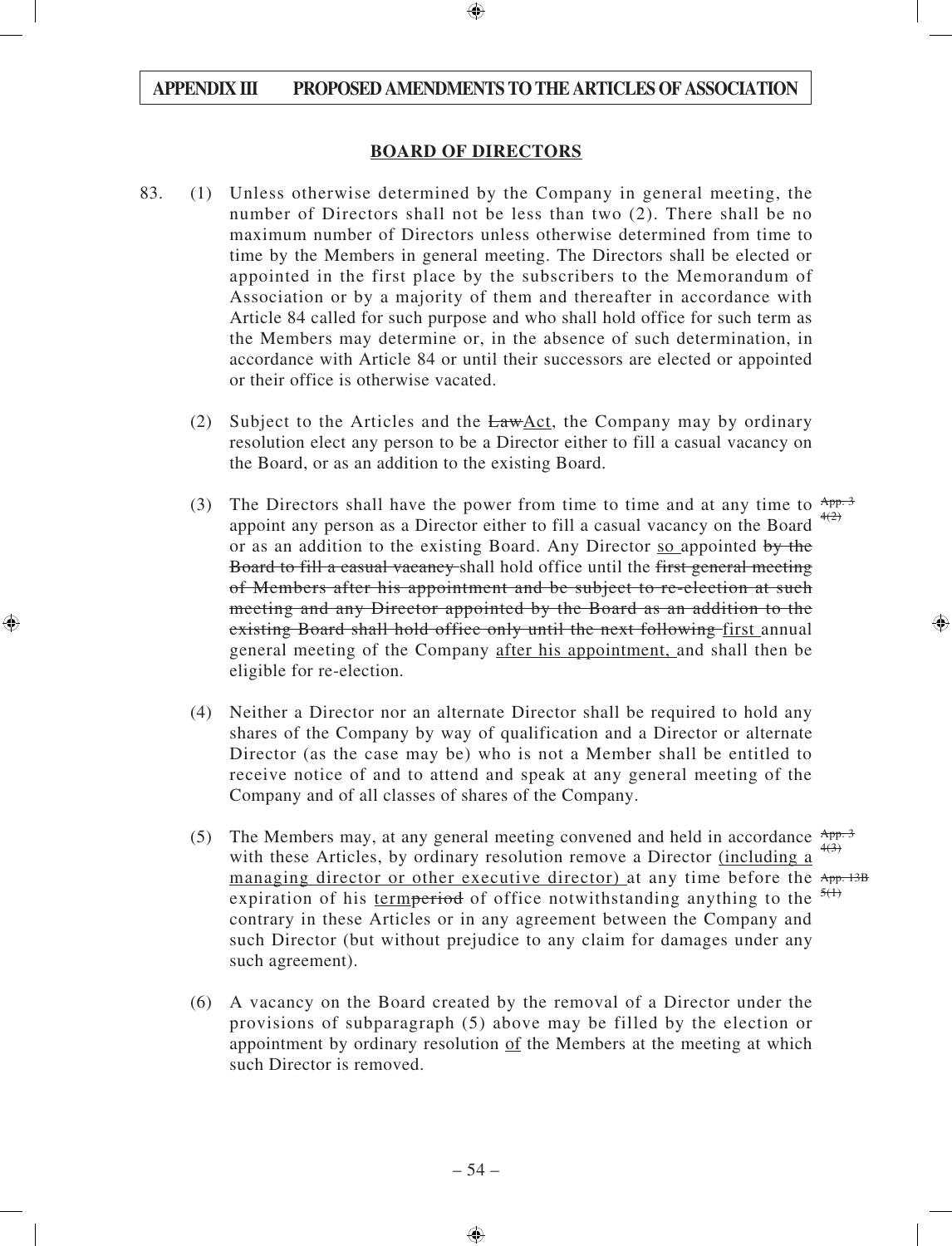(7) The Company may from time to time in general meeting by ordinary resolution increase or reduce the number of Directors but so that the number of Directors shall never be less than two (2).

#### **RETIREMENT OF DIRECTORS**

- 84. (1) Notwithstanding any other provisions in the Articles, at each annual general meeting one third of the Directors for the time being (or, if their number is not a multiple of three (3), the number nearest to but not less than one third) shall retire from office by rotation provided that every Director shall be subject to retirement at an annual general meeting at least once every three years.
	- (2) A retiring Director shall be eligible for re election and shall continue to act as a Director throughout the meeting at which he retires. The Directors to retire by rotation shall include (so far as necessary to ascertain the number of directors to retire by rotation) any Director who wishes to retire and not to offer himself for re election. Any further Directors so to retire shall be those of the other Directors subject to retirement by rotation who have been longest in office since their last re election or appointment and so that as between persons who became or were last re elected Directors on the same day those to retire shall (unless they otherwise agree among themselves) be determined by lot. Any Director appointed by the Board pursuant to Article 83(3) shall not be taken into account in determining which particular Directors or the number of Directors who are to retire by rotation.
- 85. No person other than a Director retiring at the meeting shall, unless recommended  $\frac{App.3}{app.3}$ by the Directors for election, be eligible for election as a Director at any general  $\frac{4(4)}{4(5)}$ meeting unless a Notice signed by a Member (other than the person to be proposed) duly qualified to attend and vote at the meeting for which such notice is given of his intention to propose such person for election and also a Notice signed by the person to be proposed of his willingness to be elected shall have been lodged at the head office or at the Registration Office provided that the minimum length of the period, during which such Notice(s) are given, shall be at least seven (7) days and that (if the Notices are submitted after the despatch of the notice of the general meeting appointed for such election) the period for lodgment of such Notice(s) shall commence on the day after the despatch of the notice of the general meeting appointed for such election and end no later than seven (7) days prior to the date of such general meeting.  $4(5)$

# **DISQUALIFICATION OF DIRECTORS**

- 86. The office of a Director shall be vacated if the Director:
	- (1) resigns his office by notice in writing delivered to the Company at the Office or tendered at a meeting of the Board;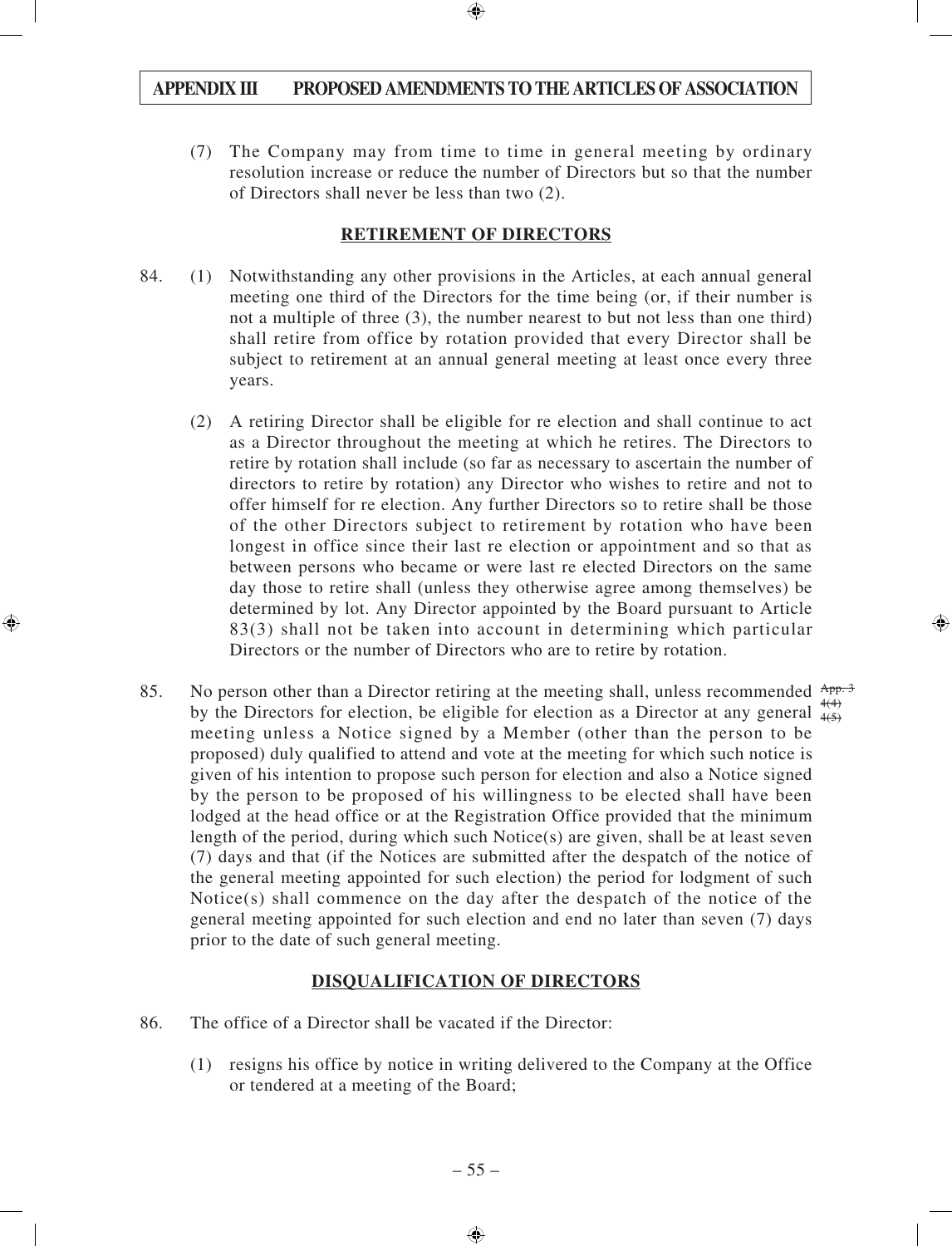- (2) becomes of unsound mind or dies;
- (3) without special leave of absence from the Board, is absent from meetings of the Board for six consecutive months, and his alternate Director, if any, shall not during such period have attended in his stead and the Board resolves that his office be vacated;
- (4) becomes bankrupt or has a receiving order made against him or suspends payment or compounds with his creditors;
- (5) is prohibited by law from being a Director; or
- (6) ceases to be a Director by virtue of any provision of the Statutes or is removed from office pursuant to these Articles.

## **EXECUTIVE DIRECTORS**

- 87. The Board may from time to time appoint any one or more of its body to be a managing director, joint managing director or deputy managing director or to hold any other employment or executive office with the Company for such period (subject to their continuance as Directors) and upon such terms as the Board may determine and the Board may revoke or terminate any of such appointments. Any such revocation or termination as aforesaid shall be without prejudice to any claim for damages that such Director may have against the Company or the Company may have against such Director. A Director appointed to an office under this Article shall be subject to the same provisions as to removal as the other Directors of the Company, and he shall (subject to the provisions of any contract between him and the Company) ipso facto and immediately cease to hold such office if he shall cease to hold the office of Director for any cause.
- 88. Notwithstanding Articles 93, 94, 95 and 96, an executive director appointed to an office under Article 87 hereof shall receive such remuneration (whether by way of salary, commission, participation in profits or otherwise or by all or any of those modes) and such other benefits (including pension and/or gratuity and/or other benefits on retirement) and allowances as the Board may from time to time determine, and either in addition to or in lieu of his remuneration as a Director.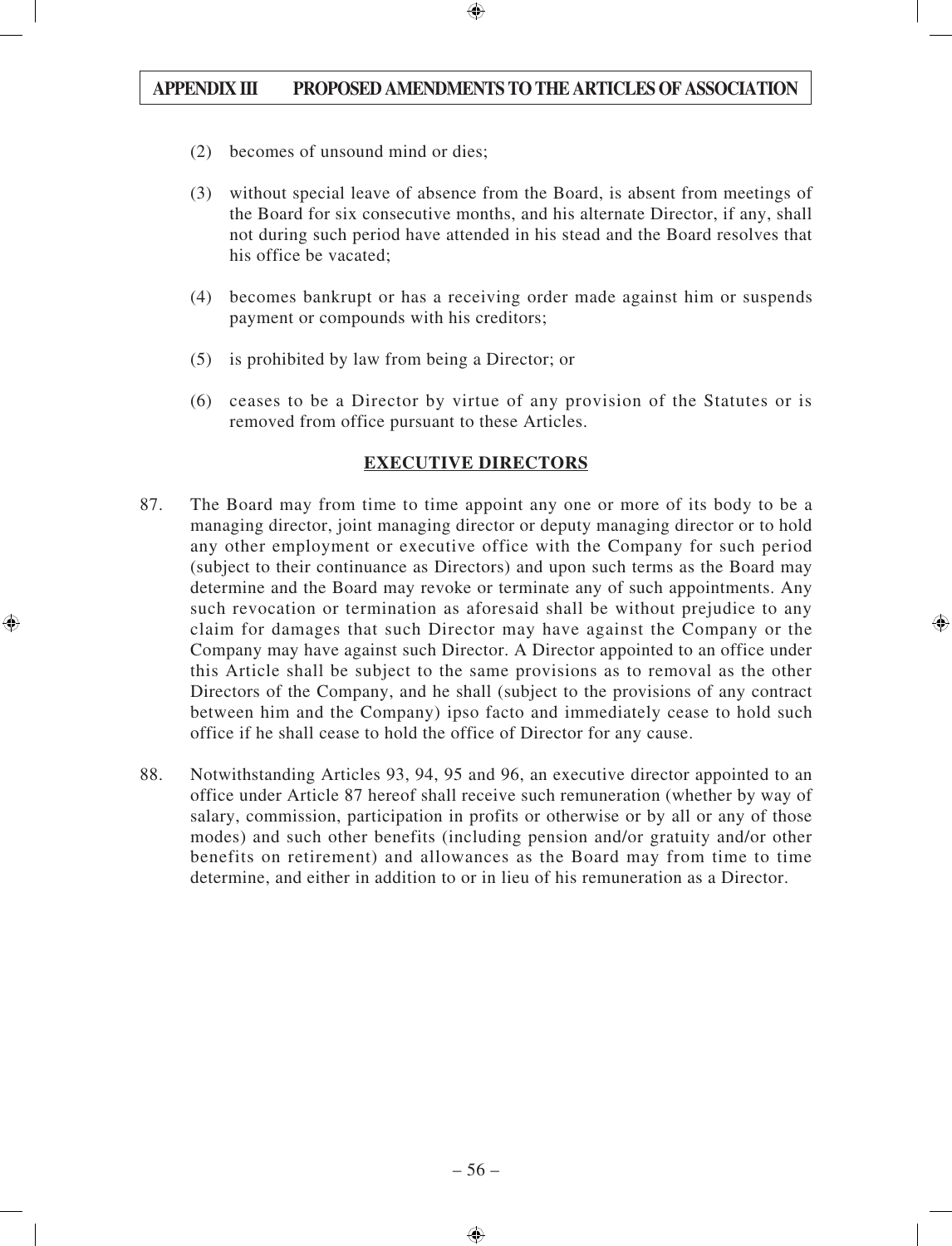#### **ALTERNATE DIRECTORS**

- 89. Any Director may at any time by Notice delivered to the Office or head office or at a meeting of the Directors appoint any person (including another Director) to be his alternate Director. Any person so appointed shall have all the rights and powers of the Director or Directors for whom such person is appointed in the alternative provided that such person shall not be counted more than once in determining whether or not a quorum is present. An alternate Director may be removed at any time by the body which appointed him and, subject thereto, the office of alternate Director shall continue until the happening of any event which, if he were a Director, would cause him to vacate such office or if his appointer ceases for any reason to be a Director. Any appointment or removal of an alternate Director shall be effected by Notice signed by the appointor and delivered to the Office or head office or tendered at a meeting of the Board. An alternate Director may also be a Director in his own right and may act as alternate to more than one Director. An alternate Director shall, if his appointor so requests, be entitled to receive notices of meetings of the Board or of committees of the Board to the same extent as, but in lieu of, the Director appointing him and shall be entitled to such extent to attend and vote as a Director at any such meeting at which the Director appointing him is not personally present and generally at such meeting to exercise and discharge all the functions, powers and duties of his appointor as a Director and for the purposes of the proceedings at such meeting the provisions of these Articles shall apply as if he were a Director save that as an alternate for more than one Director his voting rights shall be cumulative.
- 90. An alternate Director shall only be a Director for the purposes of the LawAct and shall only be subject to the provisions of the  $LawAct$  insofar as they relate to the duties and obligations of a Director when performing the functions of the Director for whom he is appointed in the alternative and shall alone be responsible to the Company for his acts and defaults and shall not be deemed to be the agent of or for the Director appointing him. An alternate Director shall be entitled to contract and be interested in and benefit from contracts or arrangements or transactions and to be repaid expenses and to be indemnified by the Company to the same extent *mutatis mutandis* as if he were a Director but he shall not be entitled to receive from the Company any fee in his capacity as an alternate Director except only such part, if any, of the remuneration otherwise payable to his appointor as such appointor may by Notice to the Company from time to time direct.
- 91. Every person acting as an alternate Director shall have one vote for each Director for whom he acts as alternate (in addition to his own vote if he is also a Director). If his appointor is for the time being absent from Hong Kong or otherwise not available or unable to act, the signature of an alternate Director to any resolution in writing of the Board or a committee of the Board of which his appointor is a member shall, unless the notice of his appointment provides to the contrary, be as effective as the signature of his appointor.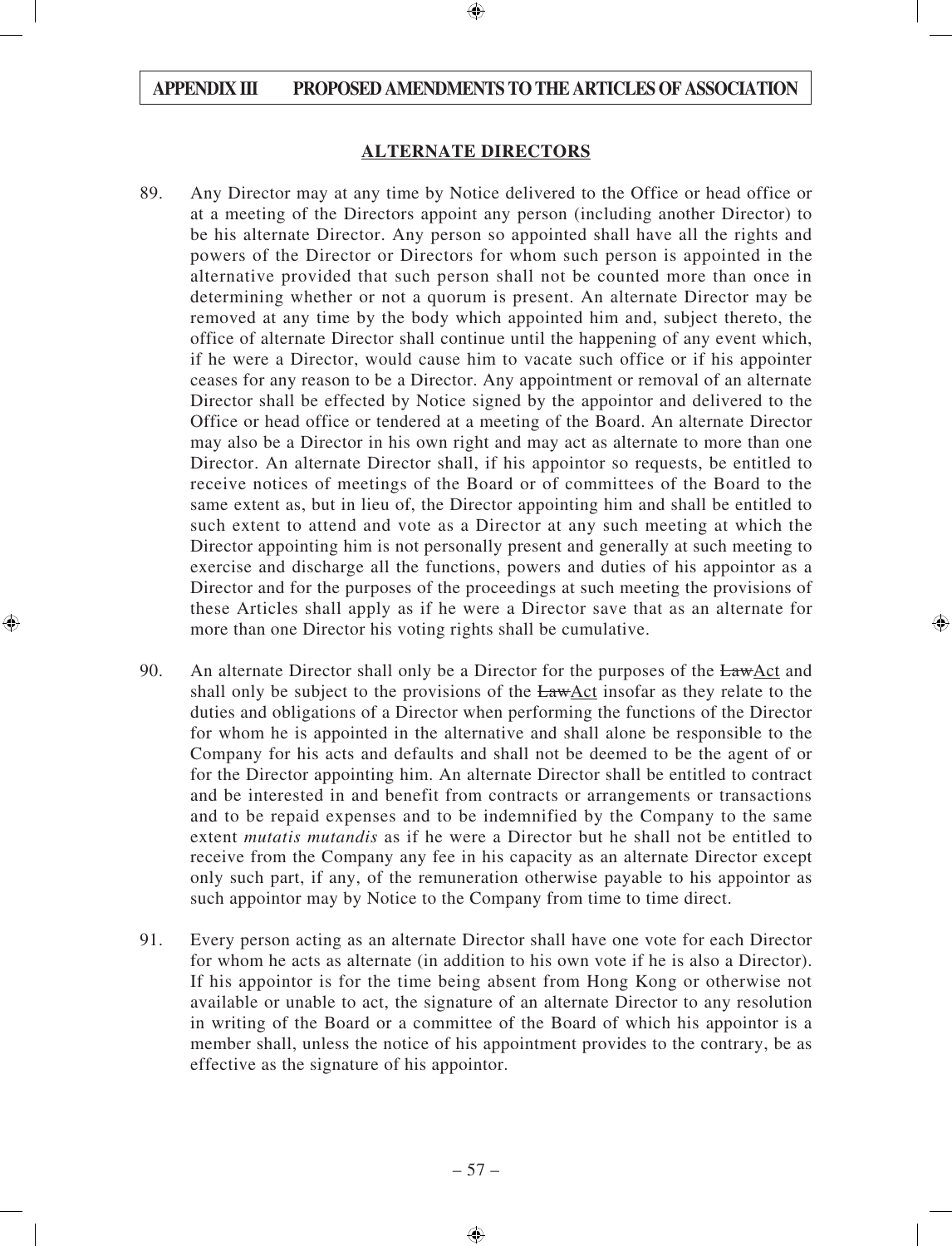92. An alternate Director shall ipso facto cease to be an alternate Director if his appointor ceases for any reason to be a Director, however, such alternate Director or any other person may be re appointed by the Directors to serve as an alternate Director PROVIDED always that, if at any meeting any Director retires but is re elected at the same meeting, any appointment of such alternate Director pursuant to these Articles which was in force immediately before his retirement shall remain in force as though he had not retired.

## **DIRECTORS' FEES AND EXPENSES**

- 93. The ordinary remuneration of the Directors shall from time to time be determined by the Company in general meeting and shall (unless otherwise directed by the resolution by which it is voted) be divided amongst the Board in such proportions and in such manner as the Board may agree or, failing agreement, equally, except that any Director who shall hold office for part only of the period in respect of which such remuneration is payable shall be entitled only to rank in such division for a proportion of remuneration related to the period during which he has held office. Such remuneration shall be deemed to accrue from day to day.
- 94. Each Director shall be entitled to be repaid or prepaid all travelling, hotel and incidental expenses reasonably incurred or expected to be incurred by him in attending meetings of the Board or committees of the Board or general meetings or separate meetings of any class of shares or of debentures of the Company or otherwise in connection with the discharge of his duties as a Director.
- 95. Any Director who, by request, goes or resides abroad for any purpose of the Company or who performs services which in the opinion of the Board go beyond the ordinary duties of a Director may be paid such extra remuneration (whether by way of salary, commission, participation in profits or otherwise) as the Board may determine and such extra remuneration shall be in addition to or in substitution for any ordinary remuneration provided for by or pursuant to any other Article.
- 96. The Board shall obtain the approval of the Company in general meeting before App. 13B making any payment to any Director or past Director of the Company by way of  $\frac{5(4)}{2}$ compensation for loss of office, or as consideration for or in connection with his retirement from office (not being payment to which the Director is contractually entitled).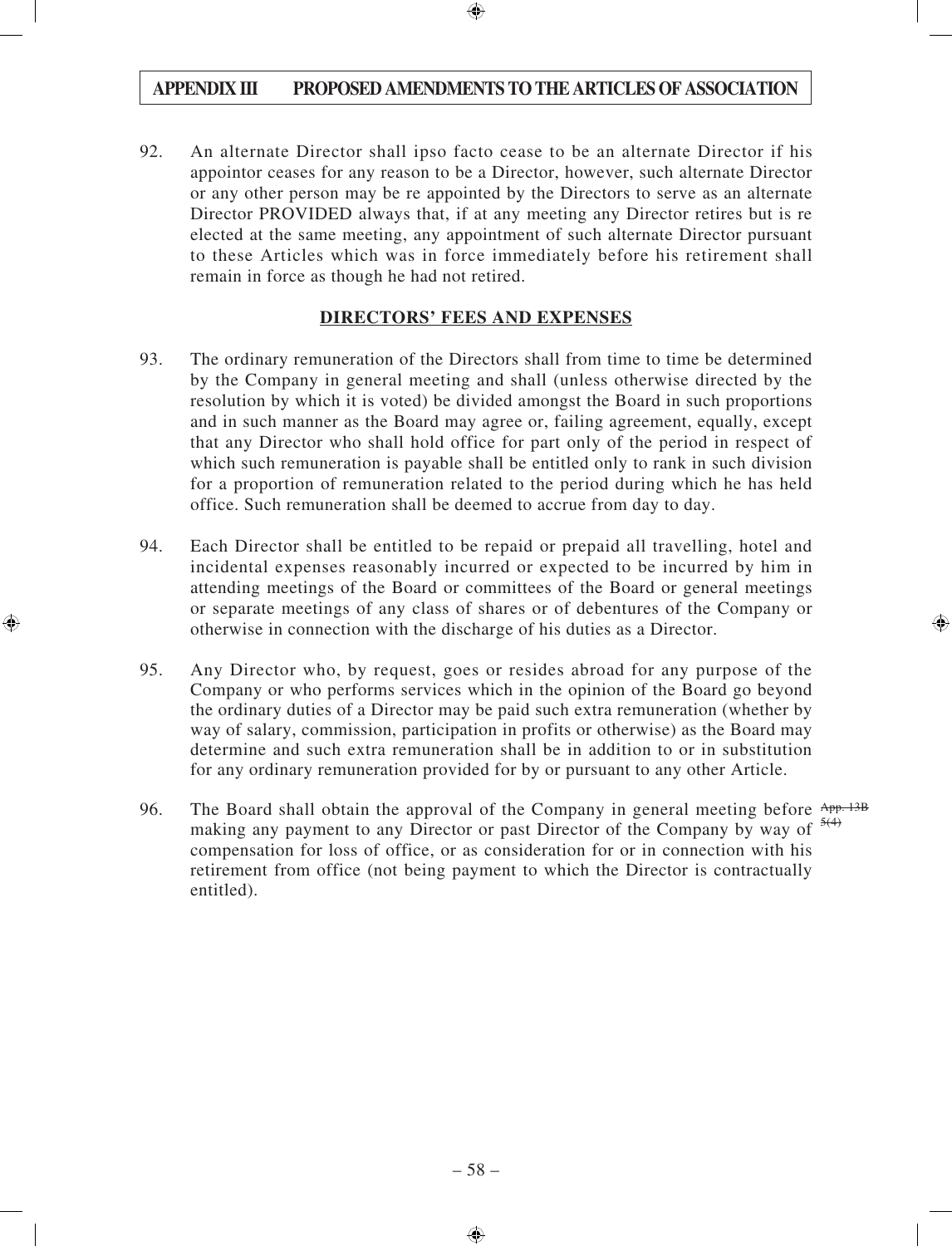#### **DIRECTORS' INTERESTS**

- 97. A Director may:
	- (a) hold any other office or place of profit with the Company (except that of Auditor) in conjunction with his office of Director for such period and upon such terms as the Board may determine. Any remuneration (whether by way of salary, commission, participation in profits or otherwise) paid to any Director in respect of any such other office or place of profit shall be in addition to any remuneration provided for by or pursuant to any other Article;
	- (b) act by himself or his firm in a professional capacity for the Company (otherwise than as Auditor) and he or his firm may be remunerated for professional services as if he were not a Director;
	- (c) continue to be or become a director, managing director, joint managing director, deputy managing director, executive director, manager or other officer or member of any other company promoted by the Company or in which the Company may be interested as a vendor, shareholder or otherwise and (unless otherwise agreed) no such Director shall be accountable for any remuneration, profits or other benefits received by him as a director, managing director, joint managing director, deputy managing director, executive director, manager or other officer or member of or from his interests in any such other company. Subject as otherwise provided by these Articles the Directors may exercise or cause to be exercised the voting powers conferred by the shares in any other company held or owned by the Company, or exercisable by them as Directors of such other company in such manner in all respects as they think fit (including the exercise thereof in favour of any resolution appointing themselves or any of them directors, managing directors, joint managing directors, deputy managing directors, executive directors, managers or other officers of such company) or voting or providing for the payment of remuneration to the director, managing director, joint managing director, deputy managing director, executive director, manager or other officers of such other company and any Director may vote in favour of the exercise of such voting rights in manner aforesaid notwithstanding that he may be, or about to be, appointed a director, managing director, joint managing director, deputy managing director, executive director, manager or other officer of such a company, and that as such he is or may become interested in the exercise of such voting rights in manner aforesaid.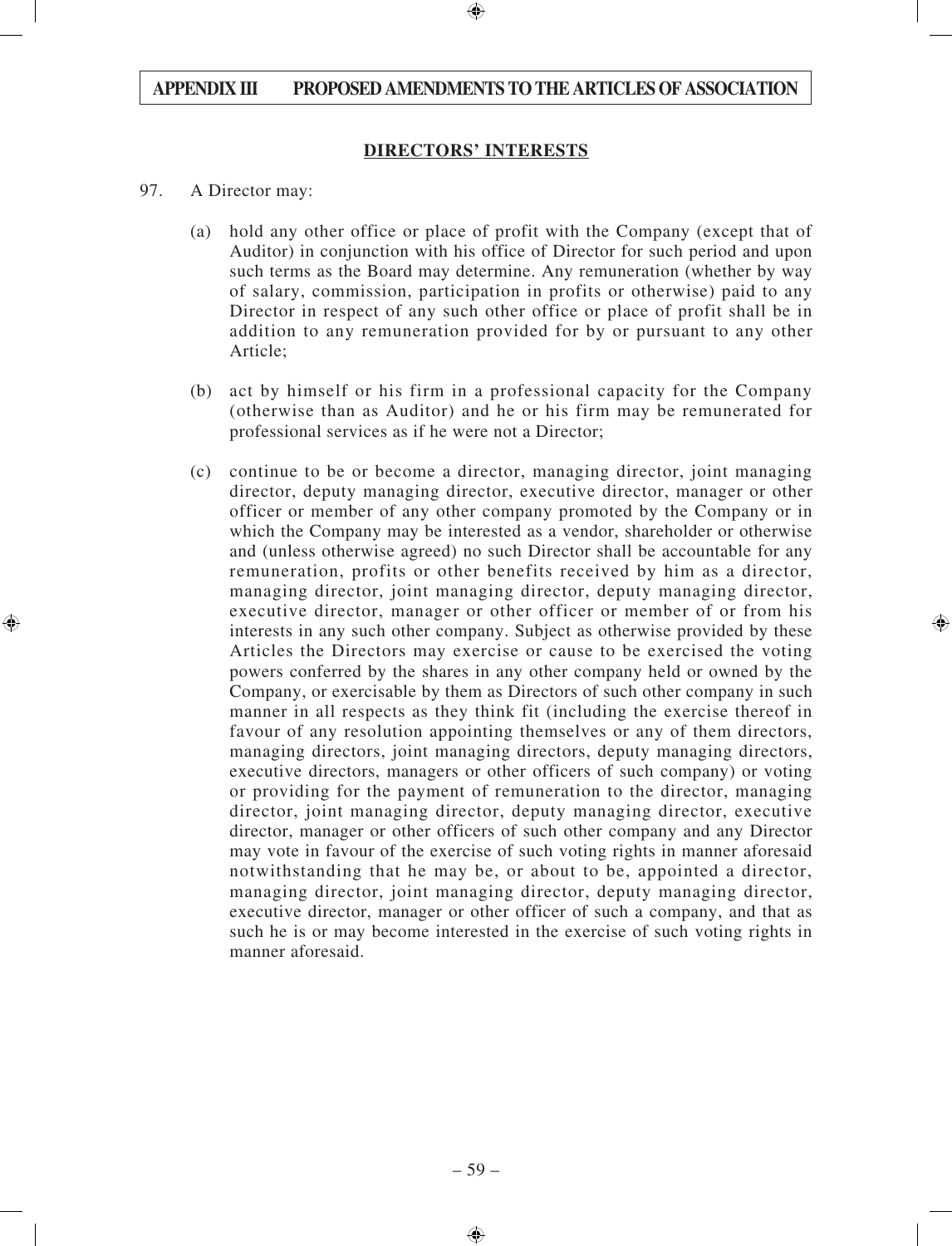- 98. Subject to the LawAct and to these Articles, no Director or proposed or intending Director shall be disqualified by his office from contracting with the Company, either with regard to his tenure of any office or place of profit or as vendor, purchaser or in any other manner whatsoever, nor shall any such contract or any other contract or arrangement in which any Director is in any way interested be liable to be avoided, nor shall any Director so contracting or being so interested be liable to account to the Company or the Members for any remuneration, profit or other benefits realised by any such contract or arrangement by reason of such Director holding that office or of the fiduciary relationship thereby established provided that such Director shall disclose the nature of his interest in any contract or arrangement in which he is interested in accordance with Article 99 herein.
- 99. A Director who to his knowledge is in any way, whether directly or indirectly,  $\frac{App. 13B}{200}$ interested in a contract or arrangement or proposed contract or arrangement with the Company shall declare the nature of his interest at the meeting of the Board at which the question of entering into the contract or arrangement is first considered, if he knows his interest then exists, or in any other case at the first meeting of the Board after he knows that he is or has become so interested. For the purposes of this Article, a general Notice to the Board by a Director to the effect that:  $5(3)$ 
	- (a) he is a member or officer of a specified company or firm and is to be regarded as interested in any contract or arrangement which may after the date of the Notice be made with that company or firm; or
	- (b) he is to be regarded as interested in any contract or arrangement which may after the date of the Notice be made with a specified person who is connected with him;

shall be deemed to be a sufficient declaration of interest under this Article in relation to any such contract or arrangement, provided that no such Notice shall be effective unless either it is given at a meeting of the Board or the Director takes reasonable steps to secure that it is brought up and read at the next Board meeting after it is given.

- 100. (1) A Director shall not vote (nor be counted in the quorum) on any resolution  $\frac{App.3}{app.3}$ of the Board approving any contract or arrangement or any other proposal in  $\frac{4(1)}{1}$ which he or any of his close associates is materially interested, but this prohibition shall not apply to any of the following matters namely:
	- (i) any contract or arrangement for the giving of any security or indemnity either:
		- (a) to suchthe Director or his close associate(s) any security or indemnity in respect of money lent by him or any of his associate(s) or obligations incurred or undertaken by him or any of his associate(s)them at the request of or for the benefit of the Company or any of its subsidiaries; or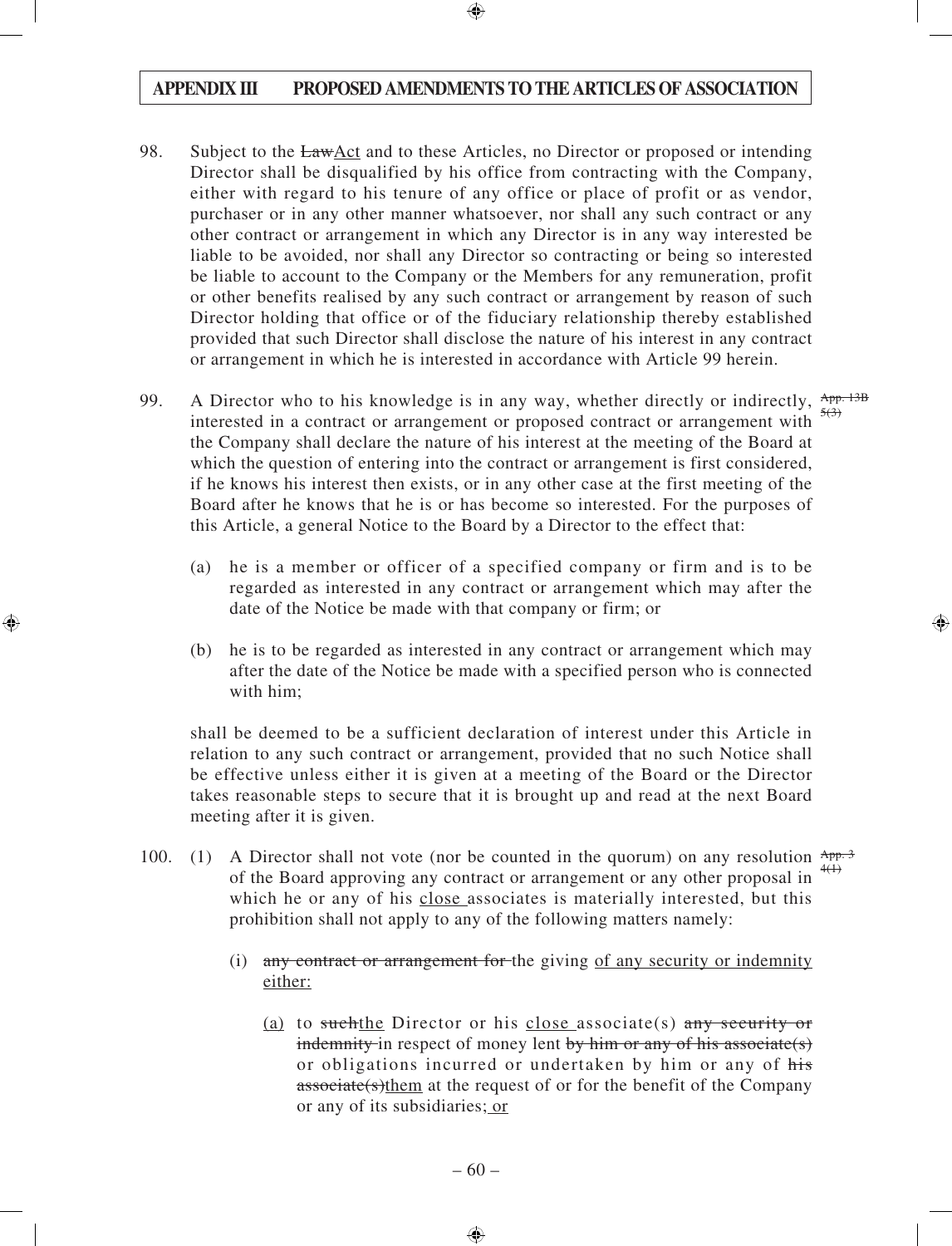- $(iib)$ any contract or arrangement for the giving of any security or indemnity to a third party in respect of a debt or obligation of the Company or any of its subsidiaries for which the Director or his close associate(s) has himself/themselves assumed responsibility in whole or in part and whether alone or jointly under a guarantee or indemnity or by the giving of security;
- (iii) any contract or arrangementproposal concerning an offer of shares or debentures or other securities of or by the Company or any other company which the Company may promote or be interested in for subscription or purchase, where the Director or his close associate(s) is/ are or is/are to be interested as a participant in the underwriting or sub underwriting of the offer;
- $(iv)$  any contract or arrangement in which the Director or his associate(s) is/ are interested in the same manner as other holders of shares or debentures or other securities of the Company by virtue only of his/their interest in shares or debentures or other securities of the Company;
- (v) any contract or arrangement concerning any other company in which the Director or his associate(s) is/are interested only, whether directly or indirectly, as an officer or executive or a shareholder or in which the Director and any of his associates are not in aggregate beneficially interested in five per cent. (5%) or more of the issued shares or of the voting rights of any class of shares of such company (or of any third company through which his interest or that of any of his associate is derived); or
- (viii) any proposal or arrangement concerning the benefit of the employees of the Company or its subsidiaries including:
	- (a) the adoption, modification or operation of any employees' share scheme or any share incentive or share option scheme, under which the Director or his close associate(s) may benefit; or
	- (b) the adoption, modification or operation of a pension fund or retirement, death or disability benefits scheme or other arrangement which relates both to the Directors or, his close associate(s) and to employee(s) of the Company or  $of$ -any of its subsidiaries and does not provide in respect of any Director, or his close associate(s), as such any privilege or advantage not accorded generally accorded to the class of persons to which such scheme or fund relates.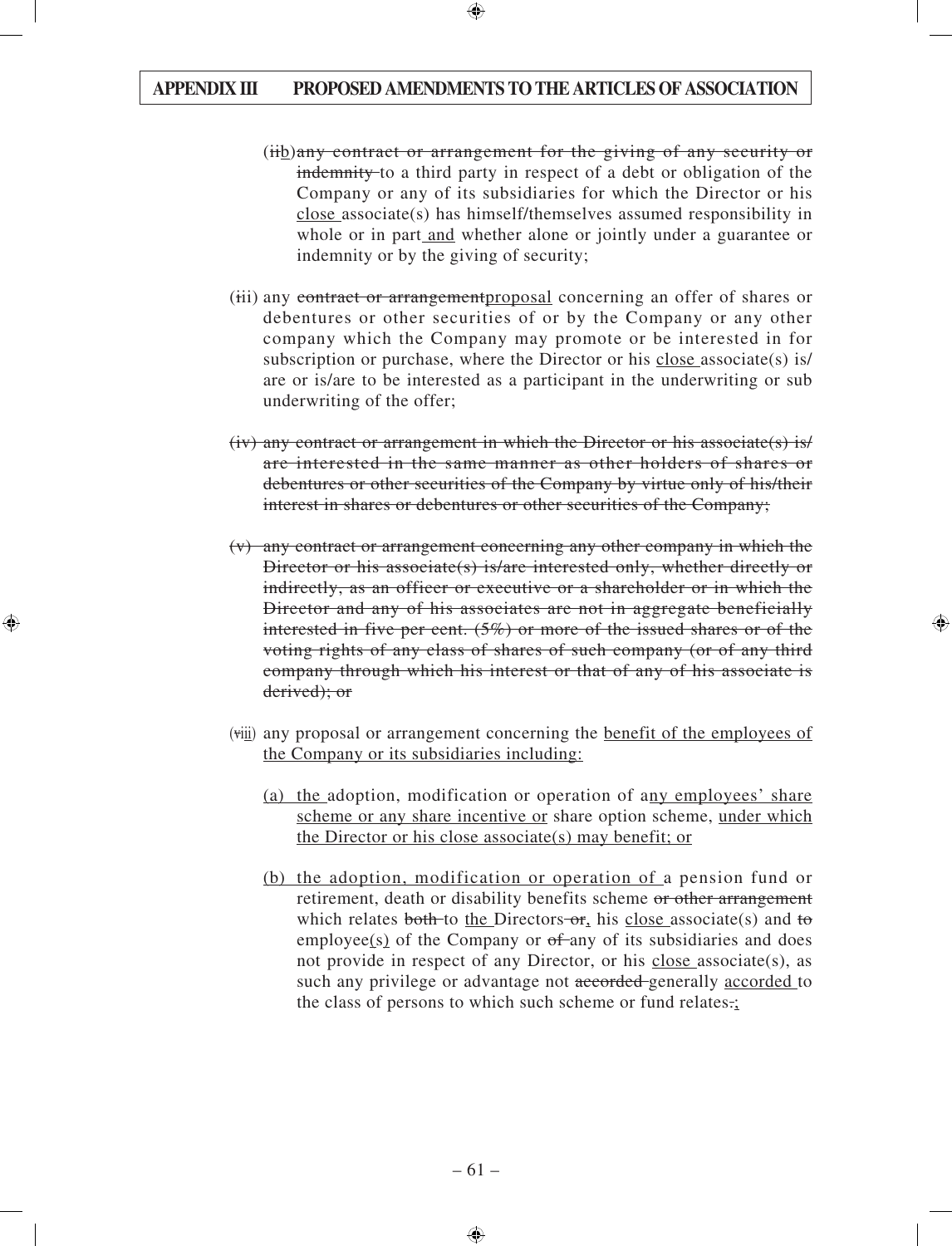- (iv) any contract or arrangement in which the Director or his close associate(s) is/are interested in the same manner as other holders of shares or debentures or other securities of the Company by virtue only of his/their interest in shares or debentures or other securities of the Company.
- (2) A company shall be deemed to be a company in which a Director and/or his associate(s) owns five per cent.  $(5\%)$  or more if and so long as (but only if and so long as) he and/or his associates, (either directly or indirectly) are the holders of or beneficially interested in five per cent.  $(5\%)$  or more of any class of the equity share capital of such company or of the voting rights available to members of such company (or of any third company through which his interest or that of any of his associates is derived). For the purpose of this paragraph there shall be disregarded any shares held by a Director or his associate(s) as bare or custodian trustee and in which he or any of them has no beneficial interest, any shares comprised in a trust in which the interest of the Director or his associate(s) is/are in reversion or remainder if and so long as some other person is entitled to receive the income thereof, and any shares comprised in an authorised unit trust scheme in which the Director or his associate(s) is/are interested only as a unit holder.
- (3) Where a company in which a Director and/or his associate(s) holds five per cent. (5%) or more is materially interested in a transaction, then that Director and/or his associate(s) shall also be deemed materially interested in such transaction.
- (42) If any question shall arise at any meeting of the Board as to the materiality of the interest of a Director (other than the chairman of the meeting) or as to the entitlement of any Director (other than such chairman) to vote and such question is not resolved by his voluntarily agreeing to abstain from voting, such question shall be referred to the chairman of the meeting and his ruling in relation to such other Director shall be final and conclusive except in a case where the nature or extent of the interest of the Director concerned as known to such Director has not been fairly disclosed to the Board. If any question as aforesaid shall arise in respect of the chairman of the meeting such question shall be decided by a resolution of the Board (for which purpose such chairman shall not vote thereon) and such resolution shall be final and conclusive except in a case where the nature or extent of the interest of such chairman as known to such chairman has not been fairly disclosed to the Board.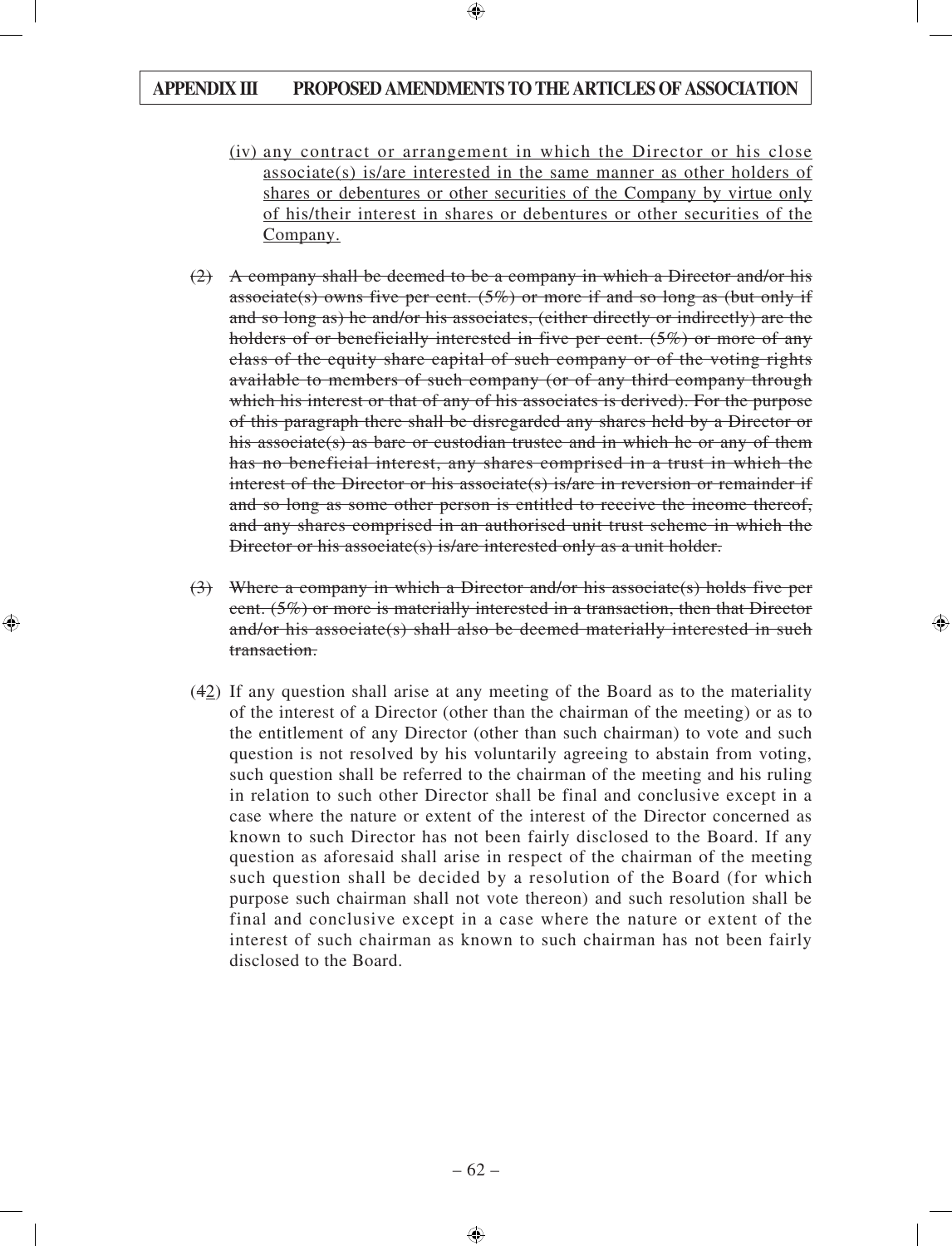#### **GENERAL POWERS OF THE DIRECTORS**

- 101. (1) The business of the Company shall be managed and conducted by the Board, which may pay all expenses incurred in forming and registering the Company and may exercise all powers of the Company (whether relating to the management of the business of the Company or otherwise) which are not by the Statutes or by these Articles required to be exercised by the Company in general meeting, subject nevertheless to the provisions of the Statutes and of these Articles and to such regulations being not inconsistent with such provisions, as may be prescribed by the Company in general meeting, but no regulations made by the Company in general meeting shall invalidate any prior act of the Board which would have been valid if such regulations had not been made. The general powers given by this Article shall not be limited or restricted by any special authority or power given to the Board by any other Article.
	- (2) Any person contracting or dealing with the Company in the ordinary course of business shall be entitled to rely on any written or oral contract or agreement or deed, document or instrument entered into or executed as the case may be by any two of the Directors acting jointly on behalf of the Company and the same shall be deemed to be validly entered into or executed by the Company as the case may be and shall, subject to any rule of law, be binding on the Company.
	- (3) Without prejudice to the general powers conferred by these Articles it is hereby expressly declared that the Board shall have the following powers:
		- (a) to give to any person the right or option of requiring at a future date that an allotment shall be made to him of any share at par or at such premium as may be agreed;
		- (b) to give to any Directors, officers or servants of the Company an interest in any particular business or transaction or participation in the profits thereof or in the general profits of the Company either in addition to or in substitution for a salary or other remuneration; and
		- (c) to resolve that the Company be deregistered in the Cayman Islands and continued in a named jurisdiction outside the Cayman Islands subject to the provisions of the  $EawAct$ .
	- (4) Except as would, if the Company were a company incorporated in Hong  $A_{\text{PP}}$ . 13B Kong, be permitted by Section 157H of the Companies Ordinance (Chapter 32 of the Laws of Hong Kong) as in force at the date of adoption of these Articles, and except as permitted under the Law, the Company shall not directly or indirectly:  $5(2)$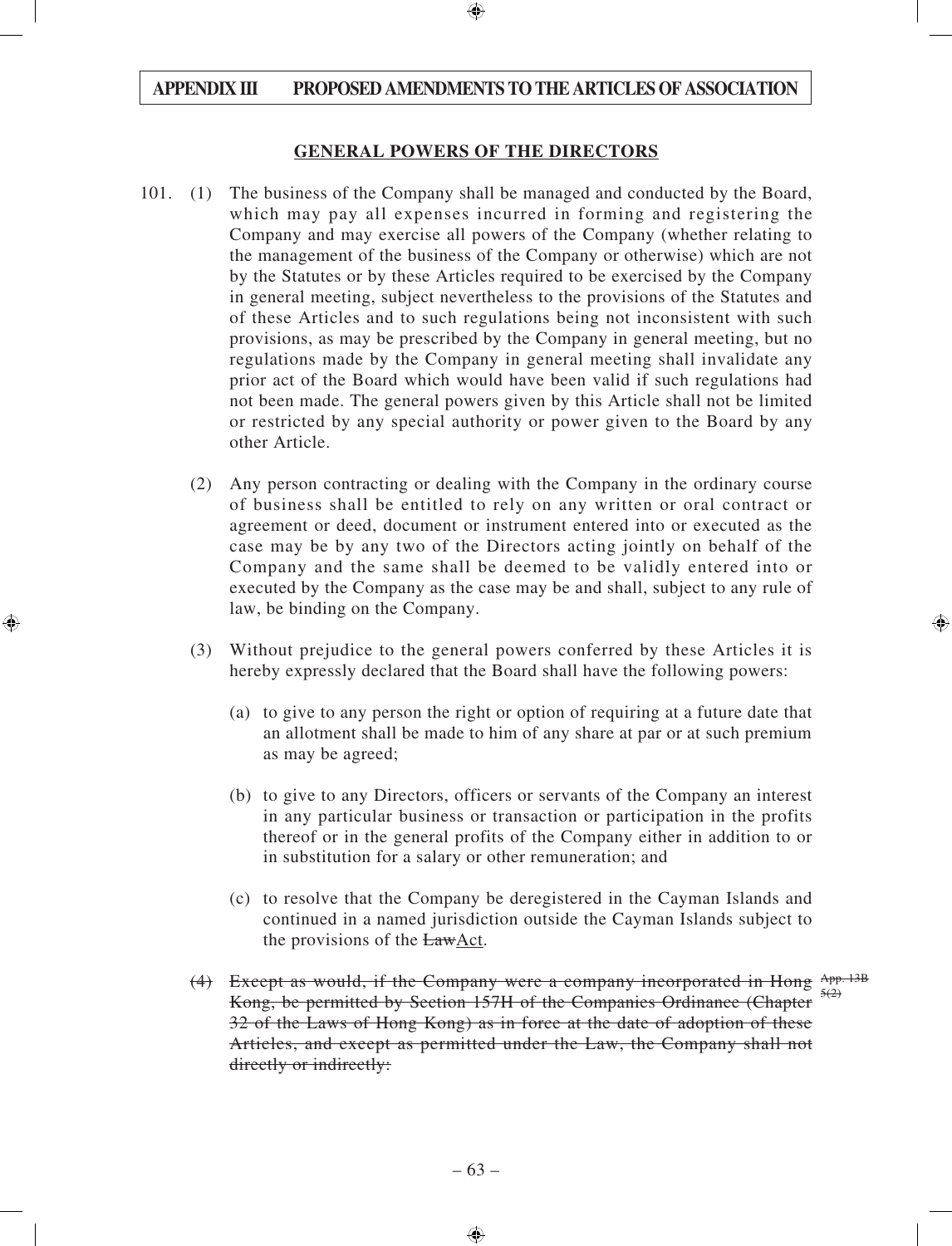- (i) make a loan to a Director or a director of any holding company of the Company or to any of their respective associates (as defined by the rules, where applicable, of the Designated Stock Exchange);
- (ii) enter into any guarantee or provide any security in connection with a loan made by any person to a Director or such a director; or
- (iii) if any one or more of the Directors hold (jointly or severally or directly or indirectly) a controlling interest in another company, make a loan to that other company or enter into any guarantee or provide any security in connection with a loan made by any person to that other company.
- (4) The Company shall not make any loan, directly or indirectly, to a Director or his close associate(s) if and to the extent it would be prohibited by the Companies Ordinance as if the Company were a company incorporated in Hong Kong.

Article 101(4) shall only have effect for so long as the shares of the Company are listed on The Stock Exchange of Hong Kong Limited.

- 102. The Board may establish any regional or local boards or agencies for managing any of the affairs of the Company in any place, and may appoint any persons to be members of such local boards, or any managers or agents, and may fix their remuneration (either by way of salary or by commission or by conferring the right to participation in the profits of the Company or by a combination of two or more of these modes) and pay the working expenses of any staff employed by them upon the business of the Company. The Board may delegate to any regional or local board, manager or agent any of the powers, authorities and discretions vested in or exercisable by the Board (other than its powers to make calls and forfeit shares), with power to sub delegate, and may authorise the members of any of them to fill any vacancies therein and to act notwithstanding vacancies. Any such appointment or delegation may be made upon such terms and subject to such conditions as the Board may think fit, and the Board may remove any person appointed as aforesaid, and may revoke or vary such delegation, but no person dealing in good faith and without notice of any such revocation or variation shall be affected thereby.
- 103. The Board may by power of attorney appoint under the Seal any company, firm or person or any fluctuating body of persons, whether nominated directly or indirectly by the Board, to be the attorney or attorneys of the Company for such purposes and with such powers, authorities and discretions (not exceeding those vested in or exercisable by the Board under these Articles) and for such period and subject to such conditions as it may think fit, and any such power of attorney may contain such provisions for the protection and convenience of persons dealing with any such attorney as the Board may think fit, and may also authorise any such attorney to sub delegate all or any of the powers, authorities and discretions vested in him. Such attorney or attorneys may, if so authorised under the Seal of the Company, execute any deed or instrument under their personal seal with the same effect as the affixation of the Company's Seal.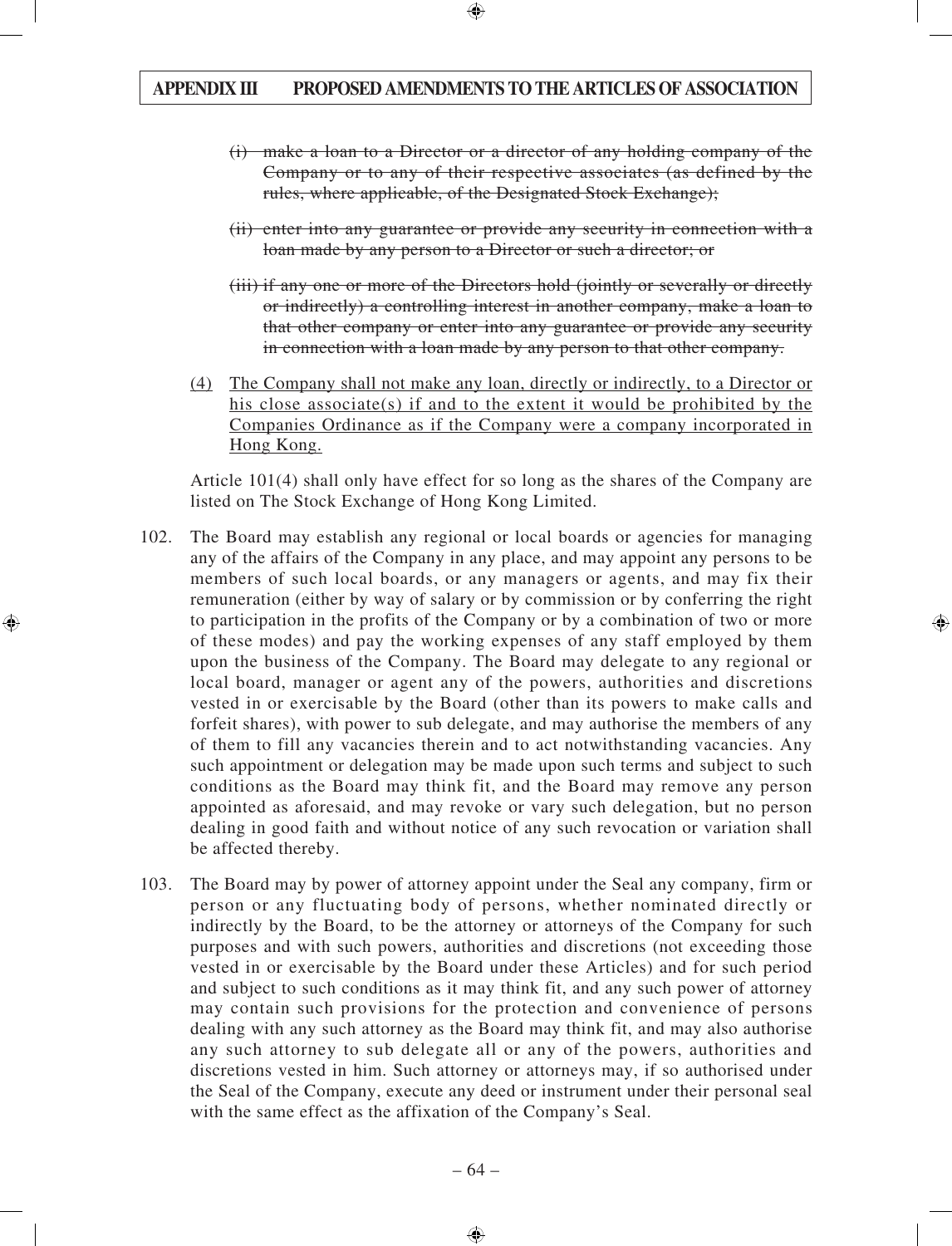- 104. The Board may entrust to and confer upon a managing director, joint managing director, deputy managing director, an executive director or any Director any of the powers exercisable by it upon such terms and conditions and with such restrictions as it thinks fit, and either collaterally with, or to the exclusion of, its own powers, and may from time to time revoke or vary all or any of such powers but no person dealing in good faith and without notice of such revocation or variation shall be affected thereby.
- 105. All cheques, promissory notes, drafts, bills of exchange and other instruments, whether negotiable or transferable or not, and all receipts for moneys paid to the Company shall be signed, drawn, accepted, endorsed or otherwise executed, as the case may be, in such manner as the Board shall from time to time by resolution determine. The Company's banking accounts shall be kept with such banker or bankers as the Board shall from time to time determine.
- 106. (1) The Board may establish or concur or join with other companies (being subsidiary companies of the Company or companies with which it is associated in business) in establishing and making contributions out of the Company's moneys to any schemes or funds for providing pensions, sickness or compassionate allowances, life assurance or other benefits for employees (which expression as used in this and the following paragraph shall include any Director or ex Director who may hold or have held any executive office or any office of profit under the Company or any of its subsidiary companies) and ex employees of the Company and their dependants or any class or classes of such person.
	- (2) The Board may pay, enter into agreements to pay or make grants of revocable or irrevocable, and either subject or not subject to any terms or conditions, pensions or other benefits to employees and ex employees and their dependants, or to any of such persons, including pensions or benefits additional to those, if any, to which such employees or ex employees or their dependants are or may become entitled under any such scheme or fund as mentioned in the last preceding paragraph. Any such pension or benefit may, as the Board considers desirable, be granted to an employee either before and in anticipation of or upon or at any time after his actual retirement.

#### **BORROWING POWERS**

- 107. The Board may exercise all the powers of the Company to raise or borrow money and to mortgage or charge all or any part of the undertaking, property and assets (present and future) and uncalled capital of the Company and, subject to the LawAct, to issue debentures, bonds and other securities, whether outright or as collateral security for any debt, liability or obligation of the Company or of any third party.
- 108. Debentures, bonds and other securities may be made assignable free from any equities between the Company and the person to whom the same may be issued.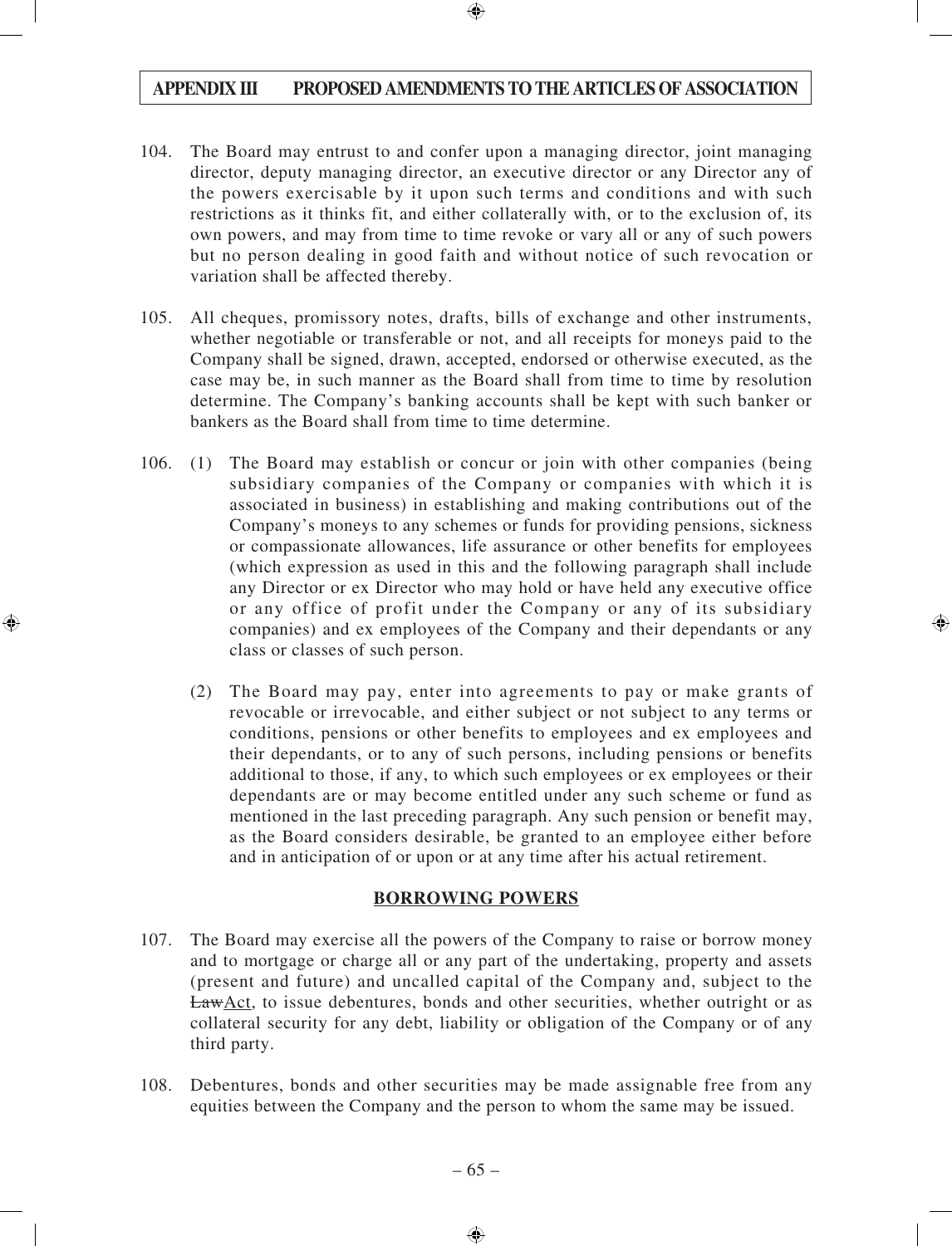- 109. Any debentures, bonds or other securities may be issued at a discount (other than shares), premium or otherwise and with any special privileges as to redemption, surrender, drawings, allotment of shares, attending and voting at general meetings of the Company, appointment of Directors and otherwise.
- 110. (1) Where any uncalled capital of the Company is charged, all persons taking any subsequent charge thereon shall take the same subject to such prior charge, and shall not be entitled, by notice to the Members or otherwise, to obtain priority over such prior charge.
	- (2) The Board shall cause a proper register to be kept, in accordance with the provisions of the LawAct, of all charges specifically affecting the property of the Company and of any series of debentures issued by the Company and shall duly comply with the requirements of the LawAct in regard to the registration of charges and debentures therein specified and otherwise.

## **PROCEEDINGS OF THE DIRECTORS**

- 111. The Board may meet for the despatch of business, adjourn or postpone and otherwise regulate its meetings as it considers appropriate. Questions arising at any meeting shall be determined by a majority of votes. In the case of any equality of votes the chairman of the meeting shall have an additional or casting vote.
- 112. A meeting of the Board may be convened by the Secretary on request of a Director or by any Director. The Secretary shall convene a meeting of the Board whenever he shall be required so to do by any Director. Notice of a meeting of the Board shall be deemed to be duly given to a Director if it is given to such Director in writing or verbally (including in person or by telephone) or viaby electronic mailmeans to an electronic address from time to time notified to the Company by such Director or (if the recipient consents to it being made available on a website) by making it available on a website or by telephone or in such other manner as the Board may from time to time determine whenever he shall be required so to do by any Director.
- 113. (1) The quorum necessary for the transaction of the business of the Board may be fixed by the Board and, unless so fixed at any other number, shall be two (2). An alternate Director shall be counted in a quorum in the case of the absence of a Director for whom he is the alternate provided that he shall not be counted more than once for the purpose of determining whether or not a quorum is present.
	- (2) Directors may participate in any meeting of the Board by means of a conference telephone, electronic or other communications equipment through which all persons participating in the meeting can communicate with each other simultaneously and instantaneously and, for the purpose of counting a quorum, such participation shall constitute presence at a meeting as if those participating were present in person.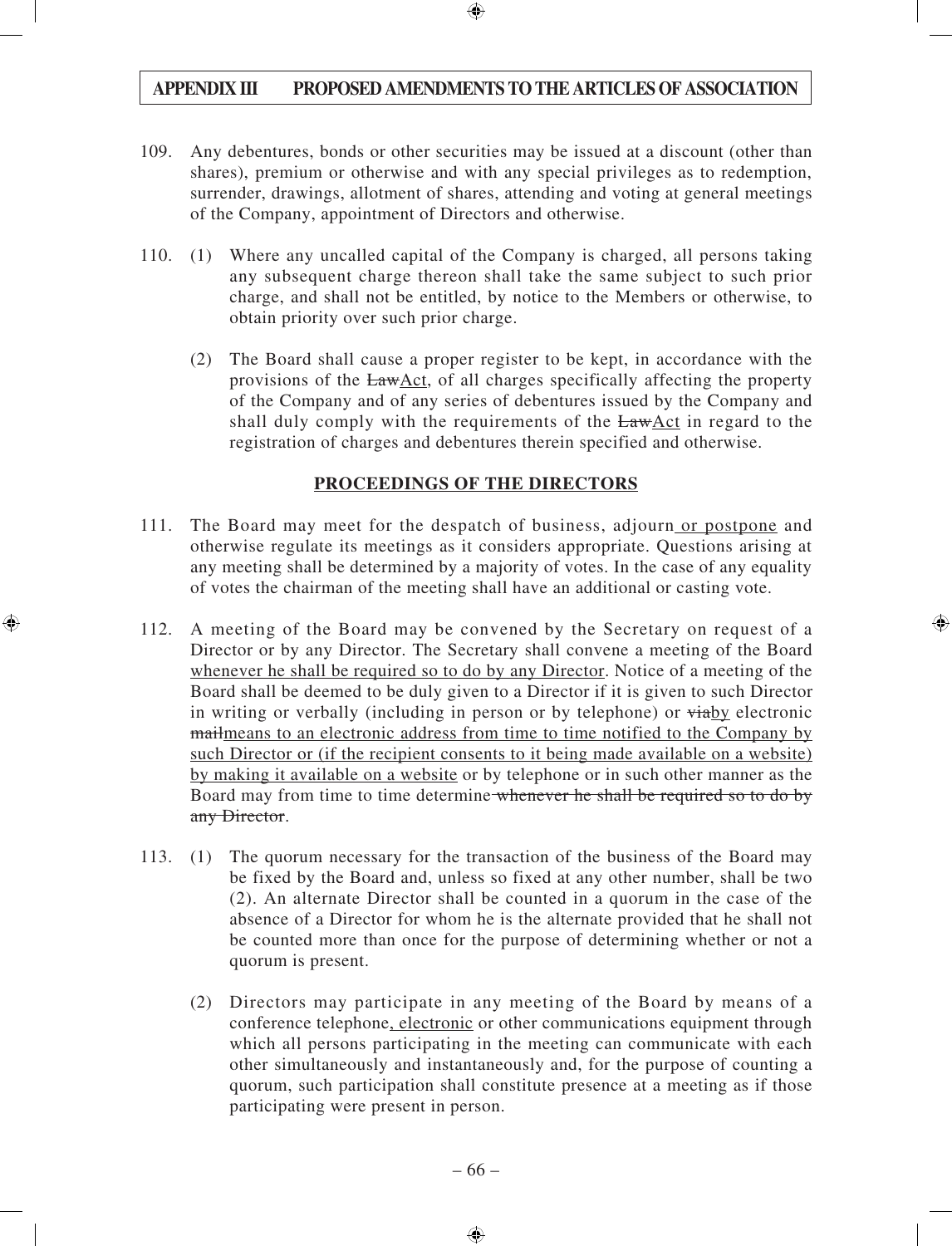- (3) Any Director who ceases to be a Director at a Board meeting may continue to be present and to act as a Director and be counted in the quorum until the termination of such Board meeting if no other Director objects and if otherwise a quorum of Directors would not be present.
- 114. The continuing Directors or a sole continuing Director may act notwithstanding any vacancy in the Board but, if and so long as the number of Directors is reduced below the minimum number fixed by or in accordance with these Articles, the continuing Directors or Director, notwithstanding that the number of Directors is below the number fixed by or in accordance with these Articles as the quorum or that there is only one continuing Director, may act for the purpose of filling vacancies in the Board or of summoning general meetings of the Company but not for any other purpose.
- 115. The Board may elect one or more chairman and one or more deputy chairman of its meetings and determine the period for which they are respectively to hold such office. If no chairman or deputy chairman is elected, or if at any meeting no chairman or deputy chairman is present within five (5) minutes after the time appointed for holding the same, the Directors present may choose one of their number to be chairman of the meeting.
- 116. A meeting of the Board at which a quorum is present shall be competent to exercise all the powers, authorities and discretions for the time being vested in or exercisable by the Board.
- 117. (1) The Board may delegate any of its powers, authorities and discretions to committees, consisting of such Director or Directors and other persons as it thinks fit, and they may, from time to time, revoke such delegation or revoke the appointment of and discharge any such committees either wholly or in part, and either as to persons or purposes. Any committee so formed shall, in the exercise of the powers, authorities and discretions so delegated, conform to any regulations which may be imposed on it by the Board.
	- (2) All acts done by any such committee in conformity with such regulations, and in fulfilment of the purposes for which it was appointed, but not otherwise, shall have like force and effect as if done by the Board, and the Board shall have power, with the consent of the Company in general meeting, to remunerate the members of any such committee, and charge such remuneration to the current expenses of the Company.
- 118. The meetings and proceedings of any committee consisting of two or more members shall be governed by the provisions contained in these Articles for regulating the meetings and proceedings of the Board so far as the same are applicable and are not superseded by any regulations imposed by the Board under the last preceding Article.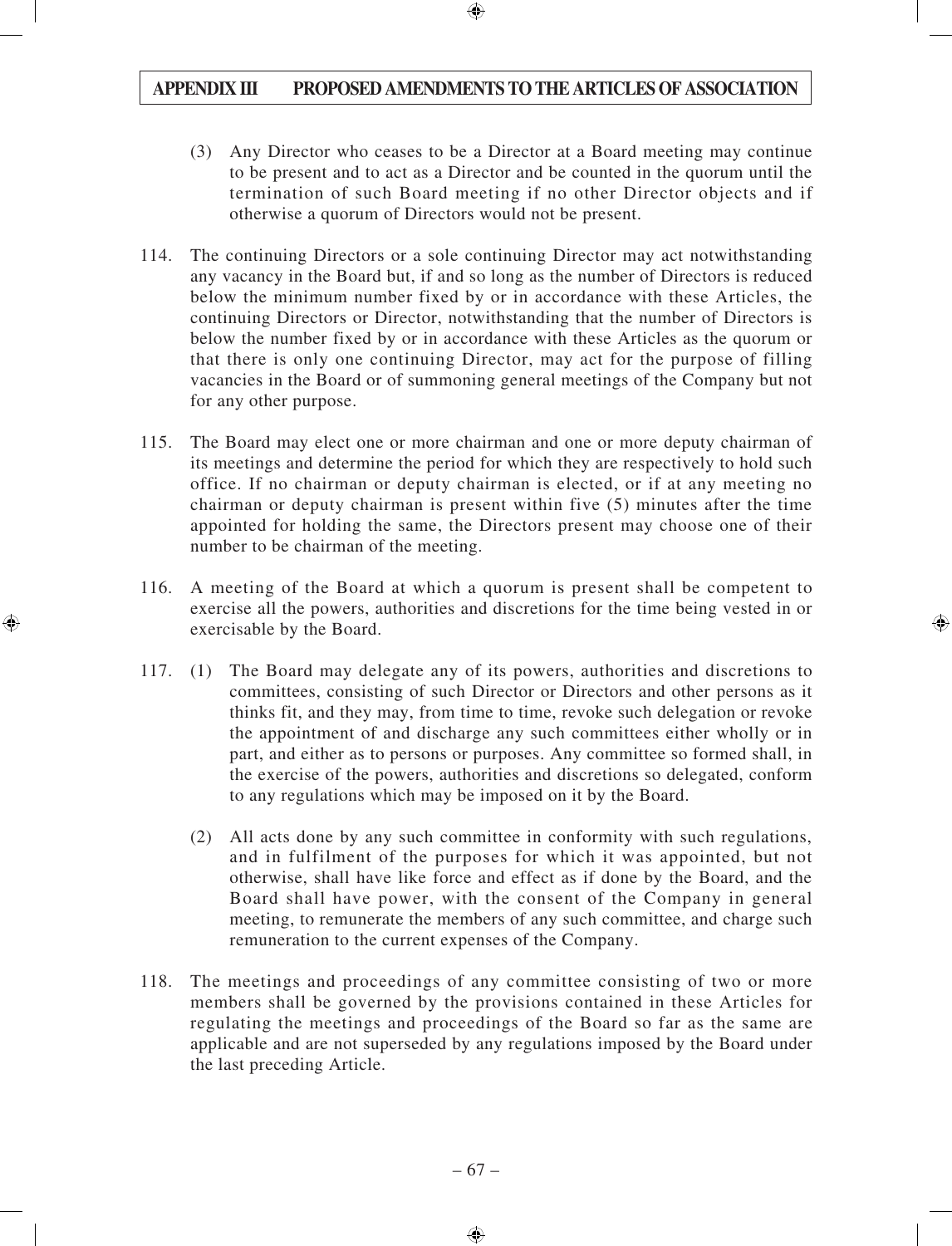- 119. A resolution in writing signed by all the Directors except such as are temporarily unable to act through ill health or disability, and all the alternate Directors, if appropriate, whose appointors are temporarily unable to act as aforesaid shall (provided that such number is sufficient to constitute a quorum and further provided that a copy of such resolution has been given or the contents thereof communicated to all the Directors for the time being entitled to receive notices of Board meetings in the same manner as notices of meetings are required to be given by these Articles) be as valid and effectual as if a resolution had been passed at a meeting of the Board duly convened and held. A notification of consent to such resolution given by a Director in writing to the Board by any means (including by means of electronic communication) shall be deemed to be his/her signature to such resolution in writing for the purpose of this Article. Such resolution may be contained in one document or in several documents in like form each signed by one or more of the Directors or alternate Directors and for this purpose a facsimile signature of a Director or an alternate Director shall be treated as valid. Notwithstanding the foregoing, a resolution in writing shall not be passed in lieu of a meeting of the Board for the purposes of considering any matter or business in which a substantial shareholder of the Company or a Director has a conflict of interest and the Board has determined that such conflict of interest to be material.
- 120. All acts bona fide done by the Board or by any committee or by any person acting as a Director or members of a committee, shall, notwithstanding that it is afterwards discovered that there was some defect in the appointment of any member of the Board or such committee or person acting as aforesaid or that they or any of them were disqualified or had vacated office, be as valid as if every such person had been duly appointed and was qualified and had continued to be a Director or member of such committee.

## **MANAGERS**

- 121. The Board may from time to time appoint a general manager, a manager or managers of the Company and may fix his or their remuneration either by way of salary or commission or by conferring the right to participation in the profits of the Company or by a combination of two or more of these modes and pay the working expenses of any of the staff of the general manager, manager or managers who may be employed by him or them upon the business of the Company.
- 122. The appointment of such general manager, manager or managers may be for such period as the Board may decide, and the Board may confer upon him or them all or any of the powers of the Board as they may think fit.
- 123. The Board may enter into such agreement or agreements with any such general manager, manager or managers upon such terms and conditions in all respects as the Board may in their absolute discretion think fit, including a power for such general manager, manager or managers to appoint an assistant manager or managers or other employees whatsoever under them for the purpose of carrying on the business of the Company.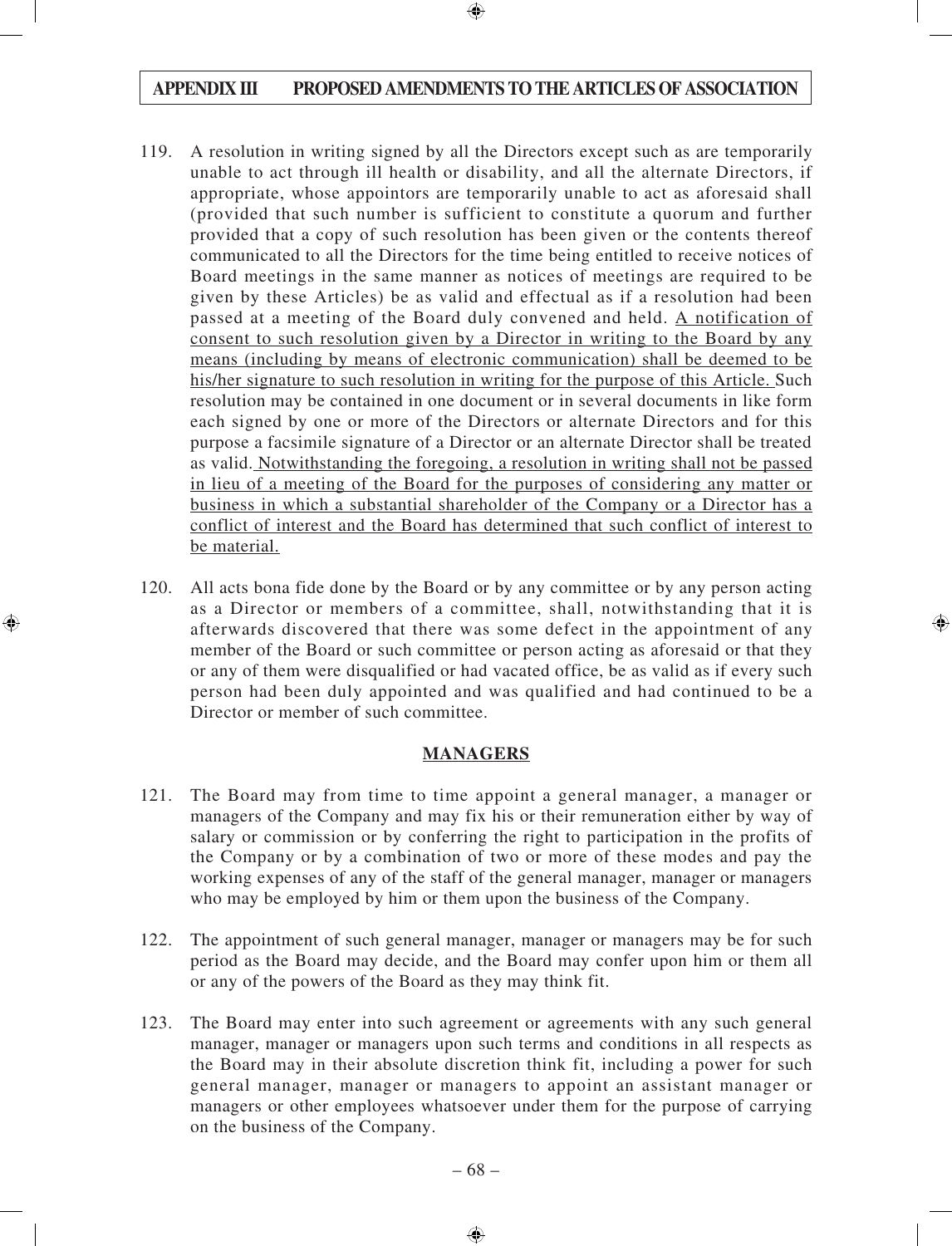#### **OFFICERS**

- 124. (1) The officers of the Company shall consist of at least one chairman, the Directors and Secretary and such additional officers (who may or may not be Directors) as the Board may from time to time determine, all of whom shall be deemed to be officers for the purposes of the  $LawAct$  and these Articles.
	- (2) The Directors shall, as soon as may be after each appointment or election of Directors, elect amongst the Directors a chairman and if more than one (1) Director is proposed for this office, the Directors may elect more than one chairman in such manner as the Directors may determine.
	- (3) The officers shall receive such remuneration as the Directors may from time to time determine.
- 125. (1) The Secretary and additional officers, if any, shall be appointed by the Board and shall hold office on such terms and for such period as the Board may determine. If thought fit, two (2) or more persons may be appointed as joint Secretaries. The Board may also appoint from time to time on such terms as it thinks fit one or more assistant or deputy Secretaries.
	- (2) The Secretary shall attend all meetings of the Members and shall keep correct minutes of such meetings and enter the same in the proper books provided for the purpose. He shall perform such other duties as are prescribed by the LawAct or these Articles or as may be prescribed by the Board.
- 126. The officers of the Company shall have such powers and perform such duties in the management, business and affairs of the Company as may be delegated to them by the Directors from time to time.
- 127. A provision of the LawAct or of these Articles requiring or authorising a thing to be done by or to a Director and the Secretary shall not be satisfied by its being done by or to the same person acting both as Director and as or in place of the Secretary.

## **REGISTER OF DIRECTORS AND OFFICERS**

128. The Company shall cause to be kept in one or more books at its Office a Register of Directors and Officers in which there shall be entered the full names and addresses of the Directors and Officers and such other particulars as required by the LawAct or as the Directors may determine. The Company shall send to the Registrar of Companies in the Cayman Islands a copy of such register, and shall from time to time notify to the said Registrar of any change that takes place in relation to such Directors and Officers as required by the LawAct.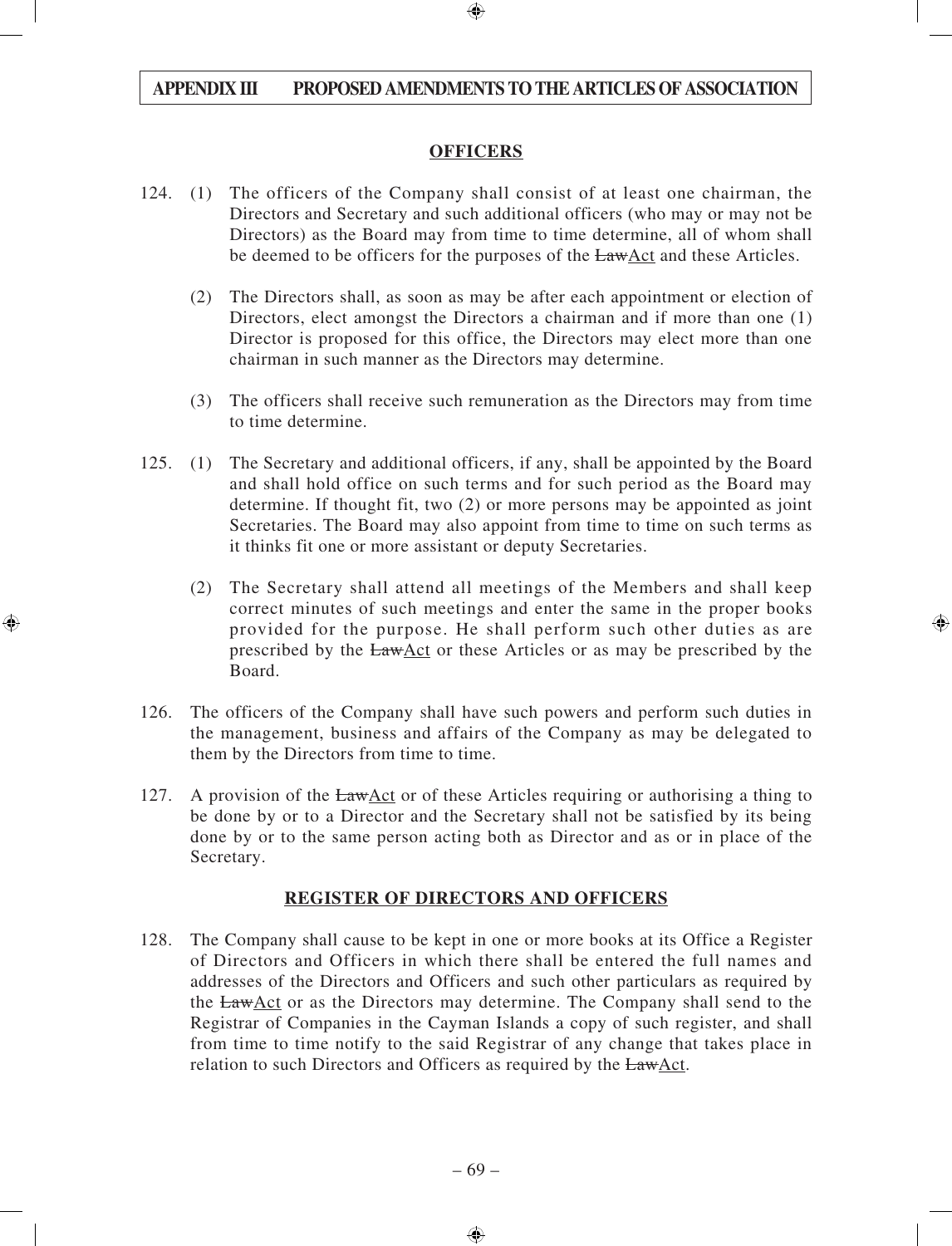#### **MINUTES**

- 129. (1) The Board shall cause minutes to be duly entered in books provided for the purpose:
	- (a) of all elections and appointments of officers;
	- (b) of the names of the Directors present at each meeting of the Directors and of any committee of the Directors;
	- (c) of all resolutions and proceedings of each general meeting of the Members, meetings of the Board and meetings of committees of the Board and where there are managers, of all proceedings of meetings of the managers.
	- (2) Minutes shall be kept by the Secretary at the head office.

#### **SEAL**

- 130. (1) The Company shall have one or more Seals, as the Board may determine. For App. 3 the purpose of sealing documents creating or evidencing securities issued by the Company, the Company may have a securities seal which is a facsimile of the Seal of the Company with the addition of the word "Securities" on its face or in such other form as the Board may approve. The Board shall provide for the custody of each Seal and no Seal shall be used without the authority of the Board or of a committee of the Board authorised by the Board in that behalf. Subject as otherwise provided in these Articles, any instrument to which a Seal is affixed shall be signed autographically by one Director and the Secretary or by two Directors or by such other person (including a Director) or persons as the Board may appoint, either generally or in any particular case, save that as regards any certificates for shares or debentures or other securities of the Company the Board may by resolution determine that such signatures or either of them shall be dispensed with or affixed by some method or system of mechanical signature. Every instrument executed in manner provided by this Article shall be deemed to be sealed and executed with the authority of the Board previously given. 2(1)
	- (2) Where the Company has a Seal for use abroad, the Board may by writing under the Seal appoint any agent or committee abroad to be the duly authorised agent of the Company for the purpose of affixing and using such Seal and the Board may impose restrictions on the use thereof as may be thought fit. Wherever in these Articles reference is made to the Seal, the reference shall, when and so far as may be applicable, be deemed to include any such other Seal as aforesaid.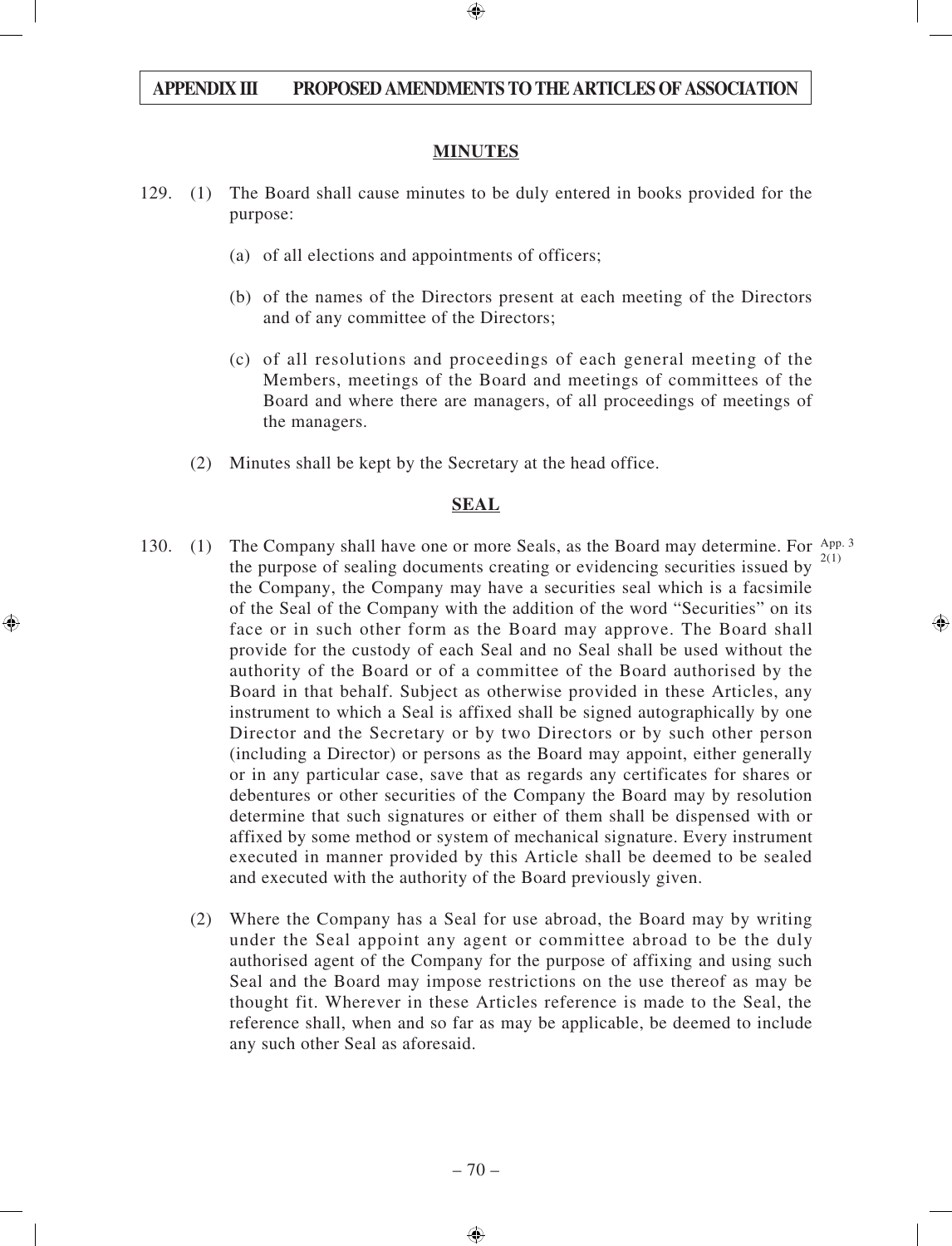#### **AUTHENTICATION OF DOCUMENTS**

131. Any Director or the Secretary or any person appointed by the Board for the purpose may authenticate any documents affecting the constitution of the Company and any resolution passed by the Company or the Board or any committee, and any books, records, documents and accounts relating to the business of the Company, and to certify copies thereof or extracts therefrom as true copies or extracts, and if any books, records, documents or accounts are elsewhere than at the Office or the head office the local manager or other officer of the Company having the custody thereof shall be deemed to be a person so appointed by the Board. A document purporting to be a copy of a resolution, or an extract from the minutes of a meeting, of the Company or of the Board or any committee which is so certified shall be conclusive evidence in favour of all persons dealing with the Company upon the faith thereof that such resolution has been duly passed or, as the case may be, that such minutes or extract is a true and accurate record of proceedings at a duly constituted meeting.

#### **DESTRUCTION OF DOCUMENTS**

- 132. (1) The Company shall be entitled to destroy the following documents at the following times:
	- (a) any share certificate which has been cancelled at any time after the expiry of one (1) year from the date of such cancellation;
	- (b) any dividend mandate or any variation or cancellation thereof or any notification of change of name or address at any time after the expiry of two (2) years from the date such mandate variation cancellation or notification was recorded by the Company;
	- (c) any instrument of transfer of shares which has been registered at any time after the expiry of seven (7) years from the date of registration;
	- (d) any allotment letters after the expiry of seven (7) years from the date of issue thereof; and
	- (e) copies of powers of attorney, grants of probate and letters of administration at any time after the expiry of seven (7) years after the account to which the relevant power of attorney, grant of probate or letters of administration related has been closed;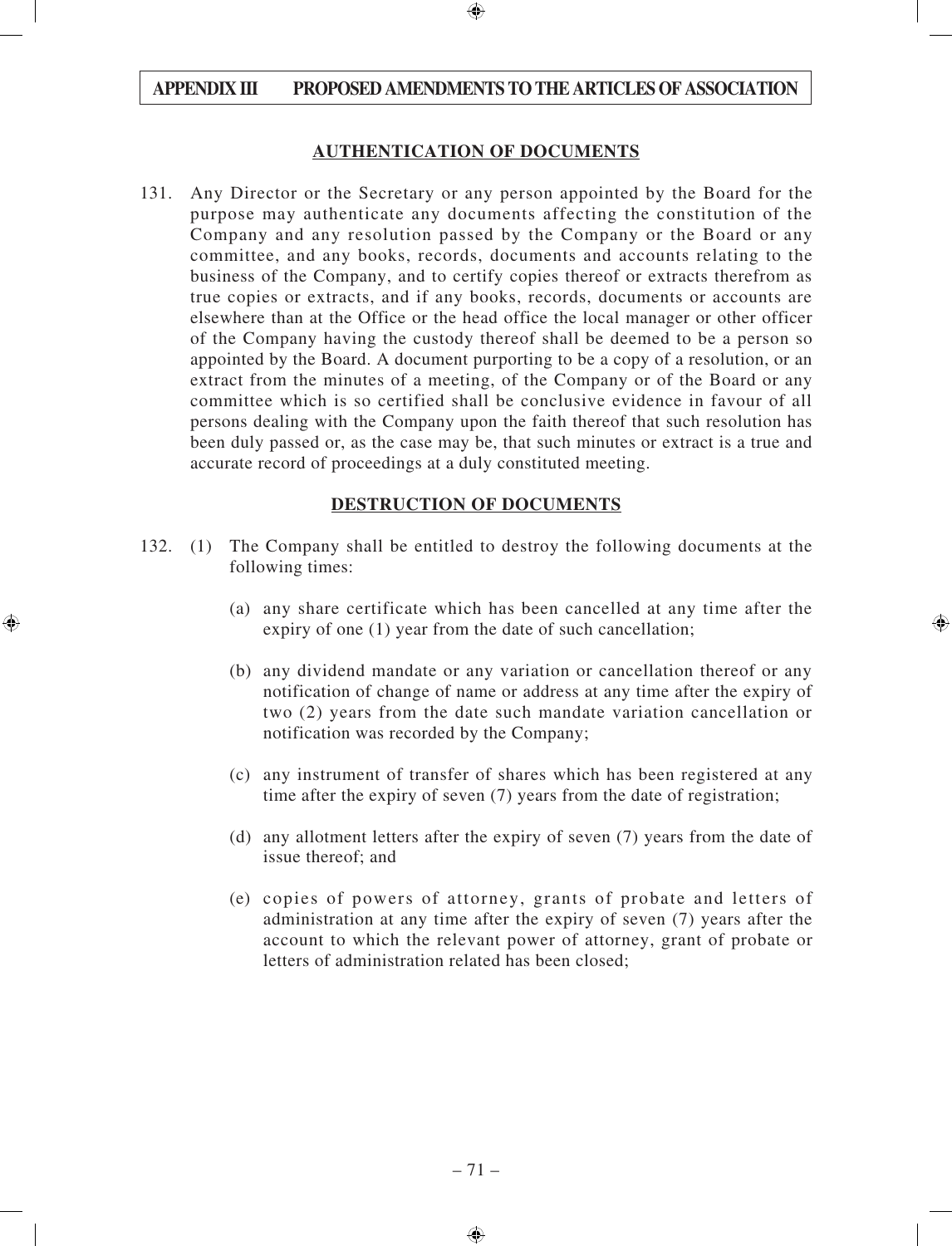and it shall conclusively be presumed in favour of the Company that every entry in the Register purporting to be made on the basis of any such documents so destroyed was duly and properly made and every share certificate so destroyed was a valid certificate duly and properly cancelled and that every instrument of transfer so destroyed was a valid and effective instrument duly and properly registered and that every other document destroyed hereunder was a valid and effective document in accordance with the recorded particulars thereof in the books or records of the Company. Provided always that: (1) the foregoing provisions of this Article shall apply only to the destruction of a document in good faith and without express notice to the Company that the preservation of such document was relevant to a claim; (2) nothing contained in this Article shall be construed as imposing upon the Company any liability in respect of the destruction of any such document earlier than as aforesaid or in any case where the conditions of proviso (1) above are not fulfilled; and (3) references in this Article to the destruction of any document include references to its disposal in any manner.

(2) Notwithstanding any provision contained in these Articles, the Directors may, if permitted by applicable law, authorise the destruction of documents set out in sub-paragraphs (a) to (e) of paragraph (1) of this Article and any other documents in relation to share registration which have been microfilmed or electronically stored by the Company or by the share registrar on its behalf provided always that this Article shall apply only to the destruction of a document in good faith and without express notice to the Company and its share registrar that the preservation of such document was relevant to a claim.

#### **DIVIDENDS AND OTHER PAYMENTS**

- 133. Subject to the LawAct, the Company in general meeting may from time to time declare dividends in any currency to be paid to the Members but no dividend shall be declared in excess of the amount recommended by the Board.
- 134. Dividends may be declared and paid out of the profits of the Company, realised or unrealised, or from any reserve set aside from profits which the Directors determine is no longer needed. With the sanction of an ordinary resolution dividends may also be declared and paid out of share premium account or any other fund or account which can be authorised for this purpose in accordance with the LawAct.
- 135. Except in so far as the rights attaching to, or the terms of issue of, any share otherwise provide:
	- (a) all dividends shall be declared and paid according to the amounts paid up on  $\frac{App.3}{app.3}$ the shares in respect of which the dividend is paid, but no amount paid up on a share in advance of calls shall be treated for the purposes of this Article as paid up on the share; and  $3(1)$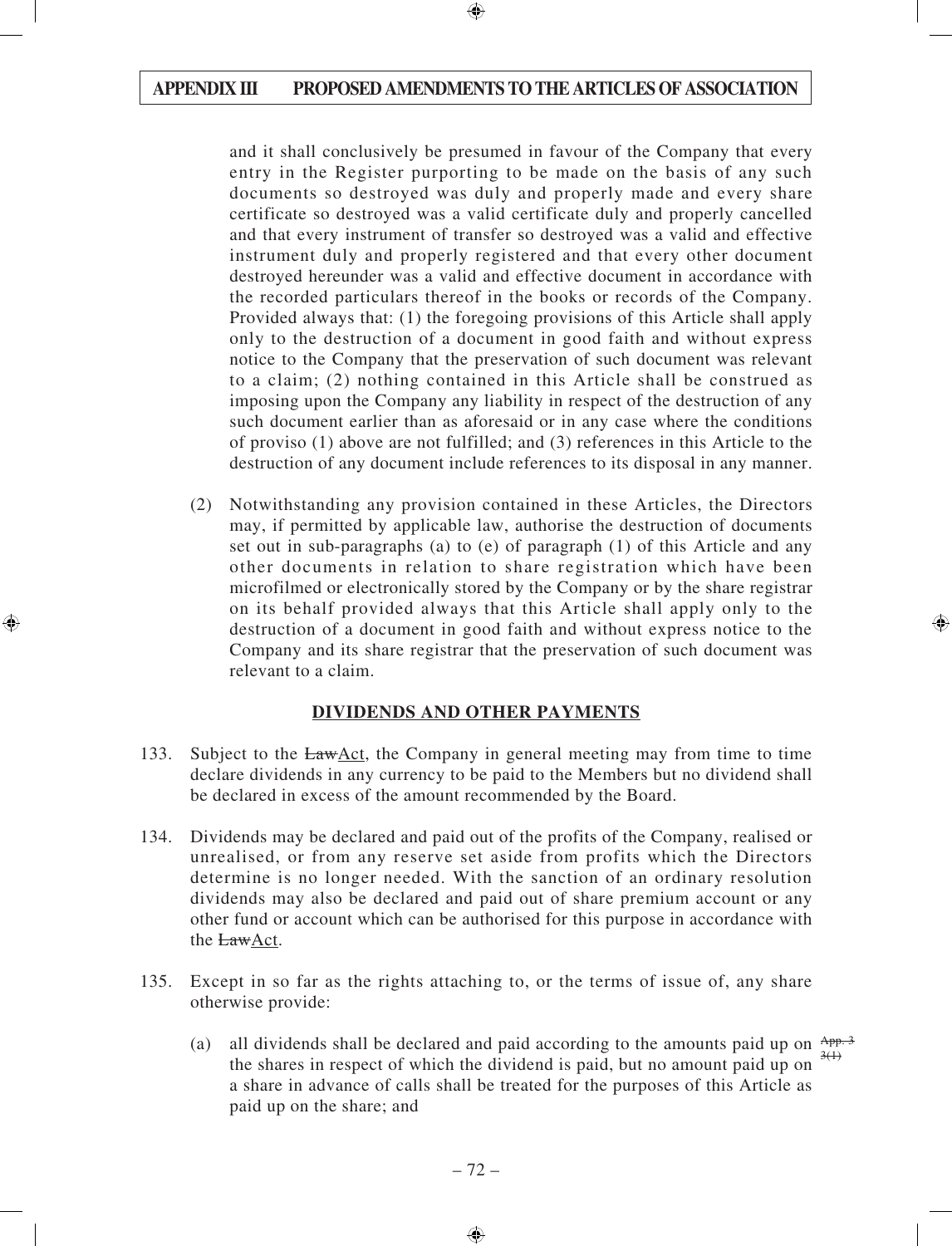- (b) all dividends shall be apportioned and paid pro rata according to the amounts paid up on the shares during any portion or portions of the period in respect of which the dividend is paid.
- 136. The Board may from time to time pay to the Members such interim dividends as appear to the Board to be justified by the profits of the Company and in particular (but without prejudice to the generality of the foregoing) if at any time the share capital of the Company is divided into different classes, the Board may pay such interim dividends in respect of those shares in the capital of the Company which confer on the holders thereof deferred or non preferential rights as well as in respect of those shares which confer on the holders thereof preferential rights with regard to dividend and provided that the Board acts bona fide the Board shall not incur any responsibility to the holders of shares conferring any preference for any damage that they may suffer by reason of the payment of an interim dividend on any shares having deferred or non preferential rights and may also pay any fixed dividend which is payable on any shares of the Company half yearly or on any other dates, whenever such profits, in the opinion of the Board, justifies such payment.
- 137. The Board may deduct from any dividend or other moneys payable to a Member by the Company on or in respect of any shares all sums of money (if any) presently payable by him to the Company on account of calls or otherwise.
- 138. No dividend or other moneys payable by the Company on or in respect of any share shall bear interest against the Company.
- 139. Any dividend, interest or other sum payable in cash to the holder of shares may be paid by cheque or warrant sent through the post addressed to the holder at his registered address or, in the case of joint holders, addressed to the holder whose name stands first in the Register in respect of the shares at his address as appearing in the Register or addressed to such person and at such address as the holder or joint holders may in writing direct. Every such cheque or warrant shall, unless the holder or joint holders otherwise direct, be made payable to the order of the holder or, in the case of joint holders, to the order of the holder whose name stands first on the Register in respect of such shares, and shall be sent at his or their risk and payment of the cheque or warrant by the bank on which it is drawn shall constitute a good discharge to the Company notwithstanding that it may subsequently appear that the same has been stolen or that any endorsement thereon has been forged. Any one of two or more joint holders may give effectual receipts for any dividends or other moneys payable or property distributable in respect of the shares held by such joint holders.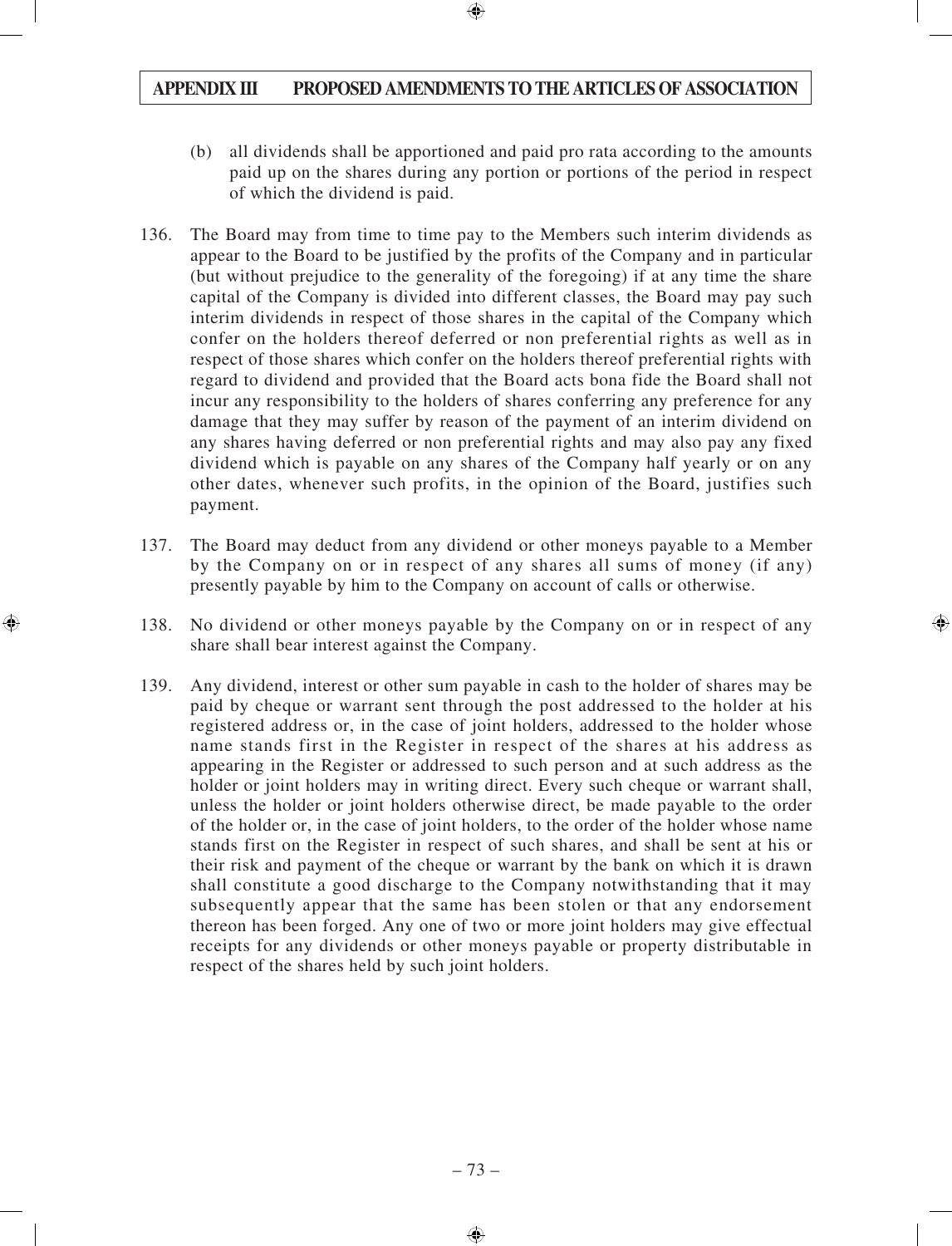- 140. All dividends or bonuses unclaimed for one (1) year after having been declared  $\frac{App.3}{app.3}$ may be invested or otherwise made use of by the Board for the benefit of the Company until claimed. Any dividend or bonuses unclaimed after a period of six (6) years from the date of declaration shall be forfeited and shall revert to the Company. The payment by the Board of any unclaimed dividend or other sums payable on or in respect of a share into a separate account shall not constitute the Company a trustee in respect thereof.  $3(2)$
- 141. Whenever the Board or the Company in general meeting has resolved that a dividend be paid or declared, the Board may further resolve that such dividend be satisfied wholly or in part by the distribution of specific assets of any kind and in particular of paid up shares, debentures or warrants to subscribe securities of the Company or any other company, or in any one or more of such ways, and where any difficulty arises in regard to the distribution the Board may settle the same as it thinks expedient, and in particular may issue certificates in respect of fractions of shares, disregard fractional entitlements or round the same up or down, and may fix the value for distribution of such specific assets, or any part thereof, and may determine that cash payments shall be made to any Members upon the footing of the value so fixed in order to adjust the rights of all parties, and may vest any such specific assets in trustees as may seem expedient to the Board and may appoint any person to sign any requisite instruments of transfer and other documents on behalf of the persons entitled to the dividend, and such appointment shall be effective and binding on the Members. The Board may resolve that no such assets shall be made available to Members with registered addresses in any particular territory or territories where, in the absence of a registration statement or other special formalities, such distribution of assets would or might, in the opinion of the Board, be unlawful or impracticable and in such event the only entitlement of the Members aforesaid shall be to receive cash payments as aforesaid. Members affected as a result of the foregoing sentence shall not be or be deemed to be a separate class of Members for any purpose whatsoever.
- 142. (1) Whenever the Board or the Company in general meeting has resolved that a dividend be paid or declared on any class of the share capital of the Company, the Board may further resolve either:
	- (a) that such dividend be satisfied wholly or in part in the form of an allotment of shares credited as fully paid up, provided that the Members entitled thereto will be entitled to elect to receive such dividend (or part thereof if the Board so determines) in cash in lieu of such allotment. In such case, the following provisions shall apply:
		- (i) the basis of any such allotment shall be determined by the Board;
		- (ii) the Board, after determining the basis of allotment, shall give not less than two (2) weeks' Notice to the holders of the relevant shares of the right of election accorded to them and shall send with such notice forms of election and specify the procedure to be followed and the place at which and the latest date and time by which duly completed forms of election must be lodged in order to be effective;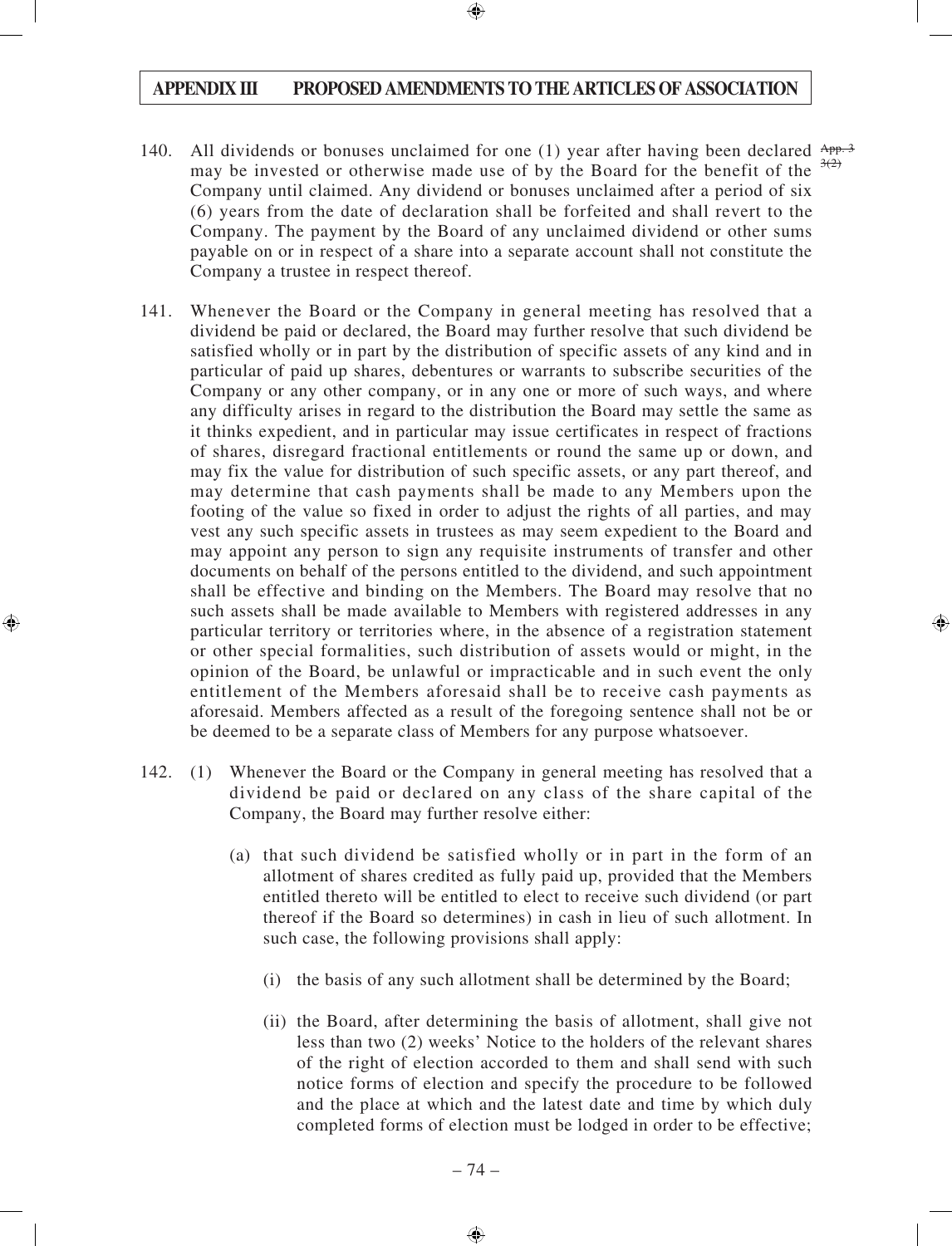- (iii) the right of election may be exercised in respect of the whole or part of that portion of the dividend in respect of which the right of election has been accorded; and
- (iv) the dividend (or that part of the dividend to be satisfied by the allotment of shares as aforesaid) shall not be payable in cash on shares in respect whereof the cash election has not been duly exercised ("the non elected shares") and in satisfaction thereof shares of the relevant class shall be allotted credited as fully paid up to the holders of the non elected shares on the basis of allotment determined as aforesaid and for such purpose the Board shall capitalise and apply out of any part of the undivided profits of the Company (including profits carried and standing to the credit of any reserves or other special account, share premium account, capital redemption reserve other than the Subscription Rights Reserve (as defined below)) as the Board may determine, such sum as may be required to pay up in full the appropriate number of shares of the relevant class for allotment and distribution to and amongst the holders of the non elected shares on such basis; or
- (b) that the Members entitled to such dividend shall be entitled to elect to receive an allotment of shares credited as fully paid up in lieu of the whole or such part of the dividend as the Board may think fit. In such case, the following provisions shall apply:
	- (i) the basis of any such allotment shall be determined by the Board;
	- (ii) the Board, after determining the basis of allotment, shall give not less than two (2) weeks' Notice to the holders of the relevant shares of the right of election accorded to them and shall send with such notice forms of election and specify the procedure to be followed and the place at which and the latest date and time by which duly completed forms of election must be lodged in order to be effective;
	- (iii) the right of election may be exercised in respect of the whole or part of that portion of the dividend in respect of which the right of election has been accorded; and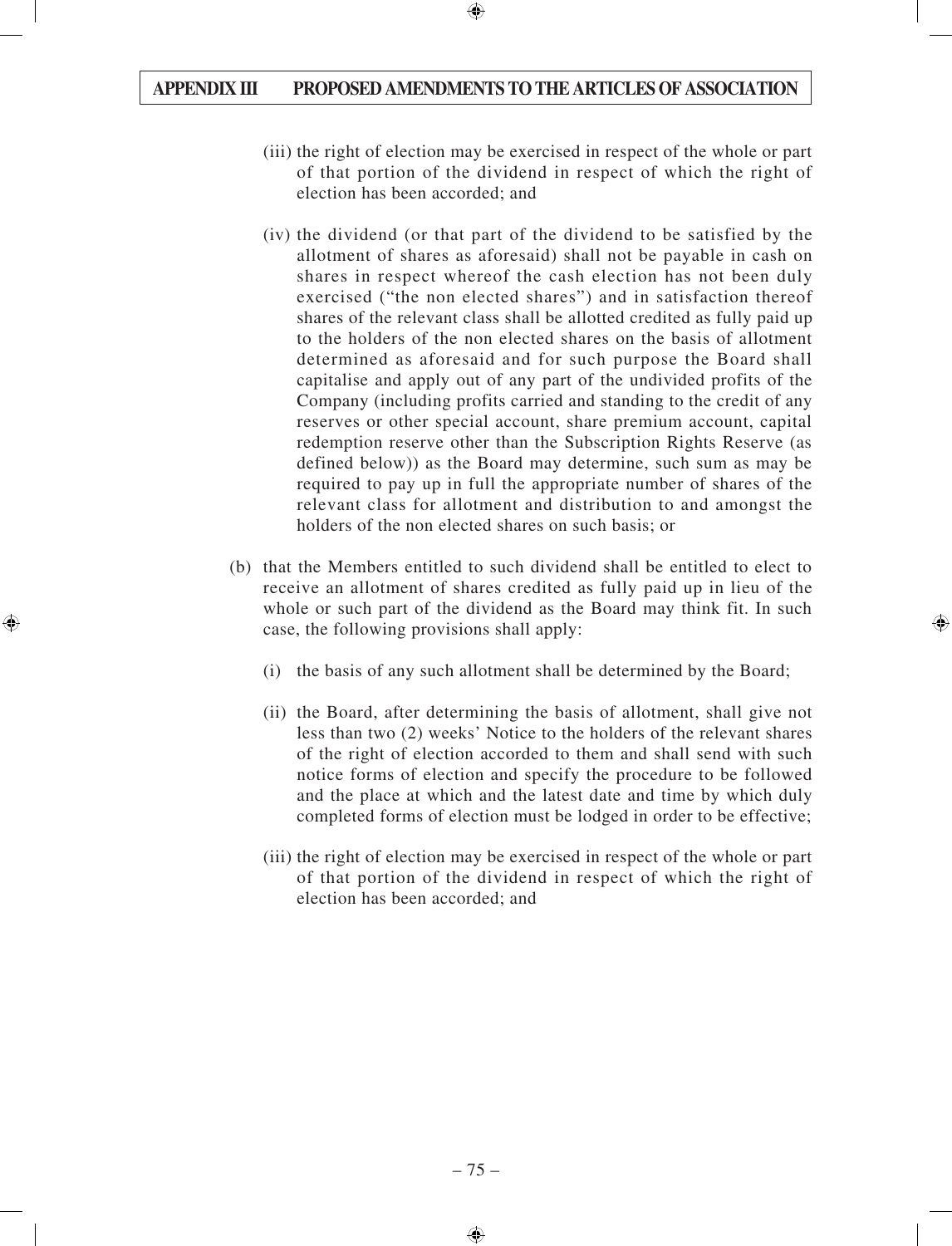- (iv) the dividend (or that part of the dividend in respect of which a right of election has been accorded) shall not be payable in cash on shares in respect whereof the share election has been duly exercised ("the elected shares") and in lieu thereof shares of the relevant class shall be allotted credited as fully paid up to the holders of the elected shares on the basis of allotment determined as aforesaid and for such purpose the Board shall capitalise and apply out of any part of the undivided profits of the Company (including profits carried and standing to the credit of any reserves or other special account, share premium account, capital redemption reserve other than the Subscription Rights Reserve (as defined below)) as the Board may determine, such sum as may be required to pay up in full the appropriate number of shares of the relevant class for allotment and distribution to and amongst the holders of the elected shares on such basis.
- (2) (a) The shares allotted pursuant to the provisions of paragraph (1) of this Article shall rank pari passu in all respects with shares of the same class (if any) then in issue save only as regards participation in the relevant dividend or in any other distributions, bonuses or rights paid, made, declared or announced prior to or contemporaneously with the payment or declaration of the relevant dividend unless, contemporaneously with the announcement by the Board of their proposal to apply the provisions of sub paragraph (a) or (b) of paragraph (2) of this Article in relation to the relevant dividend or contemporaneously with their announcement of the distribution, bonus or rights in question, the Board shall specify that the shares to be allotted pursuant to the provisions of paragraph (1) of this Article shall rank for participation in such distribution, bonus or rights.
	- (b) The Board may do all acts and things considered necessary or expedient to give effect to any capitalisation pursuant to the provisions of paragraph (1) of this Article, with full power to the Board to make such provisions as it thinks fit in the case of shares becoming distributable in fractions (including provisions whereby, in whole or in part, fractional entitlements are aggregated and sold and the net proceeds distributed to those entitled, or are disregarded or rounded up or down or whereby the benefit of fractional entitlements accrues to the Company rather than to the Members concerned). The Board may authorise any person to enter into on behalf of all Members interested, an agreement with the Company providing for such capitalisation and matters incidental thereto and any agreement made pursuant to such authority shall be effective and binding on all concerned.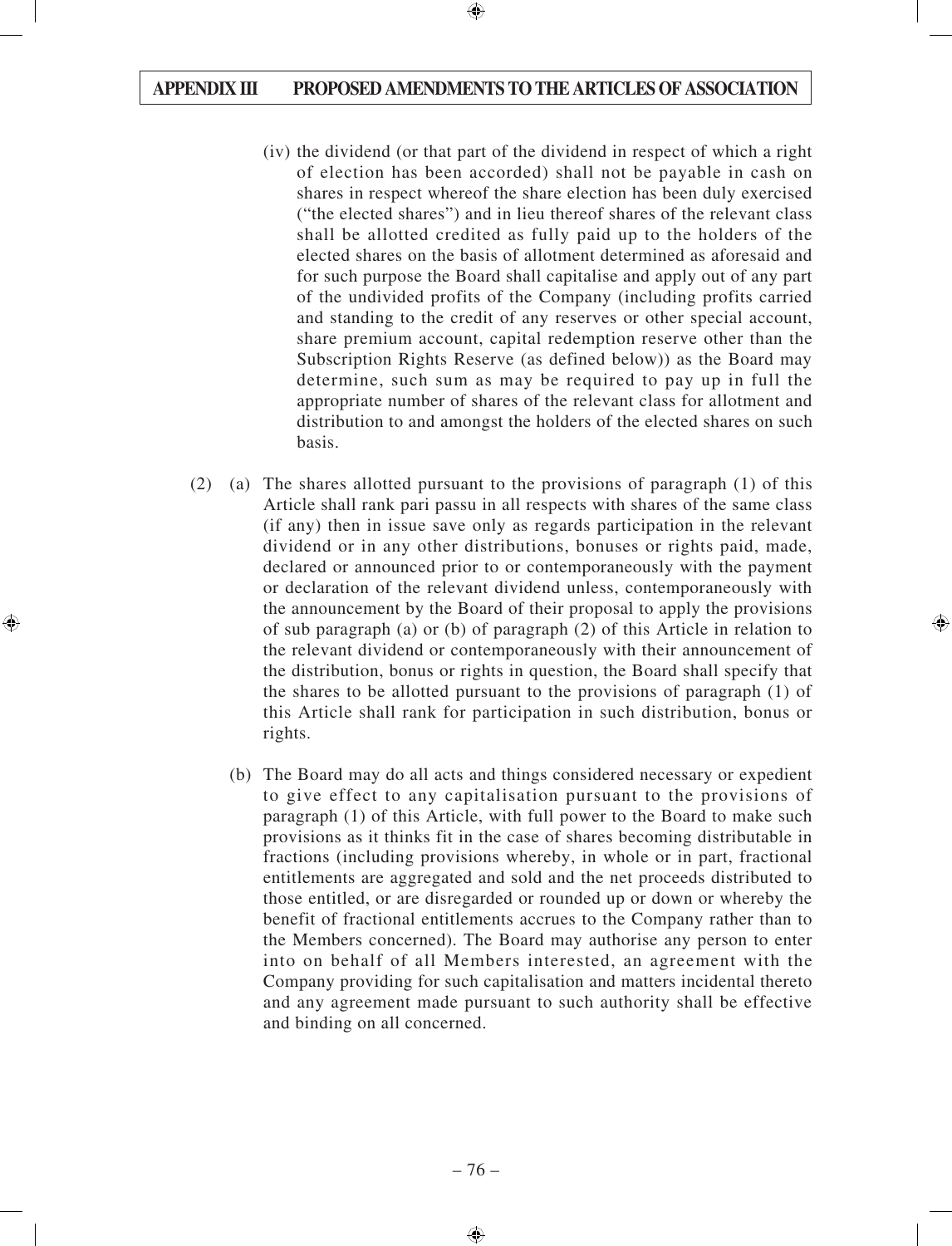- (3) The Company may upon the recommendation of the Board by ordinary resolution resolve in respect of any one particular dividend of the Company that notwithstanding the provisions of paragraph (1) of this Article a dividend may be satisfied wholly in the form of an allotment of shares credited as fully paid up without offering any right to shareholders to elect to receive such dividend in cash in lieu of such allotment.
- (4) The Board may on any occasion determine that rights of election and the allotment of shares under paragraph (1) of this Article shall not be made available or made to any shareholders with registered addresses in any territory where, in the absence of a registration statement or other special formalities, the circulation of an offer of such rights of election or the allotment of shares would or might, in the opinion of the Board, be unlawful or impracticable, and in such event the provisions aforesaid shall be read and construed subject to such determination. Members affected as a result of the foregoing sentence shall not be or be deemed to be a separate class of Members for any purpose whatsoever.
- (5) Any resolution declaring a dividend on shares of any class, whether a resolution of the Company in general meeting or a resolution of the Board, may specify that the same shall be payable or distributable to the persons registered as the holders of such shares at the close of business on a particular date, notwithstanding that it may be a date prior to that on which the resolution is passed, and thereupon the dividend shall be payable or distributable to them in accordance with their respective holdings so registered, but without prejudice to the rights inter se in respect of such dividend of transferors and transferees of any such shares. The provisions of this Article shall *mutatis mutandis* apply to bonuses, capitalisation issues, distributions of realised capital profits or offers or grants made by the Company to the Members.

#### **RESERVES**

143. (1) The Board shall establish an account to be called the share premium account and shall carry to the credit of such account from time to time a sum equal to the amount or value of the premium paid on the issue of any share in the Company. Unless otherwise provided by the provisions of these Articles, the Board may apply the share premium account in any manner permitted by the LawAct. The Company shall at all times comply with the provisions of the **LawAct** in relation to the share premium account.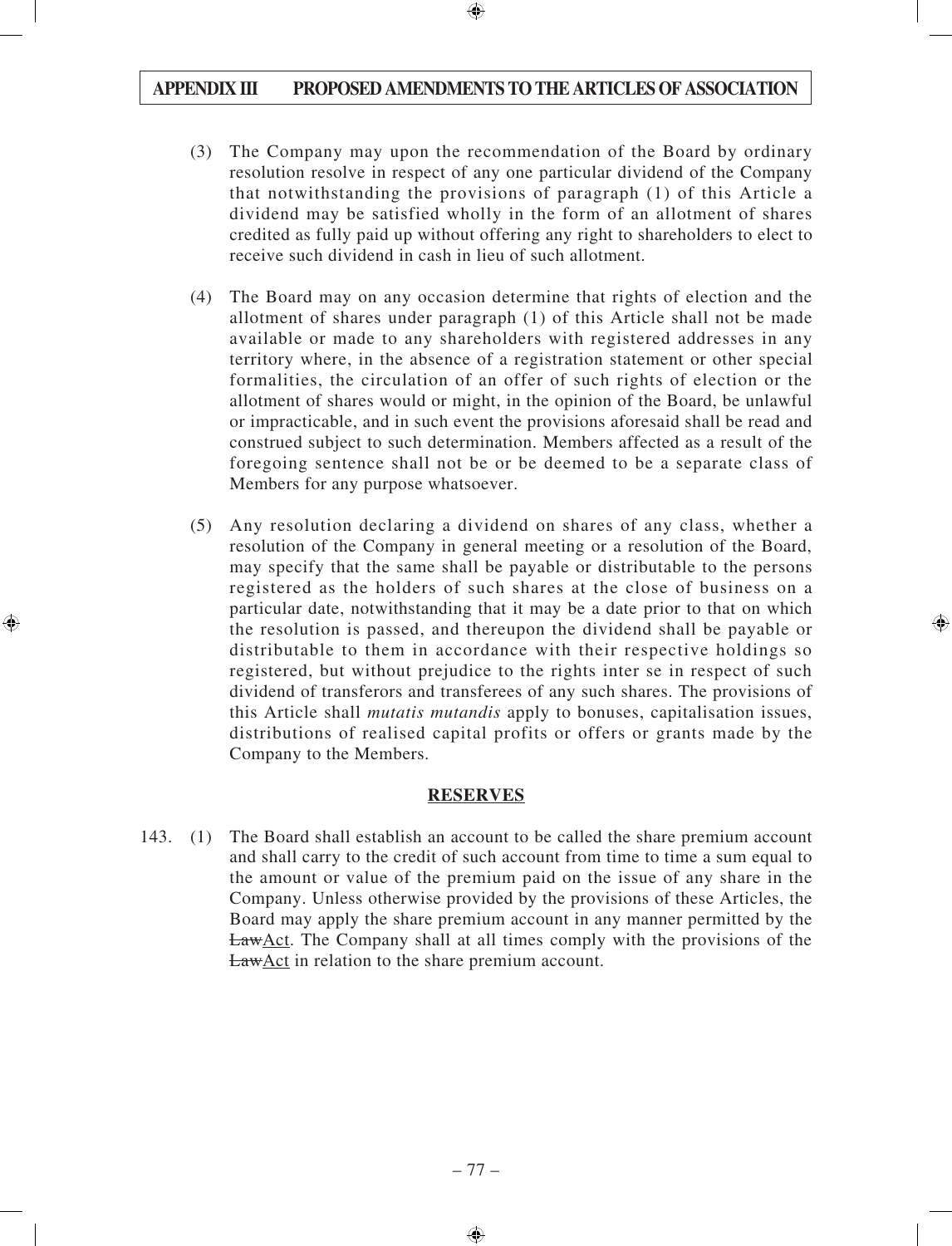(2) Before recommending any dividend, the Board may set aside out of the profits of the Company such sums as it determines as reserves which shall, at the discretion of the Board, be applicable for any purpose to which the profits of the Company may be properly applied and pending such application may, also at such discretion, either be employed in the business of the Company or be invested in such investments as the Board may from time to time think fit and so that it shall not be necessary to keep any investments constituting the reserve or reserves separate or distinct from any other investments of the Company. The Board may also without placing the same to reserve carry forward any profits which it may think prudent not to distribute.

#### **CAPITALISATION**

- 144. (1) The Company may, upon the recommendation of the Board, at any time and from time to time pass an ordinary resolution to the effect that it is desirable to capitalise all or any part of any amount for the time being standing to the credit of any reserve or fund (including a share premium account and capital redemption reserve and the profit and loss account) whether or not the same is available for distribution and accordingly that such amount be set free for distribution among the Members or any class of Members who would be entitled thereto if it were distributed by way of dividend and in the same proportions, on the footing that the same is not paid in cash but is applied either in or towards paying up the amounts for the time being unpaid on any shares in the Company held by such Members respectively or in paying up in full unissued shares, debentures or other obligations of the Company, to be allotted and distributed credited as fully paid up among such Members, or partly in one way and partly in the other, and the Board shall give effect to such resolution provided that, for the purposes of this Article, a share premium account and any capital redemption reserve or fund representing unrealised profits, may be applied only in paying up in full unissued shares of the Company to be allotted to such Members credited as fully paid.
	- (2) Notwithstanding any provisions in these Articles, the Board may resolve to capitalise all or any part of any amount for the time being standing to the credit of any reserve or fund (including a share premium account and the profit and loss account) whether or not the same is available for distribution by applying such sum in paying up unissued shares to be allotted to (i) employees (including directors) of the Company and/or its affiliates (meaning any individual, corporation, partnership, association, joint-stock company, trust, unincorporated association or other entity (other than the Company) that directly, or indirectly through one or more intermediaries, controls, is controlled by or is under common control with, the Company) upon exercise or vesting of any options or awards granted under any share incentive scheme or employee benefit scheme or other arrangement which relates to such persons that has been adopted or approved by the Members at a general meeting, or (ii) any trustee of any trust to whom shares are to be allotted and issued by the Company in connection with the operation of any share incentive scheme or employee benefit scheme or other arrangement which relates to such persons that has been adopted or approved by the Members at a general meeting.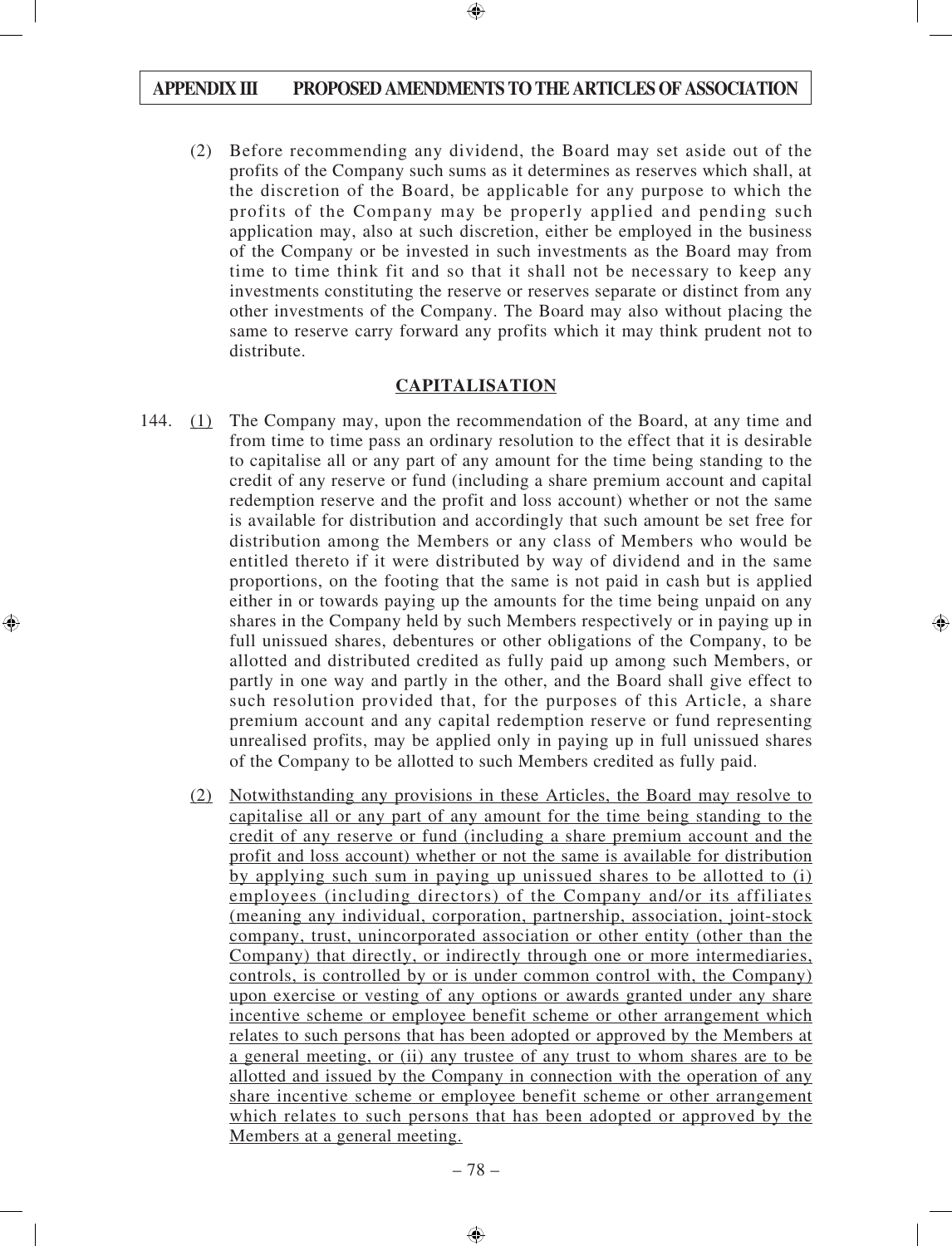145. The Board may settle, as it considers appropriate, any difficulty arising in regard to any distribution under the last preceding Article and in particular may issue certificates in respect of fractions of shares or authorise any person to sell and transfer any fractions or may resolve that the distribution should be as nearly as may be practicable in the correct proportion but not exactly so or may ignore fractions altogether, and may determine that cash payments shall be made to any Members in order to adjust the rights of all parties, as may seem expedient to the Board. The Board may appoint any person to sign on behalf of the persons entitled to participate in the distribution any contract necessary or desirable for giving effect thereto and such appointment shall be effective and binding upon the Members.

#### **SUBSCRIPTION RIGHTS RESERVE**

- 146. The following provisions shall have effect to the extent that they are not prohibited by and are in compliance with the LawAct:
	- (1) If, so long as any of the rights attached to any warrants issued by the Company to subscribe for shares of the Company shall remain exercisable, the Company does any act or engages in any transaction which, as a result of any adjustments to the subscription price in accordance with the provisions of the conditions of the warrants, would reduce the subscription price to below the par value of a share, then the following provisions shall apply:
		- (a) as from the date of such act or transaction the Company shall establish and thereafter (subject as provided in this Article) maintain in accordance with the provisions of this Article a reserve (the "Subscription Rights Reserve") the amount of which shall at no time be less than the sum which for the time being would be required to be capitalised and applied in paying up in full the nominal amount of the additional shares required to be issued and allotted credited as fully paid pursuant to sub paragraph (c) below on the exercise in full of all the subscription rights outstanding and shall apply the Subscription Rights Reserve in paying up such additional shares in full as and when the same are allotted;
		- (b) the Subscription Rights Reserve shall not be used for any purpose other than that specified above unless all other reserves of the Company (other than share premium account) have been extinguished and will then only be used to make good losses of the Company if and so far as is required by law;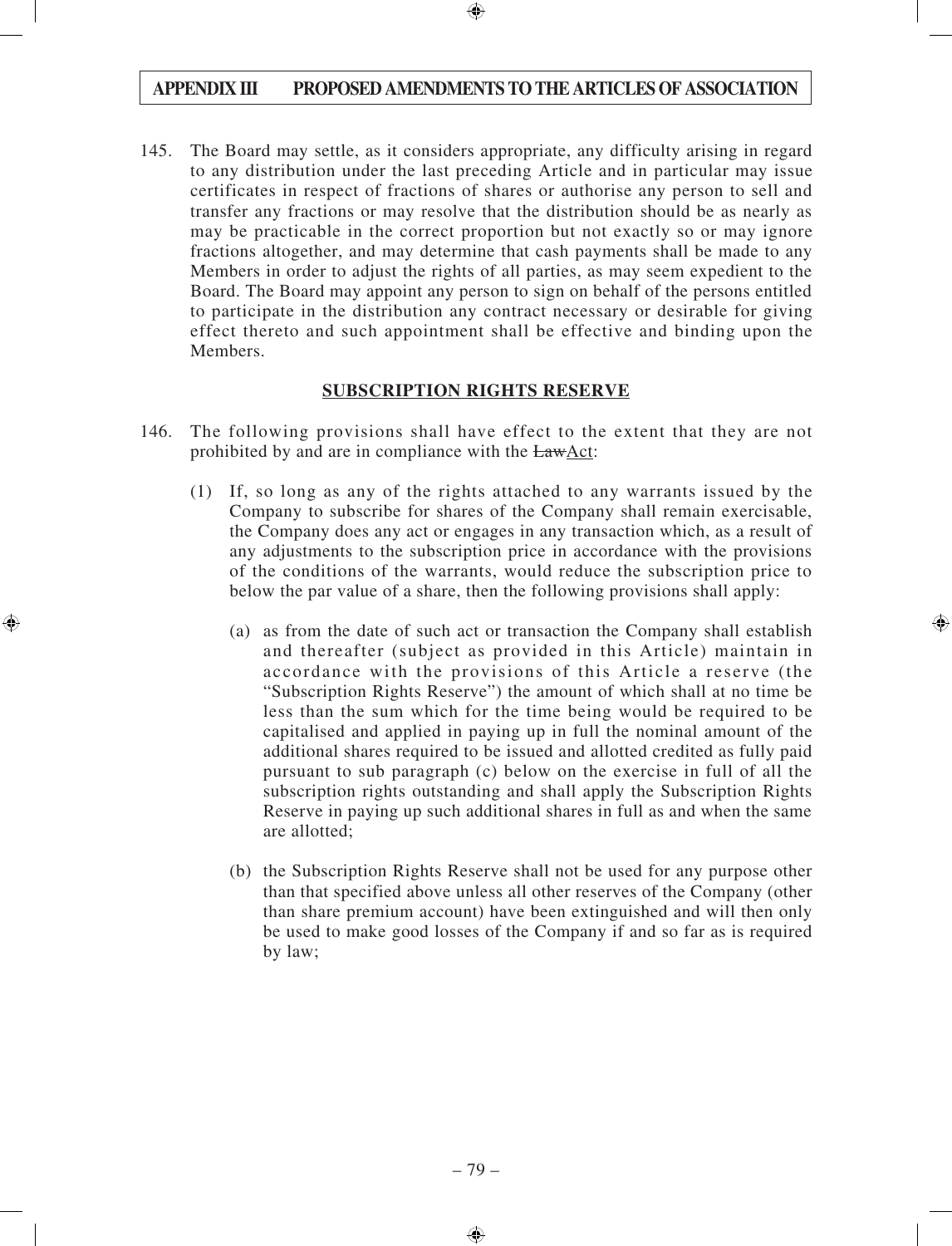- (c) upon the exercise of all or any of the subscription rights represented by any warrant, the relevant subscription rights shall be exercisable in respect of a nominal amount of shares equal to the amount in cash which the holder of such warrant is required to pay on exercise of the subscription rights represented thereby (or, as the case may be the relevant portion thereof in the event of a partial exercise of the subscription rights) and, in addition, there shall be allotted in respect of such subscription rights to the exercising warrantholder, credited as fully paid, such additional nominal amount of shares as is equal to the difference between:
	- (i) the said amount in cash which the holder of such warrant is required to pay on exercise of the subscription rights represented thereby (or, as the case may be, the relevant portion thereof in the event of a partial exercise of the subscription rights); and
	- (ii) the nominal amount of shares in respect of which such subscription rights would have been exercisable having regard to the provisions of the conditions of the warrants, had it been possible for such subscription rights to represent the right to subscribe for shares at less than par and immediately upon such exercise so much of the sum standing to the credit of the Subscription Rights Reserve as is required to pay up in full such additional nominal amount of shares shall be capitalised and applied in paying up in full such additional nominal amount of shares which shall forthwith be allotted credited as fully paid to the exercising warrantholders; and
- (d) if, upon the exercise of the subscription rights represented by any warrant, the amount standing to the credit of the Subscription Rights Reserve is not sufficient to pay up in full such additional nominal amount of shares equal to such difference as aforesaid to which the exercising warrantholder is entitled, the Board shall apply any profits or reserves then or thereafter becoming available (including, to the extent permitted by law, share premium account) for such purpose until such additional nominal amount of shares is paid up and allotted as aforesaid and until then no dividend or other distribution shall be paid or made on the fully paid shares of the Company then in issue. Pending such payment and allotment, the exercising warrantholder shall be issued by the Company with a certificate evidencing his right to the allotment of such additional nominal amount of shares. The rights represented by any such certificate shall be in registered form and shall be transferable in whole or in part in units of one share in the like manner as the shares for the time being are transferable, and the Company shall make such arrangements in relation to the maintenance of a register therefor and other matters in relation thereto as the Board may think fit and adequate particulars thereof shall be made known to each relevant exercising warrantholder upon the issue of such certificate.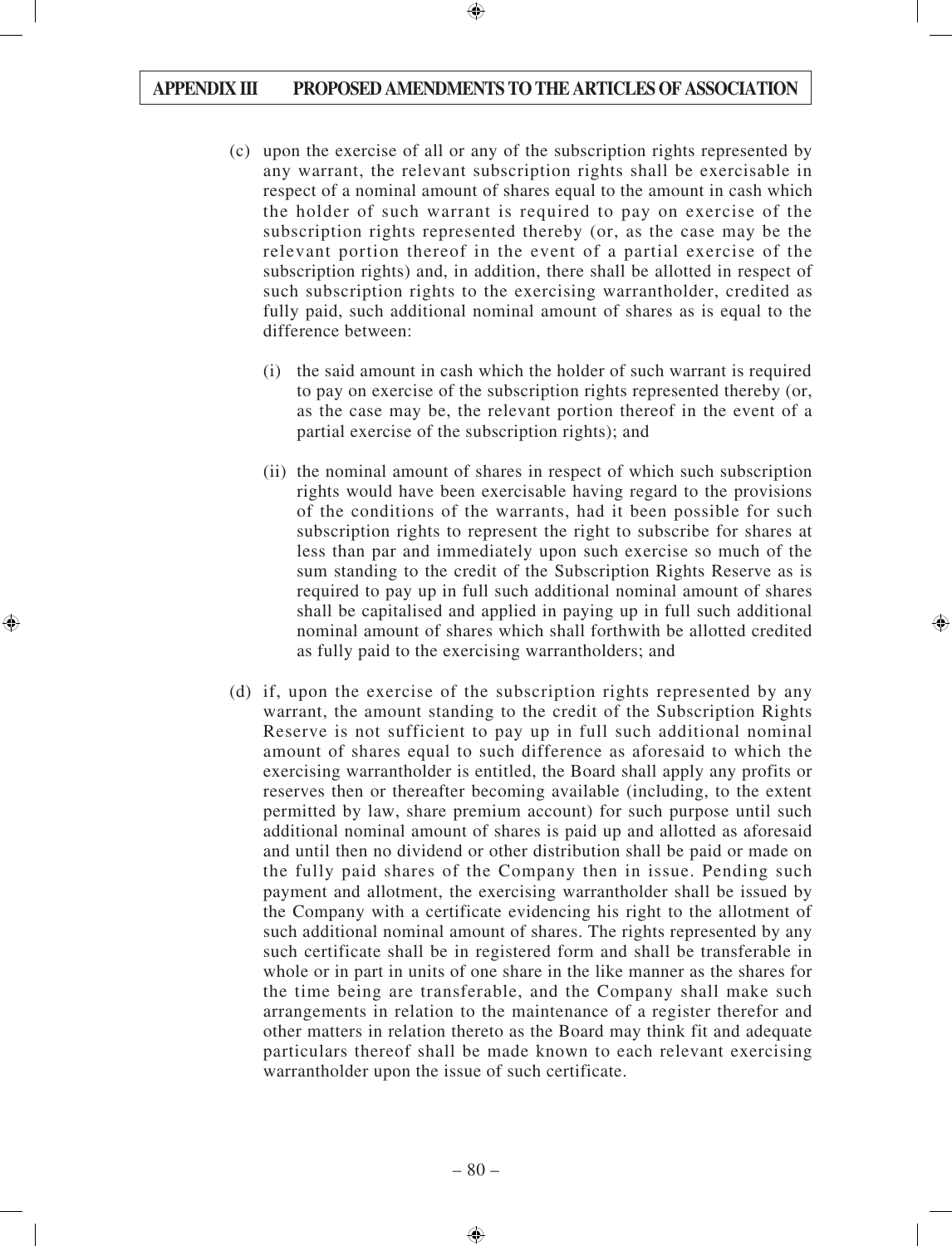- (2) Shares allotted pursuant to the provisions of this Article shall rank pari passu in all respects with the other shares allotted on the relevant exercise of the subscription rights represented by the warrant concerned. Notwithstanding anything contained in paragraph (1) of this Article, no fraction of any share shall be allotted on exercise of the subscription rights.
- (3) The provision of this Article as to the establishment and maintenance of the Subscription Rights Reserve shall not be altered or added to in any way which would vary or abrogate, or which would have the effect of varying or abrogating the provisions for the benefit of any warrantholder or class of warrantholders under this Article without the sanction of a special resolution of such warrantholders or class of warrantholders.
- (4) A certificate or report by the auditors for the time being of the Company as to whether or not the Subscription Rights Reserve is required to be established and maintained and if so the amount thereof so required to be established and maintained, as to the purposes for which the Subscription Rights Reserve has been used, as to the extent to which it has been used to make good losses of the Company, as to the additional nominal amount of shares required to be allotted to exercising warrantholders credited as fully paid, and as to any other matter concerning the Subscription Rights Reserve shall (in the absence of manifest error) be conclusive and binding upon the Company and all warrantholders and shareholders.

#### **ACCOUNTING RECORDS**

- 147. The Board shall cause true accounts to be kept of the sums of money received and  $\frac{App. 13B}{app. 13B}$ expended by the Company, and the matters in respect of which such receipt and expenditure take place, and of the property, assets, credits and liabilities of the Company and of all other matters required by the LawAct or necessary to give a true and fair view of the Company's affairs and to explain its transactions.  $4(1)$
- 148. The accounting records shall be kept at the Office or, at such other place or places as the Board decides and shall always be open to inspection by the Directors. No Member (other than a Director) shall have any right of inspecting any accounting record or book or document of the Company except as conferred by law or authorised by the Board or the Company in general meeting.
- 149. Subject to Article 150, a printed copy of the Directors' report, accompanied by  $\frac{App.3}{p}$ the balance sheet and profit and loss account, including every document required by law to be annexed thereto, made up to the end of the applicable financial year App. 13B and containing a summary of the assets and liabilities of the Company under  $\frac{3(3)}{4(2)}$ convenient heads and a statement of income and expenditure, together with a copy of the Auditors' report, shall be sent to each person entitled thereto at least twenty one (21) days before the date of the general meeting and at the same time as the notice of annual general meeting and laid before the Company at the annual general meeting held in accordance with Article 56 provided that this Article shall not require a copy of those documents to be sent to any person whose address the Company is not aware or to more than one of the joint holders of any shares or debentures. 5  $4(2)$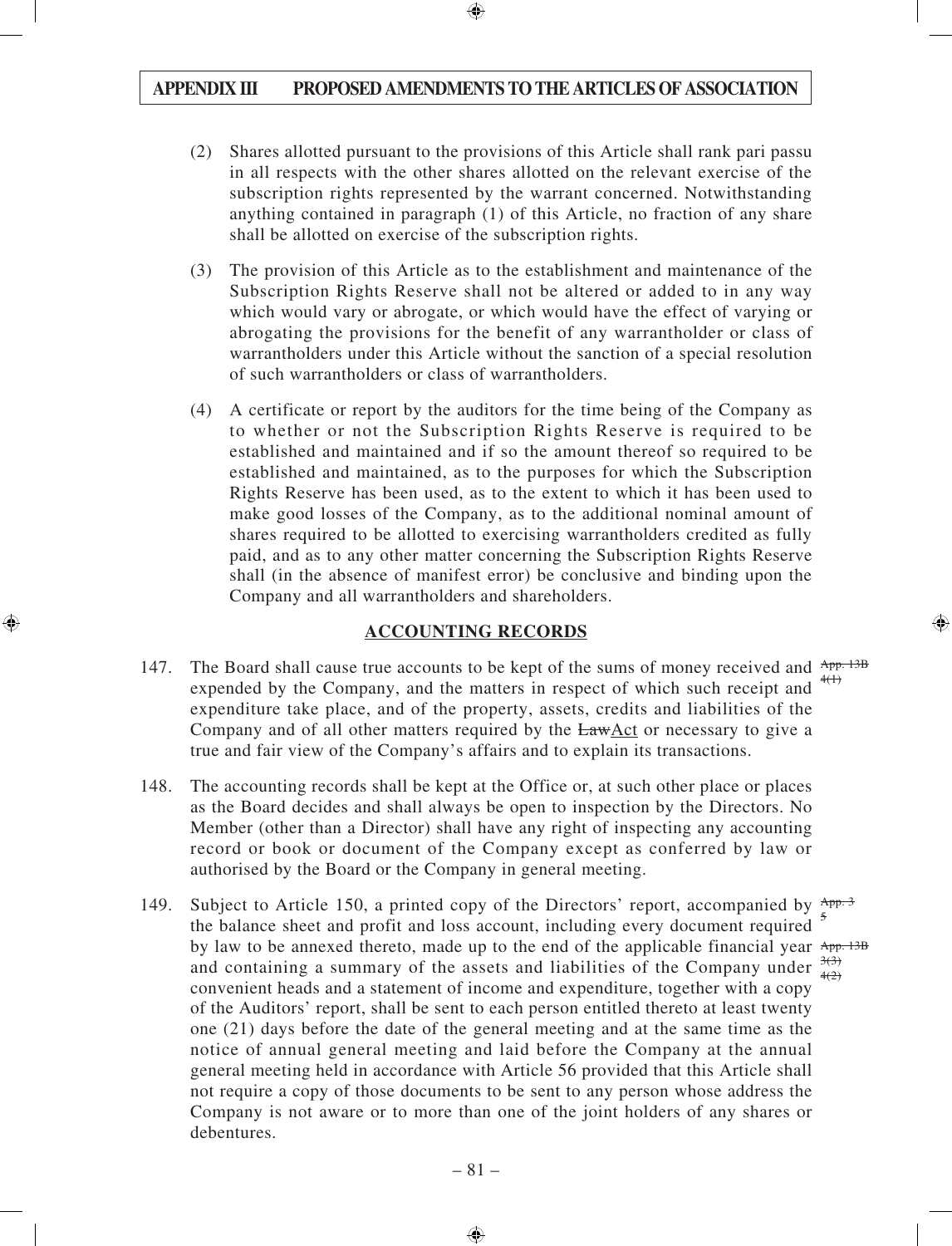- 150. Subject to due compliance with all applicable Statutes, rules and regulations, including, without limitation, the rules of the Designated Stock Exchange, and to obtaining all necessary consents, if any, required thereunder, the requirements of Article 149 shall be deemed satisfied in relation to any person by sending to the person in any manner not prohibited by the Statutes, summarised financial statements derived from the Company's annual accounts and the directors' report which shall be in the form and containing the information required by applicable laws and regulations, provided that any person who is otherwise entitled to the annual financial statements of the Company and the directors' report thereon may, if he so requires by notice in writing served on the Company, demand that the Company sends to him, in addition to summarised financial statements, a complete printed copy of the Company's annual financial statement and the directors' report thereon.
- 151. The requirement to send to a person referred to in Article 149 the documents referred to in that article or a summary financial report in accordance with Article 150 shall be deemed satisfied where, in accordance with all applicable Statutes, rules and regulations, including, without limitation, the rules of the Designated Stock Exchange, the Company publishes copies of the documents referred to in Article 149 and, if applicable, a summary financial report complying with Article 150, on the Company's computer network or in any other permitted manner (including by sending any form of electronic communication), and that person has agreed or is deemed to have agreed to treat the publication or receipt of such documents in such manner as discharging the Company's obligation to send to him a copy of such documents.

#### **AUDIT**

- 152. (1) At the annual general meeting or at a subsequent extraordinary general meeting in each year, the Members shall by ordinary resolution appoint an auditor to audit the accounts of the Company and such auditor shall hold office until the next annual general meeting. Such auditor may be a Member but no Director or officer or employee of the Company shall, during his continuance in office, be eligible to act as an auditor of the Company.
	- (2) The Members may, at any general meeting convened and held in accordance with these Articles, by special ordinary resolution remove the Auditor at any time before the expiration of his term of office and shall by ordinary resolution at that meeting appoint another Auditor in his stead for the remainder of his term.
- 153. Subject to the  $Law \triangle ct$  the accounts of the Company shall be audited at least once  $\frac{App. 13B}{(2)}$ in every year.  $4(2)$
- 154. The remuneration of the Auditor shall be fixed by the Company by ordinary resolution in general meeting or, unless prohibited by the Listing Rules, in such manner as the Members may by ordinary resolution determine.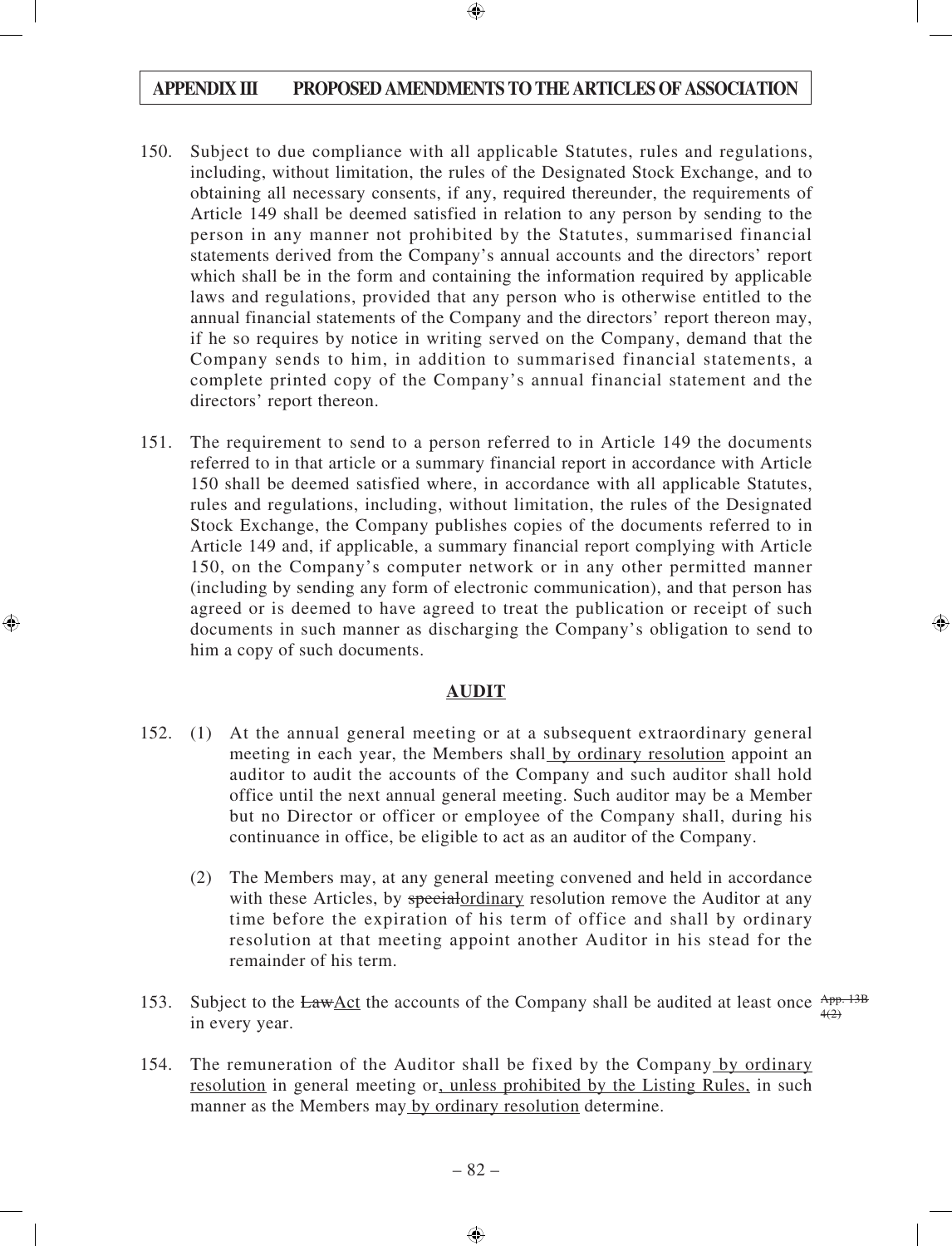- 155. If the office of auditor becomes vacant by the resignation or death of the Auditor, or by his becoming incapable of acting by reason of illness or other disability at a time when his services are required, the Directors shall fill the vacancy and fix the remuneration of the Auditor so appointed.The Directors may fill any casual vacancy in the offices of Auditor but while any such vacancy continues the surviving or continuing Auditor or Auditors, if any, may act. The remuneration of any Auditor appointed by the Directors under this Article may be fixed by the Board. Subject to Article 152(2), an Auditor appointed under this Article shall hold office until the next annual general meeting and shall then be subject to appointment by the Members under Article 152(1) at such remuneration to be determined by the Members under Article 154.
- 156. The Auditor shall at all reasonable times have access to all books kept by the Company and to all accounts and vouchers relating thereto; and he may call on the Directors or officers of the Company for any information in their possession relating to the books or affairs of the Company.
- 157. The statement of income and expenditure and the balance sheet provided for by these Articles shall be examined by the Auditor and compared by him with the books, accounts and vouchers relating thereto; and he shall make a written report thereon stating whether such statement and balance sheet are drawn up so as to present fairly the financial position of the Company and the results of its operations for the period under review and, in case information shall have been called for from Directors or officers of the Company, whether the same has been furnished and has been satisfactory. The financial statements of the Company shall be audited by the Auditor in accordance with generally accepted auditing standards. The Auditor shall make a written report thereon in accordance with generally accepted auditing standards and the report of the Auditor shall be submitted to the Members in general meeting. The generally accepted auditing standards referred to herein may be those of a country or jurisdiction other than the Cayman Islands. If so, the financial statements and the report of the Auditor should disclose this fact and name such country or jurisdiction.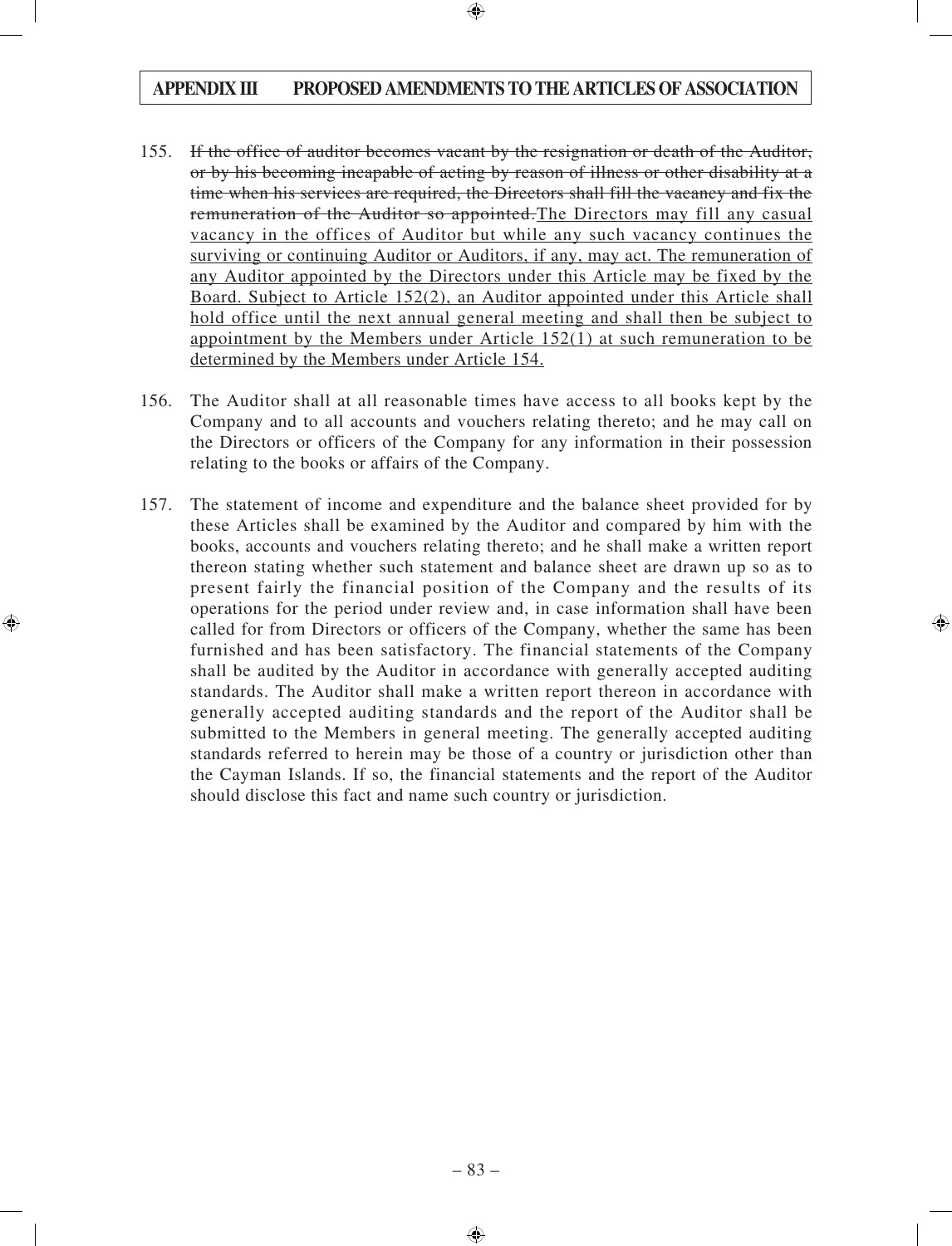#### **NOTICES**

- 158. Any Notice or document (including any "corporate communication" within the App. 3 meaning ascribed thereto under the rules of the Designated Stock Exchange),  $\frac{7(1)}{7(2)}$ whether or not, to be given or issued under these Articles from the Company to a  $7(3)$ Member shall be in writing or by cable, telex or facsimile transmission message or other form of electronic transmission or communication and any such Notice and document may be served or delivered by the Company on or to any Member either personally or by sending it through the post in a prepaid envelope addressed to such Member at his registered address as appearing in the Register or at any other address supplied by him to the Company for the purpose or, as the case may be, by transmitting it to any such address or transmitting it to any telex or facsimile transmission number or electronic number or address or website supplied by him to the Company for the giving of Notice to him or which the person transmitting the notice reasonably and bona fide believes at the relevant time will result in the Notice being duly received by the Member or may also be served by advertisement in appropriate newspapers in accordance with the requirements of the Designated Stock Exchange or, to the extent permitted by the applicable laws, by placing it on the Company's website or the website of the Designated Stock Exchange, and giving to the member a notice stating that the notice or other document is available there (a "notice of availability"). The notice of availability may be given to the Member by any of the means set out above other than by posting it on a website. In the case of joint holders of a share all notices shall be given to that one of the joint holders whose name stands first in the Register and notice so given shall be deemed a sufficient service on or delivery to all the joint holders.  $7(2)$
- 158. (1) Any Notice or document (including any "corporate communication" within the meaning ascribed thereto under the Listing Rules), whether or not, to be given or issued under these Articles from the Company shall be in writing or by cable, telex or facsimile transmission message or other form of electronic transmission or electronic communication and any such Notice and document may be given or issued by the following means:
	- (a) by serving it personally on the relevant person;
	- (b) by sending it through the post in a prepaid envelope addressed to such Member at his registered address as appearing in the Register or at any other address supplied by him to the Company for the purpose;
	- (c) by delivering or leaving it at such address as aforesaid;
	- (d) by placing an advertisement in appropriate newspapers or other publication and where applicable, in accordance with the requirements of the Designated Stock Exchange;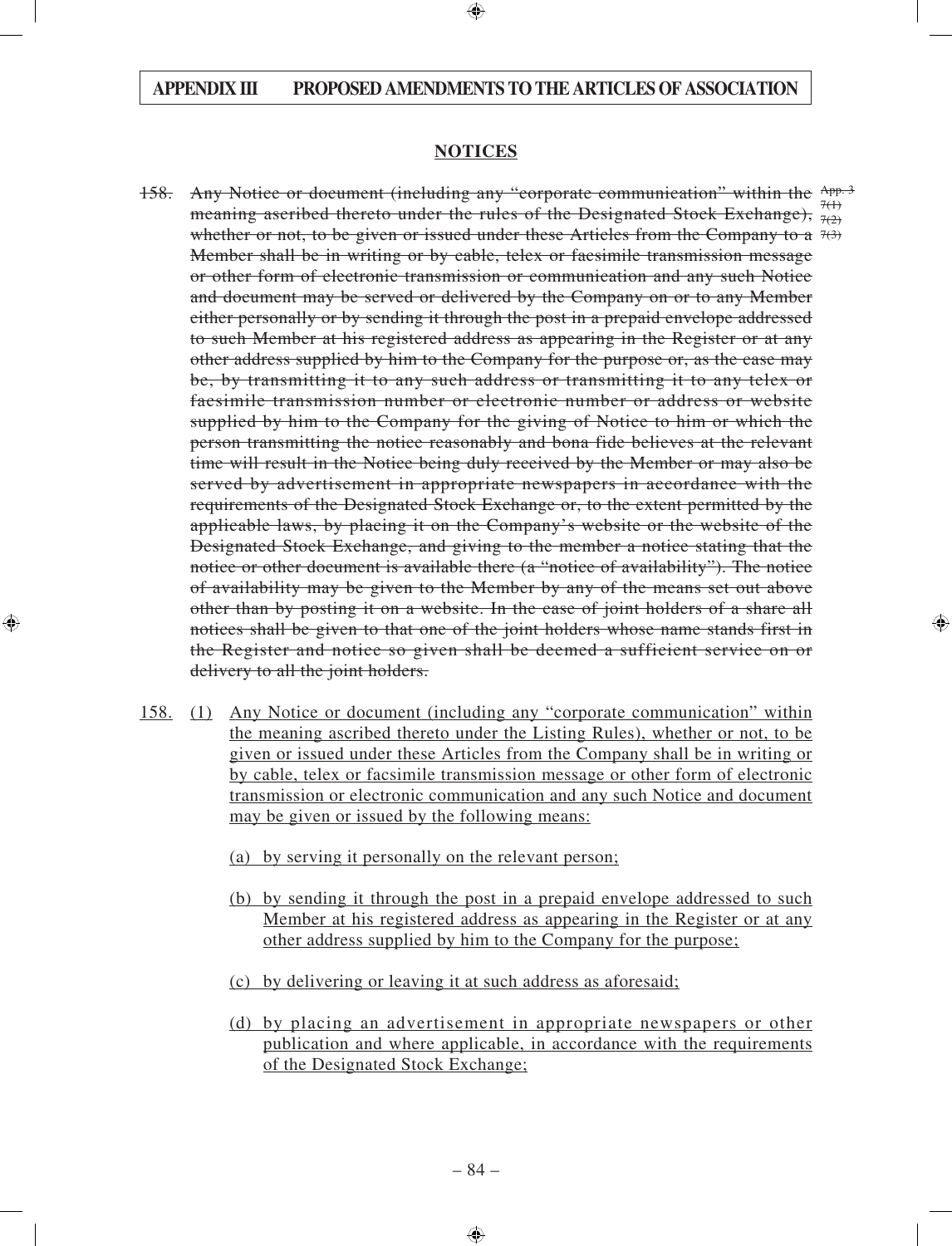- (e) by sending or transmitting it as an electronic communication to the relevant person at such electronic address as he may provide under Article 158(5), subject to the Company complying with the Statutes and any other applicable laws, rules and regulations from time to time in force with regard to any requirements for the obtaining of consent (or deemed consent) from such person;
- (f) by publishing it on the Company's website to which the relevant person may have access, subject to the Company complying with the Statutes and any other applicable laws, rules and regulations from time to time in force with regard to any requirements for the obtaining of consent (or deemed consent) from such person and/or for giving notification to any such person stating that the notice, document or publication is available on the Company's computer network website (a "notice of availability"); or
- (g) by sending or otherwise making it available to such person through such other means to the extent permitted by and in accordance with the Statutes and other applicable laws, rules and regulations.
- (2) The notice of availability may be given by any of the means set out above other than by posting it on a website.
- (3) In the case of joint holders of a share all notices shall be given to that one of the joint holders whose name stands first in the Register and notice so given shall be deemed a sufficient service on or delivery to all the joint holders.
- (4) Every person who, by operation of law, transfer, transmission, or other means whatsoever, shall become entitled to any share, shall be bound by every notice in respect of such share, which, previously to his name and address (including electronic address) being entered in the Register as the registered holder of such share, shall have been duly given to the person from whom he derives title to such share.
- (5) Every Member or a person who is entitled to receive notice from the Company under the provisions of the Statutes or these Articles may register with the Company an electronic address to which notices can be served upon him.
- (6) Subject to any applicable laws, rules and regulations and the terms of these Articles, any notice, document or publication, including but not limited to the documents referred to in Articles, 149, 150 and 158 may be given in the English language only or in both the English language and the Chinese language.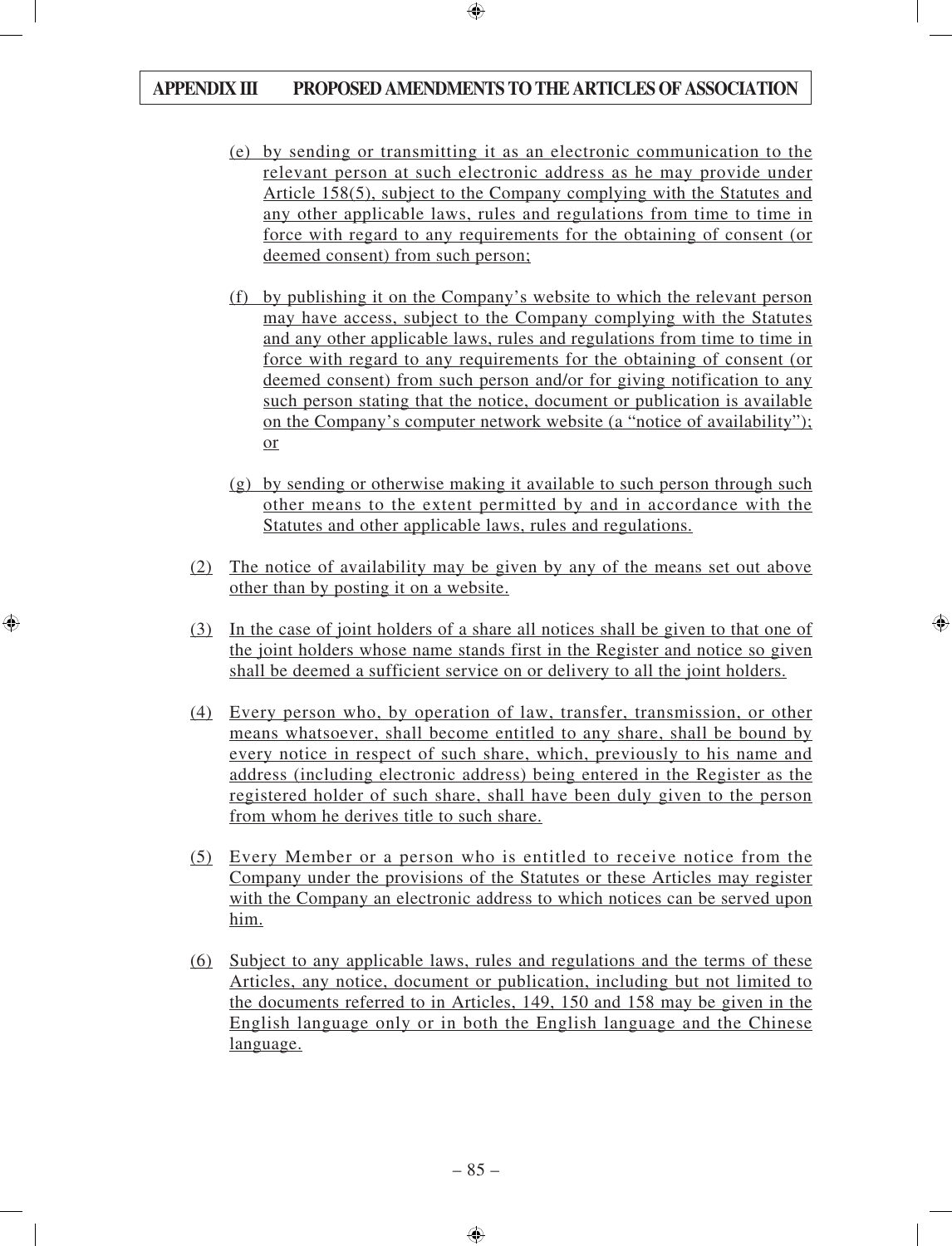- 159. Any Notice or other document:
	- (a) if served or delivered by post, shall where appropriate be sent by airmail and shall be deemed to have been served or delivered on the day following that on which the envelope containing the same, properly prepaid and addressed, is put into the post; in proving such service or delivery it shall be sufficient to prove that the envelope or wrapper containing the notice or document was properly addressed and put into the post and a certificate in writing signed by the Secretary or other officer of the Company or other person appointed by the Board that the envelope or wrapper containing the Notice or other document was so addressed and put into the post shall be conclusive evidence thereof;
	- (b) if sent by electronic communication, shall be deemed to be given on the day on which it is transmitted from the server of the Company or its agent. A Notice placed on the Company's website or the website of the Designated Stock Exchange, is deemed given by the Company to a Member on the day following that on which a notice of availability is deemed served on the Member;
	- (c) if published on the Company's website, shall be deemed to have been served on the day on which the notice, document or publication first so appears on the Company's website to which the relevant person may have access or the day on which the notice of availability is deemed to have been served or delivered to such person under these Articles, whichever is later;
	- (cd) if served or delivered in any other manner contemplated by these Articles, shall be deemed to have been served or delivered at the time of personal service or delivery or, as the case may be, at the time of the relevant despatch or transmission; and in proving such service or delivery a certificate in writing signed by the Secretary or other officer of the Company or other person appointed by the Board as to the act and time of such service, delivery, despatch or transmission shall be conclusive evidence thereof; and
	- $(d_{\mathcal{E}})$  may be given to a Member either in the English language or the Chinese language, subject to due compliance with all applicable Statutes, rules and regulationsif published as an advertisement in a newspaper or other publication permitted under these Articles, shall be deemed to have been served on the day on which the advertisement first so appears.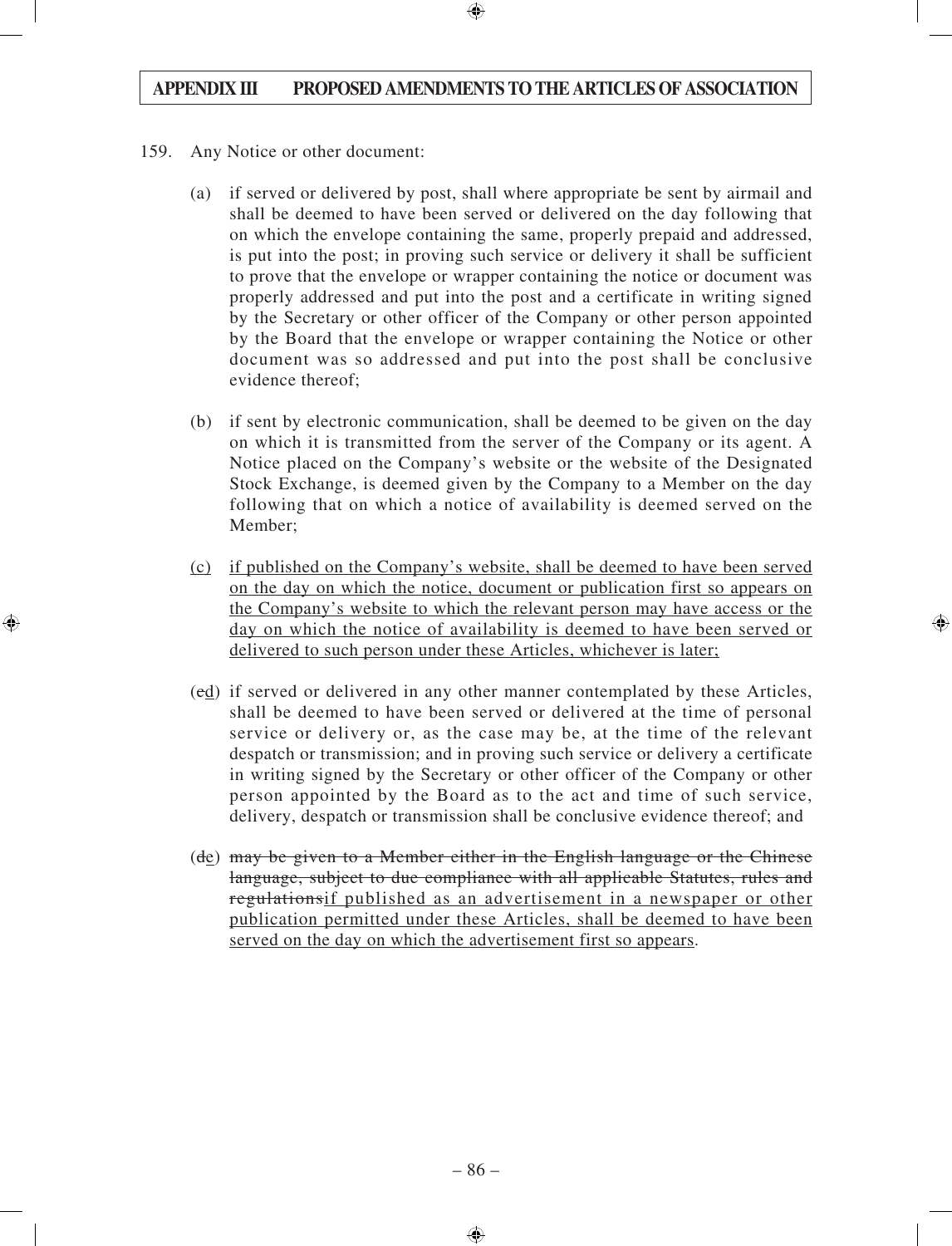- 160. (1) Any Notice or other document delivered or sent by post to or left at the registered address of any Member in pursuance of these Articles shall, notwithstanding that such Member is then dead or bankrupt or that any other event has occurred, and whether or not the Company has notice of the death or bankruptcy or other event, be deemed to have been duly served or delivered in respect of any share registered in the name of such Member as sole or joint holder unless his name shall, at the time of the service or delivery of the Notice or document, have been removed from the Register as the holder of the share, and such service or delivery shall for all purposes be deemed a sufficient service or delivery of such Notice or document on all persons interested (whether jointly with or as claiming through or under him) in the share.
	- (2) A Notice may be given by the Company to the person entitled to a share in consequence of the death, mental disorder or bankruptcy of a Member by sending it through the post in a prepaid letter, envelope or wrapper addressed to him by name, or by the title of representative of the deceased, or trustee of the bankrupt, or by any like description, at the address, if any, supplied for the purpose by the person claiming to be so entitled, or (until such an address has been so supplied) by giving the notice in any manner in which the same might have been given if the death, mental disorder or bankruptcy had not occurred.
	- (3) Any person who by operation of law, transfer or other means whatsoever shall become entitled to any share shall be bound by every Notice in respect of such share which prior to his name and address being entered on the Register shall have been duly given to the person from whom he derives his title to such share.

#### **SIGNATURES**

161. For the purposes of these Articles, a facsimile or electronic transmission message purporting to come from a holder of shares or, as the case may be, a Director or alternate Director, or, in the case of a corporation which is a holder of shares from a director or the secretary thereof or a duly appointed attorney or duly authorised representative thereof for it and on its behalf, shall in the absence of express evidence to the contrary available to the person relying thereon at the relevant time be deemed to be a document or instrument in writing signed by such holder or Director or alternate Director in the terms in which it is received.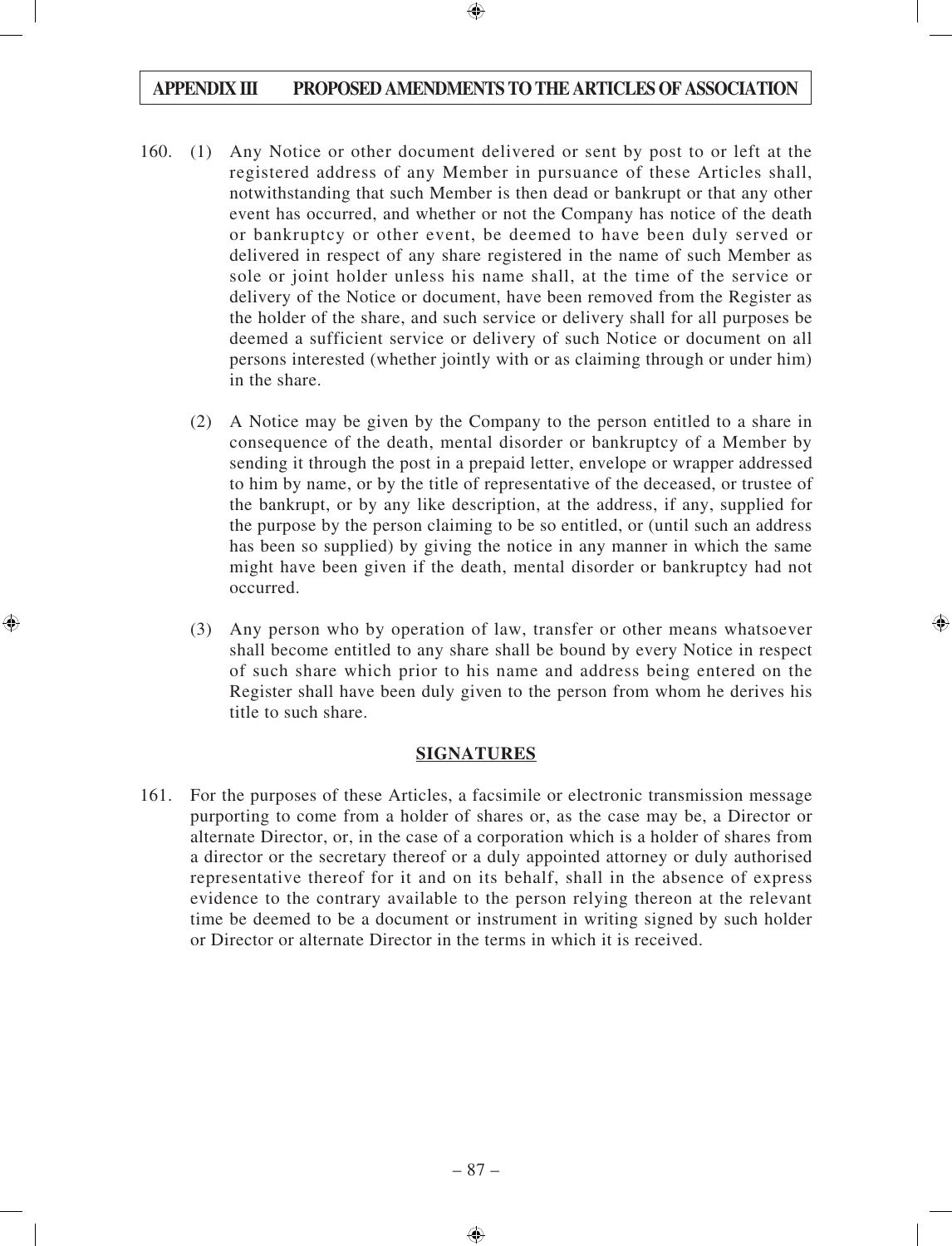#### **WINDING UP**

- 162. (1) Subject to Article 162(2), The Board shall have power in the name and on behalf of the Company to present a petition to the court for the Company to be wound up.
	- (2) A resolution that the Company be wound up by the court or be wound up voluntarily shall be a special resolution.
- 163. (1) Subject to any special rights, privileges or restrictions as to the distribution of available surplus assets on liquidation for the time being attached to any class or classes of shares (i) (if the Company shall be wound up and the assets available for distribution amongst the Members shall be more than sufficient to repay the whole of the capital paid up at the commencement of the winding up, the excess shall be distributed pari passu amongst such members in proportion to the amount paid up on the shares held by them respectively and (ii) if the Company shall be wound up and the assets available for distribution amongst the Members as such shall be insufficient to repay the whole of the paid-up capital such assets shall be distributed so that, as nearly as may be, the losses shall be borne by the Members in proportion to the capital paid up, or which ought to have been paid up, at the commencement of the winding up on the shares held by them respectively.
	- (2) If the Company shall be wound up (whether the liquidation is voluntary or by the court) the liquidator may, with the authority of a special resolution and any other sanction required by the LawAct, divide among the Members in specie or kind the whole or any part of the assets of the Company and whether or not the assets shall consist of properties of one kind or shall consist of properties to be divided as aforesaid of different kinds, and may for such purpose set such value as he deems fair upon any one or more class or classes of property and may determine how such division shall be carried out as between the Members or different classes of Members. The liquidator may, with the like authority, vest any part of the assets in trustees upon such trusts for the benefit of the Members as the liquidator with the like authority shall think fit, and the liquidation of the Company may be closed and the Company dissolved, but so that no contributory shall be compelled to accept any shares or other property in respect of which there is a liability.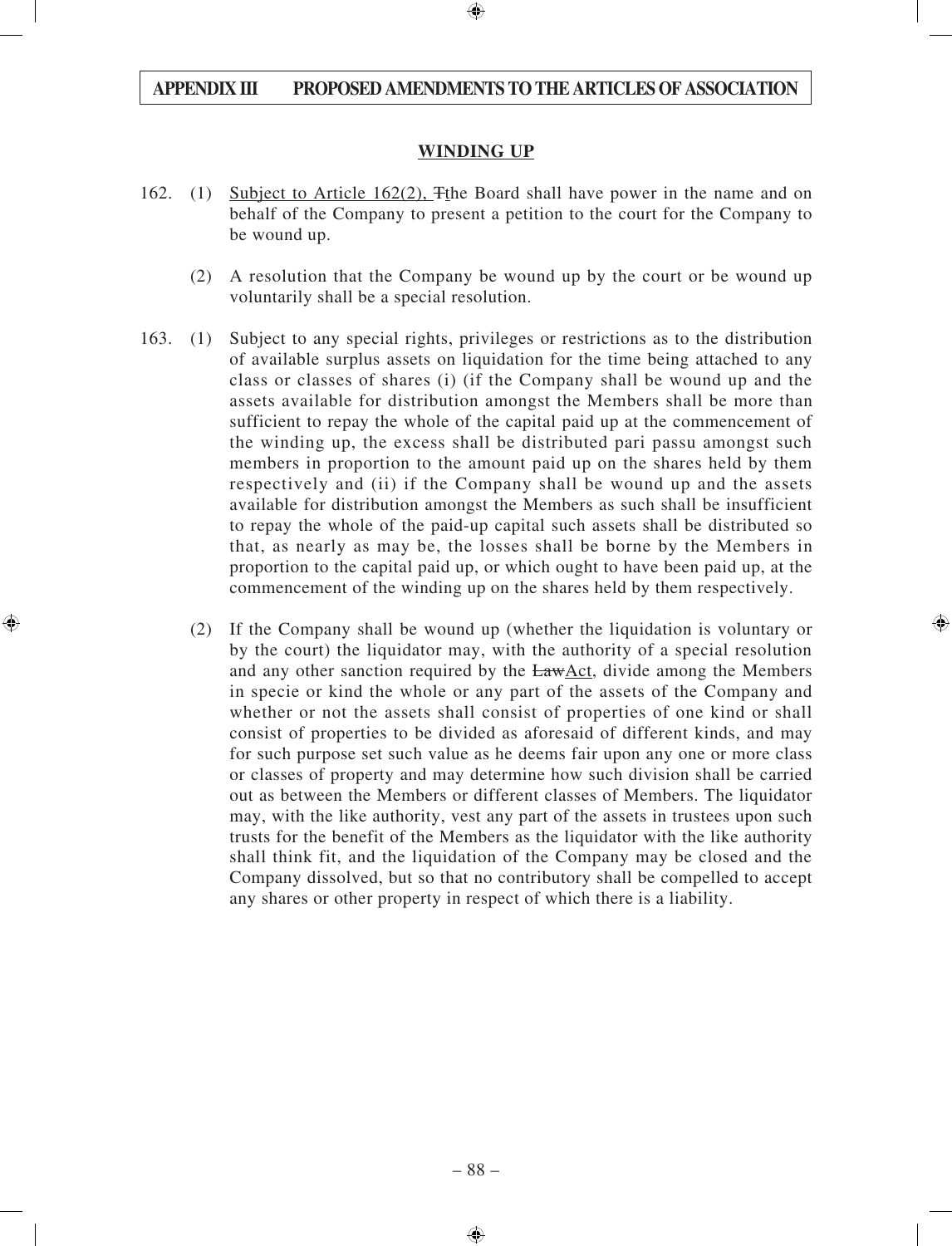(3) In the event of winding-up of the Company in Hong Kong, every Member who is not for the time being in Hong Kong shall be bound, within fourteen (14) days after the passing of an effective resolution to wind up the Company voluntarily, or the making of an order for the winding-up of the Company, to serve notice in writing on the Company appointing some person resident in Hong Kong and stating that person's full name, address and occupation upon whom all summonses, notices, process, orders and judgements in relation to or under the winding-up of the Company may be served, and in default of such nomination the liquidator of the Company shall be at liberty on behalf of such Member to appoint some such person, and service upon any such appointee, whether appointed by the Member or the liquidator, shall be deemed to be good personal service on such Member for all purposes, and, where the liquidator makes any such appointment, he shall with all convenient speed give notice thereof to such Member by advertisement as he shall deem appropriate or by a registered letter sent through the post and addressed to such Member at his address as appearing in the register, and such notice shall be deemed to be service on the day following that on which the advertisement first appears or the letter is posted.

#### **INDEMNITY**

164. (1) The Directors, Secretary and other officers and every Auditor for the time being of the Company at any time, whether at present or in the past, and the liquidator or trustees (if any) for the time being acting or who have acted in relation to any of the affairs of the Company and everyone of them, and everyone of their heirs, executors and administrators, shall be indemnified and secured harmless out of the assets and profits of the Company from and against all actions, costs, charges, losses, damages and expenses which they or any of them, their or any of their heirs, executors or administrators, shall or may incur or sustain by or by reason of any act done, concurred in or omitted in or about the execution of their duty, or supposed duty, in their respective offices or trusts; and none of them shall be answerable for the acts, receipts, neglects or defaults of the other or others of them or for joining in any receipts for the sake of conformity, or for any bankers or other persons with whom any moneys or effects belonging to the Company shall or may be lodged or deposited for safe custody, or for insufficiency or deficiency of any security upon which any moneys of or belonging to the Company shall be placed out on or invested, or for any other loss, misfortune or damage which may happen in the execution of their respective offices or trusts, or in relation thereto; PROVIDED THAT this indemnity shall not extend to any matter in respect of any fraud or dishonesty which may attach to any of said persons.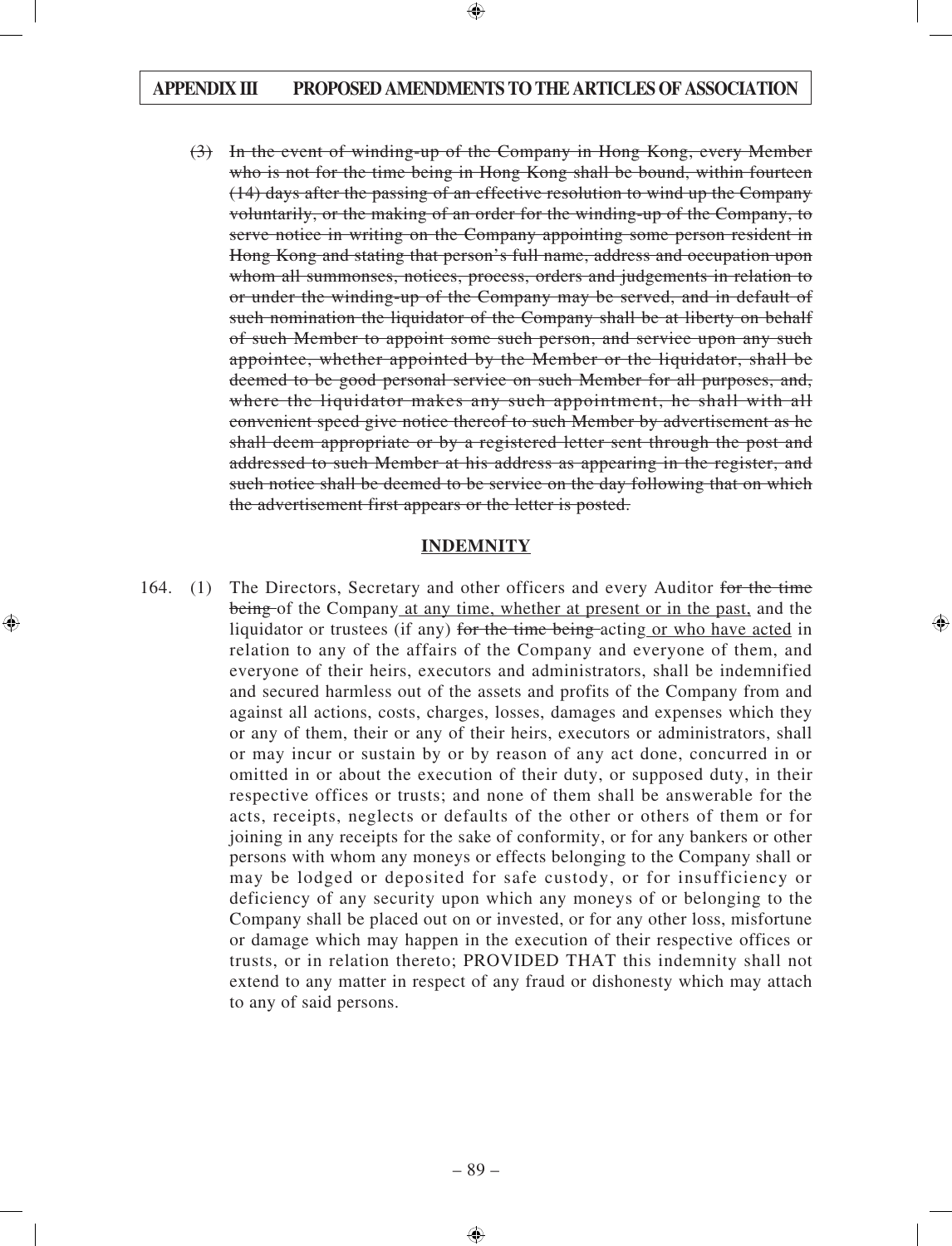(2) Each Member agrees to waive any claim or right of action he might have, whether individually or by or in the right of the Company, against any Director on account of any action taken by such Director, or the failure of such Director to take any action in the performance of his duties with or for the Company; PROVIDED THAT such waiver shall not extend to any matter in respect of any fraud or dishonesty which may attach to such Director.

# **FINANCIAL YEAR**

165. Unless otherwise determined by the Directors, the financial year end of the Company shall be the  $31<sup>st</sup>$  day of December in each year.

#### **AMENDMENT TO MEMORANDUM AND ARTICLES OF ASSOCIATION AND NAME OF COMPANY**

1656. No Article shall be rescinded, altered or amended and no new Article shall be App. 13B made until the same has been approved by a special resolution of the Members. A  $<sup>1</sup>$ </sup> special resolution shall be required to alter the provisions of the memorandum of association or to change the name of the Company.

# **INFORMATION**

1667. No Member shall be entitled to require discovery of or any information respecting any detail of the Company's trading or any matter which is or may be in the nature of a trade secret or secret process which may relate to the conduct of the business of the Company and which in the opinion of the Directors it will be inexpedient in the interests of the members of the Company to communicate to the public.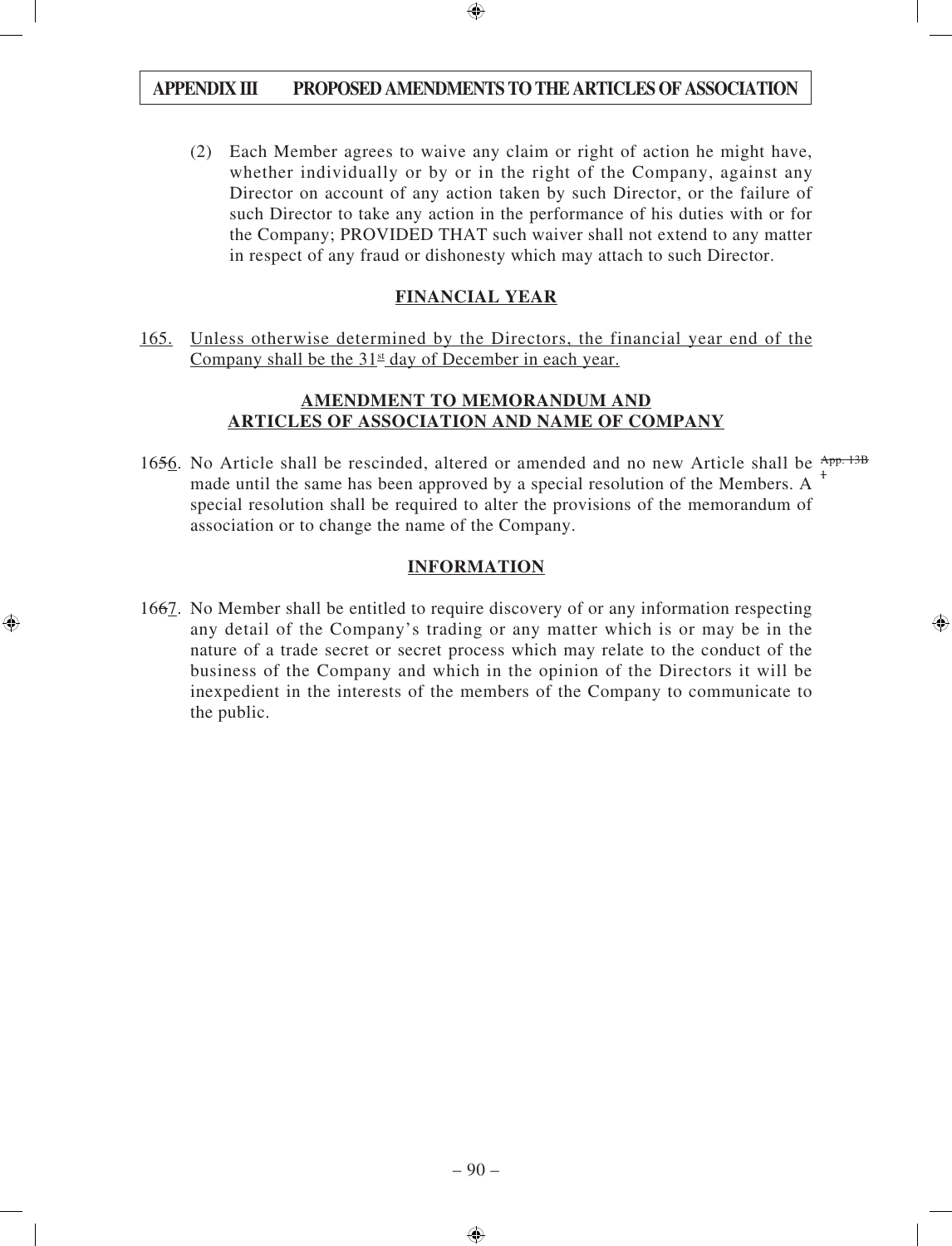

# **Zall Smart Commerce Group Ltd.**

**卓爾智聯集團有限公司**

*(Incorporated in the Cayman Islands with limited liability)*

#### **(Stock Code: 2098)**

Notice is hereby given that the annual general meeting (the ''Annual General Meeting'') of Zall Smart Commerce Group Ltd. (the ''Company'') will be held at Suite 2101, 21/F, Two Exchange Square, Central, Hong Kong on Tuesday, 28 June 2022 at 10:30 a.m. for the following purposes:

#### ORDINARY RESOLUTIONS

To consider and, if thought fit, pass the following resolutions (with or without modifications) as ordinary resolutions of the Company:

- 1. To receive, consider and adopt the audited consolidated financial statements and the reports of the directors of the Company (the ''Director(s)'') and the auditor of the Company (the ''Auditor'') for the year ended 31 December 2021;
- 2. To re-elect:
	- (a) Dr. Gang Yu as an executive Director;
	- (b) Mr. Wei Zhe, David as an executive Director;
	- (c) Mr. Qi Zhiping as an executive Director;
	- (d) Mr. Yu Wei as an executive Director; and
	- (e) Mr. Xia Lifeng as an executive Director.

each as a separate resolution;

- 3. To authorise the board of Directors (the ''Board'') to fix the Directors' remuneration;
- 4. To appoint BDO Limited as Auditor to hold office until the conclusion of the next annual general meeting, and to authorise the Directors to fix their remuneration;
- 5. To consider and, if thought fit, pass the following resolution as an ordinary resolution of the Company:

#### ''THAT:

(a) subject to paragraph (c) below, the exercise by the Directors during the Relevant Period (as hereinafter defined) of all the powers of the Company to allot, issue or otherwise deal with additional shares in the capital of the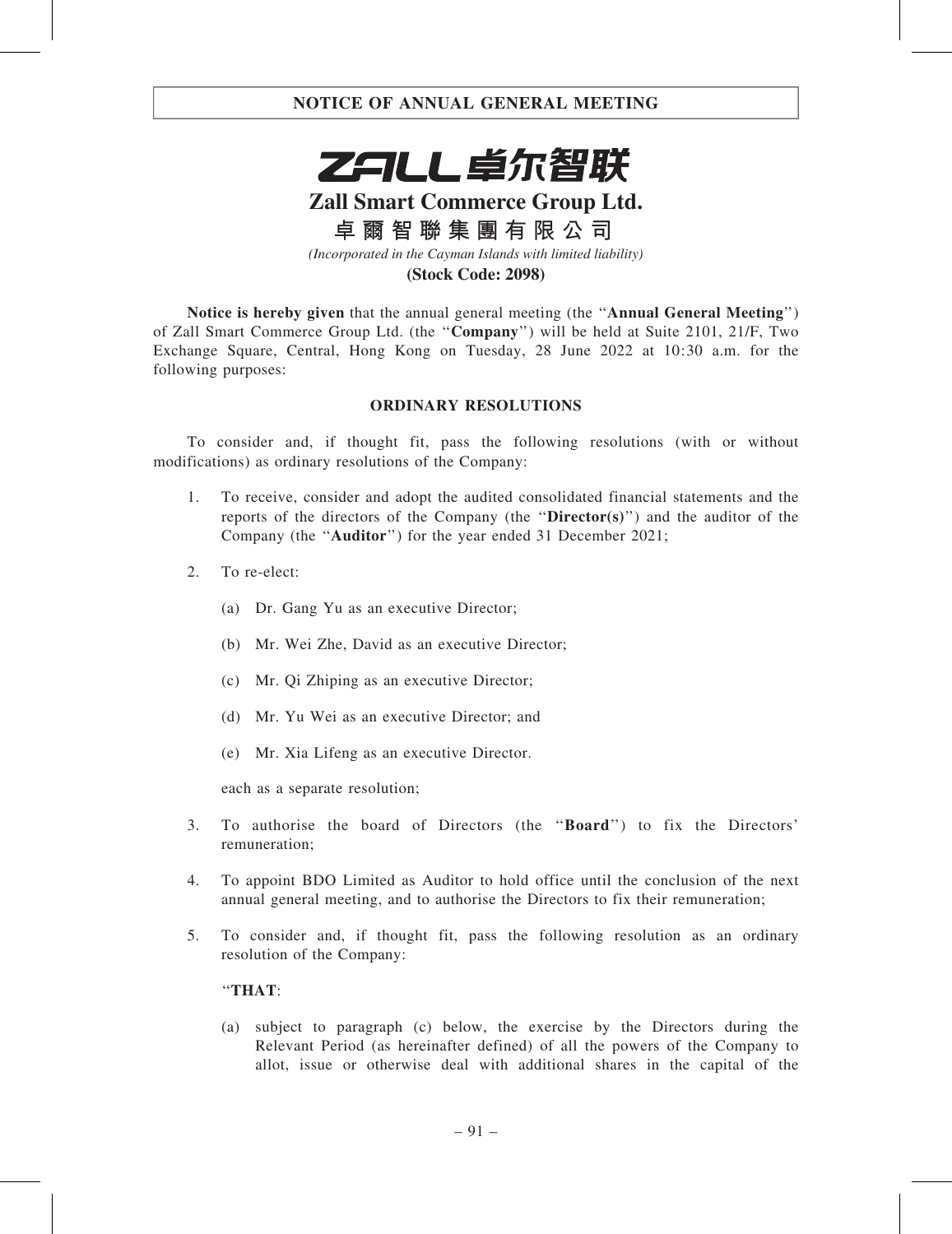Company (the ''Shares'') and to make or grant offers, agreements and options and rights of exchange or conversion which might require the exercise of such powers be and is hereby generally and unconditionally approved;

- (b) the approval in paragraph (a) shall be in addition to any other authorisation given to the Directors and shall authorise the Directors during the Relevant Period to make or grant offers, agreements, options and rights of exchange or conversion which might require the exercise of such powers after the end of the Relevant Period;
- (c) the aggregate number of Shares allotted or agreed conditionally or unconditionally to be allotted (whether pursuant to an option or otherwise) by the Directors pursuant to the approval in paragraph (a), otherwise than pursuant to (i) a Rights Issue (as hereinafter defined); (ii) the share option scheme of the Company; (iii) any scrip dividend or similar arrangement providing for the allotment of shares in lieu of the whole or part of a dividend on shares of the Company in accordance with the articles of association of the Company; (iv) any specific authority granted or to be granted by the shareholders of the Company in general meeting(s), shall not exceed  $20\%$  of the total number of Shares in issue as at the date of passing this resolution, and the said approval shall be limited accordingly; and
- (d) for the purposes of this resolution:

''Relevant Period'' means the period from the passing of this resolution until whichever is the earliest of:

- (i) the conclusion of the next annual general meeting of the Company;
- (ii) the expiration of the period within which the next annual general meeting of the Company is required by the articles of association of the Company or any applicable laws to be held; and
- (iii) the date upon which the authority set out in this resolution is revoked or varied by way of ordinary resolution of the Company in general meeting; and

"Rights Issue" means an offer of shares open for a period fixed by the Directors to holders of ordinary shares on the register of members of the Company on a fixed record date in proportion to their then holdings of such shares (subject to such exclusion or other arrangements as the Directors may deem necessary or expedient in relation to fractional entitlements or having regard to any restrictions or obligations under the laws of, or the requirements of any regulatory body or any stock exchange in, any territory outside Hong Kong).'';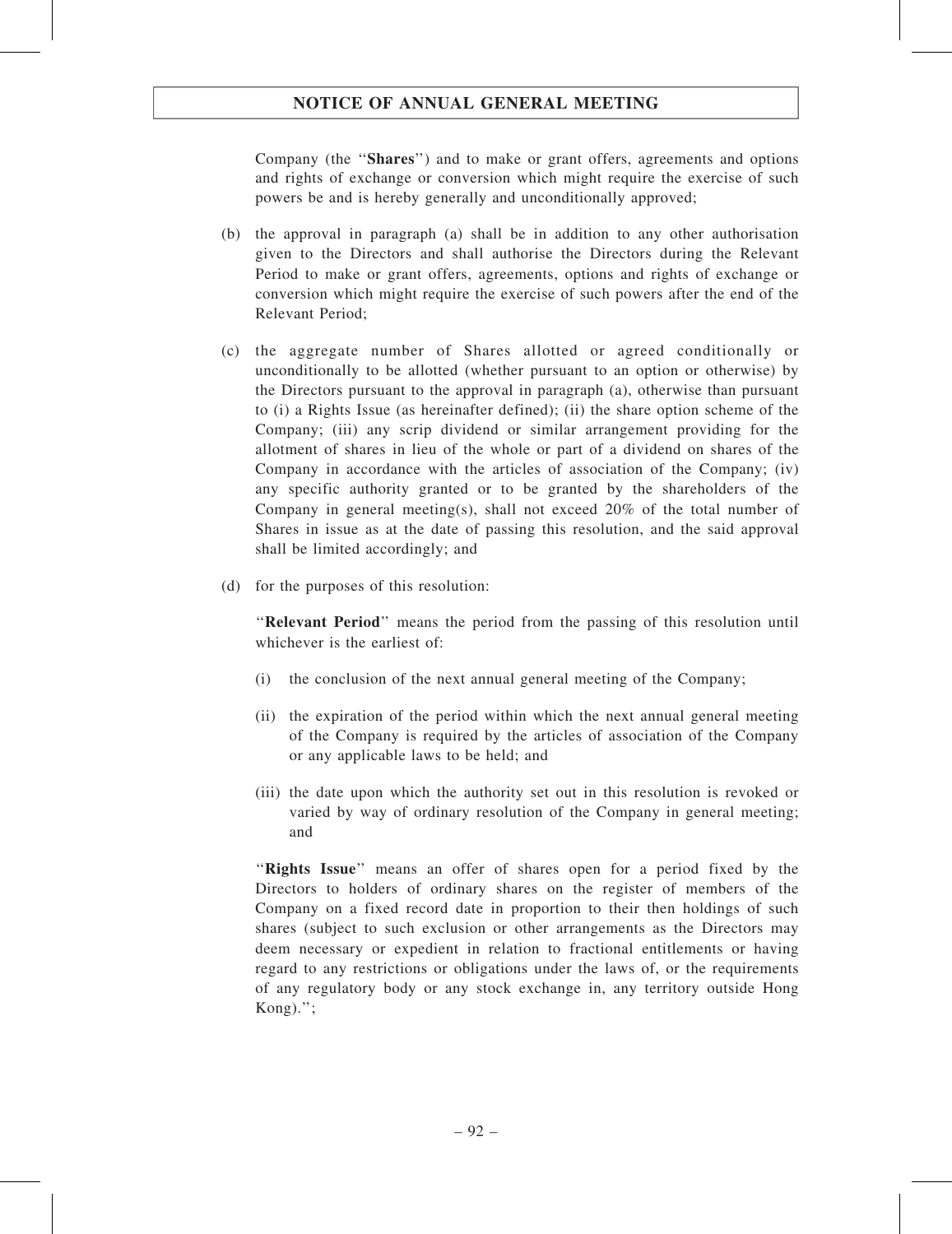6. To consider and, if thought fit, pass the following resolution as an ordinary resolution of the Company:

#### ''THAT:

- (a) subject to paragraph (c) below, the exercise by the Directors during the Relevant Period (as hereinafter defined) of all the powers of the Company to buy back Shares on The Stock Exchange of Hong Kong Limited (the ''Stock Exchange'') or on any other stock exchange on which the Shares may be listed and recognised by the Securities and Futures Commission of Hong Kong and the Stock Exchange for this purpose, subject to and in accordance with all applicable laws, including The Codes on Takeovers and Mergers and Share Buy-back and the requirements of the Rules Governing the Listing of Securities on the Stock Exchange as amended from time to time, be and is hereby generally and unconditionally approved;
- (b) the approval in paragraph (a) shall be in addition to any other authorisation given to the Directors and shall authorise the Directors on behalf of the Company during the Relevant Period to procure the Company to buy back its Shares at a price determined by the Directors;
- (c) the total number of the Shares which are authorised to be bought back by the Directors pursuant to the approval in paragraph (a) above shall not exceed  $10\%$ of the total number of Shares in issue as at the date of passing this resolution, and the said approval shall be limited accordingly; and
- (d) for the purposes of this resolution:

''Relevant Period'' means the period from the passing of this resolution until whichever is the earliest of:

- (i) the conclusion of the next annual general meeting of the Company;
- (ii) the expiration of the period within which the next annual general meeting of the Company is required by the articles of association of the Company or any applicable laws to be held; and
- (iii) the date on which the authority set out in this resolution is revoked or varied by way of ordinary resolution of the Company in general meeting.'';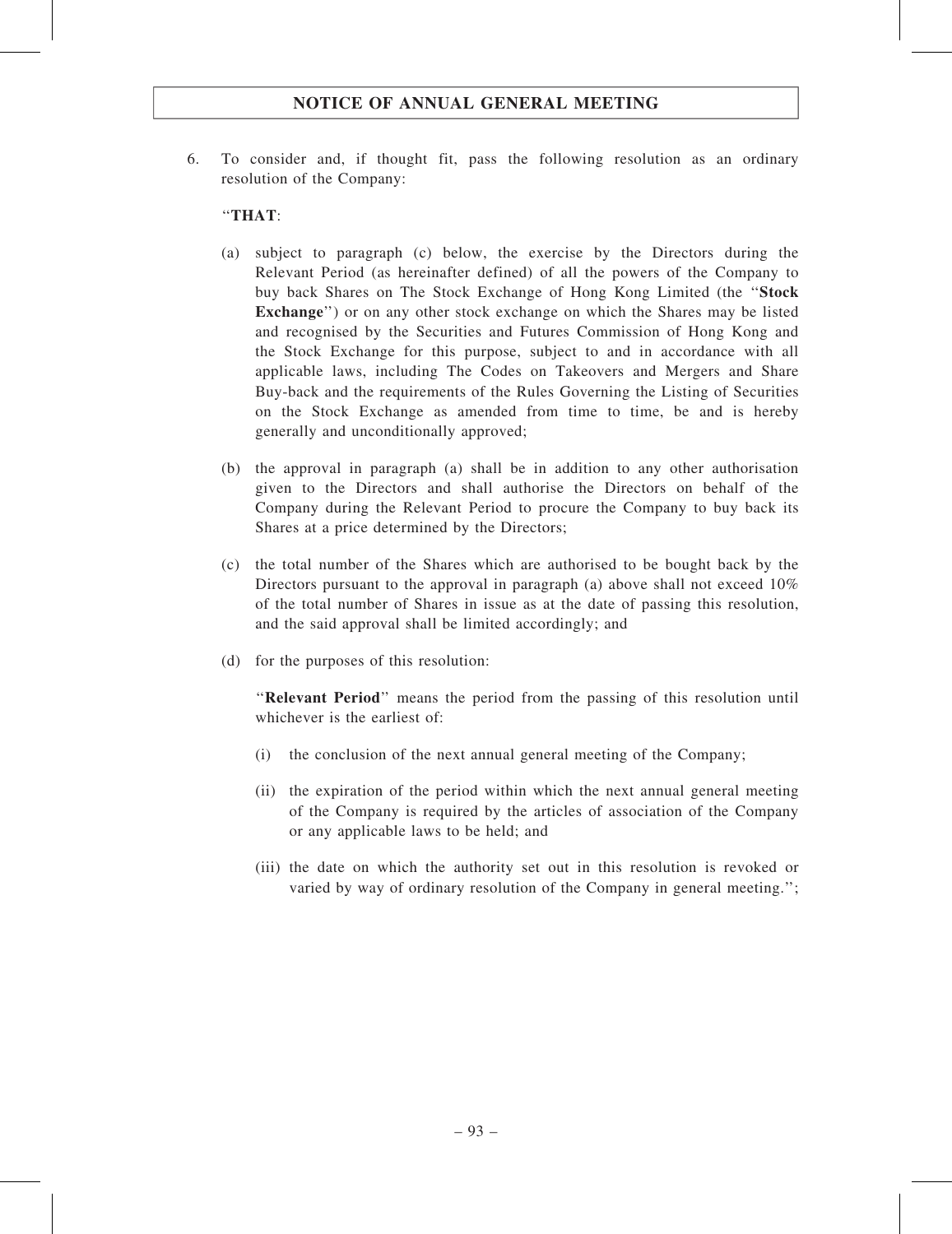7. To consider and, if thought fit, pass the following resolution as an ordinary resolution of the Company:

''THAT conditional upon the passing of resolutions nos. 5 and 6 above, the general mandate granted to the Directors pursuant to resolution no. 5 be and is hereby extended by the addition thereto of an amount representing the number of Shares bought back by the Company under the authority granted pursuant to resolution no. 6, provided that such amount shall not exceed 10% of the total number of Shares in issue as at the date of passing this resolution.''

#### SPECIAL RESOLUTION

8. To consider and, if thought fit, to pass with or without amendments, the following resolution as a special resolution of the Company:

''THAT the amended and restated articles of association of the Company (the ''New Articles of Association") (a copy of which has been produced to this meeting and marked "A" and initialed by the chairman of this meeting for the purpose of identification) be and is hereby approved and adopted as the new articles of association of the Company in substitution for and to the exclusion of the existing articles of association of the Company immediately upon close of this meeting and that any one Director or officer of the Company be and is hereby authorised to do all things necessary to implement the adoption of the New Articles of Association of the Company.''

> By Order of the Board Zall Smart Commerce Group Ltd. Yan Zhi Co-chairman

Hong Kong, 20 May 2022

Notes:

- (1) A member entitled to attend and vote at the above meeting may appoint one or, if he holds two or more shares, more proxies to attend and vote instead of him. A proxy need not be a member of the Company.
- (2) Where there are joint holders of any Share, any one of such joint holder may vote, either in person or by proxy, in respect of such Share as if he were solely entitled thereto, but if more than one of such joint holders be present at the meeting, the vote of the senior who tenders a vote, whether in person or by proxy, shall be accepted to the exclusion of the votes of the other joint holders, and for this purpose seniority shall be determined by the order in which the names stand in the register of members of the Company in respect of the joint holding.
- (3) In light of the pandemic situation of COVID-19, member may consider appointing the chairman of the Annual General Meeting as his/her proxy to vote on the resolutions instead of attending Annual General Meeting in person. There will be no corporate gift or refreshment in the Annual General Meeting in order to reduce person-to-person contact. Shareholders attending the Annual General Meeting in person are required to wear surgical face mask and to undertake a body temperature check before they enter the Annual General Meeting venue. Any person who does not comply with the precautionary measures to be taken at the Annual General